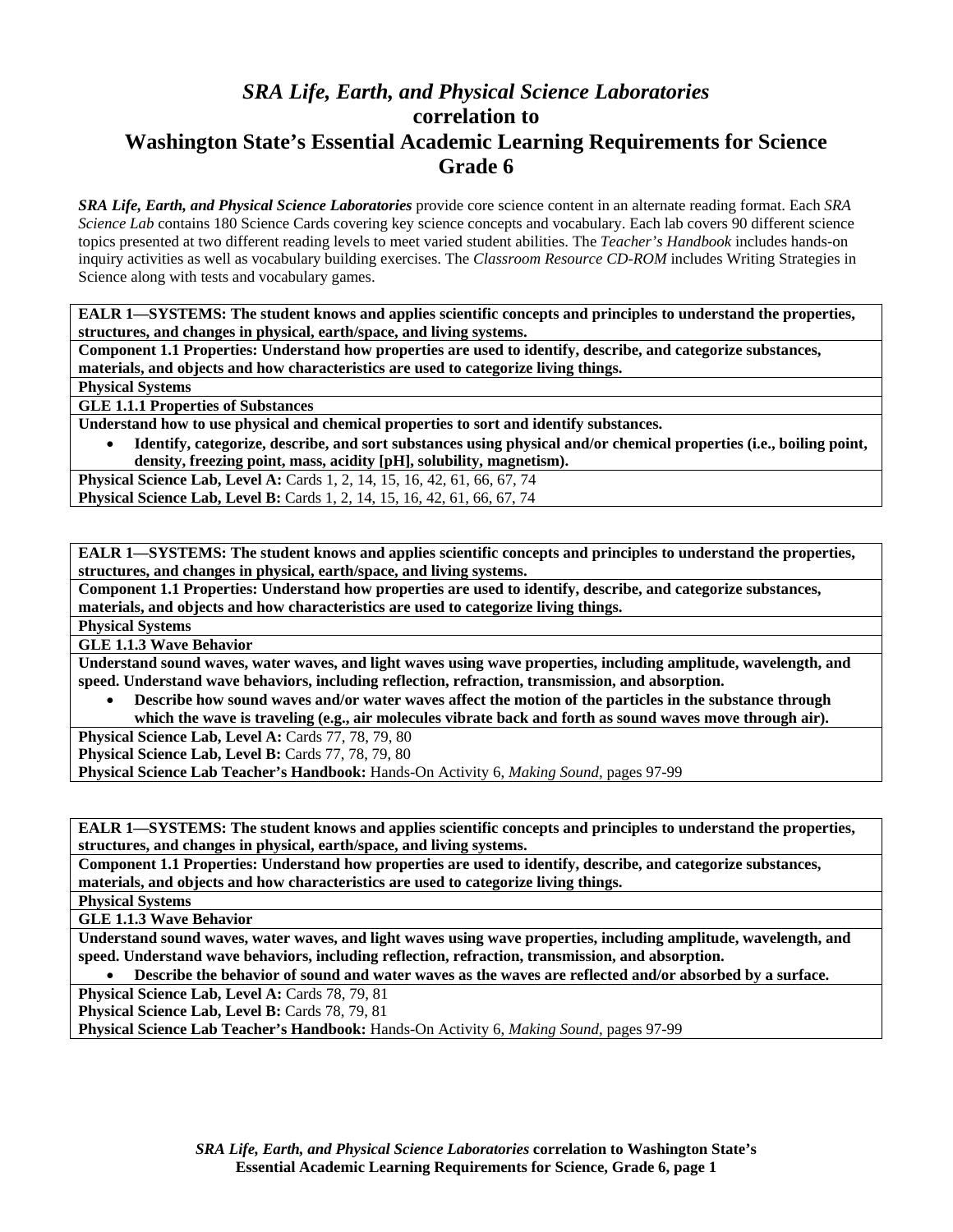**Component 1.1 Properties: Understand how properties are used to identify, describe, and categorize substances, materials, and objects and how characteristics are used to categorize living things.** 

**Physical Systems** 

**GLE 1.1.4 Forms of Energy** 

**Understand that energy is a property of matter, objects, and systems and comes in many forms (i.e., heat [thermal] energy, sound energy, light energy, electrical energy, kinetic energy, potential energy, and chemical energy).** 

• **Describe the forms of energy present in matter, objects, and systems (i.e., heat [thermal] energy, sound energy, light energy, electrical energy, kinetic energy, potential energy, and chemical energy.** 

**Physical Science Lab, Level A:** Cards 36, 37, 39, 40, 41, 42, 45, 46, 47, 48, 49, 66, 67, 79, 82, 83

**Physical Science Lab, Level B:** Cards 36, 37, 39, 40, 41, 42, 45, 46, 47, 48, 49, 66, 67, 79, 82, 83

**Physical Science Lab Teacher's Handbook:** Hands-On Activity 3, *Energy Conversion,* pages 85-87

**EALR 1—SYSTEMS: The student knows and applies scientific concepts and principles to understand the properties, structures, and changes in physical, earth/space, and living systems.** 

**Component 1.1 Properties: Understand how properties are used to identify, describe, and categorize substances, materials, and objects and how characteristics are used to categorize living things.** 

**Physical Systems** 

**GLE 1.1.4 Forms of Energy** 

**Understand that energy is a property of matter, objects, and systems and comes in many forms (i.e., heat [thermal] energy, sound energy, light energy, electrical energy, kinetic energy, potential energy, and chemical energy).** 

• **Describe the form of energy stored in a part of a system (i.e., energy can be stored in many forms, "stored energy" is not a form of energy).** 

Life Science Lab, Level A: Cards 22, 46 Life Science Lab, Level B: Cards 22, 46

**Earth Science Lab, Level A: Card 35 Earth Science Lab, Level B: Card 35** 

**Physical Science Lab, Level A: Cards 36, 38, 40, 49, 70 Physical Science Lab, Level B:** Cards 36, 38, 40, 49, 70

**EALR 1—SYSTEMS: The student knows and applies scientific concepts and principles to understand the properties, structures, and changes in physical, earth/space, and living systems.** 

**Component 1.1 Properties: Understand how properties are used to identify, describe, and categorize substances, materials, and objects and how characteristics are used to categorize living things.** 

**Living Systems** 

**GLE 1.1.6 Characteristics of Living Matter** 

**Understand how to classify organisms by their external and internal structures.** 

• **Describe how organisms can be classified using similarities and differences in physical and functional characteristics (both internal and external).** 

**Life Science Lab, Level A: Cards 2, 3, 16, 25, 27, 34, 40** Life Science Lab, Level B: Cards 2, 3, 16, 25, 27, 34, 40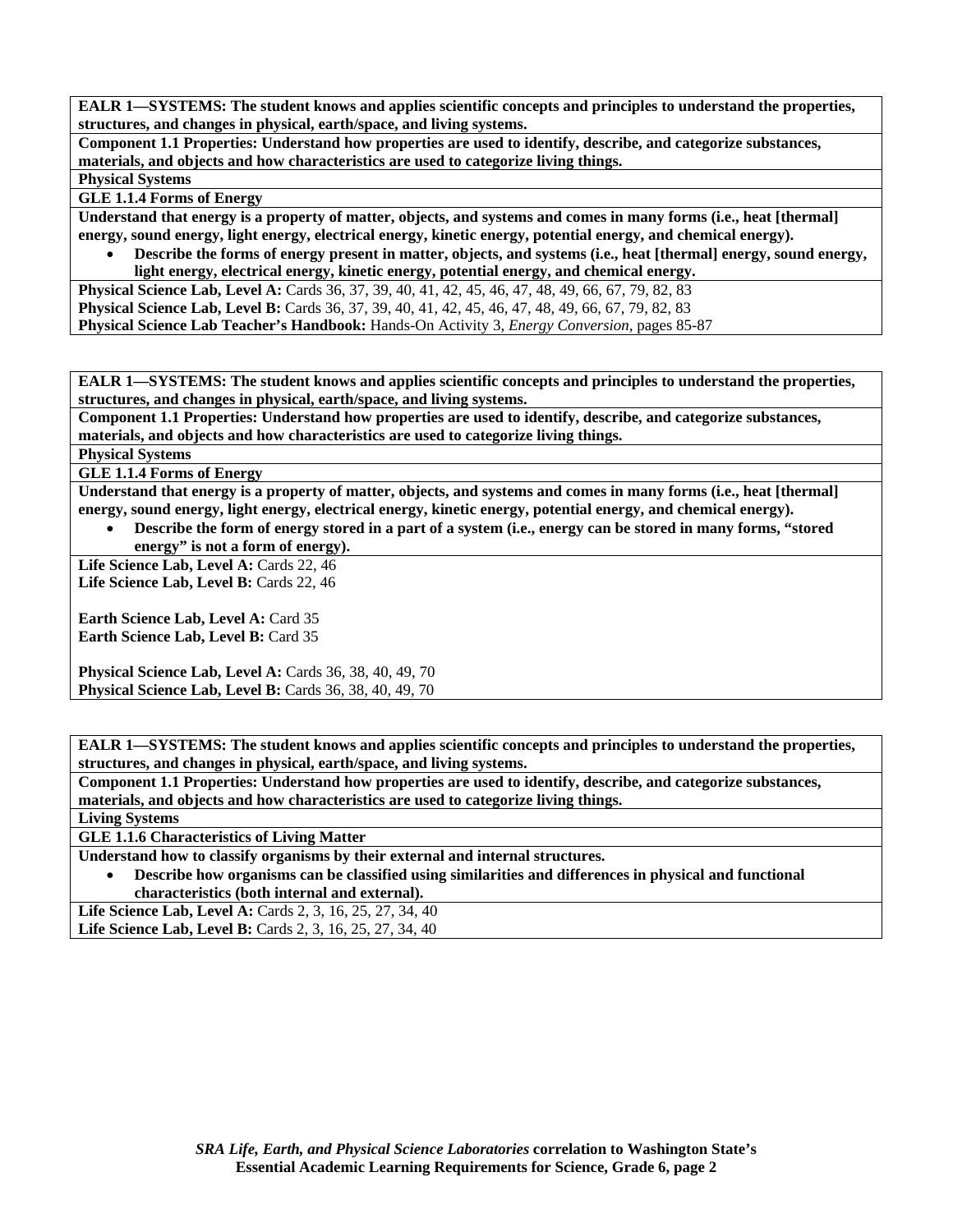**Component 1.2 Structures: Understand how components, structures, organizations, and interconnections describe systems.** 

**Systems Structure** 

**GLE 1.2.1 Structure of Physical Earth/Space and Living Systems** 

**Analyze how the parts of a system interconnect and influence each other.** 

• **Explain how the parts of a system interconnect and influence each other.** 

Life Science Lab, Level A: Cards 2, 3, 4, 5, 6, 7, 8, 9, 10, 11, 12, 13, 14, 15, 16, 17, 18, 19, 20, 21, 22, 23, 24, 27, 28, 29, 30, 31, 32, 33, 34, 35, 36, 37, 38, 39, 40, 41, 42, 43, 44, 45, 46, 47, 48, 49, 50, 51, 52, 53, 54, 55, 56, 57, 58, 60, 61, 62, 63, 64, 65, 66, 67, 68, 69, 70, 71, 72, 73, 74, 75, 76, 77, 78, 79, 80, 81, 82, 83, 84, 85, 86, 87, 88, 89, 90

Life Science Lab, Level B: Cards 2, 3, 4, 5, 6, 7, 8, 9, 10, 11, 12, 13, 14, 15, 16, 17, 18, 19, 20, 21, 22, 23, 24, 27, 28, 29, 30, 31, 32, 33, 34, 35, 36, 37, 38, 39, 40, 41, 42, 43, 44, 45, 46, 47, 48, 49, 50, 51, 52, 53, 54, 55, 56, 57, 58, 60, 61, 62, 63, 64, 65, 66, 67, 68, 69, 70, 71, 72, 73, 74, 75, 76, 77, 78, 79, 80, 81, 82, 83, 84, 85, 86, 87, 88, 89, 90

**Life Science Lab Teacher's Handbook:** Hands-On Activity 1, *Examining Cells,* pages 77-79; Hands-On Activity 2, *Culturing Bacteria,* pages 81-83; Hands-On Activity 3, *Investigating Arthropods,* pages 85-87; Hands-On Activity 4, *Your Cardiovascular System,* pages 89-91; Hands-On Activity 5, *Making Fossils,* pages 93-95; Hands-On Activity 6, *How Much Does Energy Cost?,* pages 97-99; Hands-On Activity 7, *The Effects of Acid Rain,* pages 101-103

**Earth Science Lab, Level A:** Cards 1, 2, 3, 4, 5, 6, 7, 8, 9, 10, 11, 12, 13, 14, 15, 16, 17, 20, 21, 22, 23, 24, 25, 26, 27, 28, 29, 30, 31, 32, 33, 34, 35, 36, 37, 38, 39, 40, 41, 42, 43, 44, 45, 46, 47, 48, 49, 50, 51, 52, 53, 54, 55, 56, 57, 58, 59, 60, 61, 62, 63, 64, 65, 66, 67, 68, 69, 70, 71, 72, 73, 74, 75, 76, 77, 78, 79, 80, 81, 82, 83, 84, 85, 86, 87, 88, 89, 90

**Earth Science Lab, Level B:** Cards 1, 2, 3, 4, 5, 6, 7, 8, 9, 10, 11, 12, 13, 14, 15, 16, 17, 20, 21, 22, 23, 24, 25, 26, 27, 28, 29, 30, 31, 32, 33, 34, 35, 36, 37, 38, 39, 40, 41, 42, 43, 44, 45, 46, 47, 48, 49, 50, 51, 52, 53, 54, 55, 56, 57, 58, 59, 60, 61, 62, 63, 64, 65, 66, 67, 68, 69, 70, 71, 72, 73, 74, 75, 76, 77, 78, 79, 80, 81, 82, 83, 84, 85, 86, 87, 88, 89, 90

**Earth Science Lab Teacher's Handbook:** Hands-On Activity 1, *Identifying Minerals with the Mohs Scale,* pages 73-75; Hands-On Activity 2, *Plate Boundaries in Action,* pages 77-79; Hands-On Activity 4, *Using Sound Waves,* pages 85-87; Hands-On Activity 5, *What is in the Air?,* pages 89-91; Hands-On Activity 6, *Modeling a Tornado,* pages 93-95; Hands-On Activity 7, *Sizes in the Solar System,* pages 97-99; Hands-On Activity 8, *Temperature, Salinity, and Water Density,* pages 101-103

**Physical Science Lab, Level A:** Cards 1, 2, 3, 4, 5, 6, 7, 8, 9, 10, 11, 12, 13, 14, 15, 16, 17, 18, 19, 20, 21, 22, 23, 24, 25, 26, 27, 28, 29, 30, 31, 32, 33, 34, 35, 36, 37, 38, 39, 40, 41, 42, 43, 44, 45, 46, 47, 48, 49, 50, 51, 52, 53, 54, 55, 56, 57, 58, 59, 60, 61, 62, 63, 64, 65, 66, 67, 68, 69, 70, 71, 72, 73, 74, 75, 76, 77, 78, 79, 80, 81, 82, 83, 84, 85, 86, 87, 88, 89, 90

**Physical Science Lab, Level B:** Cards 1, 2, 3, 4, 5, 6, 7, 8, 9, 10, 11, 12, 13, 14, 15, 16, 17, 18, 19, 20, 21, 22, 23, 24, 25, 26, 27, 28, 29, 30, 31, 32, 33, 34, 35, 36, 37, 38, 39, 40, 41, 42, 43, 44, 45, 46, 47, 48, 49, 50, 51, 52, 53, 54, 55, 56, 57, 58, 59, 60, 61, 62, 63, 64, 65, 66, 67, 68, 69, 70, 71, 72, 73, 74, 75, 76, 77, 78, 79, 80, 81, 82, 83, 84, 85, 86, 87, 88, 89, 90

**Physical Science Lab Teacher's Handbook:** Hands-On Activity 1, *Measuring pH of Acids and Bases,* pages 77-79; Hands-On Activity 2, *Chemical Reaction Rates,* pages 81-83; Hands-On Activity 3, *Energy Conversion,* pages 85-87; Hands-On Activity 4, *Reducing Friction,* pages 89-91; Hands-On Activity 5, *Making a Potato Battery,* pages 93-95; Hands-On Activity 6, *Making Sound,* pages 97-99

**EALR 1—SYSTEMS: The student knows and applies scientific concepts and principles to understand the properties, structures, and changes in physical, earth/space, and living systems.** 

**Component 1.2 Structures: Understand how components, structures, organizations, and interconnections describe systems.** 

**Physical Systems** 

**GLE 1.2.2 Energy Transfer and Transformation** 

**Understand how various factors affect energy transfers and that energy can be transformed from one form to of energy to another.** 

• **Describe and determine the factors that affect heat transfer (e.g., properties of substances/materials [conductors, insulators], distance, direction, position).** 

**Earth Science Lab, Level A: Card 38** 

**Earth Science Lab, Level B: Card 38** 

**Physical Science Lab, Level A: Cards 42, 43, 44 Physical Science Lab, Level B: Cards 42, 43, 44**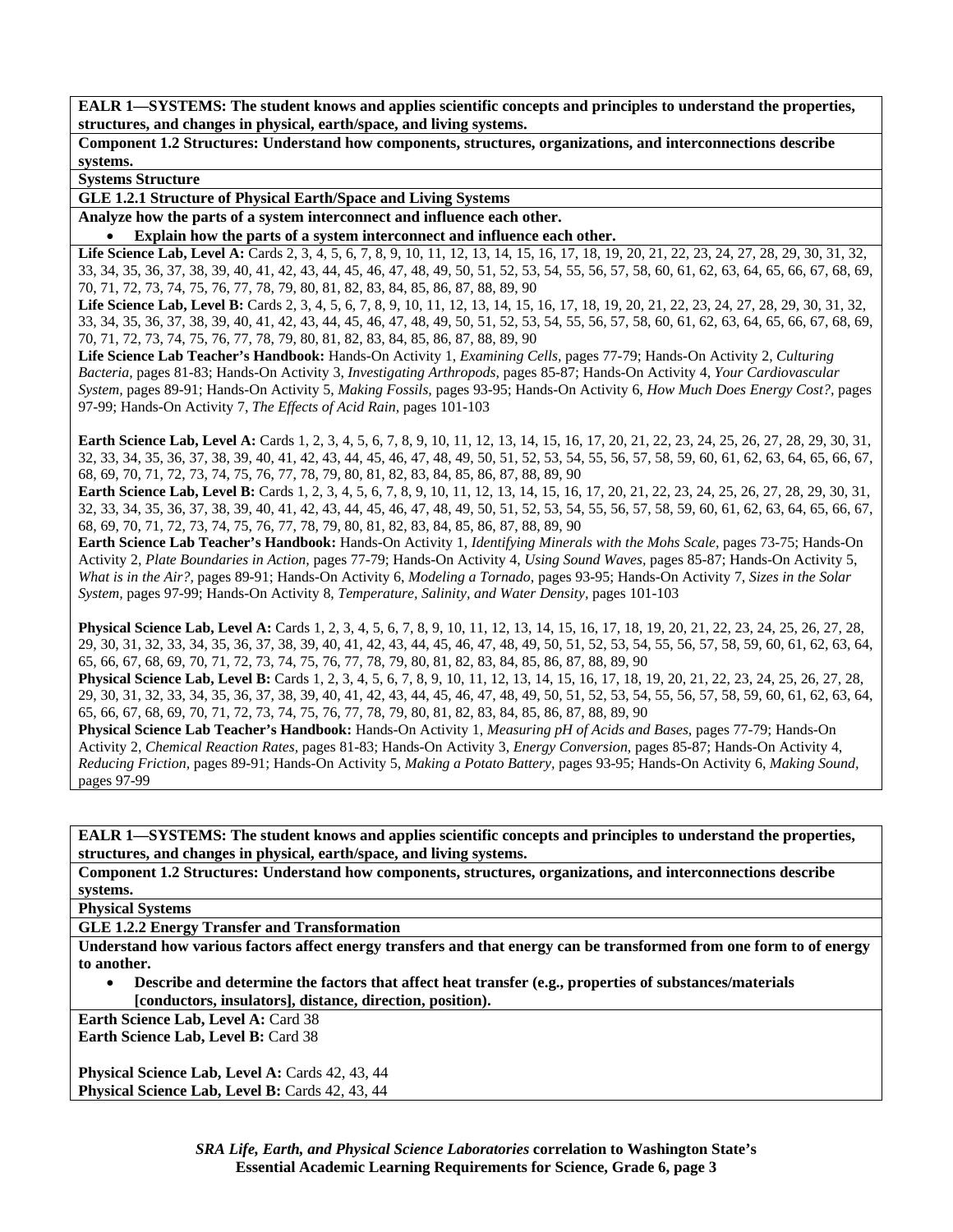**Component 1.2 Structures: Understand how components, structures, organizations, and interconnections describe systems.** 

**Physical Systems** 

**GLE 1.2.2 Energy Transfer and Transformation** 

**Understand how various factors affect energy transfers and that energy can be transformed from one form to of energy to another.** 

• **Describe how an increase in one type of energy of an object or system results in a decrease in other types of energy within that object or system (e.g., a falling object's potential energy decreases while its kinetic energy increases).** 

Life Science Lab, Level A: Cards 76, 77, 78, 79

**Life Science Lab, Level B: Cards 76, 77, 78, 79** 

**Life Science Lab Teacher's Handbook:** Hands-On Activity 6, *How Much Does Energy Cost?,* pages 97-99

**Earth Science Lab, Level A: Cards 10, 11, 12, 13, 14, 15, 16, 17 Earth Science Lab, Level B:** Cards 10, 11, 12, 13, 14, 15, 16, 17

**Physical Science Lab, Level A: Cards 36, 37, 38, 39, 40, 41, 42, 66, 67, 70 Physical Science Lab, Level B:** Cards 36, 37, 38, 39, 40, 41, 42, 66, 67, 70

**EALR 1—SYSTEMS: The student knows and applies scientific concepts and principles to understand the properties, structures, and changes in physical, earth/space, and living systems.** 

**Component 1.2 Structures: Understand how components, structures, organizations, and interconnections describe systems.** 

**Physical Systems** 

**GLE 1.2.2 Energy Transfer and Transformation** 

**Understand how various factors affect energy transfers and that energy can be transformed from one form to of energy to another.** 

• **Describe how waves transfer energy (e.g., light waves transfer energy from the sun to Earth; air transfers an object's vibrations from one place to another as sound).** 

**Earth Science Lab, Level A: Card 16 Earth Science Lab, Level B: Card 16** 

**Physical Science Lab, Level A:** Cards 77, 78, 79, 80, 82, 83 **Physical Science Lab, Level B:** Cards 77, 78, 79, 80, 82, 83 **Physical Science Lab Teacher's Handbook:** Hands-On Activity 6, *Making Sound,* pages 97-99

**EALR 1—SYSTEMS: The student knows and applies scientific concepts and principles to understand the properties, structures, and changes in physical, earth/space, and living systems.** 

**Component 1.2 Structures: Understand how components, structures, organizations, and interconnections describe systems.** 

**Physical Systems** 

**GLE 1.2.3 Structure of Matter** 

**Understand that all matter is made of particles called atoms and that atoms may combine to form molecules and that atoms and molecules can form mixtures.** 

• **Describe that matter is made of particles called atoms and molecules.** 

**Physical Science Lab, Level A: Cards 3, 4** 

**Physical Science Lab, Level B: Cards 3, 4**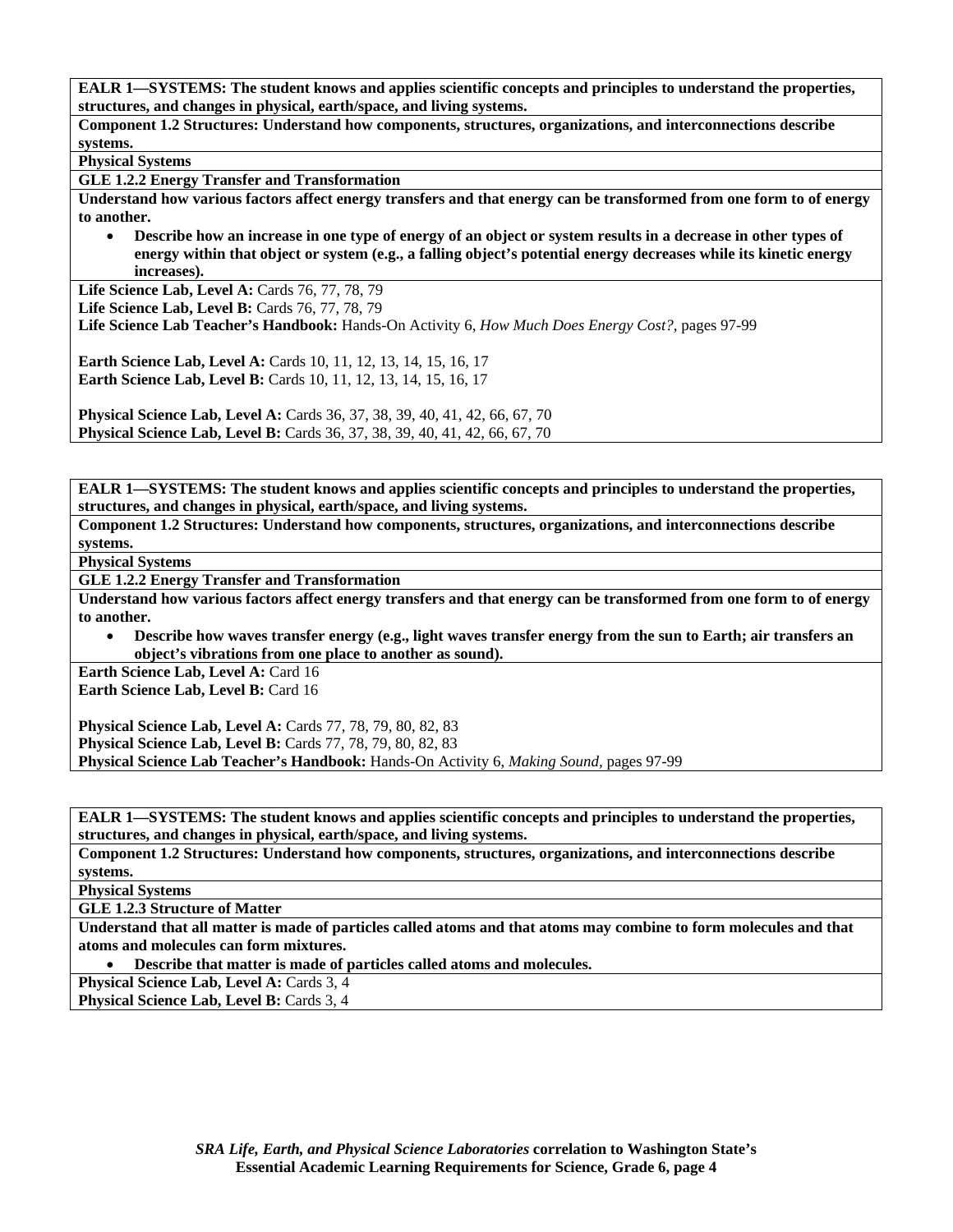**Component 1.2 Structures: Understand how components, structures, organizations, and interconnections describe systems.** 

**Physical Systems** 

**GLE 1.2.3 Structure of Matter** 

**Understand that all matter is made of particles called atoms and that atoms may combine to form molecules and that atoms and molecules can form mixtures.** 

• **Describe that elements are made of one kind of atom.** 

**Physical Science Lab, Level A: Cards 10, 17, 18, 19, 20 Physical Science Lab, Level B:** Cards 10, 17, 18, 19, 20

**EALR 1—SYSTEMS: The student knows and applies scientific concepts and principles to understand the properties, structures, and changes in physical, earth/space, and living systems.** 

**Component 1.2 Structures: Understand how components, structures, organizations, and interconnections describe systems.** 

**Earth and Space Systems** 

**GLE 1.2.5 Components of the Solar System and Beyond (Universe)** 

**Understand the structure of the Solar System.** 

• **Describe how the Earth orbits the Sun and the Moon orbits the Earth.** 

**Earth Science Lab, Level A: Cards 62, 63, 64** 

Earth Science Lab, Level B: Cards 62, 63, 64

**EALR 1—SYSTEMS: The student knows and applies scientific concepts and principles to understand the properties, structures, and changes in physical, earth/space, and living systems.** 

**Component 1.2 Structures: Understand how components, structures, organizations, and interconnections describe systems.** 

**Earth and Space Systems** 

**GLE 1.2.5 Components of the Solar System and Beyond (Universe)** 

**Understand the structure of the Solar System.** 

• **Describe the Sun (i.e., a medium-size star, the largest body in out solar system, major source of energy for phenomena on Earth's surface).** 

**Earth Science Lab, Level A:** Cards 38, 47, 55, 62, 67, 68 **Earth Science Lab, Level B:** Cards 38, 47, 55, 62, 67, 68

**EALR 1—SYSTEMS: The student knows and applies scientific concepts and principles to understand the properties, structures, and changes in physical, earth/space, and living systems.** 

**Component 1.2 Structures: Understand how components, structures, organizations, and interconnections describe systems.** 

**Earth and Space Systems** 

**GLE 1.2.5 Components of the Solar System and Beyond (Universe)** 

**Understand the structure of the Solar System.** 

• **Describe how planets, asteroids, and comets orbit the Sun.** 

**Earth Science Lab, Level A: Cards 62, 68, 69, 70, 71, 72, 73 Earth Science Lab, Level B:** Cards 62, 68, 69, 70, 71, 72, 73

**Physical Science Lab, Level A: Card 59** Physical Science Lab, Level B: Card 59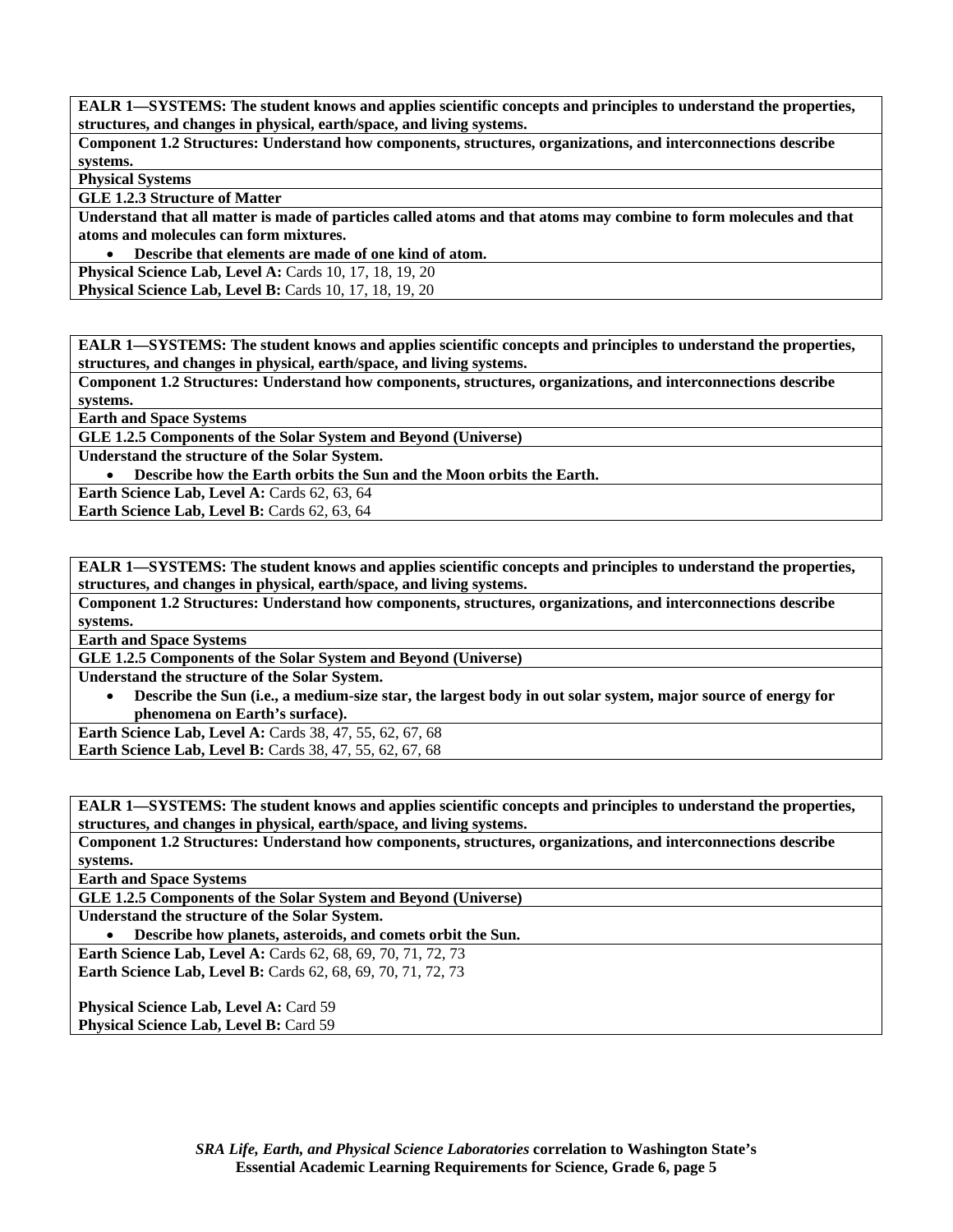**Component 1.2 Structures: Understand how components, structures, organizations, and interconnections describe systems.** 

**Earth and Space Systems** 

**GLE 1.2.5 Components of the Solar System and Beyond (Universe)** 

**Understand the structure of the Solar System.** 

• **Describe meteors (e.g., planetary and comet debris that collides with Earth).** 

**Earth Science Lab, Level A: Card 73** 

**Earth Science Lab, Level B: Card 73** 

**EALR 1—SYSTEMS: The student knows and applies scientific concepts and principles to understand the properties, structures, and changes in physical, earth/space, and living systems.** 

**Component 1.2 Structures: Understand how components, structures, organizations, and interconnections describe systems.** 

**Living Systems** 

**GLE 1.2.6 Structure and Organization of Living Systems** 

**Understand that specialized cells within multicellular organisms for different kinds of tissues, organs, and organ systems to carry out life functions.** 

• **Describe and identify how plant and animal cells are similar and different in structure and function.** 

**Life Science Lab, Level A: Cards 5, 6, 7, 8, 9, 10** 

**Life Science Lab, Level B:** Cards 5, 6, 7, 8, 9, 10

**Life Science Lab Teacher's Handbook:** Hands-On Activity , *Examining Cells,* pages 77-79

**EALR 1—SYSTEMS: The student knows and applies scientific concepts and principles to understand the properties, structures, and changes in physical, earth/space, and living systems.** 

**Component 1.2 Structures: Understand how components, structures, organizations, and interconnections describe systems.** 

**Living Systems** 

**GLE 1.2.6 Structure and Organization of Living Systems** 

**Understand that specialized cells within multicellular organisms for different kinds of tissues, organs, and organ systems to carry out life functions.** 

• **Describe basic cell functions (i.e., extracting energy from food, using energy, and getting rid of waste).** 

**Life Science Lab, Level A: Cards 5, 6, 7, 8, 9, 10** 

**Life Science Lab, Level B:** Cards 5, 6, 7, 8, 9, 10

**Life Science Lab Teacher's Handbook:** Hands-On Activity , *Examining Cells,* pages 77-79

**EALR 1—SYSTEMS: The student knows and applies scientific concepts and principles to understand the properties, structures, and changes in physical, earth/space, and living systems.** 

**Component 1.2 Structures: Understand how components, structures, organizations, and interconnections describe systems.** 

**Living Systems** 

**GLE 1.2.7 Molecular Basis of Heredity** 

**Understand that organisms pass on genetic information in their life cycle and that an organism's characteristics are determined by both genetic and environmental influences.** 

• **Describe, analyze, and explain the life cycle of an organism.** 

**Life Science Lab, Level A: Cards 20, 22, 42** 

**Life Science Lab, Level B: Cards 20, 22, 42**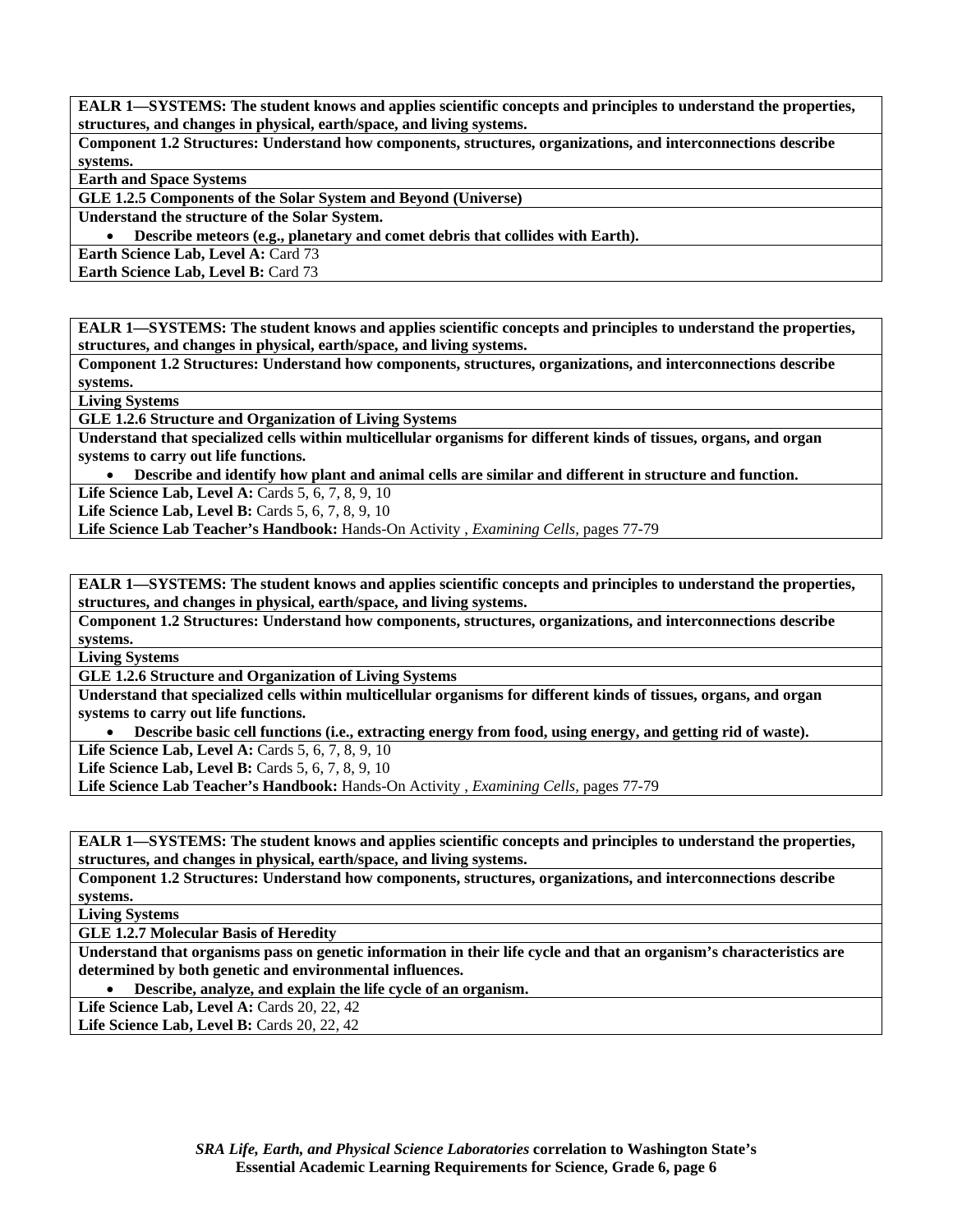**Component 1.2 Structures: Understand how components, structures, organizations, and interconnections describe systems.** 

**Living Systems** 

**GLE 1.2.7 Molecular Basis of Heredity** 

**Understand that organisms pass on genetic information in their life cycle and that an organism's characteristics are determined by both genetic and environmental influences.** 

• **Describe that organisms require a set of instructions for specifying their traits (i.e., heredity is the passage of these instructions from one generation to another).** 

Life Science Lab, Level A: Cards 61, 62, 63, 64

**Life Science Lab, Level B:** Cards 61, 62, 63, 64

**EALR 1—SYSTEMS: The student knows and applies scientific concepts and principles to understand the properties, structures, and changes in physical, earth/space, and living systems.** 

**Component 1.2 Structures: Understand how components, structures, organizations, and interconnections describe systems.** 

**Living Systems** 

**GLE 1.2.7 Molecular Basis of Heredity** 

**Understand that organisms pass on genetic information in their life cycle and that an organism's characteristics are determined by both genetic and environmental influences.** 

• **Describe that genes inherited from parents are combined in their offspring to produce a new combination of characteristics.** 

**Life Science Lab, Level A:** Cards 62, 63, 64

Life Science Lab, Level B: Cards 62, 63, 64

**EALR 1—SYSTEMS: The student knows and applies scientific concepts and principles to understand the properties, structures, and changes in physical, earth/space, and living systems.** 

**Component 1.2 Structures: Understand how components, structures, organizations, and interconnections describe systems.** 

**Living Systems** 

**GLE 1.2.8 Human Biology** 

**Understand human life functions and the interconnecting organ systems necessary to maintain human life.** 

• **Describe the components and functions of the organ systems (i.e., circulatory, digestive, reproductive, excretory, nervous-sensory [brain, nerves, spinal cord, hearing, vision], respiratory, and muscular-skeletal systems).** 

Life Science Lab, Level A: Cards 47, 48, 49, 50, 51, 52, 53, 54, 55, 56, 57, 58 Life Science Lab, Level B: Cards 47, 48, 49, 50, 51, 52, 53, 54, 55, 56, 57, 58 **Life Science Lab Teacher's Handbook:** Hands-On Activity 4, *Your Cardiovascular System,* pages 89-91

**EALR 1—SYSTEMS: The student knows and applies scientific concepts and principles to understand the properties, structures, and changes in physical, earth/space, and living systems.** 

**Component 1.3 Changes: Understand how interactions within and among systems cause changes in matter and energy. Earth and Space Systems** 

**GLE 1.3.7 Interactions in the Solar System and Beyond (Universe)** 

 **Understand the effects of the regular and predictable motions of planets and moons in the Solar System.** 

• **Describe the causes of seasonal changes on Earth and other planets (i.e., Earth's tilt causes different parts of Earth to point toward the Sun at different times of the year).** 

**Earth Science Lab, Level A: Cards 55 62** 

Earth Science Lab, Level B: Cards 55, 62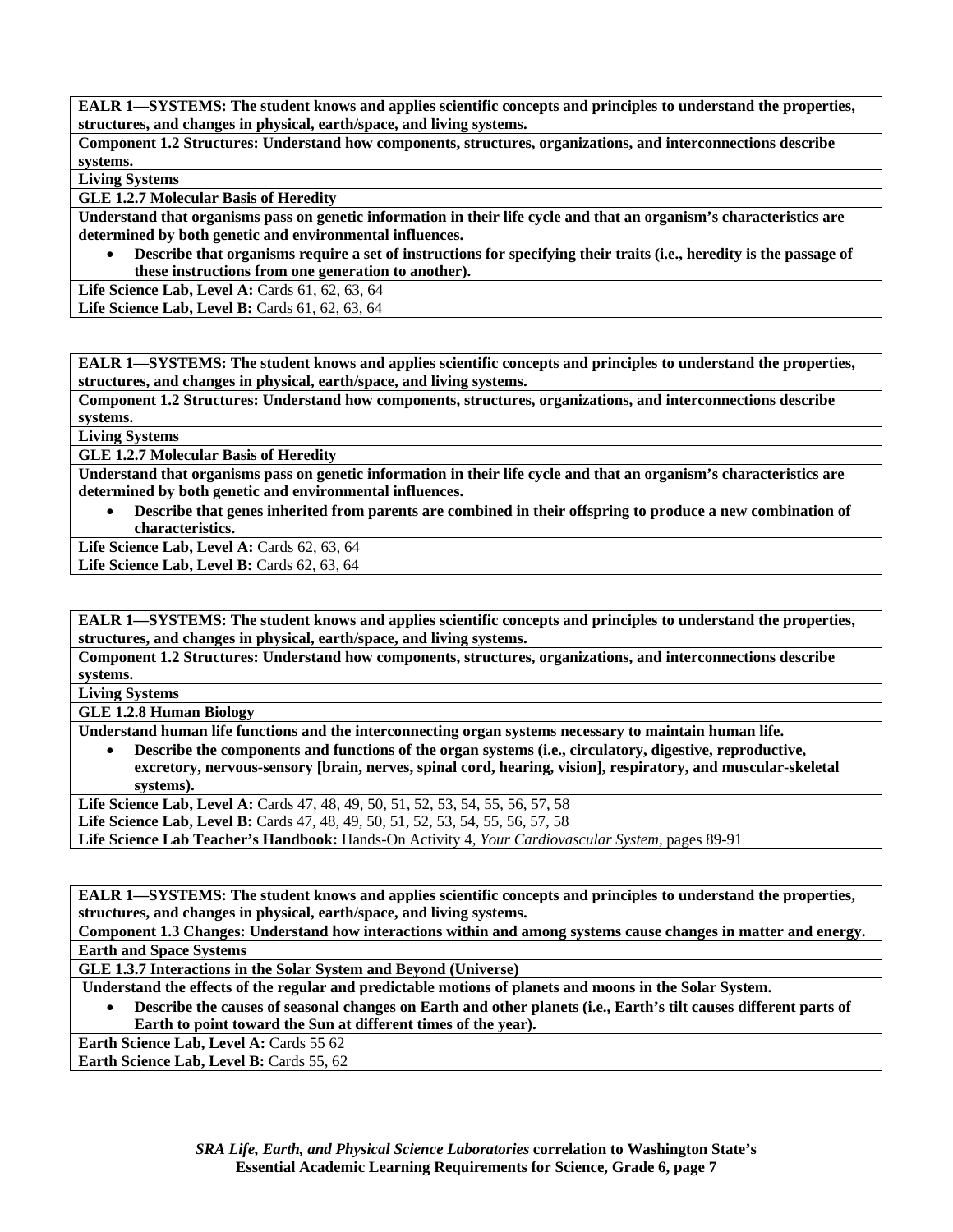**Component 1.3 Changes: Understand how interactions within and among systems cause changes in matter and energy. Earth and Space Systems** 

**GLE 1.3.7 Interactions in the Solar System and Beyond (Universe)** 

 **Understand the effects of the regular and predictable motions of planets and moons in the Solar System.** 

• **Describe the effects of the position of the Sun and Moon on Earth phenomena (i.e., Moon phases, solar and lunar eclipses, shadows on Earth, tides).** 

**Earth Science Lab, Level A: Cards 62, 64, 65, 66 Earth Science Lab, Level B: Cards 62, 64, 65, 66** 

**EALR2—INQUIRY: The student knows and applies the skills, processes, and nature of scientific inquiry.** 

**Component 2.1 Investigating Systems: Develop the knowledge and skills necessary to do scientific inquiry.** 

**Investigating Systems GLE 2.1.1 Questioning** 

**Understand how to generate a question that can be answered through scientific investigation.** 

• **Generate multiple questions based on observations.** 

**Life Science Lab Teacher's Handbook:** Hands-On Activity 1, *Examining Cells,* pages 77-79; Hands-On Activity 2, *Culturing Bacteria,* pages 81-83; Hands-On Activity 3, *Investigating Arthropods,* pages 85-87; Hands-On Activity 4, *Your Cardiovascular System,* pages 89-91; Hands-On Activity 5, *Making Fossils,* pages 93-95; Hands-On Activity 6, *How Much Does Energy Cost?,* pages 97-99; Hands-On Activity 7, *The Effects of Acid Rain,* pages 101-103

**Earth Science Lab Teacher's Handbook:** Hands-On Activity 1, *Identifying Minerals with the Mohs Scale,* pages 73-75; Hands-On Activity 2, *Plate Boundaries in Action,* pages 77-79; Hands-On Activity 3, *Interpreting a Topographic Map,* pages 81-83; Hands-On Activity 4, *Using Sound Waves,* pages 85-87; Hands-On Activity 5, *What is in the Air?,* pages 89-91; Hands-On Activity 6, *Modeling a Tornado,* pages 93-95; Hands-On Activity 7, *Sizes in the Solar System,* pages 97-99; Hands-On Activity 8, *Temperature, Salinity, and Water Density,* pages 101-103

**Physical Science Lab Teacher's Handbook:** Hands-On Activity 1, *Measuring pH of Acids and Bases,* pages 77-79; Hands-On Activity 2, *Chemical Reaction Rates,* pages 81-83; Hands-On Activity 3, *Energy Conversion,* pages 85-87; Hands-On Activity 4, *Reducing Friction,* pages 89-91; Hands-On Activity 5, *Making a Potato Battery,* pages 93-95; Hands-On Activity 6, *Making Sound,* pages 97-99

**Classroom Resource CD-ROM:** Writing Strategy 8, 15

**EALR2—INQUIRY: The student knows and applies the skills, processes, and nature of scientific inquiry. Component 2.1 Investigating Systems: Develop the knowledge and skills necessary to do scientific inquiry.** 

**Investigating Systems** 

#### **GLE 2.1.1 Questioning**

**Understand how to generate a question that can be answered through scientific investigation.**  • **Generate a question that can be investigates scientifically.** 

**Life Science Lab Teacher's Handbook:** Hands-On Activity 1, *Examining Cells,* pages 77-79; Hands-On Activity 2, *Culturing Bacteria,* pages 81-83; Hands-On Activity 3, *Investigating Arthropods,* pages 85-87; Hands-On Activity 4, *Your Cardiovascular System,* pages 89-91; Hands-On Activity 5, *Making Fossils,* pages 93-95; Hands-On Activity 6, *How Much Does Energy Cost?,* pages 97-99; Hands-On Activity 7, *The Effects of Acid Rain,* pages 101-103

**Earth Science Lab Teacher's Handbook:** Hands-On Activity 1, *Identifying Minerals with the Mohs Scale,* pages 73-75; Hands-On Activity 2, *Plate Boundaries in Action,* pages 77-79; Hands-On Activity 3, *Interpreting a Topographic Map,* pages 81-83; Hands-On Activity 4, *Using Sound Waves,* pages 85-87; Hands-On Activity 5, *What is in the Air?,* pages 89-91; Hands-On Activity 6, *Modeling a Tornado,* pages 93-95; Hands-On Activity 7, *Sizes in the Solar System,* pages 97-99; Hands-On Activity 8, *Temperature, Salinity, and Water Density,* pages 101-103

**Physical Science Lab Teacher's Handbook:** Hands-On Activity 1, *Measuring pH of Acids and Bases,* pages 77-79; Hands-On Activity 2, *Chemical Reaction Rates,* pages 81-83; Hands-On Activity 3, *Energy Conversion,* pages 85-87; Hands-On Activity 4, *Reducing Friction,* pages 89-91; Hands-On Activity 5, *Making a Potato Battery,* pages 93-95; Hands-On Activity 6, *Making Sound,* pages 97-99

**Classroom Resource CD-ROM:** Writing Strategy 8, 15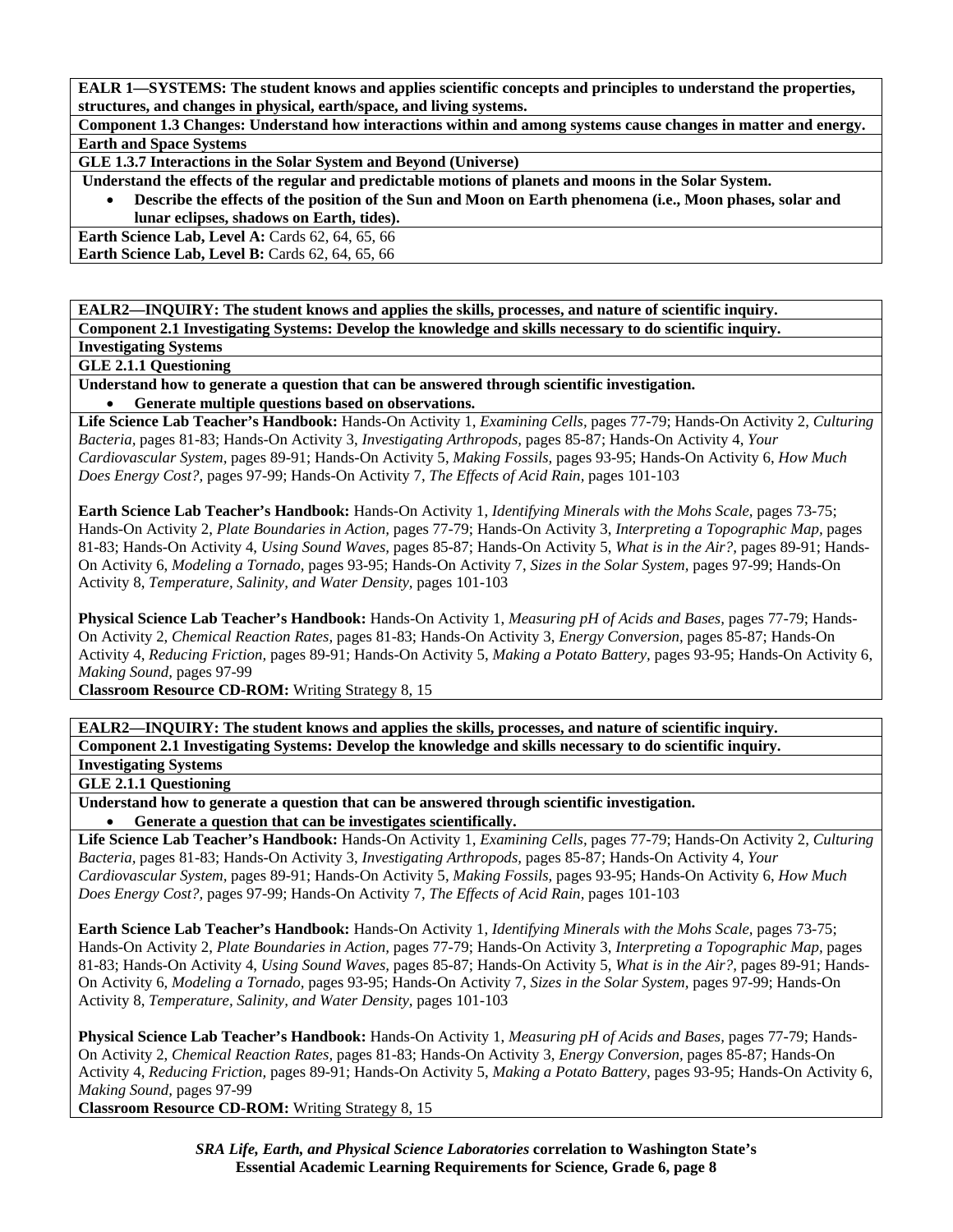**GLE 2.1.1 Questioning** 

**Understand how to generate a question that can be answered through scientific investigation.** 

• **Generate a new question that can be investigated with the same materials and/or data as a given investigation. Life Science Lab Teacher's Handbook:** Hands-On Activity 1, *Examining Cells,* pages 77-79; Hands-On Activity 2, *Culturing Bacteria,* pages 81-83; Hands-On Activity 3, *Investigating Arthropods,* pages 85-87; Hands-On Activity 4, *Your Cardiovascular System,* pages 89-91; Hands-On Activity 5, *Making Fossils,* pages 93-95; Hands-On Activity 6, *How Much Does Energy Cost?,* pages 97-99; Hands-On Activity 7, *The Effects of Acid Rain,* pages 101-103

**Earth Science Lab Teacher's Handbook:** Hands-On Activity 1, *Identifying Minerals with the Mohs Scale,* pages 73-75; Hands-On Activity 2, *Plate Boundaries in Action,* pages 77-79; Hands-On Activity 3, *Interpreting a Topographic Map,* pages 81-83; Hands-On Activity 4, *Using Sound Waves,* pages 85-87; Hands-On Activity 5, *What is in the Air?,* pages 89-91; Hands-On Activity 6, *Modeling a Tornado,* pages 93-95; Hands-On Activity 7, *Sizes in the Solar System,* pages 97-99; Hands-On Activity 8, *Temperature, Salinity, and Water Density,* pages 101-103

**Physical Science Lab Teacher's Handbook:** Hands-On Activity 1, *Measuring pH of Acids and Bases,* pages 77-79; Hands-On Activity 2, *Chemical Reaction Rates,* pages 81-83; Hands-On Activity 3, *Energy Conversion,* pages 85-87; Hands-On Activity 4, *Reducing Friction,* pages 89-91; Hands-On Activity 5, *Making a Potato Battery,* pages 93-95; Hands-On Activity 6, *Making Sound,* pages 97-99

**Classroom Resource CD-ROM:** Writing Strategy 8, 15

**EALR2—INQUIRY: The student knows and applies the skills, processes, and nature of scientific inquiry. Component 2.1 Investigating Systems: Develop the knowledge and skills necessary to do scientific inquiry.** 

**Investigating Systems** 

**GLE 2.1.2 Planning and Conducting Safe Investigations** 

**Understand how to plan and conduct scientific investigations.** 

• **Make predictions (hypothesize) and give reasons.** 

**Life Science Lab Teacher's Handbook:** Hands-On Activity 3, *Investigating Arthropods,* pages 85-87; Hands-On Activity 4, *Your Cardiovascular System,* pages 89-91

**Physical Science Lab Teacher's Handbook:** Hands-On Activity 2, *Chemical Reaction Rates,* pages 81-83; Hands-On Activity 3, *Energy Conversion,* pages 85-87

**Classroom Resource CD-ROM:** Writing Strategy 8, 15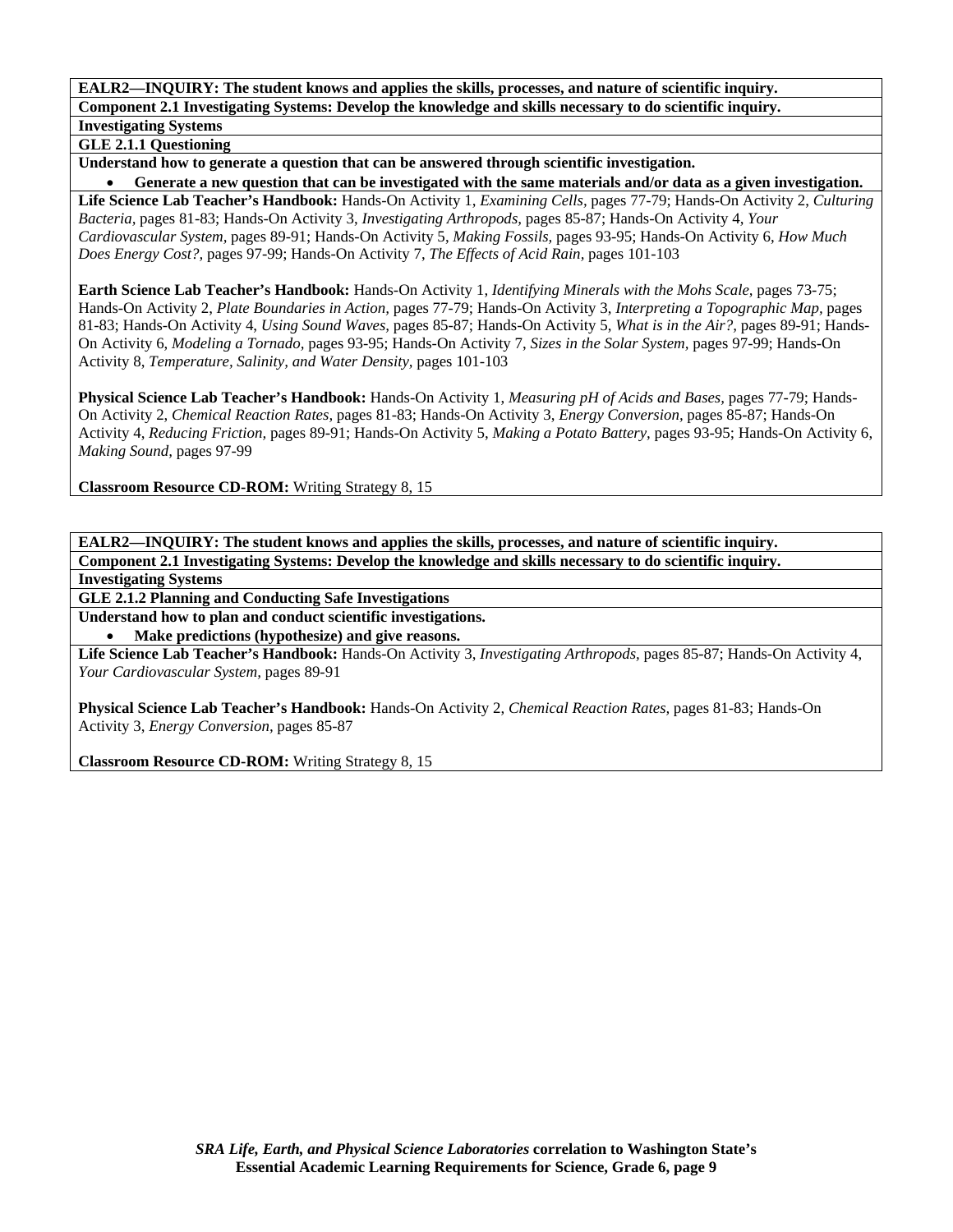**GLE 2.1.2 Planning and Conducting Safe Investigations** 

**Understand how to plan and conduct scientific investigations.** 

- • **Generate a logical plan for, and conduct, a scientific controlled investigation with the following attributes:**
- o **prediction (hypothesis)\appropriate materials, tools, and available computer technology**
- o **controlled variables (kept the same)**
- o **one manipulated (changed) variable**
- o **responding (dependent) variable**
- o **gather, record, and organize data using appropriate units, charts, and/or graphs**
- o **multiple trials.**

**Life Science Lab Teacher's Handbook:** Hands-On Activity 1, *Examining Cells,* pages 77-79; Hands-On Activity 2, *Culturing Bacteria,* pages 81-83; Hands-On Activity 3, *Investigating Arthropods,* pages 85-87; Hands-On Activity 4, *Your Cardiovascular System,* pages 89-91; Hands-On Activity 5, *Making Fossils,* pages 93-95; Hands-On Activity 6, *How Much Does Energy Cost?,* pages 97-99; Hands-On Activity 7, *The Effects of Acid Rain,* pages 101-103

**Earth Science Lab Teacher's Handbook:** Hands-On Activity 1, *Identifying Minerals with the Mohs Scale,* pages 73-75; Hands-On Activity 2, *Plate Boundaries in Action,* pages 77-79; Hands-On Activity 3, *Interpreting a Topographic Map,* pages 81-83; Hands-On Activity 4, *Using Sound Waves,* pages 85-87; Hands-On Activity 5, *What is in the Air?,* pages 89-91; Hands-On Activity 6, *Modeling a Tornado,* pages 93-95; Hands-On Activity 7, *Sizes in the Solar System,* pages 97-99; Hands-On Activity 8, *Temperature, Salinity, and Water Density,* pages 101-103

**Physical Science Lab Teacher's Handbook:** Hands-On Activity 1, *Measuring pH of Acids and Bases,* pages 77-79; Hands-On Activity 2, *Chemical Reaction Rates,* pages 81-83; Hands-On Activity 3, *Energy Conversion,* pages 85-87; Hands-On Activity 4, *Reducing Friction,* pages 89-91; Hands-On Activity 5, *Making a Potato Battery,* pages 93-95; Hands-On Activity 6, *Making Sound,* pages 97-99

**Classroom Resource CD-ROM:** Writing Strategy 8, 15

**EALR2—INQUIRY: The student knows and applies the skills, processes, and nature of scientific inquiry.** 

**Component 2.1 Investigating Systems: Develop the knowledge and skills necessary to do scientific inquiry. Investigating Systems** 

**GLE 2.1.2 Planning and Conducting Safe Investigations** 

**Understand how to plan and conduct scientific investigations.** 

- • **Generate a logical plan for a simple field investigation with the following attributes:** 
	- o **identify multiple variables**

o **select observable or measurable variables related to the investigative question.** 

**Life Science Lab Teacher's Handbook:** Hands-On Activity 7, *The Effects of Acid Rain,* pages 101-103

**Earth Science Lab Teacher's Handbook:** Hands-On Activity 8, *Temperature, Salinity, and Water Density,* pages 101-103

**Physical Science Lab Teacher's Handbook:** Hands-On Activity 2, *Chemical Reaction Rates,* pages 81-83

**Classroom Resource CD-ROM:** Writing Strategy 15, 23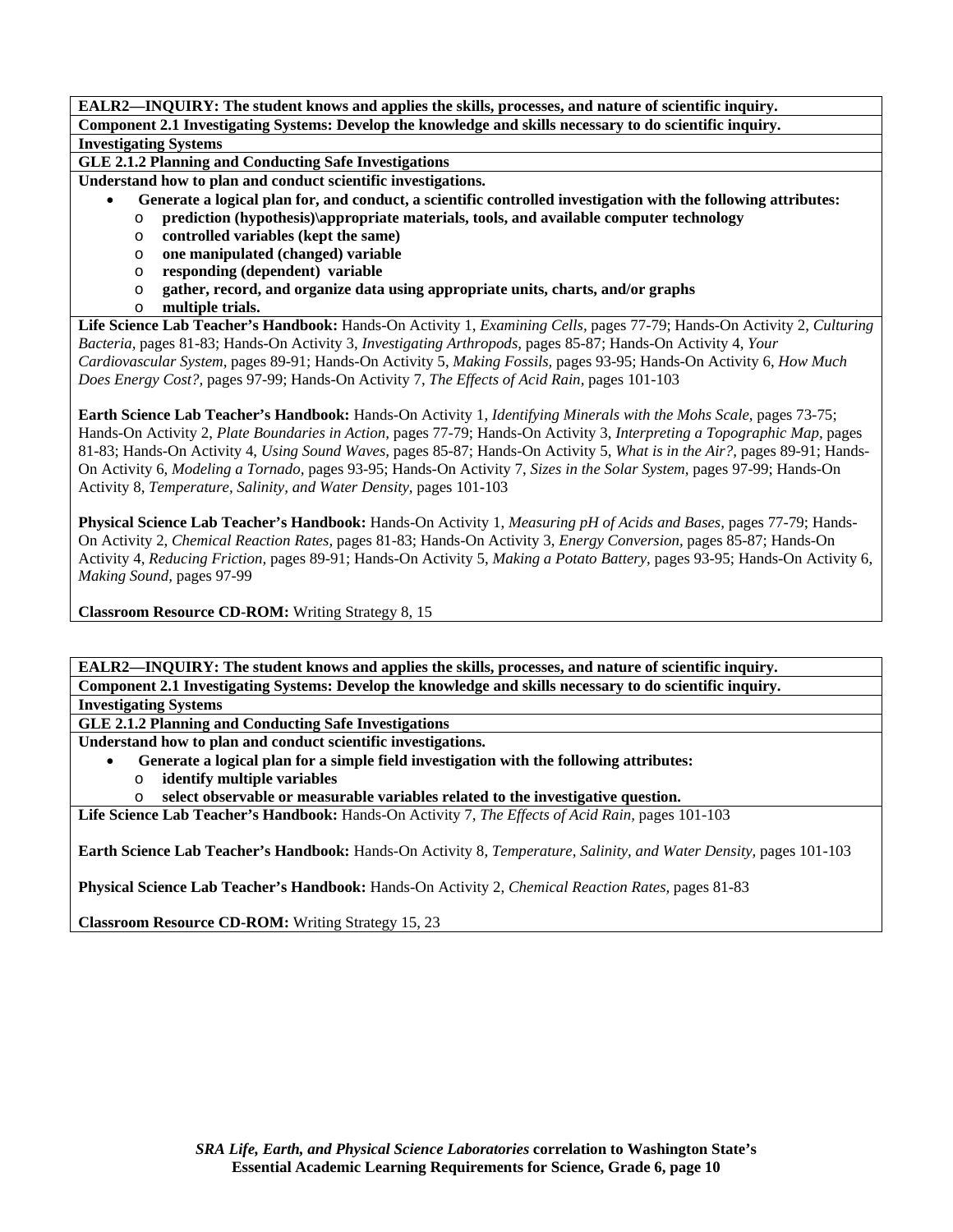**GLE 2.1.2 Planning and Conducting Safe Investigations** 

**Understand how to plan and conduct scientific investigations.** 

• **Identify and explain safety requirements that would be needed in the investigation.** 

**Life Science Lab Teacher's Handbook:** Hands-On Activity 1, *Examining Cells,* pages 77-79; Hands-On Activity 2, *Culturing Bacteria,* pages 81-83; Hands-On Activity 3, *Investigating Arthropods,* pages 85-87; Hands-On Activity 4, *Your Cardiovascular System,* pages 89-91; Hands-On Activity 5, *Making Fossils,* pages 93-95; Hands-On Activity 6, *How Much Does Energy Cost?,* pages 97-99; Hands-On Activity 7, *The Effects of Acid Rain,* pages 101-103

**Earth Science Lab Teacher's Handbook:** Hands-On Activity 1, *Identifying Minerals with the Mohs Scale,* pages 73-75; Hands-On Activity 2, *Plate Boundaries in Action,* pages 77-79; Hands-On Activity 3, *Interpreting a Topographic Map,* pages 81-83; Hands-On Activity 4, *Using Sound Waves,* pages 85-87; Hands-On Activity 5, *What is in the Air?,* pages 89-91; Hands-On Activity 6, *Modeling a Tornado,* pages 93-95; Hands-On Activity 7, *Sizes in the Solar System,* pages 97-99; Hands-On Activity 8, *Temperature, Salinity, and Water Density,* pages 101-103

**Physical Science Lab Teacher's Handbook:** Hands-On Activity 1, *Measuring pH of Acids and Bases,* pages 77-79; Hands-On Activity 2, *Chemical Reaction Rates,* pages 81-83; Hands-On Activity 3, *Energy Conversion,* pages 85-87; Hands-On Activity 4, *Reducing Friction,* pages 89-91; Hands-On Activity 5, *Making a Potato Battery,* pages 93-95; Hands-On Activity 6, *Making Sound,* pages 97-99

**EALR2—INQUIRY: The student knows and applies the skills, processes, and nature of scientific inquiry. Component 2.1 Investigating Systems: Develop the knowledge and skills necessary to do scientific inquiry. Investigating Systems** 

**GLE 2.1.3 Explaining** 

**Apply understanding of how to construct a scientific explanation using evidence and inferential logic.** 

• **Generate a scientific conclusion including supporting data from an investigation using inferential logic (e.g., chewing gum loses more mass than bubble gum after being chewed for 5 minutes; chewing gum lost 2.00 grams while bubble gum only lost 1.47 grams).** 

**Life Science Lab Teacher's Handbook:** Hands-On Activity 1, *Examining Cells,* pages 77-79; Hands-On Activity 2, *Culturing Bacteria,* pages 81-83; Hands-On Activity 3, *Investigating Arthropods,* pages 85-87; Hands-On Activity 4, *Your Cardiovascular System,* pages 89-91; Hands-On Activity 5, *Making Fossils,* pages 93-95; Hands-On Activity 6, *How Much Does Energy Cost?,* pages 97-99; Hands-On Activity 7, *The Effects of Acid Rain,* pages 101-103

**Earth Science Lab Teacher's Handbook:** Hands-On Activity 1, *Identifying Minerals with the Mohs Scale,* pages 73-75; Hands-On Activity 2, *Plate Boundaries in Action,* pages 77-79; Hands-On Activity 3, *Interpreting a Topographic Map,* pages 81-83; Hands-On Activity 4, *Using Sound Waves,* pages 85-87; Hands-On Activity 5, *What is in the Air?,* pages 89-91; Hands-On Activity 6, *Modeling a Tornado,* pages 93-95; Hands-On Activity 7, *Sizes in the Solar System,* pages 97-99; Hands-On Activity 8, *Temperature, Salinity, and Water Density,* pages 101-103

**Physical Science Lab Teacher's Handbook:** Hands-On Activity 1, *Measuring pH of Acids and Bases,* pages 77-79; Hands-On Activity 2, *Chemical Reaction Rates,* pages 81-83; Hands-On Activity 3, *Energy Conversion,* pages 85-87; Hands-On Activity 4, *Reducing Friction,* pages 89-91; Hands-On Activity 5, *Making a Potato Battery,* pages 93-95; Hands-On Activity 6, *Making Sound,* pages 97-99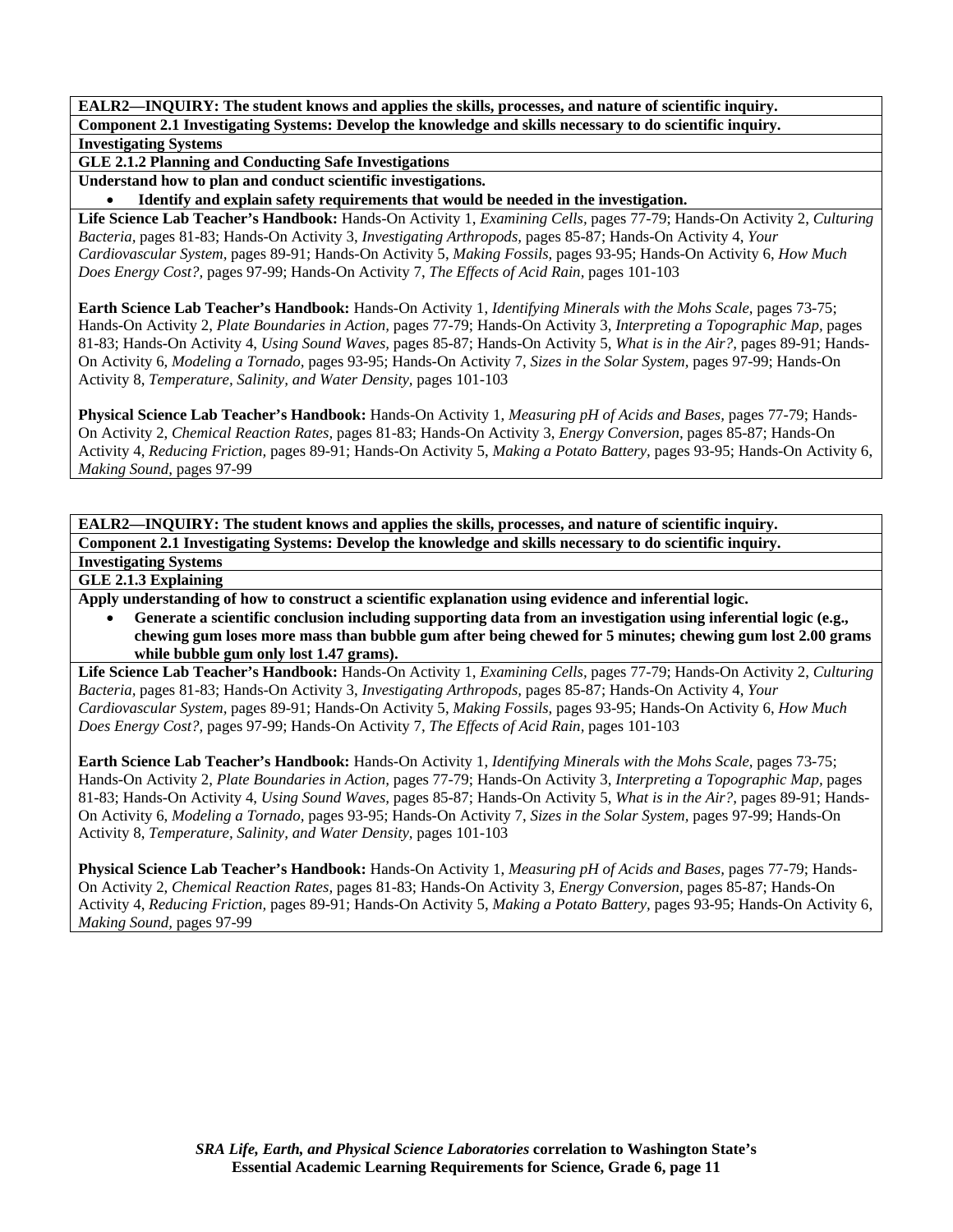### **GLE 2.1.3 Explaining**

**Apply understanding of how to construct a scientific explanation using evidence and inferential logic.**  • **Describe a reason for a given conclusion using evidence from an investigation.** 

**Life Science Lab Teacher's Handbook:** Hands-On Activity 1, *Examining Cells,* pages 77-79; Hands-On Activity 2, *Culturing Bacteria,* pages 81-83; Hands-On Activity 3, *Investigating Arthropods,* pages 85-87; Hands-On Activity 4, *Your Cardiovascular System,* pages 89-91; Hands-On Activity 5, *Making Fossils,* pages 93-95; Hands-On Activity 6, *How Much Does Energy Cost?,* pages 97-99; Hands-On Activity 7, *The Effects of Acid Rain,* pages 101-103

**Earth Science Lab Teacher's Handbook:** Hands-On Activity 1, *Identifying Minerals with the Mohs Scale,* pages 73-75; Hands-On Activity 2, *Plate Boundaries in Action,* pages 77-79; Hands-On Activity 3, *Interpreting a Topographic Map,* pages 81-83; Hands-On Activity 4, *Using Sound Waves,* pages 85-87; Hands-On Activity 5, *What is in the Air?,* pages 89-91; Hands-On Activity 6, *Modeling a Tornado,* pages 93-95; Hands-On Activity 7, *Sizes in the Solar System,* pages 97-99; Hands-On Activity 8, *Temperature, Salinity, and Water Density,* pages 101-103

**Physical Science Lab Teacher's Handbook:** Hands-On Activity 1, *Measuring pH of Acids and Bases,* pages 77-79; Hands-On Activity 2, *Chemical Reaction Rates,* pages 81-83; Hands-On Activity 3, *Energy Conversion,* pages 85-87; Hands-On Activity 4, *Reducing Friction,* pages 89-91; Hands-On Activity 5, *Making a Potato Battery,* pages 93-95; Hands-On Activity 6, *Making Sound,* pages 97-99

**EALR2—INQUIRY: The student knows and applies the skills, processes, and nature of scientific inquiry. Component 2.1 Investigating Systems: Develop the knowledge and skills necessary to do scientific inquiry. Investigating Systems** 

**GLE 2.1.3 Explaining** 

**Apply understanding of how to construct a scientific explanation using evidence and inferential logic.**  • **Generate a scientific explanation of an observed phenomena using given data.** 

**Life Science Lab Teacher's Handbook:** Hands-On Activity 1, *Examining Cells,* pages 77-79; Hands-On Activity 2, *Culturing Bacteria,* pages 81-83; Hands-On Activity 3, *Investigating Arthropods,* pages 85-87; Hands-On Activity 4, *Your Cardiovascular System,* pages 89-91; Hands-On Activity 5, *Making Fossils,* pages 93-95; Hands-On Activity 6, *How Much Does Energy Cost?,* pages 97-99; Hands-On Activity 7, *The Effects of Acid Rain,* pages 101-103

**Earth Science Lab Teacher's Handbook:** Hands-On Activity 1, *Identifying Minerals with the Mohs Scale,* pages 73-75; Hands-On Activity 2, *Plate Boundaries in Action,* pages 77-79; Hands-On Activity 3, *Interpreting a Topographic Map,* pages 81-83; Hands-On Activity 4, *Using Sound Waves,* pages 85-87; Hands-On Activity 5, *What is in the Air?,* pages 89-91; Hands-On Activity 6, *Modeling a Tornado,* pages 93-95; Hands-On Activity 7, *Sizes in the Solar System,* pages 97-99; Hands-On Activity 8, *Temperature, Salinity, and Water Density,* pages 101-103

**Physical Science Lab Teacher's Handbook:** Hands-On Activity 1, *Measuring pH of Acids and Bases,* pages 77-79; Hands-On Activity 2, *Chemical Reaction Rates,* pages 81-83; Hands-On Activity 3, *Energy Conversion,* pages 85-87; Hands-On Activity 4, *Reducing Friction,* pages 89-91; Hands-On Activity 5, *Making a Potato Battery,* pages 93-95; Hands-On Activity 6, *Making Sound,* pages 97-99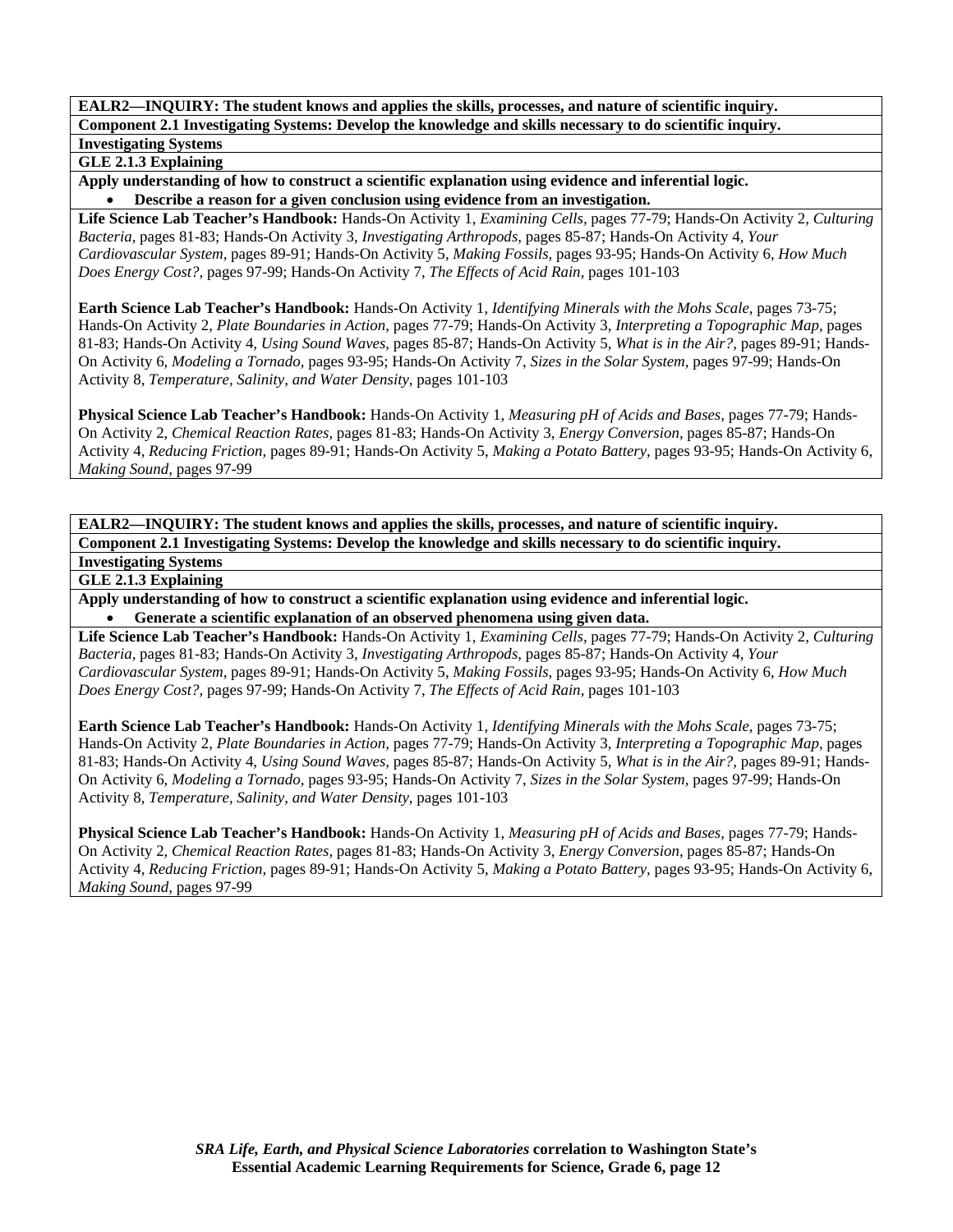## **GLE 2.1.3 Explaining**

**Apply understanding of how to construct a scientific explanation using evidence and inferential logic.**  • **Predict what logically might occur if an investigation lasted longer or changed.** 

**Life Science Lab Teacher's Handbook:** Hands-On Activity 1, *Examining Cells,* pages 77-79; Hands-On Activity 2, *Culturing Bacteria,* pages 81-83; Hands-On Activity 3, *Investigating Arthropods,* pages 85-87; Hands-On Activity 4, *Your Cardiovascular System,* pages 89-91; Hands-On Activity 5, *Making Fossils,* pages 93-95; Hands-On Activity 6, *How Much Does Energy Cost?,* pages 97-99; Hands-On Activity 7, *The Effects of Acid Rain,* pages 101-103

**Earth Science Lab Teacher's Handbook:** Hands-On Activity 1, *Identifying Minerals with the Mohs Scale,* pages 73-75; Hands-On Activity 2, *Plate Boundaries in Action,* pages 77-79; Hands-On Activity 3, *Interpreting a Topographic Map,* pages 81-83; Hands-On Activity 4, *Using Sound Waves,* pages 85-87; Hands-On Activity 5, *What is in the Air?,* pages 89-91; Hands-On Activity 6, *Modeling a Tornado,* pages 93-95; Hands-On Activity 7, *Sizes in the Solar System,* pages 97-99; Hands-On Activity 8, *Temperature, Salinity, and Water Density,* pages 101-103

**Physical Science Lab Teacher's Handbook:** Hands-On Activity 1, *Measuring pH of Acids and Bases,* pages 77-79; Hands-On Activity 2, *Chemical Reaction Rates,* pages 81-83; Hands-On Activity 3, *Energy Conversion,* pages 85-87; Hands-On Activity 4, *Reducing Friction,* pages 89-91; Hands-On Activity 5, *Making a Potato Battery,* pages 93-95; Hands-On Activity 6, *Making Sound,* pages 97-99

**EALR2—INQUIRY: The student knows and applies the skills, processes, and nature of scientific inquiry. Component 2.1 Investigating Systems: Develop the knowledge and skills necessary to do scientific inquiry.** 

# **Investigating Systems**

**GLE 2.1.4 Modeling** 

**Understand how models are used to investigate objects, events, systems, and processes.** 

• **Compare models or computer simulations of phenomena to the actual phenomena.** 

**Life Science Lab Teacher's Handbook:** Hands-On Activity 4, *Your Cardiovascular System,* pages 89-91; Hands-On Activity 5, *Making Fossils,* pages 93-95; Hands-On Activity 6, *How Much Does Energy Cost?,* pages 97-99

**Earth Science Lab Teacher's Handbook:** Hands-On Activity 6, *Modeling a Tornado,* pages 93-95; Hands-On Activity 7, *Sizes in the Solar System,* pages 97-99

**Physical Science Lab Teacher's Handbook:** Hands-On Activity 5, *Making a Potato Battery,* pages 93-95; Hands-On Activity 6, *Making Sound,* pages 97-99

**Classroom Resource CD-ROM:** Writing Strategy 20

**EALR2—INQUIRY: The student knows and applies the skills, processes, and nature of scientific inquiry.** 

**Component 2.1 Investigating Systems: Develop the knowledge and skills necessary to do scientific inquiry.** 

**Investigating Systems** 

**Investigating Systems** 

**GLE 2.1.4 Modeling** 

**Understand how models are used to investigate objects, events, systems, and processes.** 

• **Explain how models or computer simulations are used to investigate and predict the behavior of objects, events, systems, or processes.** 

**Life Science Lab Teacher's Handbook:** Hands-On Activity 4, *Your Cardiovascular System,* pages 89-91; Hands-On Activity 5, *Making Fossils,* pages 93-95; Hands-On Activity 6, *How Much Does Energy Cost?,* pages 97-99

**Earth Science Lab Teacher's Handbook:** Hands-On Activity 6, *Modeling a Tornado,* pages 93-95; Hands-On Activity 7, *Sizes in the Solar System,* pages 97-99

**Physical Science Lab Teacher's Handbook:** Hands-On Activity 5, *Making a Potato Battery,* pages 93-95; Hands-On Activity 6, *Making Sound,* pages 97-99 **Classroom Resource CD-ROM:** Writing Strategy 20

> *SRA Life, Earth, and Physical Science Laboratories* **correlation to Washington State's Essential Academic Learning Requirements for Science, Grade 6, page 13**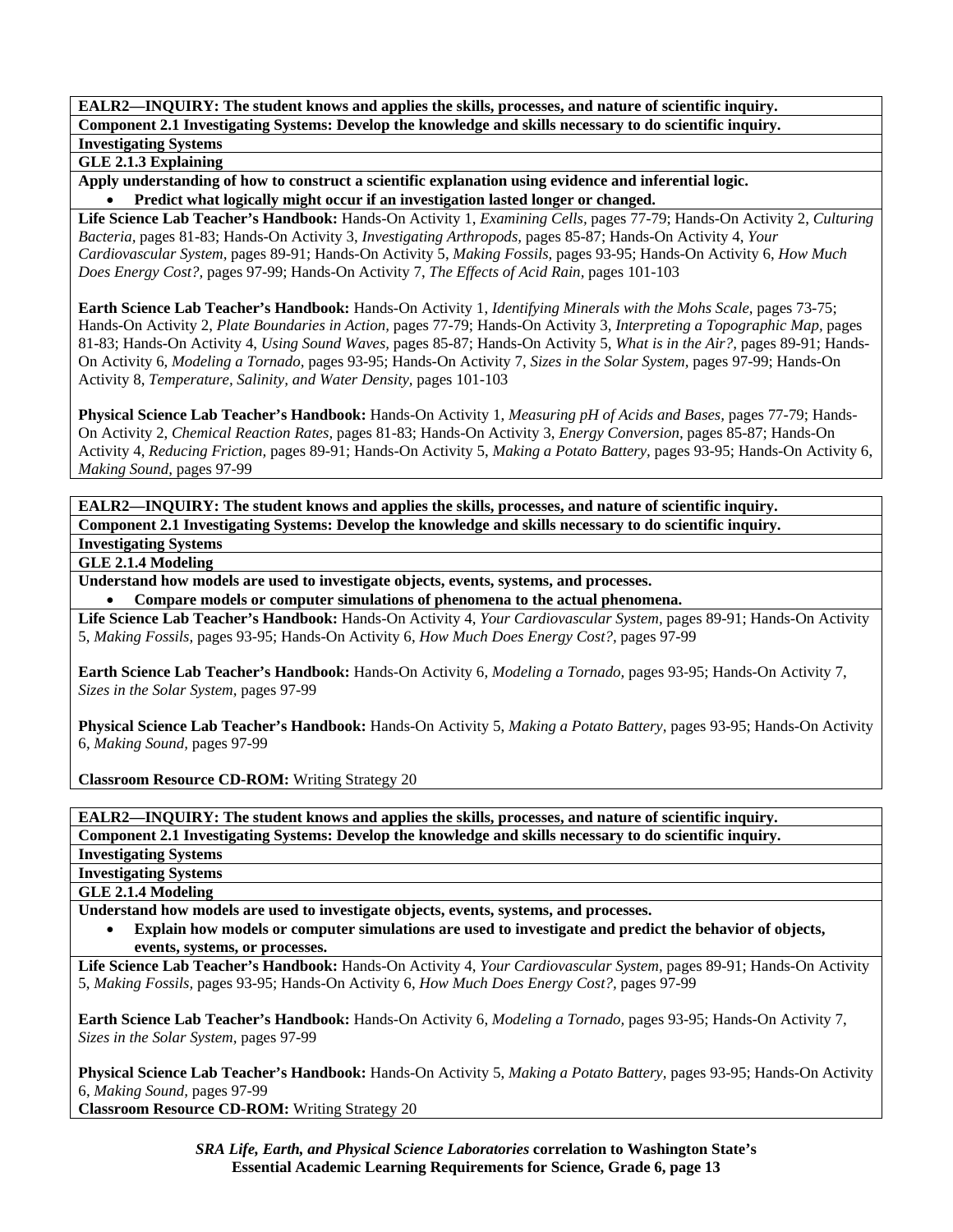**EALR2—INQUIRY: The student knows and applies the skills, processes, and nature of scientific inquiry.** 

**Component 2.1 Investigating Systems: Develop the knowledge and skills necessary to do scientific inquiry.** 

**Investigating Systems GLE 2.1.4 Modeling** 

**Understand how models are used to investigate objects, events, systems, and processes.** 

• **Create a model or computer simulation to investigate and predict the behavior of objects, events, systems, or processes (e.g., phases of the Moon using a solar system model).** 

**Life Science Lab Teacher's Handbook:** Hands-On Activity 4, *Your Cardiovascular System,* pages 89-91; Hands-On Activity 5, *Making Fossils,* pages 93-95; Hands-On Activity 6, *How Much Does Energy Cost?,* pages 97-99

**Earth Science Lab Teacher's Handbook:** Hands-On Activity 6, *Modeling a Tornado,* pages 93-95; Hands-On Activity 7, *Sizes in the Solar System,* pages 97-99

**Physical Science Lab Teacher's Handbook:** Hands-On Activity 5, *Making a Potato Battery,* pages 93-95; Hands-On Activity 6, *Making Sound,* pages 97-99

**Classroom Resource CD-ROM:** Writing Strategy 20

**EALR2—INQUIRY: The student knows and applies the skills, processes, and nature of scientific inquiry. Component 2.1 Investigating Systems: Develop the knowledge and skills necessary to do scientific inquiry.** 

**Investigating Systems** 

**GLE 2.1.5 Communicating** 

**Apply understanding of how to report investigations and explanations of objects, events, systems, and processes.**  • **Report observations of scientific investigations without making inferences.** 

**Life Science Lab Teacher's Handbook:** Hands-On Activity 1, *Examining Cells,* pages 77-79; Hands-On Activity 2, *Culturing Bacteria,* pages 81-83; Hands-On Activity 3, *Investigating Arthropods,* pages 85-87; Hands-On Activity 4, *Your Cardiovascular System,* pages 89-91; Hands-On Activity 5, *Making Fossils,* pages 93-95; Hands-On Activity 6, *How Much Does Energy Cost?,* pages 97-99; Hands-On Activity 7, *The Effects of Acid Rain,* pages 101-103

**Earth Science Lab Teacher's Handbook:** Hands-On Activity 1, *Identifying Minerals with the Mohs Scale,* pages 73-75; Hands-On Activity 2, *Plate Boundaries in Action,* pages 77-79; Hands-On Activity 3, *Interpreting a Topographic Map,* pages 81-83; Hands-On Activity 4, *Using Sound Waves,* pages 85-87; Hands-On Activity 5, *What is in the Air?,* pages 89-91; Hands-On Activity 6, *Modeling a Tornado,* pages 93-95; Hands-On Activity 7, *Sizes in the Solar System,* pages 97-99; Hands-On Activity 8, *Temperature, Salinity, and Water Density,* pages 101-103

**Physical Science Lab Teacher's Handbook:** Hands-On Activity 1, *Measuring pH of Acids and Bases,* pages 77-79; Hands-On Activity 2, *Chemical Reaction Rates,* pages 81-83; Hands-On Activity 3, *Energy Conversion,* pages 85-87; Hands-On Activity 4, *Reducing Friction,* pages 89-91; Hands-On Activity 5, *Making a Potato Battery,* pages 93-95; Hands-On Activity 6, *Making Sound,* pages 97-99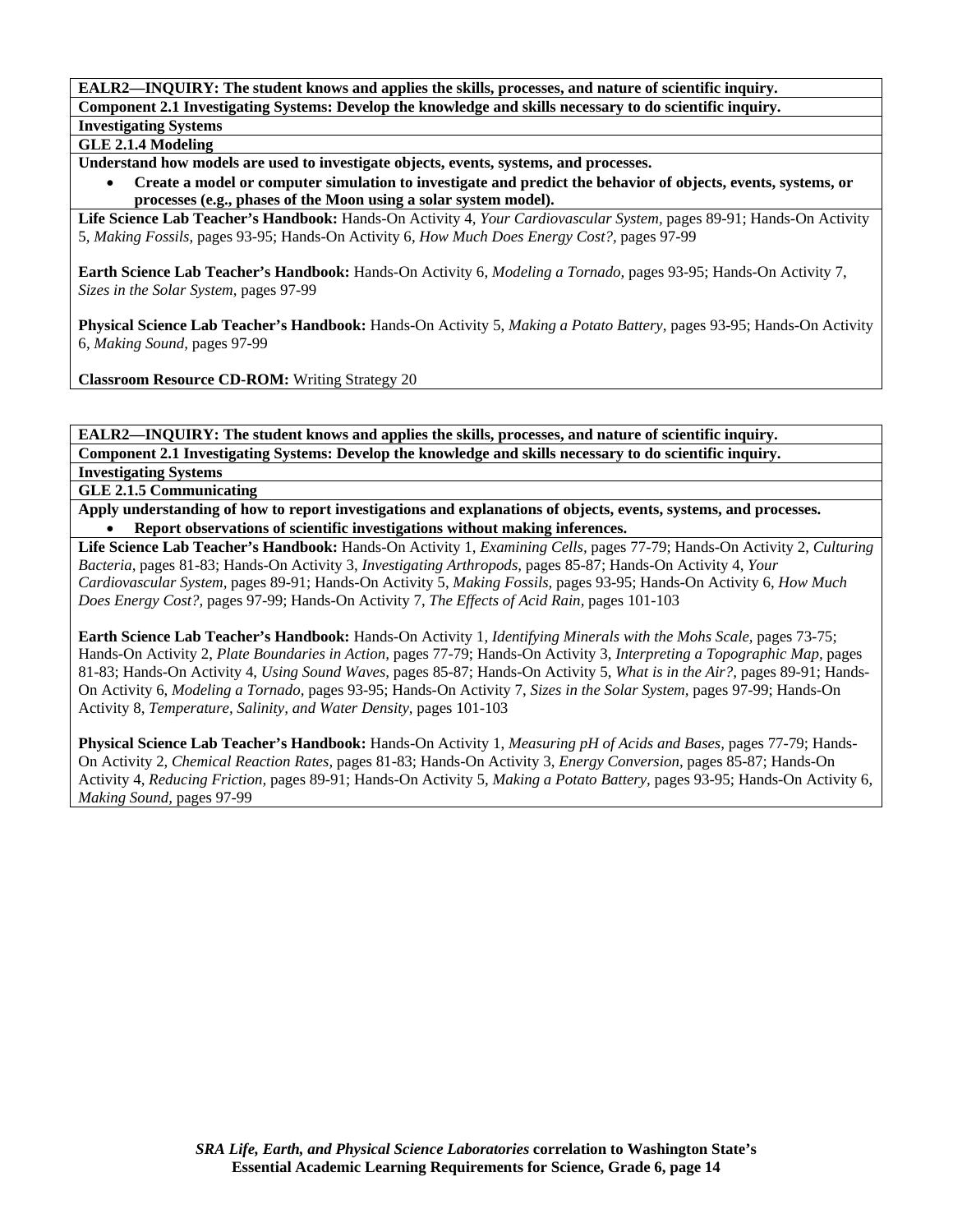**GLE 2.1.4 Communicating** 

**Apply understanding of how to report investigations and explanations of objects, events, systems, and processes.** 

- **Summarize an investigation by describing:** 
	- **Reasons for selecting the investigative plan.**
	- **Materials used in the investigation.**
	- **Observations, data, results.**
	- **Explanations and conclusions in written, mathematical, oral, and information technology presentation formats.**
	- **Ramifications of investigations.**
	- **Safety procedures used.**

**Life Science Lab Teacher's Handbook:** Hands-On Activity 1, *Examining Cells,* pages 77-79; Hands-On Activity 2, *Culturing Bacteria,* pages 81-83; Hands-On Activity 3, *Investigating Arthropods,* pages 85-87; Hands-On Activity 4, *Your Cardiovascular System,* pages 89-91; Hands-On Activity 5, *Making Fossils,* pages 93-95; Hands-On Activity 6, *How Much Does Energy Cost?,* pages 97-99; Hands-On Activity 7, *The Effects of Acid Rain,* pages 101-103

**Earth Science Lab Teacher's Handbook:** Hands-On Activity 1, *Identifying Minerals with the Mohs Scale,* pages 73-75; Hands-On Activity 2, *Plate Boundaries in Action,* pages 77-79; Hands-On Activity 3, *Interpreting a Topographic Map,* pages 81-83; Hands-On Activity 4, *Using Sound Waves,* pages 85-87; Hands-On Activity 5, *What is in the Air?,* pages 89-91; Hands-On Activity 6, *Modeling a Tornado,* pages 93-95; Hands-On Activity 7, *Sizes in the Solar System,* pages 97-99; Hands-On Activity 8, *Temperature, Salinity, and Water Density,* pages 101-103

**Physical Science Lab Teacher's Handbook:** Hands-On Activity 1, *Measuring pH of Acids and Bases,* pages 77-79; Hands-On Activity 2, *Chemical Reaction Rates,* pages 81-83; Hands-On Activity 3, *Energy Conversion,* pages 85-87; Hands-On Activity 4, *Reducing Friction,* pages 89-91; Hands-On Activity 5, *Making a Potato Battery,* pages 93-95; Hands-On Activity 6, *Making Sound,* pages 97-99

**Classroom Resource CD-ROM:** Writing Strategy 15

**EALR2—INQUIRY: The student knows and applies the skills, processes, and nature of scientific inquiry. Component 2.1 Investigating Systems: Develop the knowledge and skills necessary to do scientific inquiry. Investigating Systems** 

**GLE 2.1.5 Communicating** 

**Apply understanding of how to report investigations and explanations of objects, events, systems, and processes.**  • **Describe the difference between an objective summary of data and an inference made from data.** 

**Life Science Lab Teacher's Handbook:** Hands-On Activity 2, *Culturing Bacteria,* pages 81-83; Hands-On Activity 3, *Investigating Arthropods,* pages 85-87; Hands-On Activity 4, *Your Cardiovascular System,* pages 89-91; Hands-On Activity 5, *Making Fossils,* pages 93-95; Hands-On Activity 6, *How Much Does Energy Cost?,* pages 97-99; Hands-On Activity 7, *The Effects of Acid Rain,* pages 101-103

**Earth Science Lab Teacher's Handbook:** Hands-On Activity 1, *Identifying Minerals with the Mohs Scale,* pages 73-75; Hands-On Activity 3, *Interpreting a Topographic Map,* pages 81-83; Hands-On Activity 5, *What is in the Air?,* pages 89-91; Hands-On Activity 7, *Sizes in the Solar System,* pages 97-99; Hands-On Activity 8, *Temperature, Salinity, and Water Density,* pages 101-103

**Physical Science Lab Teacher's Handbook:** Hands-On Activity 1, *Measuring pH of Acids and Bases,* pages 77-79; Hands-On Activity 2, *Chemical Reaction Rates,* pages 81-83; Hands-On Activity 3, *Energy Conversion,* pages 85-87; Hands-On Activity 4, *Reducing Friction,* pages 89-91; Hands-On Activity 6, *Making Sound,* pages 97-99

**Classroom Resource CD-ROM:** Writing Strategy 22, 24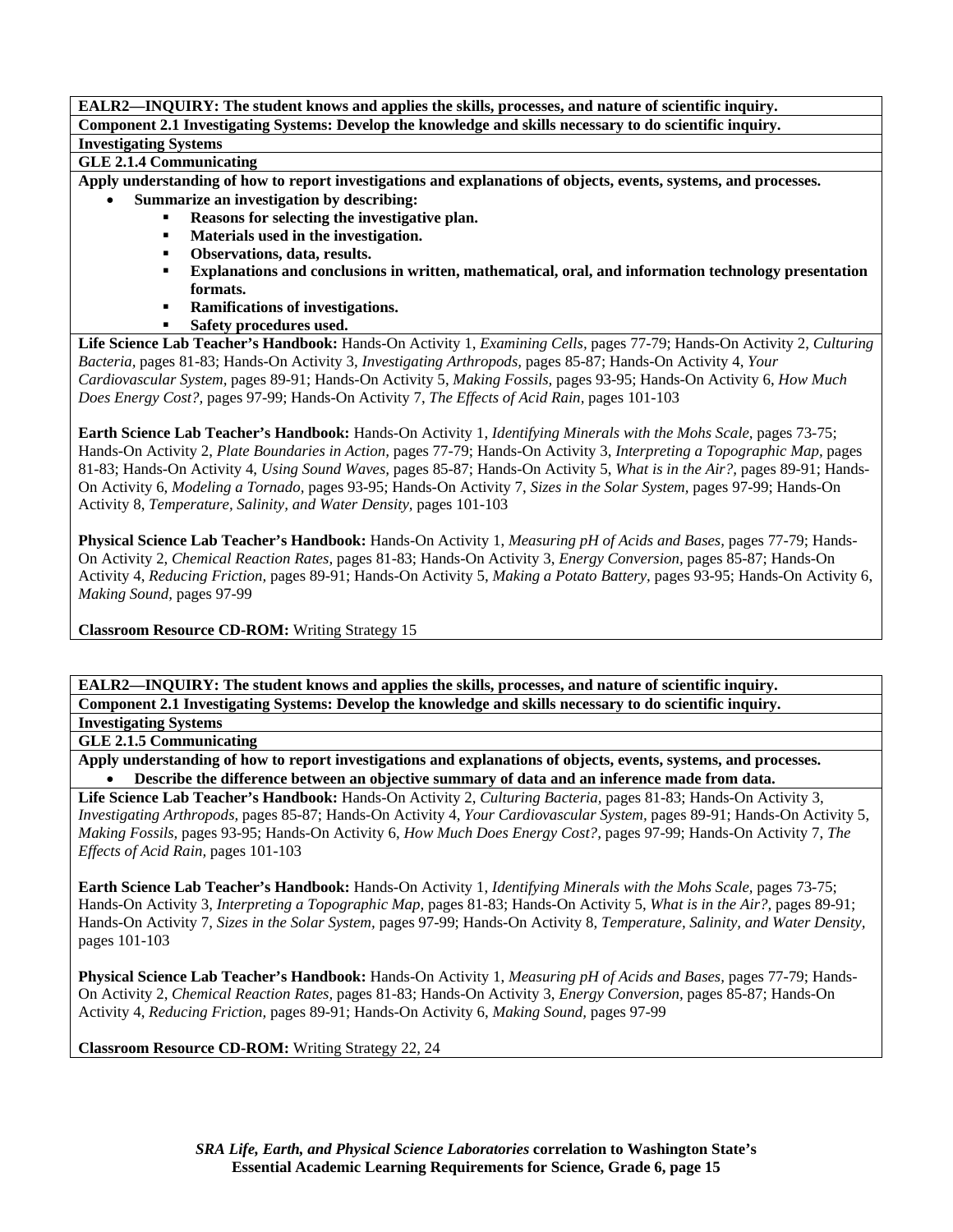#### **Nature of Science**

#### **GLE 2.2.1 Intellectual Honesty**

**Apply curiosity, honesty, skepticism, and openness when considering explanations and conducting investigations.**  • **Explain why an honest response to questionable results, conclusions, or explanations is important to the scientific enterprise.** 

**Life Science Lab Teacher's Handbook:** Hands-On Activity 1, *Examining Cells,* pages 77-79; Hands-On Activity 2, *Culturing Bacteria,* pages 81-83; Hands-On Activity 3, *Investigating Arthropods,* pages 85-87; Hands-On Activity 4, *Your Cardiovascular System,* pages 89-91; Hands-On Activity 5, *Making Fossils,* pages 93-95; Hands-On Activity 6, *How Much Does Energy Cost?,* pages 97-99; Hands-On Activity 7, *The Effects of Acid Rain,* pages 101-103

**Earth Science Lab Teacher's Handbook:** Hands-On Activity 1, *Identifying Minerals with the Mohs Scale,* pages 73-75; Hands-On Activity 2, *Plate Boundaries in Action,* pages 77-79; Hands-On Activity 3, *Interpreting a Topographic Map,* pages 81-83; Hands-On Activity 4, *Using Sound Waves,* pages 85-87; Hands-On Activity 5, *What is in the Air?,* pages 89-91; Hands-On Activity 6, *Modeling a Tornado,* pages 93-95; Hands-On Activity 7, *Sizes in the Solar System,* pages 97-99; Hands-On Activity 8, *Temperature, Salinity, and Water Density,* pages 101-103

**Physical Science Lab Teacher's Handbook:** Hands-On Activity 1, *Measuring pH of Acids and Bases,* pages 77-79; Hands-On Activity 2, *Chemical Reaction Rates,* pages 81-83; Hands-On Activity 3, *Energy Conversion,* pages 85-87; Hands-On Activity 4, *Reducing Friction,* pages 89-91; Hands-On Activity 5, *Making a Potato Battery,* pages 93-95; Hands-On Activity 6, *Making Sound,* pages 97-99

**EALR2—INQUIRY: The student knows and applies the skills, processes, and nature of scientific inquiry. Component 2.2 Nature of Science: Understand the nature of scientific inquiry.** 

**Nature of Science** 

**GLE 2.2.1 Intellectual Honesty** 

**Apply curiosity, honesty, skepticism, and openness when considering explanations and conducting investigations.** 

• **Describe how scientists accurately and honestly record, report, and share observations and measurements without bias.** 

**Life Science Lab Teacher's Handbook:** Hands-On Activity 1, *Examining Cells,* pages 77-79; Hands-On Activity 2, *Culturing Bacteria,* pages 81-83; Hands-On Activity 3, *Investigating Arthropods,* pages 85-87; Hands-On Activity 4, *Your Cardiovascular System,* pages 89-91; Hands-On Activity 5, *Making Fossils,* pages 93-95; Hands-On Activity 6, *How Much Does Energy Cost?,* pages 97-99; Hands-On Activity 7, *The Effects of Acid Rain,* pages 101-103

**Earth Science Lab Teacher's Handbook:** Hands-On Activity 1, *Identifying Minerals with the Mohs Scale,* pages 73-75; Hands-On Activity 2, *Plate Boundaries in Action,* pages 77-79; Hands-On Activity 3, *Interpreting a Topographic Map,* pages 81-83; Hands-On Activity 4, *Using Sound Waves,* pages 85-87; Hands-On Activity 5, *What is in the Air?,* pages 89-91; Hands-On Activity 6, *Modeling a Tornado,* pages 93-95; Hands-On Activity 7, *Sizes in the Solar System,* pages 97-99; Hands-On Activity 8, *Temperature, Salinity, and Water Density,* pages 101-103

**Physical Science Lab Teacher's Handbook:** Hands-On Activity 1, *Measuring pH of Acids and Bases,* pages 77-79; Hands-On Activity 2, *Chemical Reaction Rates,* pages 81-83; Hands-On Activity 3, *Energy Conversion,* pages 85-87; Hands-On Activity 4, *Reducing Friction,* pages 89-91; Hands-On Activity 5, *Making a Potato Battery,* pages 93-95; Hands-On Activity 6, *Making Sound,* pages 97-99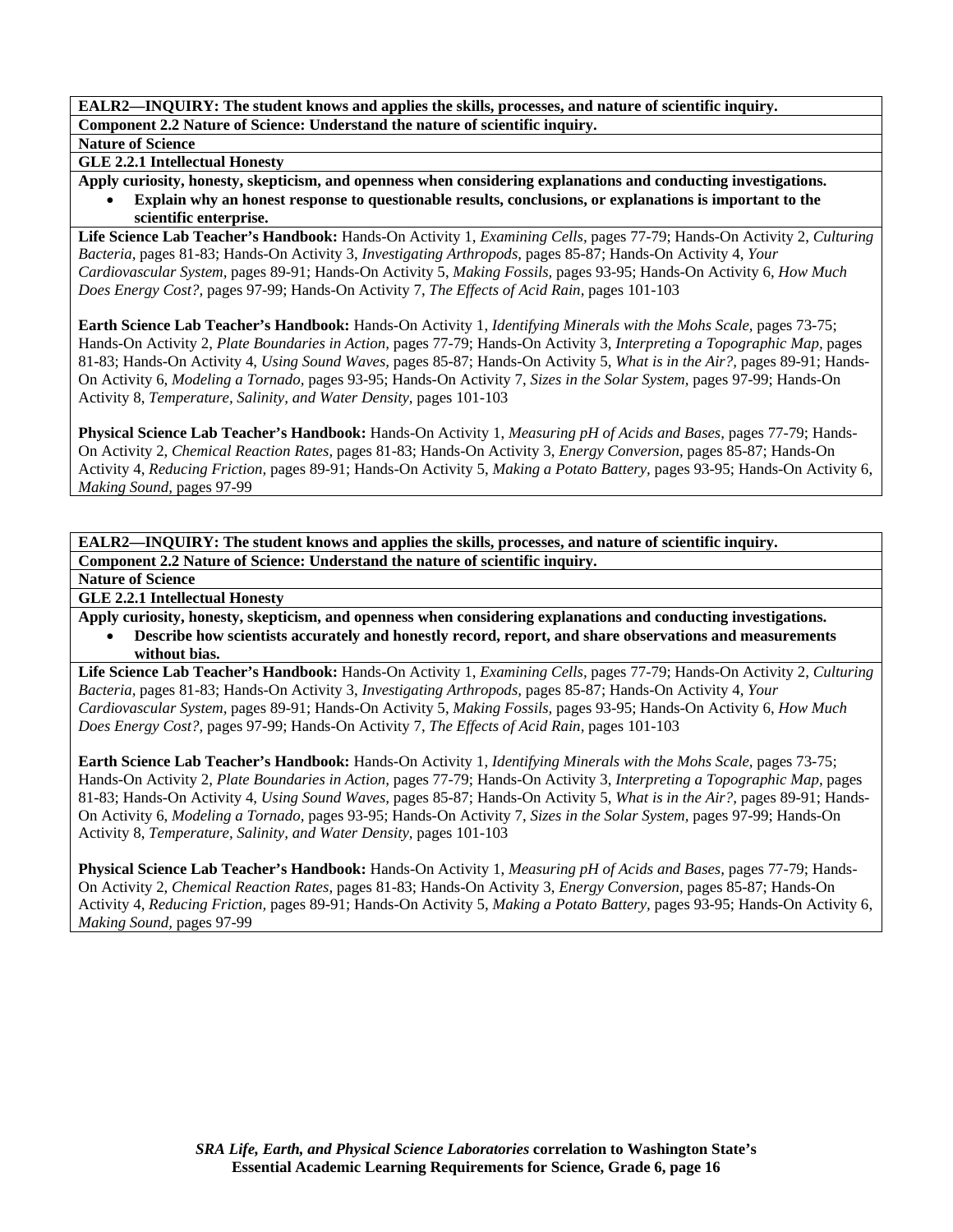**Nature of Science** 

**GLE 2.2.1 Intellectual Honesty** 

**Apply curiosity, honesty, skepticism, and openness when considering explanations and conducting investigations.**  • **Explain why honest acknowledgement of the contributions of others and information sources are necessary.** 

**Life Science Lab Teacher's Handbook:** Hands-On Activity 1, *Examining Cells,* pages 77-79; Hands-On Activity 2, *Culturing Bacteria,* pages 81-83; Hands-On Activity 3, *Investigating Arthropods,* pages 85-87; Hands-On Activity 4, *Your Cardiovascular System,* pages 89-91; Hands-On Activity 5, *Making Fossils,* pages 93-95; Hands-On Activity 6, *How Much Does Energy Cost?,* pages 97-99; Hands-On Activity 7, *The Effects of Acid Rain,* pages 101-103

**Earth Science Lab Teacher's Handbook:** Hands-On Activity 1, *Identifying Minerals with the Mohs Scale,* pages 73-75; Hands-On Activity 2, *Plate Boundaries in Action,* pages 77-79; Hands-On Activity 3, *Interpreting a Topographic Map,* pages 81-83; Hands-On Activity 4, *Using Sound Waves,* pages 85-87; Hands-On Activity 5, *What is in the Air?,* pages 89-91; Hands-On Activity 6, *Modeling a Tornado,* pages 93-95; Hands-On Activity 7, *Sizes in the Solar System,* pages 97-99; Hands-On Activity 8, *Temperature, Salinity, and Water Density,* pages 101-103

**Physical Science Lab Teacher's Handbook:** Hands-On Activity 1, *Measuring pH of Acids and Bases,* pages 77-79; Hands-On Activity 2, *Chemical Reaction Rates,* pages 81-83; Hands-On Activity 3, *Energy Conversion,* pages 85-87; Hands-On Activity 4, *Reducing Friction,* pages 89-91; Hands-On Activity 5, *Making a Potato Battery,* pages 93-95; Hands-On Activity 6, *Making Sound,* pages 97-99

**EALR2—INQUIRY: The student knows and applies the skills, processes, and nature of scientific inquiry. Component 2.2 Nature of Science: Understand the nature of scientific inquiry. Nature of Science GLE 2.2.2 Limitations of Science and Technology Understand that scientific theories explain facts using inferential logic.**  • **Describe how a principle or theory logically explains a given set of facts.**  Life Science Lab, Level A: Cards 5, 65 Life Science Lab, Level B: Cards 5, 65 **Earth Science Lab, Level A: Cards 10, 68, 72, 78 Earth Science Lab, Level B: Cards 10, 68, 72, 78 Physical Science Lab, Level A:** Cards 3, 9, 37, 53, 55, 59

**Physical Science Lab, Level B:** Cards 3, 9, 37, 53, 55, 59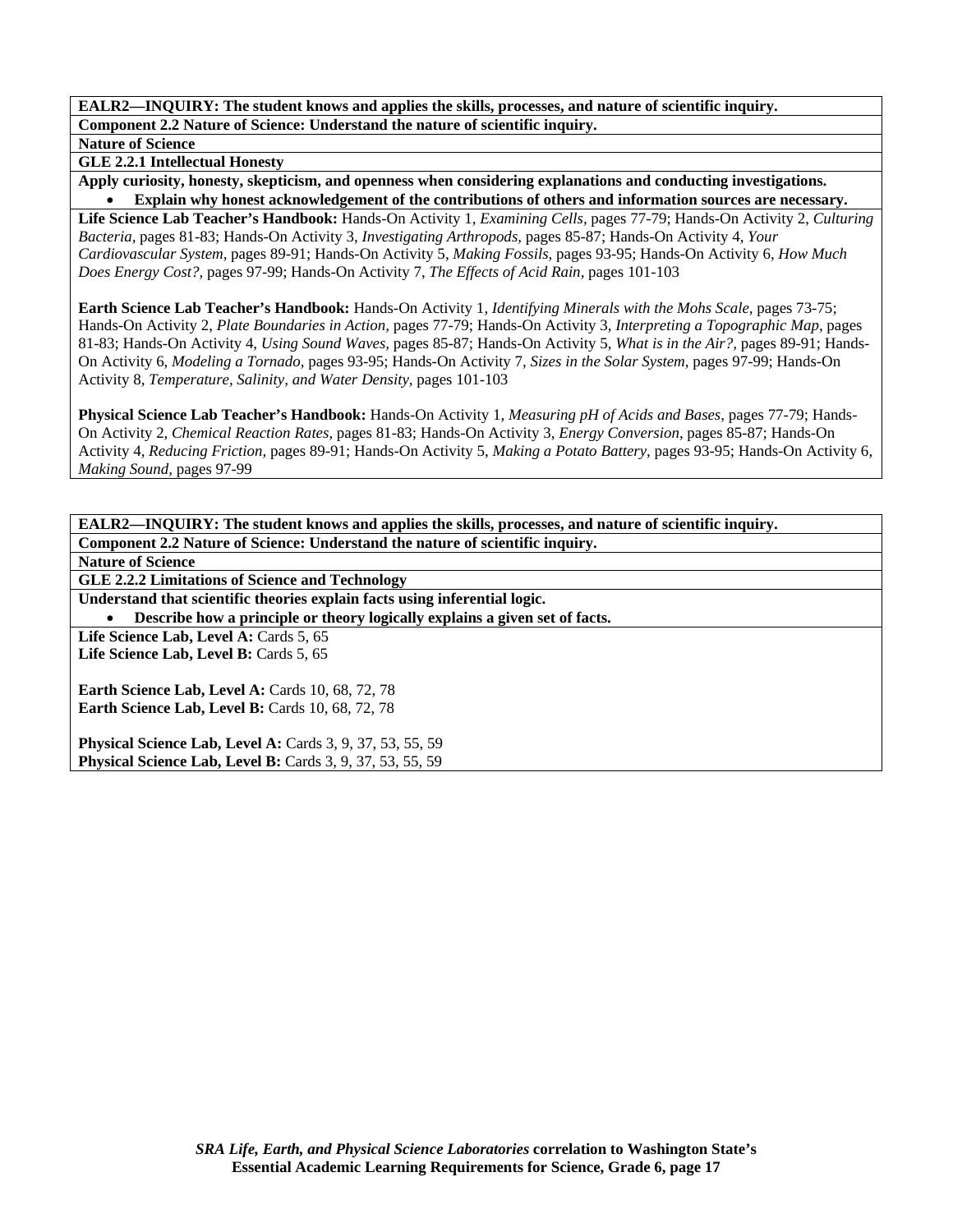**Nature of Science** 

**GLE 2.2.3 Evaluating Inconsistent Results** 

**Analyze inconsistent results from scientific investigations to determine how the results can be explained.** 

• **Compare two or more similar investigations and explain why different results were produced (e.g., insufficient data could be interpreted as inconsistent results).** 

**Life Science Lab Teacher's Handbook:** Hands-On Activity 1, *Examining Cells,* pages 77-79; Hands-On Activity 2, *Culturing Bacteria,* pages 81-83; Hands-On Activity 3, *Investigating Arthropods,* pages 85-87; Hands-On Activity 4, *Your Cardiovascular System,* pages 89-91; Hands-On Activity 5, *Making Fossils,* pages 93-95; Hands-On Activity 6, *How Much Does Energy Cost?,* pages 97-99; Hands-On Activity 7, *The Effects of Acid Rain,* pages 101-103

**Earth Science Lab Teacher's Handbook:** Hands-On Activity 1, *Identifying Minerals with the Mohs Scale,* pages 73-75; Hands-On Activity 2, *Plate Boundaries in Action,* pages 77-79; Hands-On Activity 3, *Interpreting a Topographic Map,* pages 81-83; Hands-On Activity 4, *Using Sound Waves,* pages 85-87; Hands-On Activity 5, *What is in the Air?,* pages 89-91; Hands-On Activity 6, *Modeling a Tornado,* pages 93-95; Hands-On Activity 7, *Sizes in the Solar System,* pages 97-99; Hands-On Activity 8, *Temperature, Salinity, and Water Density,* pages 101-103

**Physical Science Lab Teacher's Handbook:** Hands-On Activity 1, *Measuring pH of Acids and Bases,* pages 77-79; Hands-On Activity 2, *Chemical Reaction Rates,* pages 81-83; Hands-On Activity 3, *Energy Conversion,* pages 85-87; Hands-On Activity 4, *Reducing Friction,* pages 89-91; Hands-On Activity 5, *Making a Potato Battery,* pages 93-95; Hands-On Activity 6, *Making Sound,* pages 97-99

**EALR2—INQUIRY: The student knows and applies the skills, processes, and nature of scientific inquiry. Component 2.2 Nature of Science: Understand the nature of scientific inquiry.** 

**Nature of Science** 

**GLE 2.2.3 Evaluating Inconsistent Results** 

**Analyze inconsistent results from scientific investigations to determine how the results can be explained.**  • **Explain whether sufficient information has been obtained to make a conclusion.** 

**Life Science Lab Teacher's Handbook:** Hands-On Activity 1, *Examining Cells,* pages 77-79; Hands-On Activity 2, *Culturing Bacteria,* pages 81-83; Hands-On Activity 3, *Investigating Arthropods,* pages 85-87; Hands-On Activity 4, *Your Cardiovascular System,* pages 89-91; Hands-On Activity 5, *Making Fossils,* pages 93-95; Hands-On Activity 6, *How Much Does Energy Cost?,* pages 97-99; Hands-On Activity 7, *The Effects of Acid Rain,* pages 101-103

**Earth Science Lab Teacher's Handbook:** Hands-On Activity 1, *Identifying Minerals with the Mohs Scale,* pages 73-75; Hands-On Activity 2, *Plate Boundaries in Action,* pages 77-79; Hands-On Activity 3, *Interpreting a Topographic Map,* pages 81-83; Hands-On Activity 4, *Using Sound Waves,* pages 85-87; Hands-On Activity 5, *What is in the Air?,* pages 89-91; Hands-On Activity 6, *Modeling a Tornado,* pages 93-95; Hands-On Activity 7, *Sizes in the Solar System,* pages 97-99; Hands-On Activity 8, *Temperature, Salinity, and Water Density,* pages 101-103

**Physical Science Lab Teacher's Handbook:** Hands-On Activity 1, *Measuring pH of Acids and Bases,* pages 77-79; Hands-On Activity 2, *Chemical Reaction Rates,* pages 81-83; Hands-On Activity 3, *Energy Conversion,* pages 85-87; Hands-On Activity 4, *Reducing Friction,* pages 89-91; Hands-On Activity 5, *Making a Potato Battery,* pages 93-95; Hands-On Activity 6, *Making Sound,* pages 97-99

**Classroom Resource CD-ROM:** Writing Strategy 18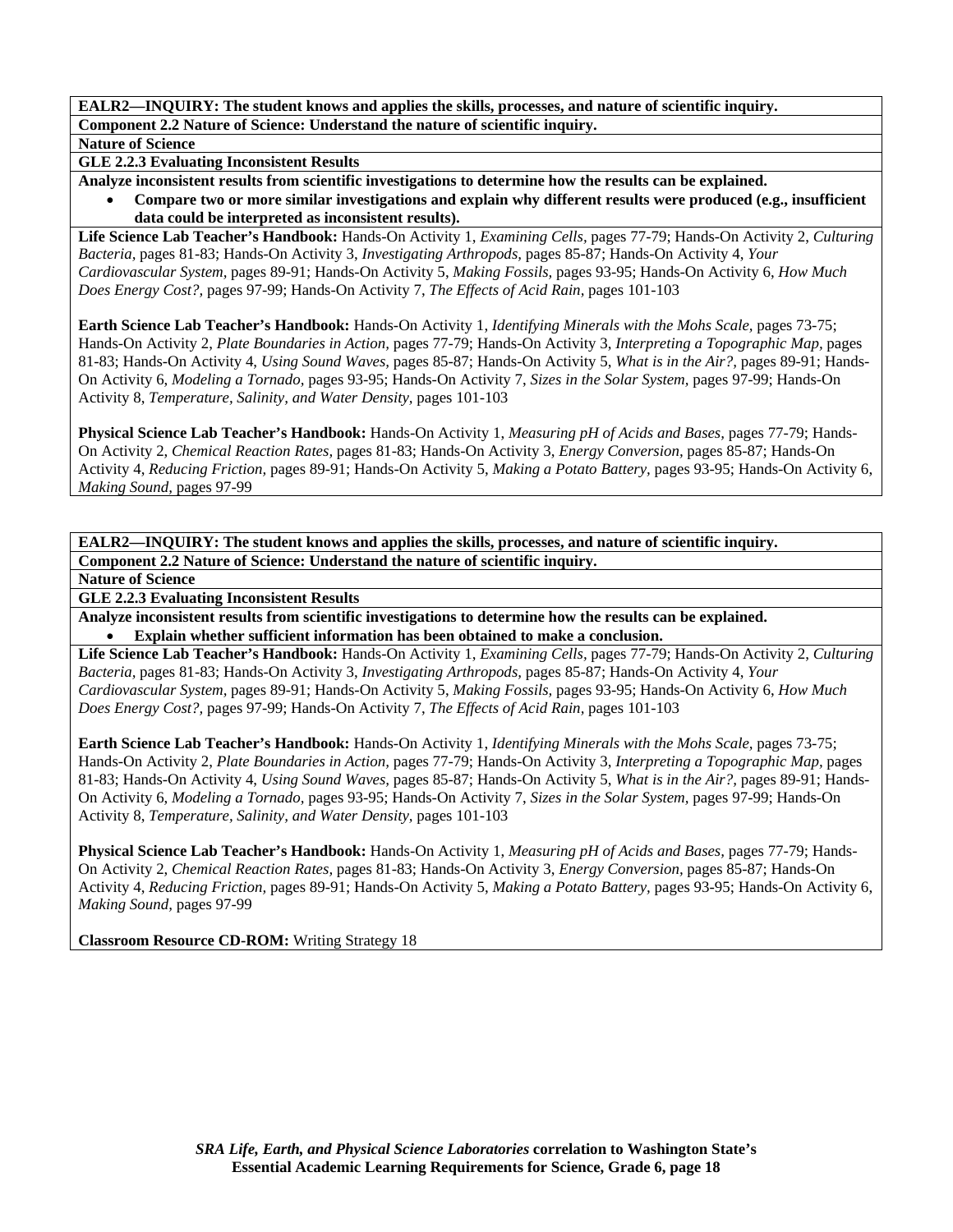**Nature of Science** 

**GLE 2.2.4 Evaluating Methods of Investigation** 

**Understand how to make the results of scientific investigations reliable and how to make the methods of investigations valid.** 

• **Describe how the method of investigation insures reliable results (i.e., multiple trials ensure more reliable results).** 

**Life Science Lab Teacher's Handbook:** Hands-On Activity 1, *Examining Cells,* pages 77-79; Hands-On Activity 2, *Culturing Bacteria,* pages 81-83; Hands-On Activity 3, *Investigating Arthropods,* pages 85-87; Hands-On Activity 4, *Your Cardiovascular System,* pages 89-91; Hands-On Activity 5, *Making Fossils,* pages 93-95; Hands-On Activity 6, *How Much Does Energy Cost?,* pages 97-99; Hands-On Activity 7, *The Effects of Acid Rain,* pages 101-103

**Earth Science Lab Teacher's Handbook:** Hands-On Activity 1, *Identifying Minerals with the Mohs Scale,* pages 73-75; Hands-On Activity 2, *Plate Boundaries in Action,* pages 77-79; Hands-On Activity 3, *Interpreting a Topographic Map,* pages 81-83; Hands-On Activity 4, *Using Sound Waves,* pages 85-87; Hands-On Activity 5, *What is in the Air?,* pages 89-91; Hands-On Activity 6, *Modeling a Tornado,* pages 93-95; Hands-On Activity 7, *Sizes in the Solar System,* pages 97-99; Hands-On Activity 8, *Temperature, Salinity, and Water Density,* pages 101-103

**Physical Science Lab Teacher's Handbook:** Hands-On Activity 1, *Measuring pH of Acids and Bases,* pages 77-79; Hands-On Activity 2, *Chemical Reaction Rates,* pages 81-83; Hands-On Activity 3, *Energy Conversion,* pages 85-87; Hands-On Activity 4, *Reducing Friction,* pages 89-91; Hands-On Activity 5, *Making a Potato Battery,* pages 93-95; Hands-On Activity 6, *Making Sound,* pages 97-99

**EALR2—INQUIRY: The student knows and applies the skills, processes, and nature of scientific inquiry. Component 2.2 Nature of Science: Understand the nature of scientific inquiry.** 

**Nature of Science** 

**GLE 2.2.4 Evaluating Methods of Investigation** 

**Understand how to make the results of scientific investigations reliable and how to make the methods of investigations valid.** 

• **Describe how to increase the reliability of the results of an investigation (i.e., repeating an investigation exactly the same way the reliability of the results).** 

**Life Science Lab Teacher's Handbook:** Hands-On Activity 1, *Examining Cells,* pages 77-79; Hands-On Activity 2, *Culturing Bacteria,* pages 81-83; Hands-On Activity 3, *Investigating Arthropods,* pages 85-87; Hands-On Activity 4, *Your Cardiovascular System,* pages 89-91; Hands-On Activity 5, *Making Fossils,* pages 93-95; Hands-On Activity 6, *How Much Does Energy Cost?,* pages 97-99; Hands-On Activity 7, *The Effects of Acid Rain,* pages 101-103

**Earth Science Lab Teacher's Handbook:** Hands-On Activity 1, *Identifying Minerals with the Mohs Scale,* pages 73-75; Hands-On Activity 2, *Plate Boundaries in Action,* pages 77-79; Hands-On Activity 3, *Interpreting a Topographic Map,* pages 81-83; Hands-On Activity 4, *Using Sound Waves,* pages 85-87; Hands-On Activity 5, *What is in the Air?,* pages 89-91; Hands-On Activity 6, *Modeling a Tornado,* pages 93-95; Hands-On Activity 7, *Sizes in the Solar System,* pages 97-99; Hands-On Activity 8, *Temperature, Salinity, and Water Density,* pages 101-103

**Physical Science Lab Teacher's Handbook:** Hands-On Activity 1, *Measuring pH of Acids and Bases,* pages 77-79; Hands-On Activity 2, *Chemical Reaction Rates,* pages 81-83; Hands-On Activity 3, *Energy Conversion,* pages 85-87; Hands-On Activity 4, *Reducing Friction,* pages 89-91; Hands-On Activity 5, *Making a Potato Battery,* pages 93-95; Hands-On Activity 6, *Making Sound,* pages 97-99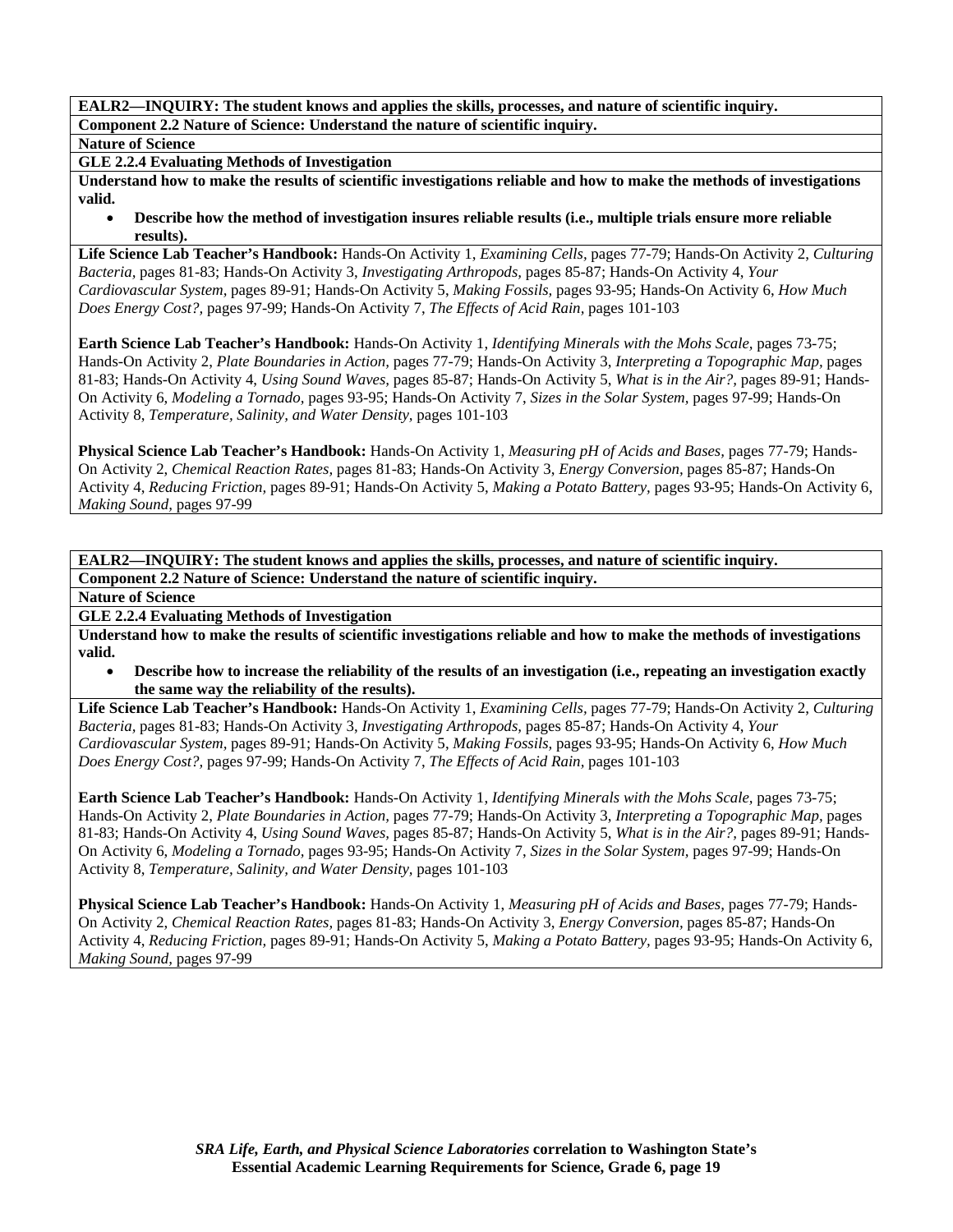**Nature of Science** 

**GLE 2.2.5 Evolution of Scientific Ideas** 

**Understand that increased comprehension of systems leads to new inquiry.** 

• **Describe how scientific inquiry results in new facts, evidence, unexpected findings, ideas, and explanations.** 

**Life Science Lab Teacher's Handbook:** Hands-On Activity 1, *Examining Cells,* pages 77-79; Hands-On Activity 2, *Culturing Bacteria,* pages 81-83; Hands-On Activity 3, *Investigating Arthropods,* pages 85-87; Hands-On Activity 4, *Your Cardiovascular System,* pages 89-91; Hands-On Activity 5, *Making Fossils,* pages 93-95; Hands-On Activity 6, *How Much Does Energy Cost?,* pages 97-99; Hands-On Activity 7, *The Effects of Acid Rain,* pages 101-103

**Earth Science Lab Teacher's Handbook:** Hands-On Activity 1, *Identifying Minerals with the Mohs Scale,* pages 73-75; Hands-On Activity 2, *Plate Boundaries in Action,* pages 77-79; Hands-On Activity 3, *Interpreting a Topographic Map,* pages 81-83; Hands-On Activity 4, *Using Sound Waves,* pages 85-87; Hands-On Activity 5, *What is in the Air?,* pages 89-91; Hands-On Activity 6, *Modeling a Tornado,* pages 93-95; Hands-On Activity 7, *Sizes in the Solar System,* pages 97-99; Hands-On Activity 8, *Temperature, Salinity, and Water Density,* pages 101-103

**Physical Science Lab Teacher's Handbook:** Hands-On Activity 1, *Measuring pH of Acids and Bases,* pages 77-79; Hands-On Activity 2, *Chemical Reaction Rates,* pages 81-83; Hands-On Activity 3, *Energy Conversion,* pages 85-87; Hands-On Activity 4, *Reducing Friction,* pages 89-91; Hands-On Activity 5, *Making a Potato Battery,* pages 93-95; Hands-On Activity 6, *Making Sound,* pages 97-99

**EALR2—INQUIRY: The student knows and applies the skills, processes, and nature of scientific inquiry. Component 2.2 Nature of Science: Understand the nature of scientific inquiry.** 

**Nature of Science** 

**GLE 2.2.5 Evolution of Scientific Ideas** 

**Understand that increased comprehension of systems leads to new inquiry.** 

• **Describe how increased understanding of systems leads to new questions to be investigated.** 

**Life Science Lab Teacher's Handbook:** Hands-On Activity 1, *Examining Cells,* pages 77-79; Hands-On Activity 2, *Culturing Bacteria,* pages 81-83; Hands-On Activity 3, *Investigating Arthropods,* pages 85-87; Hands-On Activity 4, *Your Cardiovascular System,* pages 89-91; Hands-On Activity 5, *Making Fossils,* pages 93-95; Hands-On Activity 6, *How Much Does Energy Cost?,* pages 97-99; Hands-On Activity 7, *The Effects of Acid Rain,* pages 101-103

**Earth Science Lab Teacher's Handbook:** Hands-On Activity 1, *Identifying Minerals with the Mohs Scale,* pages 73-75; Hands-On Activity 2, *Plate Boundaries in Action,* pages 77-79; Hands-On Activity 3, *Interpreting a Topographic Map,* pages 81-83; Hands-On Activity 4, *Using Sound Waves,* pages 85-87; Hands-On Activity 5, *What is in the Air?,* pages 89-91; Hands-On Activity 6, *Modeling a Tornado,* pages 93-95; Hands-On Activity 7, *Sizes in the Solar System,* pages 97-99; Hands-On Activity 8, *Temperature, Salinity, and Water Density,* pages 101-103

**Physical Science Lab Teacher's Handbook:** Hands-On Activity 1, *Measuring pH of Acids and Bases,* pages 77-79; Hands-On Activity 2, *Chemical Reaction Rates,* pages 81-83; Hands-On Activity 3, *Energy Conversion,* pages 85-87; Hands-On Activity 4, *Reducing Friction,* pages 89-91; Hands-On Activity 5, *Making a Potato Battery,* pages 93-95; Hands-On Activity 6, *Making Sound,* pages 97-99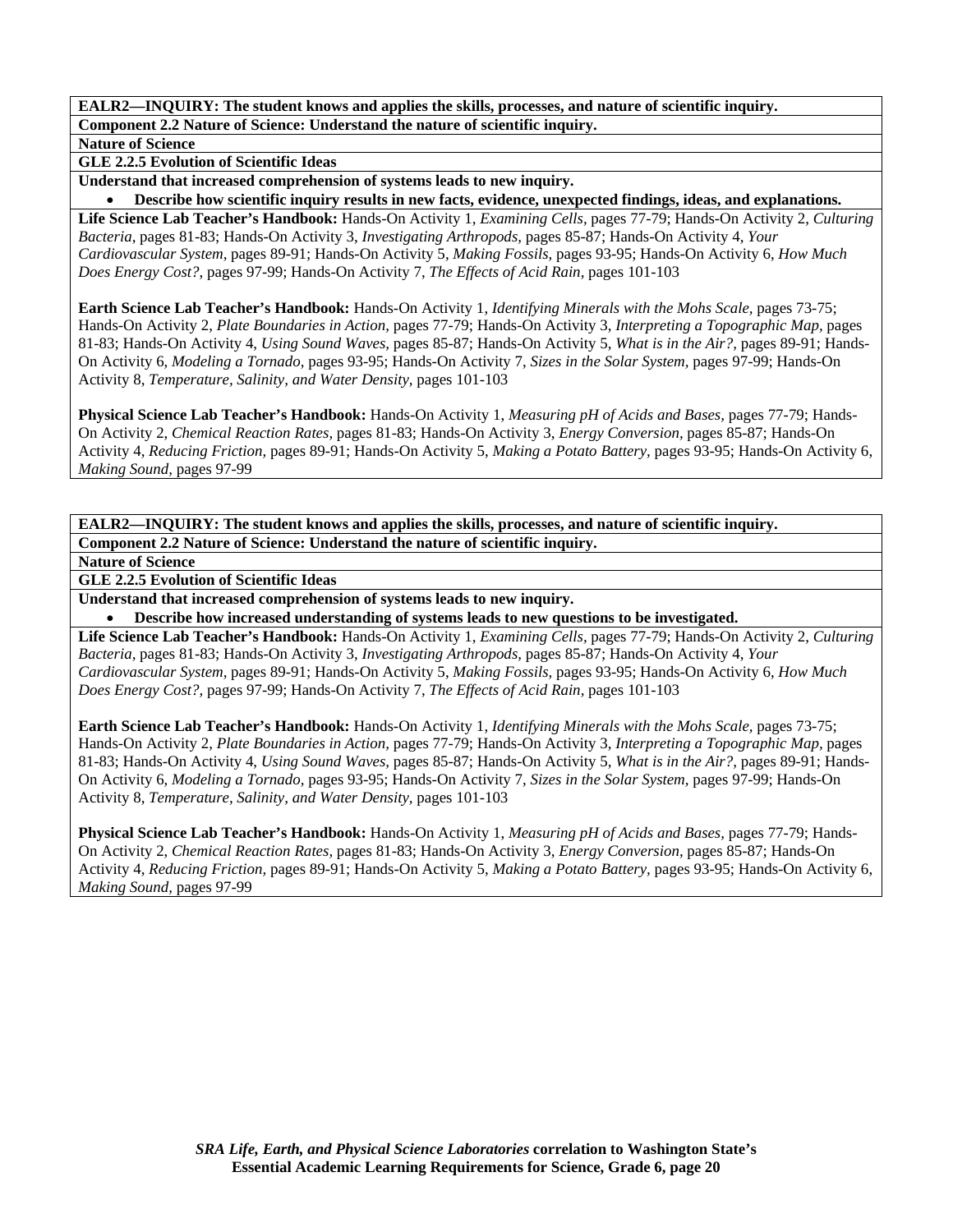**EALR3—APPLICATION: The student knows and applies science concepts and skills to develop solutions to human problems in societal contexts.** 

**Component 3.1 Designing Solutions: Apply knowledge and skills of science and technology to design solutions to human problems.** 

**Designing Solutions** 

**GLE 3.1.1 Identifying Problems** 

**Analyze common problems or challenges in which scientific design can be or has been used to design solutions.** 

• **Describe how science and technology could be used to solve all or part of a human problem and vice versa (e.g., understanding erosion can be used to solve some flooding problems).** 

**Life Science Lab, Level A:** Cards 46, 49, 64, 69, 87, 88, 89, 90 **Life Science Lab, Level B:** Cards 46, 49, 64, 69, 87, 88, 89, 90

**Earth Science Lab, Level A:** Cards 16, 20, 31, 37, 42, 51, 54, 70, 79, 80, 81, 88 **Earth Science Lab, Level B:** Cards 16, 20, 31, 37, 42, 51, 54, 70, 79, 80, 81, 88

**Physical Science Lab, Level A: Cards 33, 35, 76, 81, 84, 90 Physical Science Lab, Level B:** Cards 33, 35, 76, 81, 84, 90

**EALR3—APPLICATION: The student knows and applies science concepts and skills to develop solutions to human problems in societal contexts.** 

**Component 3.1 Designing Solutions: Apply knowledge and skills of science and technology to design solutions to human problems.** 

**Designing Solutions** 

**GLE 3.1.1 Identifying Problems** 

**Analyze common problems or challenges in which scientific design can be or has been used to design solutions.** 

• **Describe the scientific concept, principle, or process used in a solution to a human problem (e.g., understanding of the relationship between electricity and magnetism has been used to make electric motors and generators).** 

**Earth Science Lab, Level A: Cards 16, 20, 31, 51, 54, 80, 81, 88 Earth Science Lab, Level B:** Cards 16, 20, 31, 51, 54, 80, 81, 88

**Physical Science Lab, Level A: Cards 35, 70, 72, 73, 76, 81, 84, 90 Physical Science Lab, Level B:** Cards 35, 70, 72, 73, 76, 81, 84, 90

**EALR3—APPLICATION: The student knows and applies science concepts and skills to develop solutions to human problems in societal contexts.** 

**Component 3.1 Designing Solutions: Apply knowledge and skills of science and technology to design solutions to human problems.** 

**Designing Solutions** 

**GLE 3.1.1 Identifying Problems** 

**Analyze common problems or challenges in which scientific design can be or has been used to design solutions.** 

• **Explain how to scientifically gather information to develop a solution (e.g., collect data by measuring all the factors and establish which are the most important to solve the problem).** 

**Life Science Lab Teacher's Handbook:** Hands-On Activity 3, *Investigating Arthropods,* pages 85-87; Hands-On Activity 4, *Your Cardiovascular System,* pages 89-91; Hands-On Activity 5, *Making Fossils,* pages 93-95; Hands-On Activity 6, *How Much Does Energy Cost?,* pages 97-99; Hands-On Activity 7, *The Effects of Acid Rain,* pages 101-103

**Earth Science Lab Teacher's Handbook:** Hands-On Activity 1, *Identifying Minerals with the Mohs Scale,* pages 73-75; Hands-On Activity 3, *Interpreting a Topographic Map,* pages 81-83; Hands-On Activity 5, *What is in the Air?,* pages 89-91; Hands-On Activity 8, *Temperature, Salinity, and Water Density,* pages 101-103

**Physical Science Lab Teacher's Handbook:** Hands-On Activity 1, *Measuring pH of Acids and Bases,* pages 77-79; Hands-On Activity 2, *Chemical Reaction Rates,* pages 81-83; Hands-On Activity 3, *Energy Conversion,* pages 85-87; Hands-On Activity 4, *Reducing Friction,* pages 89-91; Hands-On Activity 6, *Making Sound,* pages 97-99

**Classroom Resource CD-ROM:** Writing Strategy 18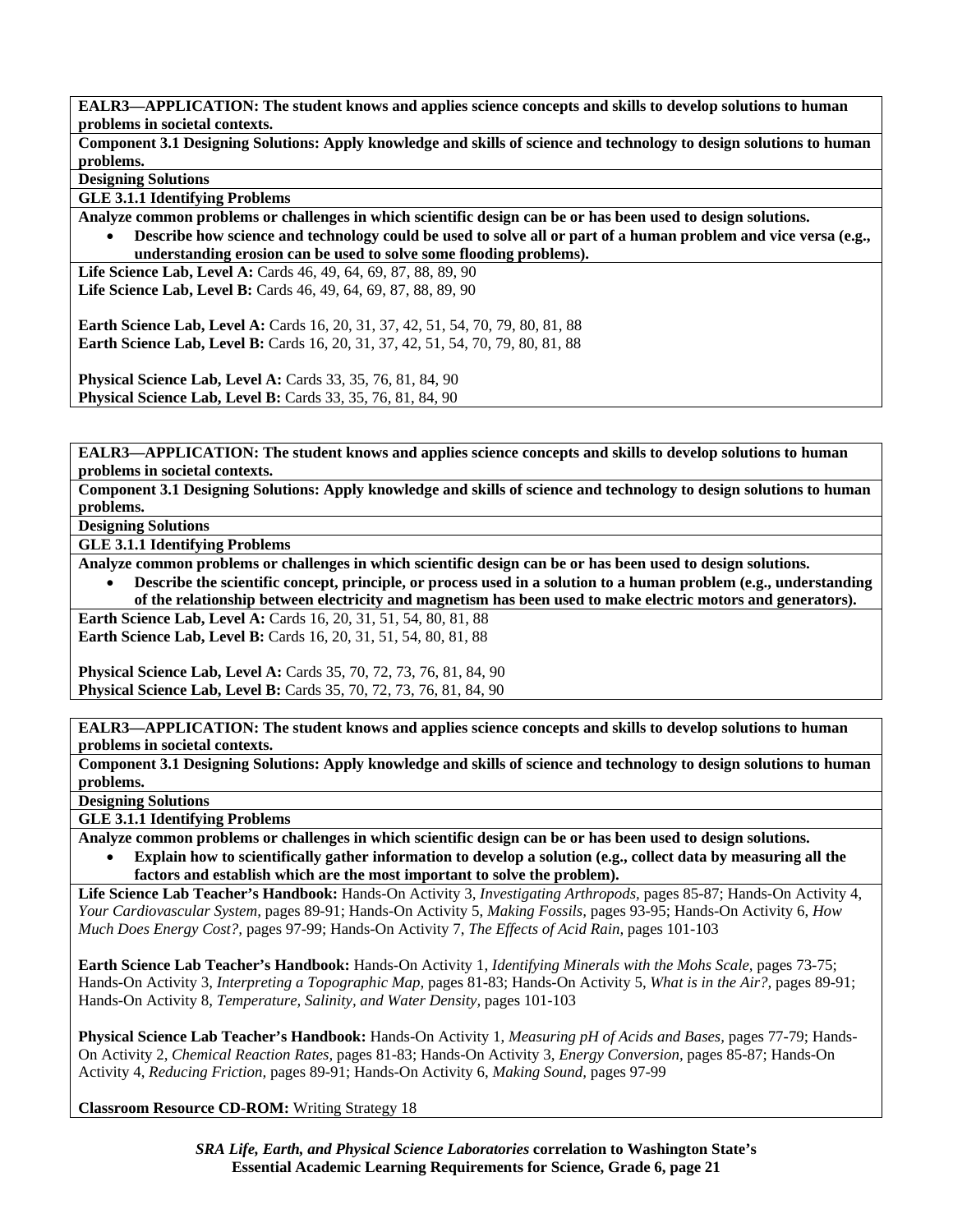**EALR3—APPLICATION: The student knows and applies science concepts and skills to develop solutions to human problems in societal contexts.** 

**Component 3.1 Designing Solutions: Apply knowledge and skills of science and technology to design solutions to human problems.** 

**Designing Solutions** 

**GLE 3.1.1 Identifying Problems** 

**Analyze common problems or challenges in which scientific design can be or has been used to design solutions.** 

• **Describe an appropriate question that could lead to a possible solution to the problem.** 

**GLE 3.1.2 Designing and Testing Solutions** 

**Apply the scientific design process to develop and implement solutions to problems or challenges.** 

- **Propose, implement, and document the scientific design process used to solve a problem or challenge:**  o**Define the problem.** 
	- o**Scientifically gather information and collect measurable data.**
	- o**Explore ideas.**
	- o**Make a plan.**
	- o**List steps to do the plan.**
	- o**Scientifically test solutions.**
	- o**Document the scientific design process.**
- **Explain possible solutions to the problem (e.g., using pulleys instead of levers to lift a heavy object).**

• **Explain the reason(s) for the effectiveness of a solution to a problem or challenge.** 

**GLE 3.1.3 Evaluating Potential Solutions** 

**Analyze multiple solutions to a problem or challenge.** 

- **Describe the criteria to evaluate an acceptable solution to the problem or challenge.**
- **Describe the reason(s) for the effectiveness of a solution or challenge using scientific concepts and principles.**

These concepts are not covered at this level.

**EALR3—APPLICATION: The student knows and applies science concepts and skills to develop solutions to human problems in societal contexts.** 

**Component 3.2 Science, Technology, and Society: Analyze how science and technology are human endeavors, interrelated to each other, society, the workplace, and the environment.** 

**Science, Technology, and Society** 

**GLE 3.2.1 All Peoples Contribute to Science and Technology** 

**Analyze how science and technology have been developed, used, and affected by many diverse individuals, cultures, and societies throughout human history.** 

• **Explain how the contributions of diverse individuals have led to the development of science and technology.** 

**Life Science Lab, Level A: Cards 2, 5, 46, 59 Life Science Lab, Level B:** Cards 2, 5, 46, 59

**Earth Science Lab, Level A: Cards 10, 68, 72, 78 Earth Science Lab, Level B: Cards 10, 68, 72, 78** 

Physical Science Lab, Level A: Cards 3, 7, 17, 55 **Physical Science Lab, Level B:** Cards 3, 7, 17, 55

**EALR3—APPLICATION: The student knows and applies science concepts and skills to develop solutions to human problems in societal contexts.** 

**Component 3.2 Science, Technology, and Society: Analyze how science and technology are human endeavors, interrelated to each other, society, the workplace, and the environment.** 

**Science, Technology, and Society** 

**GLE 3.2.3 Careers and Occupations Using Science, Mathematics, and Technology** 

**Analyze the use of science, mathematics, and technology within occupational/career areas of interest.** 

• **Examines scientific, mathematical, and technological knowledge and skill used in an occupation/career.** 

• **Research occupations/careers that require knowledge of science, mathematics, and technology.** 

This concept is not covered at this level.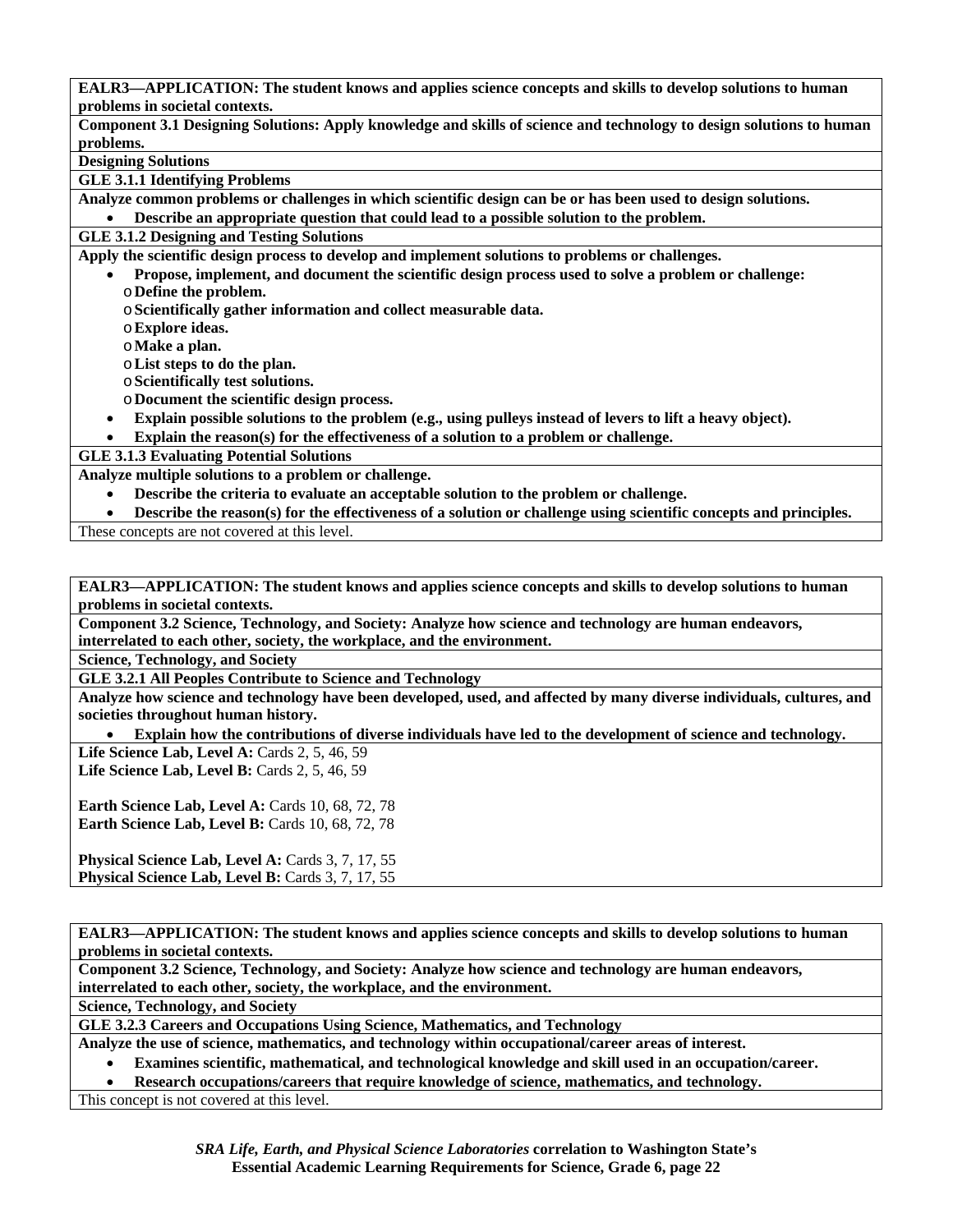**EALR3—APPLICATION: The student knows and applies science concepts and skills to develop solutions to human problems in societal contexts.** 

**Component 3.2 Science, Technology, and Society: Analyze how science and technology are human endeavors, interrelated to each other, society, the workplace, and the environment.** 

**Science, Technology, and Society** 

**GLE 3.2.4 Environmental and Resource Issues** 

**Analyze how human societies' use of natural resources affects the quality of life and the health of ecosystems.**  • **Discriminate between renewable and nonrenewable resources in an ecosystem.** 

**Life Science Lab, Level A: Cards 84, 85, 86, 87, 88, 90 Life Science Lab, Level B:** Cards 84, 85, 86, 87, 88, 90

**Earth Science Lab, Level A: Cards 29, 35, 47** Earth Science Lab, Level B: Cards 29, 35, 47

**Physical Science Lab, Level A: Cards 38, 46, 47, 48, 49 Physical Science Lab, Level B:** Cards 38, 46, 47, 48, 49

**EALR3—APPLICATION: The student knows and applies science concepts and skills to develop solutions to human problems in societal contexts.** 

**Component 3.2 Science, Technology, and Society: Analyze how science and technology are human endeavors, interrelated to each other, society, the workplace, and the environment.** 

**Science, Technology, and Society** 

**GLE 3.2.4 Environmental and Resource Issues** 

**Analyze how human societies' use of natural resources affects the quality of life and the health of ecosystems.** 

• **Explain the effects that the conservation of natural resources has on the quality of life and the health of ecosystems.** 

**Life Science Lab, Level A:** Cards 84, 85, 86, 87, 88, 89, 90

**Life Science Lab, Level B:** Cards 84, 85, 86, 87, 88, 89, 90

**Life Science Lab Teacher's Handbook:** Hands-On Activity 7, *The Effects of Acid Rain,* pages 101-103

**Earth Science Lab, Level A:** Cards 29, 35, 37, 42, 59, 60, 61, 85, 86 **Earth Science Lab, Level B:** Cards 29, 35, 37, 42, 59, 60, 61, 85, 86 **Earth Science Lab Teacher's Handbook:** Hands-On Activity 5, *What is in the Air?,* pages 89-91

**EALR3—APPLICATION: The student knows and applies science concepts and skills to develop solutions to human problems in societal contexts.** 

**Component 3.2 Science, Technology, and Society: Analyze how science and technology are human endeavors, interrelated to each other, society, the workplace, and the environment.** 

**Science, Technology, and Society** 

**GLE 3.2.4 Environmental and Resource Issues** 

**Analyze how human societies' use of natural resources affects the quality of life and the health of ecosystems.** 

• **Explain the effects of various human activities on the health of an ecosystem and/or the ability of organisms to survive in that ecosystem (e.g., consumption of natural resources; waste management; urban growth; land use decisions; pesticide, herbicide, or fertilizer use).** 

Life Science Lab, Level A: Cards 84, 86, 87, 88, 89, 90

**Life Science Lab, Level B: Cards 84, 86, 87, 88, 89, 90** 

**Life Science Lab Teacher's Handbook:** Hands-On Activity 7, *The Effects of Acid Rain,* pages 101-103

**Earth Science Lab, Level A:** Cards 35, 37, 41, 59, 60, 61, 85, 86 **Earth Science Lab, Level B:** Cards 35, 37, 42, 59, 60, 61, 85, 86 **Earth Science Lab Teacher's Handbook:** Hands-On Activity 5, *What is in the Air?,* pages 89-91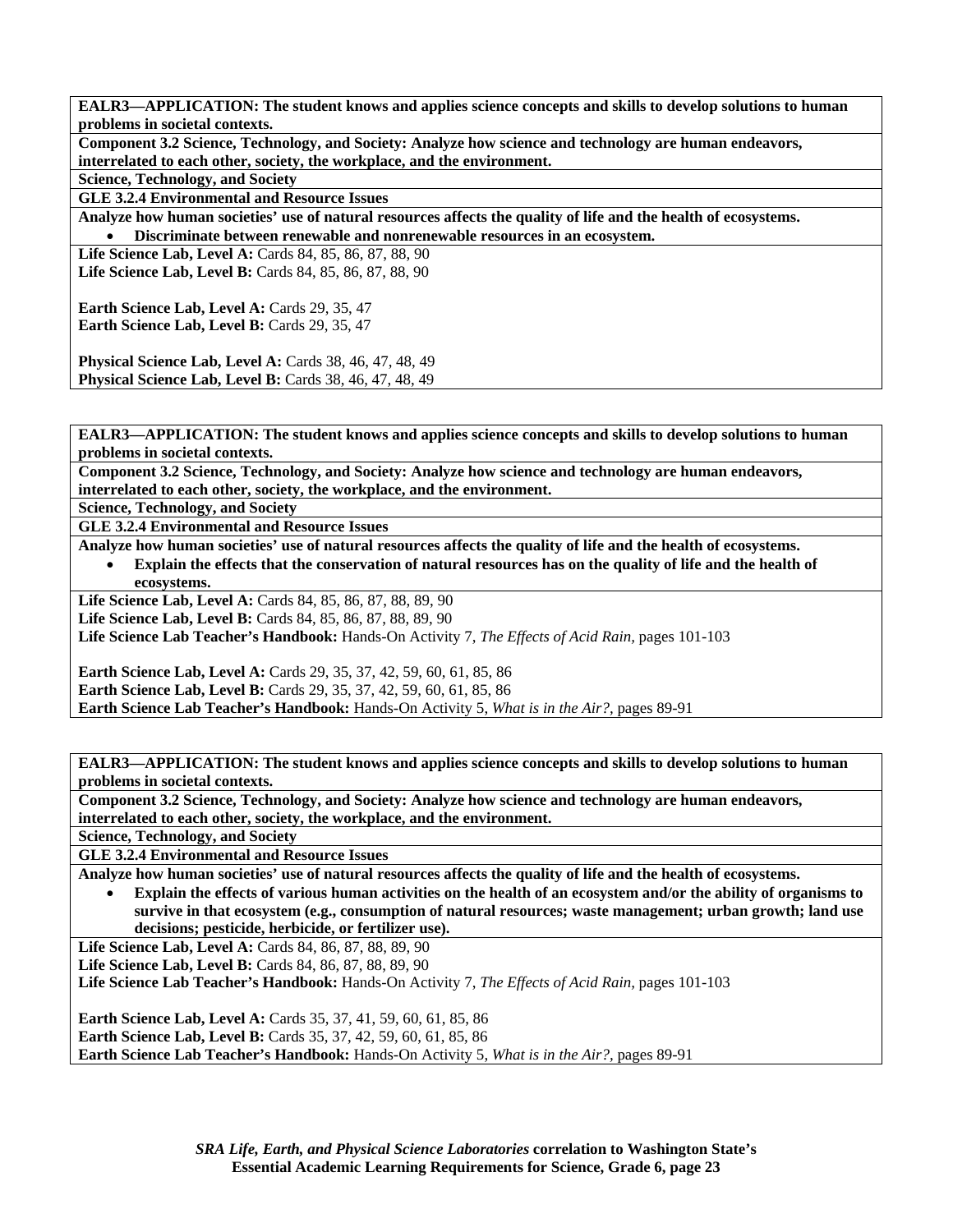# *SRA Life, Earth, and Physical Science Laboratories*  **correlation to Washington State's Essential Academic Learning Requirements for Science Grade 7**

*SRA Life, Earth, and Physical Science Laboratories* provide core science content in an alternate reading format. Each *SRA Science Lab* contains 180 Science Cards covering key science concepts and vocabulary. Each lab covers 90 different science topics presented at two different reading levels to meet varied student abilities. The *Teacher's Handbook* includes hands-on inquiry activities as well as vocabulary building exercises. The *Classroom Resource CD-ROM* includes Writing Strategies in Science along with tests and vocabulary games.

**EALR 1—SYSTEMS: The student knows and applies scientific concepts and principles to understand the properties, structures, and changes in physical, earth/space, and living systems.** 

**Component 1.1 Properties: Understand how properties are used to identify, describe, and categorize substances, materials, and objects and how characteristics are used to categorize living things.** 

**Physical Systems** 

**GLE 1.1.2 Motion of Objects** 

**Understand the positions, relative speeds, and changes in speed of objects.** 

• **Describe and measure the relative position or change in position of one or two objects.** 

**Physical Science Lab, Level A:** Cards 50, 51, 52, 53, 54, 55, 56, 57, 58

**Physical Science Lab, Level B:** Cards 50, 51, 52, 53, 54, 55, 56, 57, 58

**Physical Science Lab Teacher's Handbook:** Hands-On Activity 4, *Reducing Friction,* pages 89-91

**EALR 1—SYSTEMS: The student knows and applies scientific concepts and principles to understand the properties, structures, and changes in physical, earth/space, and living systems.** 

**Component 1.1 Properties: Understand how properties are used to identify, describe, and categorize substances, materials, and objects and how characteristics are used to categorize living things.** 

**Physical Systems** 

**GLE 1.1.2 Motion of Objects** 

**Understand the positions, relative speeds, and changes in speed of objects.** 

• **Describe an object's motion as speeding up, slowing down, or moving with constant speed using models, numbers, words, diagrams, and graphs.** 

**Physical Science Lab, Level A: Cards 50, 51, 52, 53, 54, 55, 56, 57, 58** 

**Physical Science Lab, Level B:** Cards 50, 51, 52, 53, 54, 55, 56, 57, 58

**Physical Science Lab Teacher's Handbook:** Hands-On Activity 4, *Reducing Friction,* pages 89-91

**EALR 1—SYSTEMS: The student knows and applies scientific concepts and principles to understand the properties, structures, and changes in physical, earth/space, and living systems.** 

**Component 1.1 Properties: Understand how properties are used to identify, describe, and categorize substances, materials, and objects and how characteristics are used to categorize living things.** 

**Physical Systems** 

**GLE 1.1.2 Motion of Objects** 

**Understand the positions, relative speeds, and changes in speed of objects.** 

• **Measure and describe the speed of an object relative to the speed of another object.** 

**Physical Science Lab, Level A: Card 51** 

**Physical Science Lab, Level B: Card 51**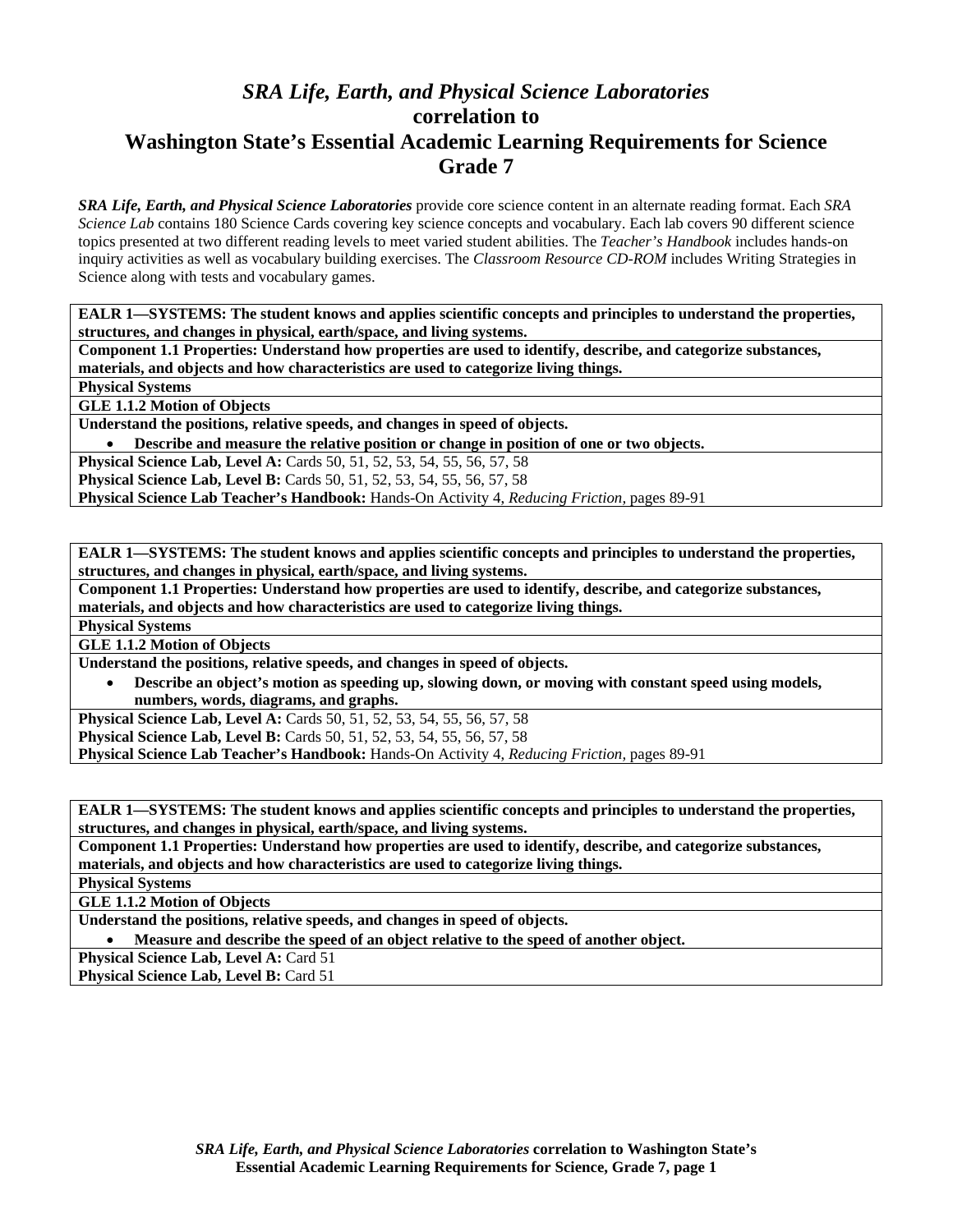**Component 1.1 Properties: Understand how properties are used to identify, describe, and categorize substances, materials, and objects and how characteristics are used to categorize living things.** 

#### **Earth and Space Systems**

**GLE 1.1.5 Nature and Properties of Earth Materials** 

**Understand how to classify rocks, soils, air, and water into groups based on their chemical and physical properties.** 

• **Describe properties of minerals and rocks that give evidence of how they were formed (e.g., crystal size and arrangement, texture, luster, cleavage, hardness, layering, reaction to acid).** 

**Earth Science Lab, Level A: Cards 3, 4, 5, 6, 7, 8, 9** 

**Earth Science Lab, Level B:** Cards 3, 4, 5, 6, 7, 8, 9

**Earth Science Lab Teacher's Handbook:** Hands-On Activity 1, *Identifying Minerals with the Mohs Scale,* pages 73-75

**EALR 1—SYSTEMS: The student knows and applies scientific concepts and principles to understand the properties, structures, and changes in physical, earth/space, and living systems.** 

**Component 1.1 Properties: Understand how properties are used to identify, describe, and categorize substances, materials, and objects and how characteristics are used to categorize living things.** 

**Earth and Space Systems** 

**GLE 1.1.5 Nature and Properties of Earth Materials** 

**Understand how to classify rocks, soils, air, and water into groups based on their chemical and physical properties.** 

- **Describe properties of soils that give evidence of how the soils were formed (e.g., chemical composition such as acidic, types of particles, particle size, organic materials, layering).**
- Earth Science Lab, Level A: Cards 23, 29

**Earth Science Lab, Level B: Cards 23, 29** 

**EALR 1—SYSTEMS: The student knows and applies scientific concepts and principles to understand the properties, structures, and changes in physical, earth/space, and living systems.** 

**Component 1.1 Properties: Understand how properties are used to identify, describe, and categorize substances, materials, and objects and how characteristics are used to categorize living things.** 

**Earth and Space Systems** 

**GLE 1.1.5 Nature and Properties of Earth Materials** 

**Understand how to classify rocks, soils, air, and water into groups based on their chemical and physical properties.**  • **Describe how Earth's water (i.e., oceans, fresh waters, glaciers, ground water) can have different properties** 

**(e.g., salinity, density).** 

**Earth Science Lab, Level A: Cards 82, 83, 84, 87 Earth Science Lab, Level B: Cards 82, 83, 84, 87** 

**Earth Science Lab Teacher's Handbook:** Hands-On Activity 8, *Temperature, Salinity, and Water Density,* pages 101-103

**EALR 1—SYSTEMS: The student knows and applies scientific concepts and principles to understand the properties, structures, and changes in physical, earth/space, and living systems.** 

**Component 1.1 Properties: Understand how properties are used to identify, describe, and categorize substances, materials, and objects and how characteristics are used to categorize living things.** 

**Earth and Space Systems** 

**GLE 1.1.5 Nature and Properties of Earth Materials** 

**Understand how to classify rocks, soils, air, and water into groups based on their chemical and physical properties.**  • **Describe how the atmosphere has different properties at different elevations.** 

**Earth Science Lab, Level A: Cards 36, 37** 

Earth Science Lab, Level B: Cards 36, 37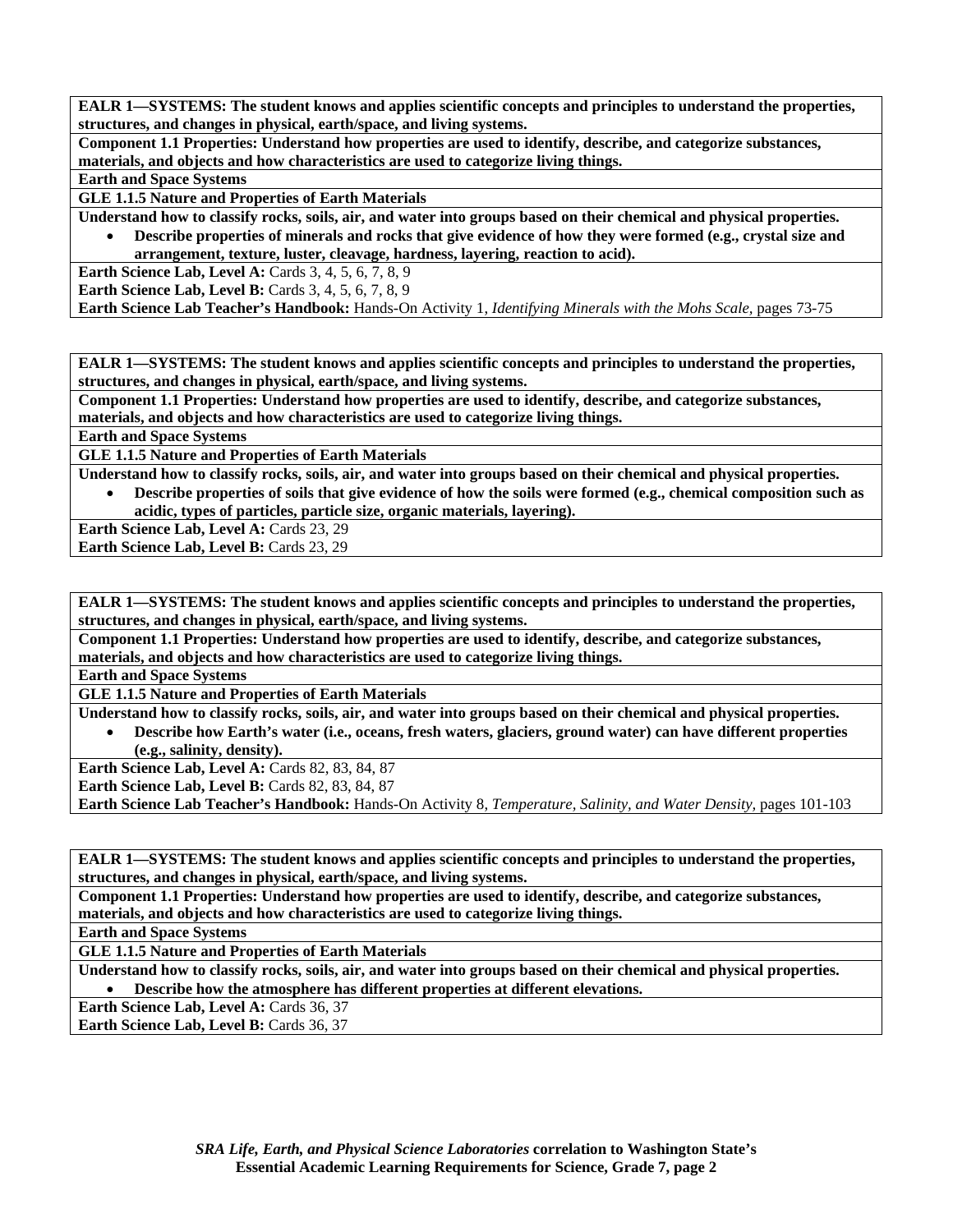**Component 1.2 Structures: Understand how components, structures, organizations, and interconnections describe systems.** 

**Systems Structure** 

**GLE 1.2.1 Structure of Physical, Earth/Space and Living Systems** 

**Analyze how the parts of a system interconnect and influence each other.** 

• **Describe the flow of matter and energy through a system (i.e., energy and matter inputs, outputs, transfers, transformations).** 

Life Science Lab, Level A: Cards 9, 13, 16, 17, 46, 50, 70, 73, 74, 75, 76, 77, 78, 79, 80 Life Science Lab, Level B: Cards 9, 13, 16, 17, 46, 50, 70, 73, 74, 75, 76, 77, 78, 79, 80 **Life Science Lab Teacher's Handbook:** Hands-On Activity 6, *How Much Does Energy Cost?,* pages 97-99

**Earth Science Lab, Level A:** Cards 9, 10, 11, 12, 13, 14, 15, 16, 17, 22, 23, 25, 26, 27, 28, 33, 35, 38, 39, 40, 41, 42, 47, 52, 53, 54, 59, 60, 61, 62, 66, 67

Earth Science Lab, Level B: Cards 9, 10, 11, 12, 13, 14, 15, 16, 17, 22, 23, 25, 26, 27, 28, 33, 35, 38, 39, 40, 41, 42, 47, 52, 53, 54, 59, 60, 61, 62, 66, 67

**Earth Science Lab Teacher's Handbook:** Hands-On Activity 2, *Plate Boundaries in Action,* pages 77-79; Hands-On Activity 4, *Using Sound Waves,* pages 85-87; Hands-On Activity 6, *Modeling a Tornado,* pages 93-95

**Physical Science Lab, Level A:** Cards 6, 8, 9, 27, 28, 29, 30, 34, 36, 37, 38, 39, 40, 41, 42, 44, 45, 46, 47, 48, 49, 55, 56, 58, 59, 63, 64, 66, 67, 68, 69, 70, 76, 77, 78, 79, 80, 81, 82, 83, 84, 85, 86, 87, 88

**Physical Science Lab, Level B:** Cards 6, 8, 9, 27, 28, 29, 30, 34, 36, 37, 38, 39, 40, 41, 42, 44, 45, 46, 47, 48, 49, 55, 56, 58, 59, 63, 64, 66, 67, 68, 69, 70, 76, 77, 78, 79, 80, 81, 82, 83, 84, 85, 86, 87, 88

**Physical Science Lab Teacher's Handbook:** Hands-On Activity 2, *Chemical Reaction Rates,* pages 81-83; Hands-On Activity 3, *Energy Conversion,* pages 85-87; Hands-On Activity 4, *Reducing Friction,* pages 89-91; Hands-On Activity 5, *Making a Potato Battery,* pages 93-95; Hands-On Activity 6, *Making Sound,* pages 97-99

**EALR 1—SYSTEMS: The student knows and applies scientific concepts and principles to understand the properties, structures, and changes in physical, earth/space, and living systems.** 

**Component 1.2 Structures: Understand how components, structures, organizations, and interconnections describe systems.** 

**Earth and Space Systems** 

**GLE 1.2.4 Components and Patterns of Earth Systems** 

**Understand the components and interactions of earth's systems.** 

• **Describe the components of the Earth's systems (i.e., the core, the mantle, oceanic and crustal plates, landforms, the hydrosphere and atmosphere).** 

**Earth Science Lab, Level A:** Cards 1, 2, 10, 11, 12, 13, 14, 15, 17, 21, 36, 37, 82, 83, 84, 87, 88 **Earth Science Lab, Level B:** Cards 1, 2, 10, 11, 12, 13, 14, 15, 17, 21, 36, 37, 82, 83, 84, 87, 88 **Earth Science Lab Teacher's Handbook:** Hands-On Activity 2, *Plate Boundaries in Action,* pages 77-79; Hands-On Activity 8, *Temperature, Salinity, and Water Density,* pages 101-103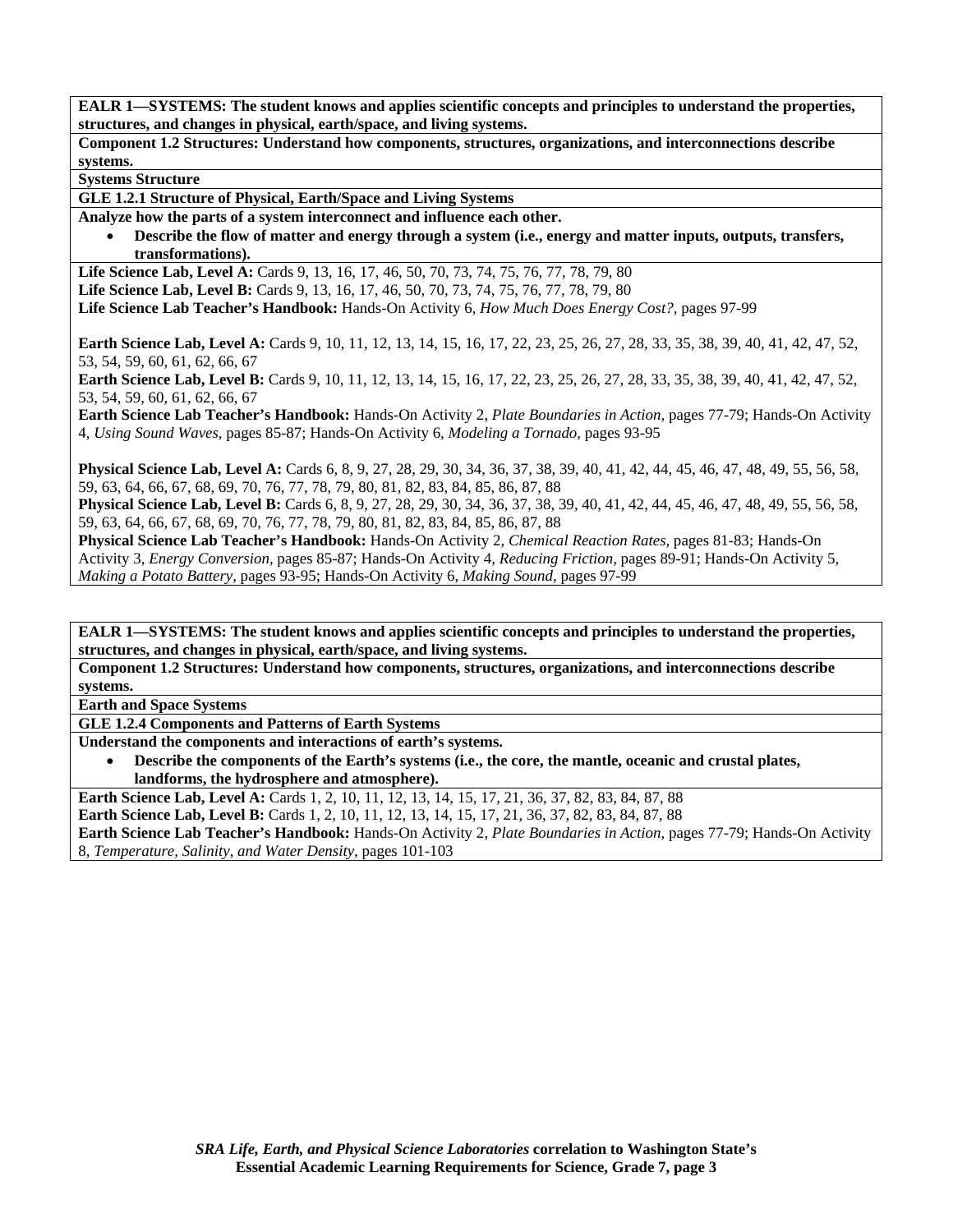**Component 1.2 Structures: Understand how components, structures, organizations, and interconnections describe systems.** 

**Earth and Space Systems** 

**GLE 1.2.4 Components and Patterns of Earth Systems** 

**Understand the components and interactions of earth's systems.** 

• **Describe the interactions among the components of Earth's systems (i.e., the core, the mantle, oceanic and crustal plates, landforms, the hydrosphere and atmosphere).** 

**Life Science Lab, Level A:** Cards 78, 79, 84, 87, 88, 89, 90

**Life Science Lab, Level B:** Cards 78, 79, 84, 87, 88, 89, 90

**Life Science Lab Teacher's Handbook:** Hands-On Activity 7, *The Effects of Acid Rain,* pages 101-103

**Earth Science Lab, Level A:** Cards 1, 2, 6, 7, 8, 9, 10, 11, 12, 13, 14, 15, 16, 17, 21, 22, 23, 24, 25, 26, 27, 28, 36, 37, 38, 39, 40, 41, 42, 43, 44, 45, 46, 47, 48, 49, 52, 53, 54, 55, 56, 57, 58, 59, 60, 61, 82, 83, 84, 85, 86, 87, 88, 89, 90

**Earth Science Lab, Level B:** Cards 1, 2, 6, 7, 8, 9, 10, 11, 12, 13, 14, 15, 16, 17, 21, 22, 23, 24, 25, 26, 27, 28, 36, 37, 38, 39, 40, 41, 42, 43, 44, 45, 46, 47, 48, 49, 52, 53, 54, 55, 56, 57, 58, 59, 60, 61, 82, 83, 84, 85, 86, 87, 88, 89, 90

**Earth Science Lab Teacher's Handbook:** Hands-On Activity 2, *Plate Boundaries in Action,* pages 77-79; Hands-On Activity 5, *What is in the Air?,* pages 89-91; Hands-On Activity 6, *Modeling a Tornado,* pages 93-95; Hands-On Activity 7, *Sizes in the Solar System,* pages 97-99; Hands-On Activity 8, *Temperature, Salinity, and Water Density,* pages 101-103

**EALR 1—SYSTEMS: The student knows and applies scientific concepts and principles to understand the properties, structures, and changes in physical, earth/space, and living systems.** 

**Component 1.2 Structures: Understand how components, structures, organizations, and interconnections describe systems.** 

**Earth and Space Systems** 

**GLE 1.2.4 Components and Patterns of Earth Systems** 

**Understand the components and interactions of earth's systems.** 

• **Describe magma (i.e., magma comes from Earth's mantle and cools to form rocks).** 

**Physical Science Lab, Level A: Cards 8, 17** 

Physical Science Lab, Level B: Cards 8, 17

**EALR 1—SYSTEMS: The student knows and applies scientific concepts and principles to understand the properties, structures, and changes in physical, earth/space, and living systems.** 

**Component 1.3 Changes: Understand how interactions within and among systems cause changes in matter and energy. Physical Systems** 

**GLE 1.3.1 Nature of Force** 

**Understand factors that affect the strength and direction of forces.** 

• **Observe and describe factors that affect the strength of forces (e.g., an object with a greater mass has a greater gravitational force [weight]; certain types of magnets have greater magnetic forces; a larger muscle can pull with a greater force).** 

**Physical Science Lab, Level A:** Cards 55, 56, 57, 58, 59, 74, 76 **Physical Science Lab, Level B:** Cards 55, 56, 57, 58, 59, 74, 76 **Physical Science Lab Teacher's Handbook:** Hands-On Activity 4, *Reducing Friction,* pages 89-91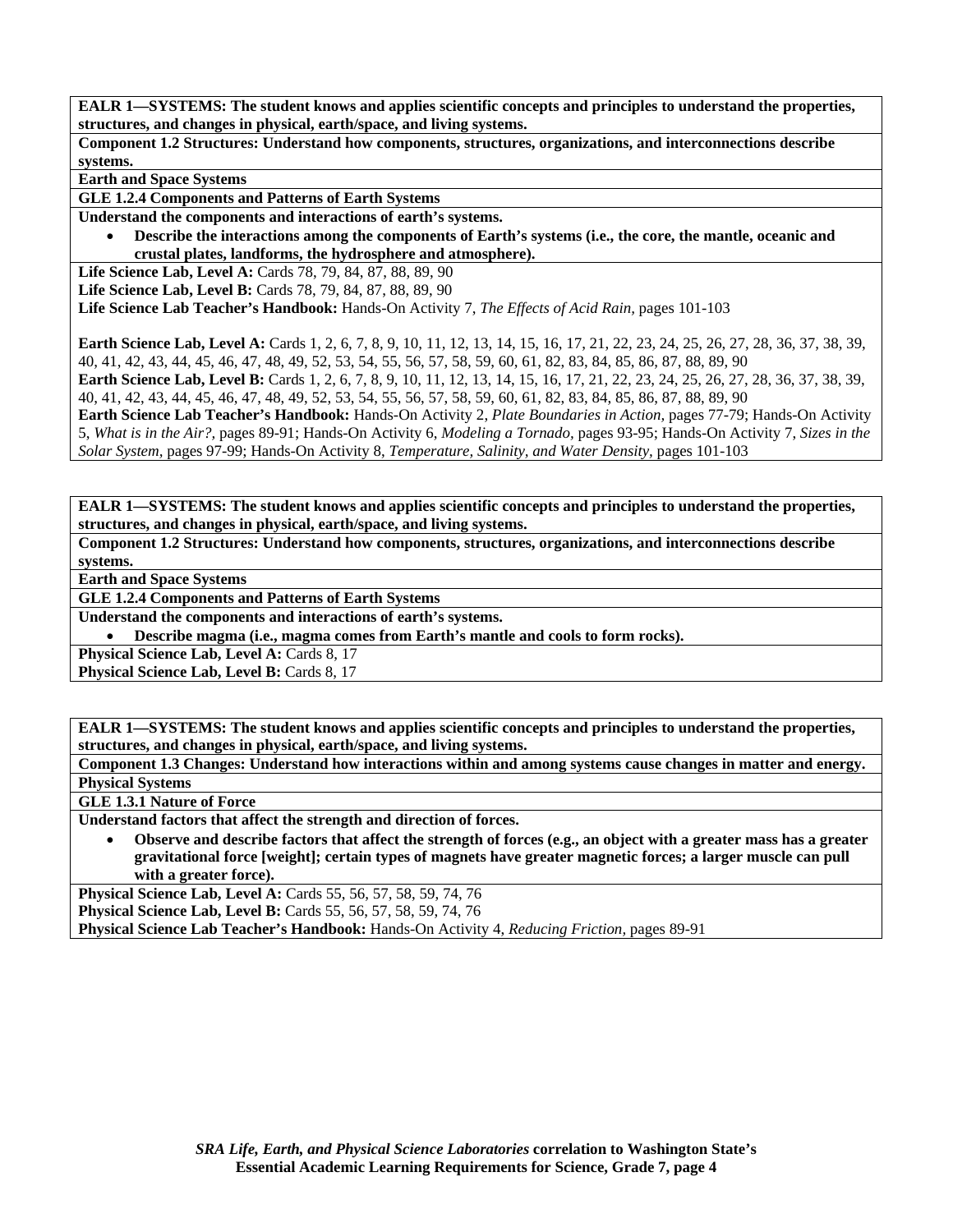**Component 1.3 Changes: Understand how interactions within and among systems cause changes in matter and energy. Physical Systems** 

**GLE 1.3.1 Nature of Force** 

**Understand factors that affect the strength and direction of forces.** 

• **Describe how forces acting on an object may balance each other (e.g., the downward force of gravity on an object sitting on a table is balanced up an upward force from the table).** 

**Physical Science Lab, Level A: Cards 54, 55, 56, 57, 58, 59** 

**Physical Science Lab, Level B:** Cards 54, 55, 56, 57, 58, 59

**Physical Science Lab Teacher's Handbook:** Hands-On Activity 4, *Reducing Friction,* pages 89-91

**EALR 1—SYSTEMS: The student knows and applies scientific concepts and principles to understand the properties, structures, and changes in physical, earth/space, and living systems.** 

**Component 1.3 Changes: Understand how interactions within and among systems cause changes in matter and energy. Physical Systems** 

**GLE 1.3.1 Nature of Force** 

**Understand factors that affect the strength and direction of forces.** 

• **Measure and describe how a simple machine can change the strength and/or direction of a force (i.e., levers and pulleys).** 

Physical Science Lab, Level A: Cards 63, 64

Physical Science Lab, Level B: Cards 63, 64

**EALR 1—SYSTEMS: The student knows and applies scientific concepts and principles to understand the properties, structures, and changes in physical, earth/space, and living systems.** 

**Component 1.3 Changes: Understand how interactions within and among systems cause changes in matter and energy. Physical Systems** 

**GLE 1.3.1 Nature of Force** 

**Understand factors that affect the strength and direction of forces.** 

• **Describe pressure as a force (e.g., pressure increases result in greater forces acting on objects going deeper in a body of water).** 

**Physical Science Lab, Level A: Card 60 Physical Science Lab, Level B: Card 60** 

**EALR 1—SYSTEMS: The student knows and applies scientific concepts and principles to understand the properties, structures, and changes in physical, earth/space, and living systems.** 

**Component 1.3 Changes: Understand how interactions within and among systems cause changes in matter and energy. Physical Systems** 

**GLE 1.3.2 Forces to Explain Motion** 

**Understand how balanced and unbalanced forces can change the motion of objects.** 

• **Describe how an unbalanced force changes the speed and/or direction of different objects moving along a straight line, 2nd Law of Motion (e.g., a larger unbalanced force is needed to equally change the motion of more massive objectives).** 

**Physical Science Lab, Level A: Cards 55, 56** Physical Science Lab, Level B: Cards 55, 56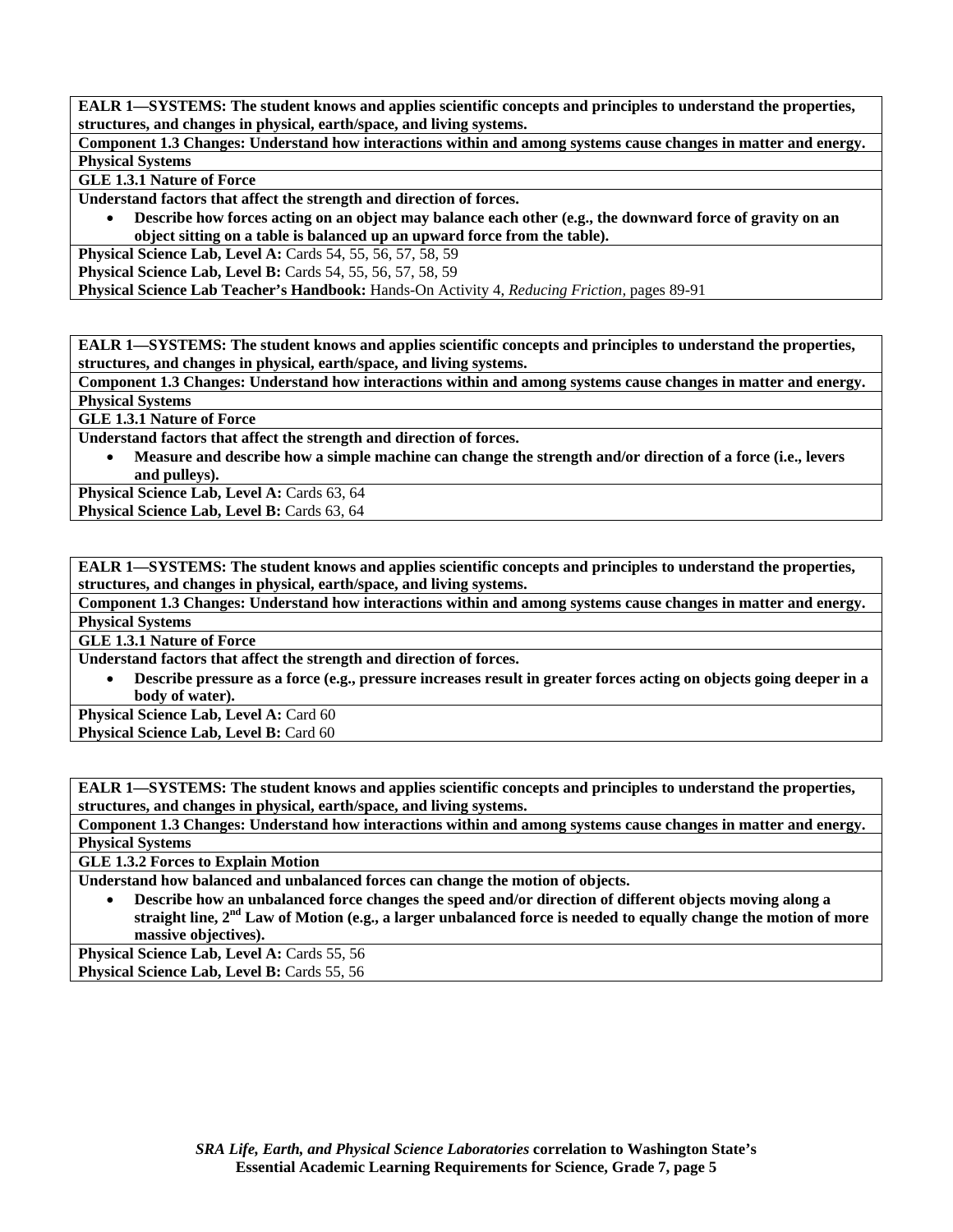**Component 1.3 Changes: Understand how interactions within and among systems cause changes in matter and energy. Physical Systems** 

**GLE 1.3.2 Forces to Explain Motion** 

**Understand how balanced and unbalanced forces can change the motion of objects.** 

• **Describe how frictional forces act to stop the motion of objects.** 

**Physical Science Lab, Level A: Cards 54, 55, 56, 58** 

**Physical Science Lab, Level B: Cards 54, 55, 56, 58** 

**Physical Science Lab Teacher's Handbook:** Hands-On Activity 4, *Reducing Friction,* pages 89-91

**EALR 1—SYSTEMS: The student knows and applies scientific concepts and principles to understand the properties, structures, and changes in physical, earth/space, and living systems.** 

**Component 1.3 Changes: Understand how interactions within and among systems cause changes in matter and energy. Physical Systems** 

**GLE 1.3.2 Forces to Explain Motion** 

**Understand how balanced and unbalanced forces can change the motion of objects.** 

• **Investigate and describe the balanced and unbalanced forces acting on an object (e.g., a model car speeding up on a table has both an unbalanced force pulling it forward and a gravitational force pulling it down balanced by the table pushing upward).** 

**Physical Science Lab, Level A:** Cards 54, 55, 56, 57, 58, 59

**Physical Science Lab, Level B:** Cards 54, 55, 56, 57, 58, 59

**Physical Science Lab Teacher's Handbook:** Hands-On Activity 4, *Reducing Friction,* pages 89-91

**EALR 1—SYSTEMS: The student knows and applies scientific concepts and principles to understand the properties, structures, and changes in physical, earth/space, and living systems.** 

**Component 1.3 Changes: Understand how interactions within and among systems cause changes in matter and energy. Physical Systems** 

**GLE 1.3.2 Forces to Explain Motion** 

**Understand how balanced and unbalanced forces can change the motion of objects.** 

• **Investigate and describe pressure differences that result in unbalanced forces moving objects (e.g., pressure differences cause forces that move air masses, move blood through the heart, cause volcanic eruptions).** 

Life Science Lab, Level A: Card 47

Life Science Lab, Level B: Card 47

**Life Science Lab Teacher's Handbook:** Hands-On Activity 4, *Your Cardiovascular System,* pages 89-91

**Earth Science Lab, Level A:** Cards 10, 11, 12, 13, 14, 15, 16, 17, 24, 25, 26, 27, 28, 38, 40, 41, 45, 46, 52, 53, 54, 62, 68, 87, 90

**Earth Science Lab, Level B:** Cards 10, 11, 12, 13, 14, 15, 16, 17, 24, 25, 26, 27, 28, 38, 40, 41, 45, 46, 52, 53, 54, 62, 68, 87, 90

**Earth Science Lab Teacher's Handbook:** Hands-On Activity 2, *Plate Boundaries in Action,* pages 77-79; Hands-On Activity 6, *Modeling a Tornado,* pages 93-95

**Physical Science Lab, Level A:** Cards 47, 48, 54, 55, 56, 57, 58, 59 **Physical Science Lab, Level B:** Cards 47, 48, 54, 55, 56, 57, 58, 59 **Physical Science Lab Teacher's Handbook:** Hands-On Activity 4, *Reducing Friction,* pages 89-91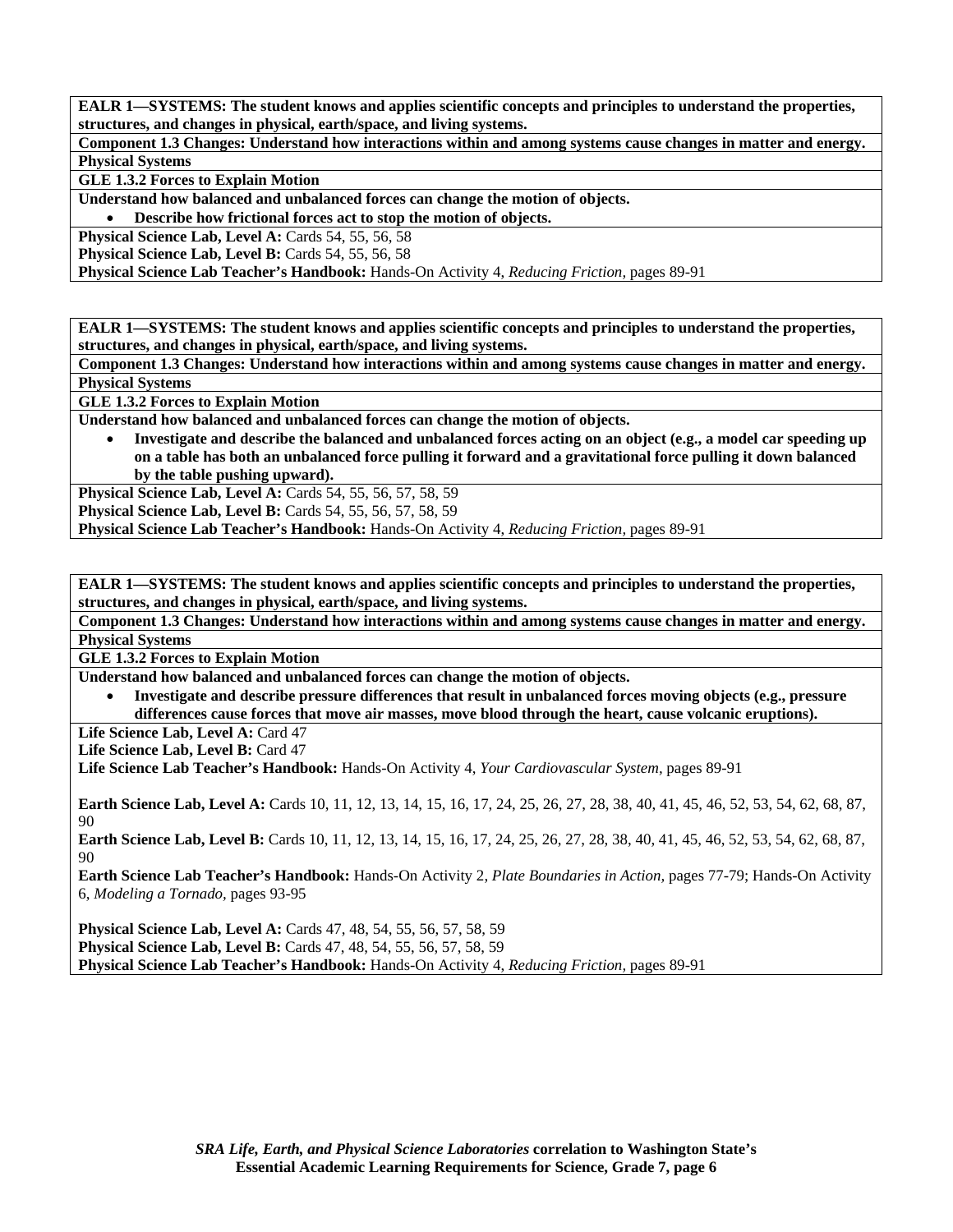**Component 1.3 Changes: Understand how interactions within and among systems cause changes in matter and energy. Physical Systems** 

**GLE 1.3.3 Conservation of Matter and Energy** 

**Understand that matter is conserved during physical and chemical changes.** 

• **Observe and describe evidence of physical and chemical changes of matter (e.g., change of state, size, shape, temperature, color, gas production, solid formation, light).** 

**Physical Science Lab, Level A:** Cards 6, 7, 8, 9, 11, 12, 13, 27, 28, 29, 30

**Physical Science Lab, Level B:** Cards 6, 7, 8, 9, 11, 12, 13, 27, 28, 29, 30

**Physical Science Lab Teacher's Handbook:** Hands-On Activity 2, *Chemical Reaction Rates,* pages 81-83

**EALR 1—SYSTEMS: The student knows and applies scientific concepts and principles to understand the properties, structures, and changes in physical, earth/space, and living systems.** 

**Component 1.3 Changes: Understand how interactions within and among systems cause changes in matter and energy. Physical Systems** 

**GLE 1.3.3 Conservation of Matter and Energy** 

**Understand that matter is conserved during physical and chemical changes.** 

• **Observe and describe that substances undergoing physical changes produce matter with the same chemical properties as the original substance and the same total mass (e.g., tearing paper, freezing water, breaking wood, sugar dissolving in water).** 

Physical Science Lab, Level A: Cards 6, 8, 12, 13 **Physical Science Lab, Level B: Cards 6, 8, 12, 13** 

**EALR 1—SYSTEMS: The student knows and applies scientific concepts and principles to understand the properties, structures, and changes in physical, earth/space, and living systems.** 

**Component 1.3 Changes: Understand how interactions within and among systems cause changes in matter and energy. Physical Systems** 

**GLE 1.3.3 Conservation of Matter and Energy** 

**Understand that matter is conserved during physical and chemical changes.** 

• **Observe and describe that substances may react chemically to form new substances with different chemical properties and the same total mass (e.g., baking soda and vinegar; light stick mass before, during, and after reaction).** 

**Physical Science Lab, Level A: Cards 9, 11, 27, 28, 29, 30** 

**Physical Science Lab, Level B:** Cards 9, 11, 27, 28, 29, 30

**Physical Science Lab Teacher's Handbook:** Hands-On Activity 2, *Chemical Reaction Rates,* pages 81-83

**EALR 1—SYSTEMS: The student knows and applies scientific concepts and principles to understand the properties, structures, and changes in physical, earth/space, and living systems.** 

**Component 1.3 Changes: Understand how interactions within and among systems cause changes in matter and energy. Earth and Space Systems** 

**GLE 1.3.4 Processes and Interactions in the Earth System** 

**Understand the processes that continually change the surface of the Earth.** 

• **Describe the processes by which soils are formed (e.g., erosion and deposition in river systems).** 

**Earth Science Lab, Level A: Cards 23, 29** 

**Earth Science Lab, Level B: Cards 23, 29**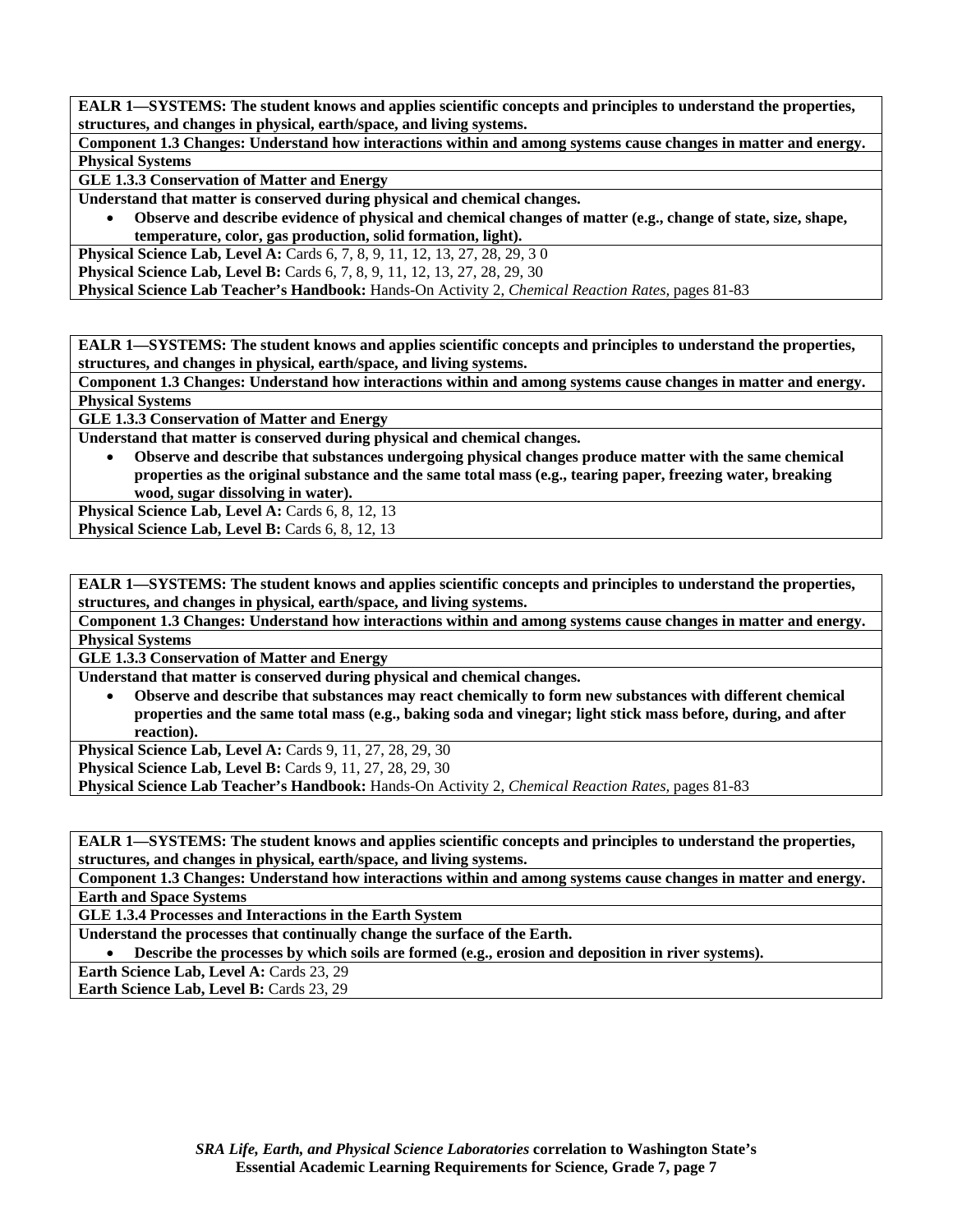**Component 1.3 Changes: Understand how interactions within and among systems cause changes in matter and energy. Earth and Space Systems** 

**GLE 1.3.4 Processes and Interactions in the Earth System** 

**Understand the processes that continually change the surface of the Earth.** 

• **Describe how heat (thermal) energy flow and movement (convection currents) beneath Earth's crust cause earthquakes and volcanoes.** 

**Earth Science Lab, Level A: Cards 10, 11, 12, 13, 14, 15, 16, 17 Earth Science Lab, Level B:** Cards 10, 11, 12, 13, 14, 15, 16, 17

**Earth Science Lab Teacher's Handbook:** Hands-On Activity 2, *Plate Boundaries in Action,* pages 77-79

**EALR 1—SYSTEMS: The student knows and applies scientific concepts and principles to understand the properties, structures, and changes in physical, earth/space, and living systems.** 

**Component 1.3 Changes: Understand how interactions within and among systems cause changes in matter and energy. Earth and Space Systems** 

**GLE 1.3.4 Processes and Interactions in the Earth System** 

**Understand the processes that continually change the surface of the Earth.** 

• **Describe how constructive processes change landforms (e.g., crustal deformation, volcanic eruption, deposition of sediment).** 

**Earth Science Lab, Level A: Cards 11, 12, 13, 14, 15, 17** 

**Earth Science Lab, Level B:** Cards 11, 12, 13, 14, 15, 17

**EALR 1—SYSTEMS: The student knows and applies scientific concepts and principles to understand the properties, structures, and changes in physical, earth/space, and living systems.** 

**Component 1.3 Changes: Understand how interactions within and among systems cause changes in matter and energy. Earth and Space Systems** 

**GLE 1.3.4 Processes and Interactions in the Earth System** 

**Understand the processes that continually change the surface of the Earth.** 

• **Describe how destructive processes change landforms (e.g., rivers erode landforms).** 

**Earth Science Lab, Level A:** Cards 21, 22, 24, 25, 26, 27, 28

**Earth Science Lab, Level B:** Cards 21, 22, 24, 25, 26, 27, 28

**EALR 1—SYSTEMS: The student knows and applies scientific concepts and principles to understand the properties, structures, and changes in physical, earth/space, and living systems.** 

**Component 1.3 Changes: Understand how interactions within and among systems cause changes in matter and energy. Earth and Space Systems** 

**GLE 1.3.4 Processes and Interactions in the Earth System** 

**Understand the processes that continually change the surface of the Earth.** 

• **Describe the processes involved in the rock cycle (e.g., magma cools into igneous rocks; rocks are eroded and deposited as sediments; sediments solidify into sedimentary rocks; rocks can be changes by heat and pressure to form metamorphic rocks).** 

**Earth Science Lab, Level A: Cards 6, 7, 8, 9** Earth Science Lab, Level B: Cards 6, 7, 8, 9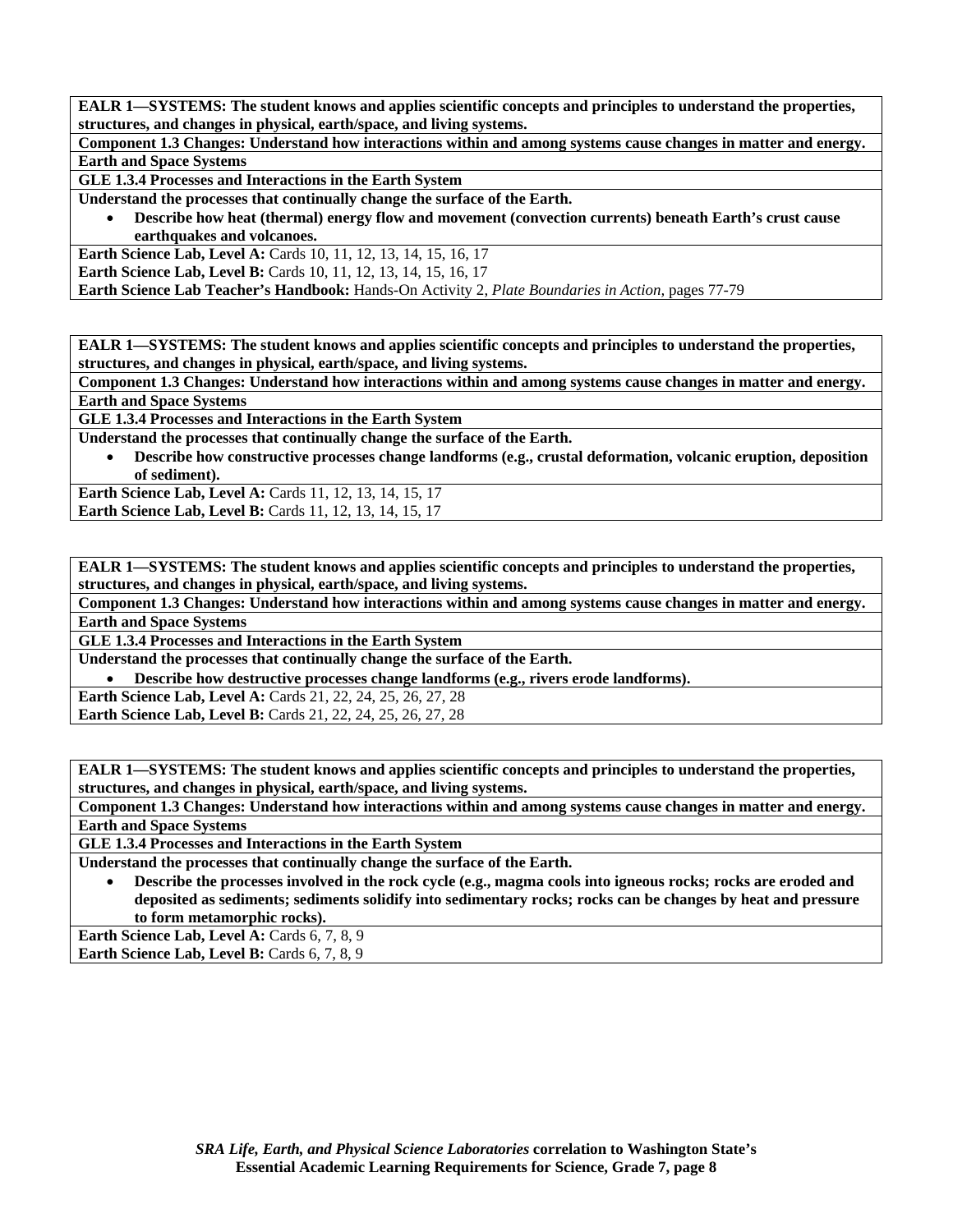**Component 1.3 Changes: Understand how interactions within and among systems cause changes in matter and energy. Earth and Space Systems** 

**GLE 1.3.5 History and Evolution of the Earth** 

**Understand how fossils and other evidence are used to document life and environmental changes over time.** 

• **Describe how fossils are formed.** 

Life Science Lab, Level A: Card 67

Life Science Lab, Level B: Card 67

**Life Science Lab Teacher's Handbook:** Hands-On Activity 5, *Making Fossils,* pages 93-95

Earth Science Lab, Level A: Cards 33, 34 Earth Science Lab, Level B: Cards 33, 34

**EALR 1—SYSTEMS: The student knows and applies scientific concepts and principles to understand the properties, structures, and changes in physical, earth/space, and living systems.** 

**Component 1.3 Changes: Understand how interactions within and among systems cause changes in matter and energy. Earth and Space Systems** 

**GLE 1.3.5 History and Evolution of the Earth** 

**Understand how fossils and other evidence are used to document life and environmental changes over time.** 

• **Describe different kinds of evidence that are used to document past conditions on Earth (e.g., glacial markings, ash layers, tree rings, rock layers).** 

Life Science Lab, Level A: Card 67

Life Science Lab, Level B: Card 67

**Earth Science Lab, Level A: Cards 30, 31, 32, 33, 34 Earth Science Lab, Level B: Cards 30, 31, 32, 33, 34** 

**EALR 1—SYSTEMS: The student knows and applies scientific concepts and principles to understand the properties, structures, and changes in physical, earth/space, and living systems.** 

**Component 1.3 Changes: Understand how interactions within and among systems cause changes in matter and energy. Earth and Space Systems** 

**GLE 1.3.5 History and Evolution of the Earth** 

**Understand how fossils and other evidence are used to document life and environmental changes over time.** 

• **Describe how fossils and other artifacts provide evidence of how life has changed over time (e.g., extinction of species).** 

Life Science Lab, Level A: Card 67

Life Science Lab, Level B: Card 67

**Earth Science Lab, Level A: Cards 31, 34 Earth Science Lab, Level B: Cards 31, 34** 

**EALR 1—SYSTEMS: The student knows and applies scientific concepts and principles to understand the properties, structures, and changes in physical, earth/space, and living systems.** 

**Component 1.3 Changes: Understand how interactions within and among systems cause changes in matter and energy. Earth and Space Systems** 

**GLE 1.3.6 Hydrosphere and Atmosphere** 

**Analyze the relationship between weather and climate and how ocean currents and global atmospheric circulation affect weather and climate.** 

• **Compare weather and climate.** 

Earth Science Lab, Level A: Cards 38, 39, 40, 41, 43, 44, 45, 46, 47, 48, 49, 55, 56, 57, 58 **Earth Science Lab, Level B:** Cards 38, 39, 40, 41, 43, 44, 45, 46, 47, 48, 49, 55, 56, 57, 58 **Earth Science Lab Teacher's Handbook:** Hands-On Activity 6, *Modeling a Tornado,* pages 93-95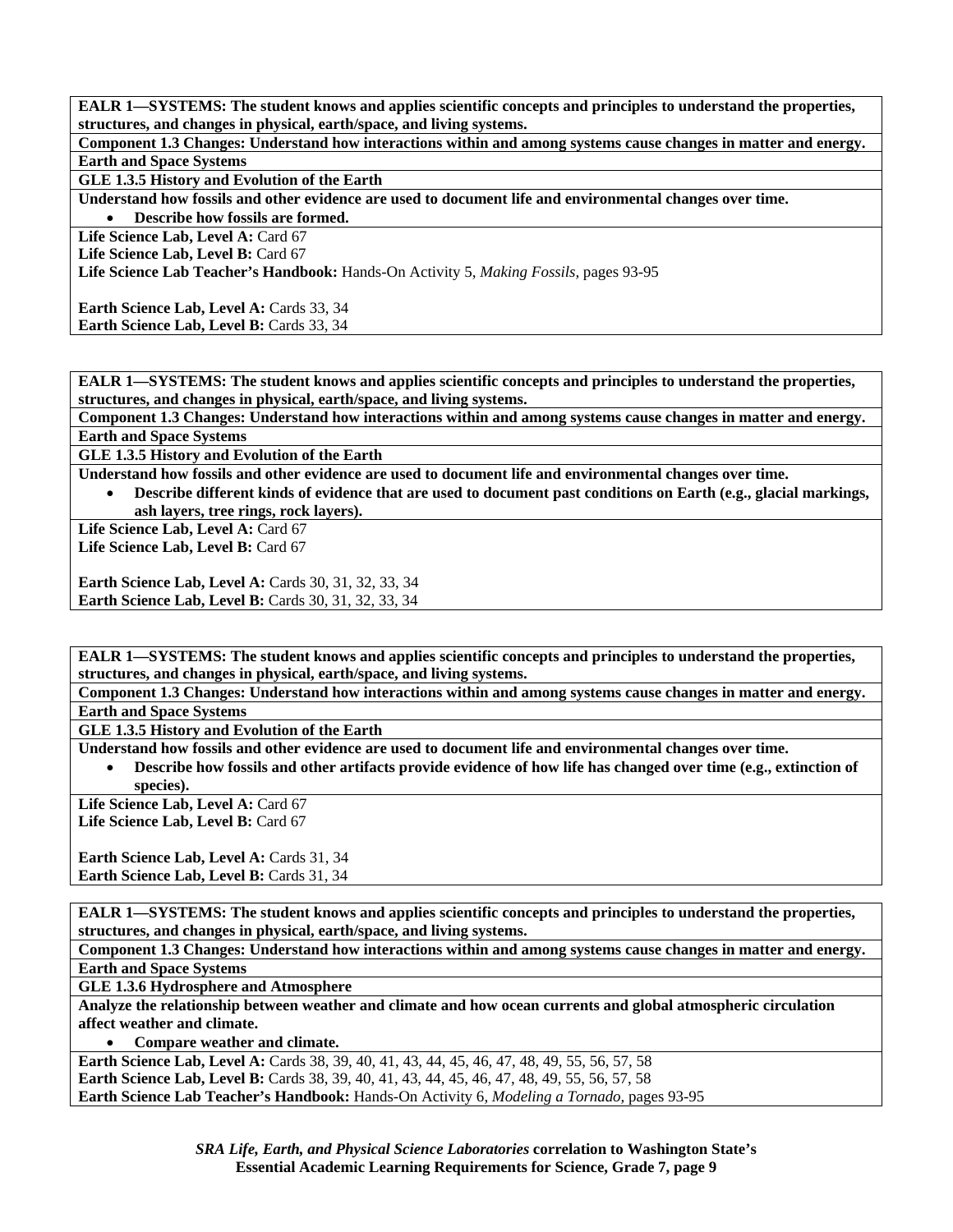**Component 1.3 Changes: Understand how interactions within and among systems cause changes in matter and energy. Earth and Space Systems** 

**GLE 1.3.6 Hydrosphere and Atmosphere** 

**Analyze the relationship between weather and climate and how ocean currents and global atmospheric circulation affect weather and climate.** 

• **Explain the effect of the water cycle on weather (e.g., cloud formation, storms).** 

**Earth Science Lab, Level A: Cards 47, 48, 49, 52, 53, 54** 

**Earth Science Lab, Level B:** Cards 47, 48, 49, 52, 53, 54

**Earth Science Lab Teacher's Handbook:** Hands-On Activity 6, *Modeling a Tornado,* pages 93-95

**EALR 1—SYSTEMS: The student knows and applies scientific concepts and principles to understand the properties, structures, and changes in physical, earth/space, and living systems.** 

**Component 1.3 Changes: Understand how interactions within and among systems cause changes in matter and energy. Earth and Space Systems** 

**GLE 1.3.6 Hydrosphere and Atmosphere** 

**Analyze the relationship between weather and climate and how ocean currents and global atmospheric circulation affect weather and climate.** 

• **Explain how ocean currents influence the atmosphere in terms of weather and climate.** 

**Earth Science Lab, Level A: Cards 57, 58, 87** 

Earth Science Lab, Level B: Cards 57, 58, 87

**EALR 1—SYSTEMS: The student knows and applies scientific concepts and principles to understand the properties, structures, and changes in physical, earth/space, and living systems.** 

**Component 1.3 Changes: Understand how interactions within and among systems cause changes in matter and energy. Earth and Space Systems** 

**GLE 1.3.6 Hydrosphere and Atmosphere** 

**Analyze the relationship between weather and climate and how ocean currents and global atmospheric circulation affect weather and climate.** 

• **Explain the causes of atmospheric circulation and oceanic currents (e.g., prevailing winds are the result of hot tropical regions, cold polar regions, and Earth's spin).** 

**Earth Science Lab, Level A: Cards 38, 40, 41** 

Earth Science Lab, Level B: Cards 38, 40, 41

**EALR 1—SYSTEMS: The student knows and applies scientific concepts and principles to understand the properties, structures, and changes in physical, earth/space, and living systems.** 

**Component 1.3 Changes: Understand how interactions within and among systems cause changes in matter and energy. Living Systems** 

**GLE 1.3.8 Life Processes and the Flow of Matter and Energy** 

**Understand how individual organisms, including cells, obtain matter and energy for life processes.** 

- **Describe the different sources of matter and energy required for life processes in plants and animals (e.g., seeds have energy for germination; green plants need light for energy).**
- **Life Science Lab, Level A:** Cards 7, 9, 13, 16, 17, 20, 21, 22, 45, 46, 73, 74, 75, 76, 77, 78, 79, 87 **Life Science Lab, Level B:** Cards 7, 9, 13, 16, 17, 20, 21, 22, 45, 46, 73, 74, 75, 76, 77, 78, 79, 87 **Life Science Lab Teacher's Handbook:** Hands-On Activity 6, *How Much Does Energy Cost?,* pages 97-99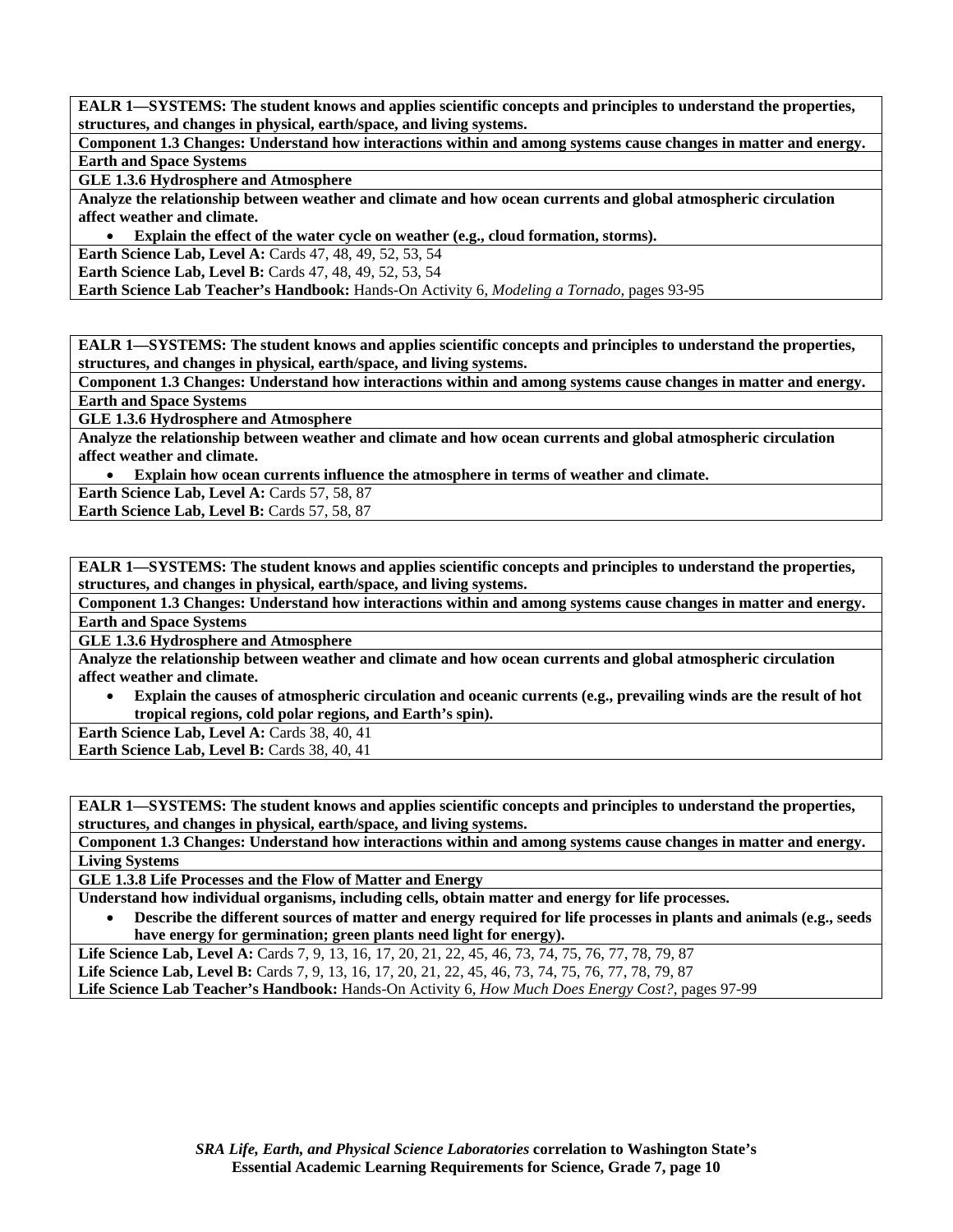**Component 1.3 Changes: Understand how interactions within and among systems cause changes in matter and energy. Living Systems** 

**GLE 1.3.8 Life Processes and the Flow of Matter and Energy** 

**Understand how individual organisms, including cells, obtain matter and energy for life processes.** 

• **Describe how organisms acquire materials needed for life processes.** 

**Life Science Lab, Level A:** Cards 7, 8, 9, 13, 46, 74, 75, 76, 77

**Life Science Lab, Level B:** Cards 7, 8, 9, 13, 46, 74, 75, 76, 77

**EALR 1—SYSTEMS: The student knows and applies scientific concepts and principles to understand the properties, structures, and changes in physical, earth/space, and living systems.** 

**Component 1.3 Changes: Understand how interactions within and among systems cause changes in matter and energy. Living Systems** 

**GLE 1.3.8 Life Processes and the Flow of Matter and Energy** 

**Understand how individual organisms, including cells, obtain matter and energy for life processes.** 

• **Describe how systems interact to distribute materials and eliminate wastes produced by life processes.** 

**Life Science Lab, Level A:** Cards 8, 9, 47, 50, 51, 52, 74, 76, 77

Life Science Lab, Level B: Cards 8, 9, 47, 50, 51, 52, 74, 76, 77

**Life Science Lab Teacher's Handbook:** Hands-On Activity 4, *Your Cardiovascular System,* pages 89-91

**EALR 1—SYSTEMS: The student knows and applies scientific concepts and principles to understand the properties, structures, and changes in physical, earth/space, and living systems.** 

**Component 1.3 Changes: Understand how interactions within and among systems cause changes in matter and energy. Living Systems** 

**GLE 1.3.8 Life Processes and the Flow of Matter and Energy** 

**Understand how individual organisms, including cells, obtain matter and energy for life processes.** 

• **Describe that both plants and animals extract energy from food but plants produce their own food from light, air, water, and mineral nutrients while animals consume energy-rich food.** 

Life Science Lab, Level A: Cards 9, 16, 17, 25, 74, 76, 77

Life Science Lab, Level B: Cards 9, 16, 17, 25, 74, 76, 77

**Life Science Lab Teacher's Handbook:** Hands-On Activity 6, *How Much Does Energy Cost?,* pages 97-99

**EALR 1—SYSTEMS: The student knows and applies scientific concepts and principles to understand the properties, structures, and changes in physical, earth/space, and living systems.** 

**Component 1.3 Changes: Understand how interactions within and among systems cause changes in matter and energy. Living Systems** 

**GLE 1.3.9 Biological Evolution** 

**Understand how the theory of biological evolution accounts for species diversity, adaptation, natural selection, extinction, and change in species over time.** 

• **Describe how fossils show that extinction is common and that most organisms that lived long ago have become extinct.** 

Life Science Lab, Level A: Card 67

Life Science Lab, Level B: Card 67

Earth Science Lab, Level A: Cards 32, 33 **Earth Science Lab, Level B: Cards 32, 33**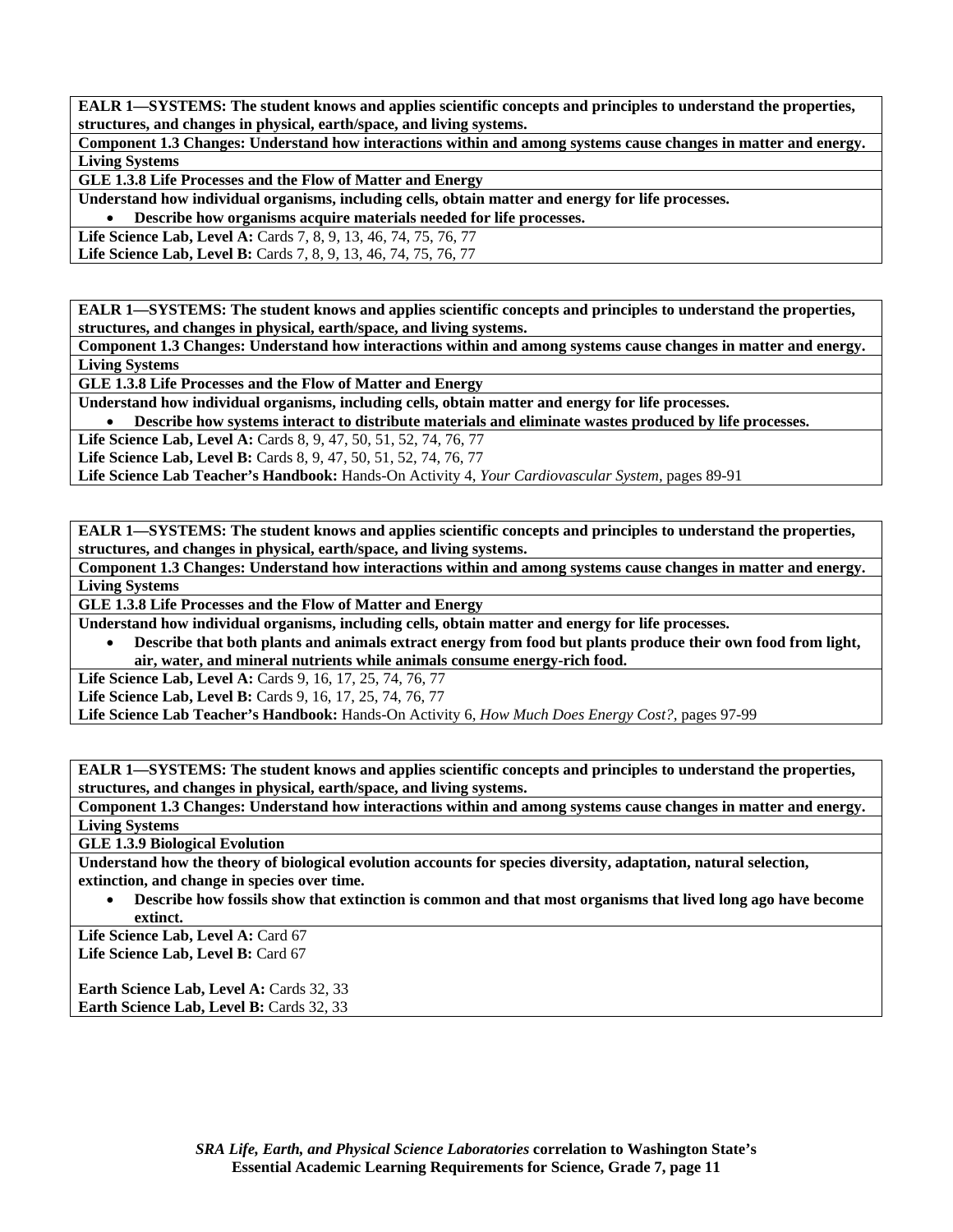**Component 1.3 Changes: Understand how interactions within and among systems cause changes in matter and energy. Living Systems** 

#### **GLE 1.3.9 Biological Evolution**

**Understand how the theory of biological evolution accounts for species diversity, adaptation, natural selection, extinction, and change in species over time.** 

• **Describe how individual organisms with certain traits are more likely than others to survive and have offspring (i.e., natural selection, adaptation).** 

Life Science Lab, Level A: Cards 65, 66

Life Science Lab, Level B: Cards 65, 66

**EALR 1—SYSTEMS: The student knows and applies scientific concepts and principles to understand the properties, structures, and changes in physical, earth/space, and living systems.** 

**Component 1.3 Changes: Understand how interactions within and among systems cause changes in matter and energy. Living Systems** 

**GLE 1.3.9 Biological Evolution** 

**Understand how the theory of biological evolution accounts for species diversity, adaptation, natural selection, extinction, and change in species over time.** 

• **Describe how biological evolution accounts for the diversity of species developed through gradual processes over many generations.** 

Life Science Lab, Level A: Cards 65, 66, 67, 68 Life Science Lab, Level B: Cards 65, 66, 67, 68

**EALR 1—SYSTEMS: The student knows and applies scientific concepts and principles to understand the properties, structures, and changes in physical, earth/space, and living systems.** 

**Component 1.3 Changes: Understand how interactions within and among systems cause changes in matter and energy. Living Systems** 

**GLE 1.3.10 Interdependence of Life** 

**Understand how organisms in ecosystems interact with and respond to their environment and other organisms.**  • **Describe how energy flows through a food chain or web.** 

Life Science Lab, Level A: Cards 76, 77

Life Science Lab, Level B: Cards 76, 77

**Life Science Lab Teacher's Handbook:** Hands-On Activity 6, *How Much Does Energy Cost?,* pages 97-99

**EALR 1—SYSTEMS: The student knows and applies scientific concepts and principles to understand the properties, structures, and changes in physical, earth/space, and living systems.** 

**Component 1.3 Changes: Understand how interactions within and among systems cause changes in matter and energy. Living Systems** 

**GLE 1.3.10 Interdependence of Life** 

**Understand how organisms in ecosystems interact with and respond to their environment and other organisms.**  • **Describe how substances such as air, water, and mineral nutrients are continually cycled in ecosystems.** 

Life Science Lab, Level A: Cards 13, 16, 17, 76, 77

Life Science Lab, Level B: Cards 13, 16, 17, 76, 77

**Earth Science Lab, Level A: Card 47 Earth Science Lab, Level B: Card 47**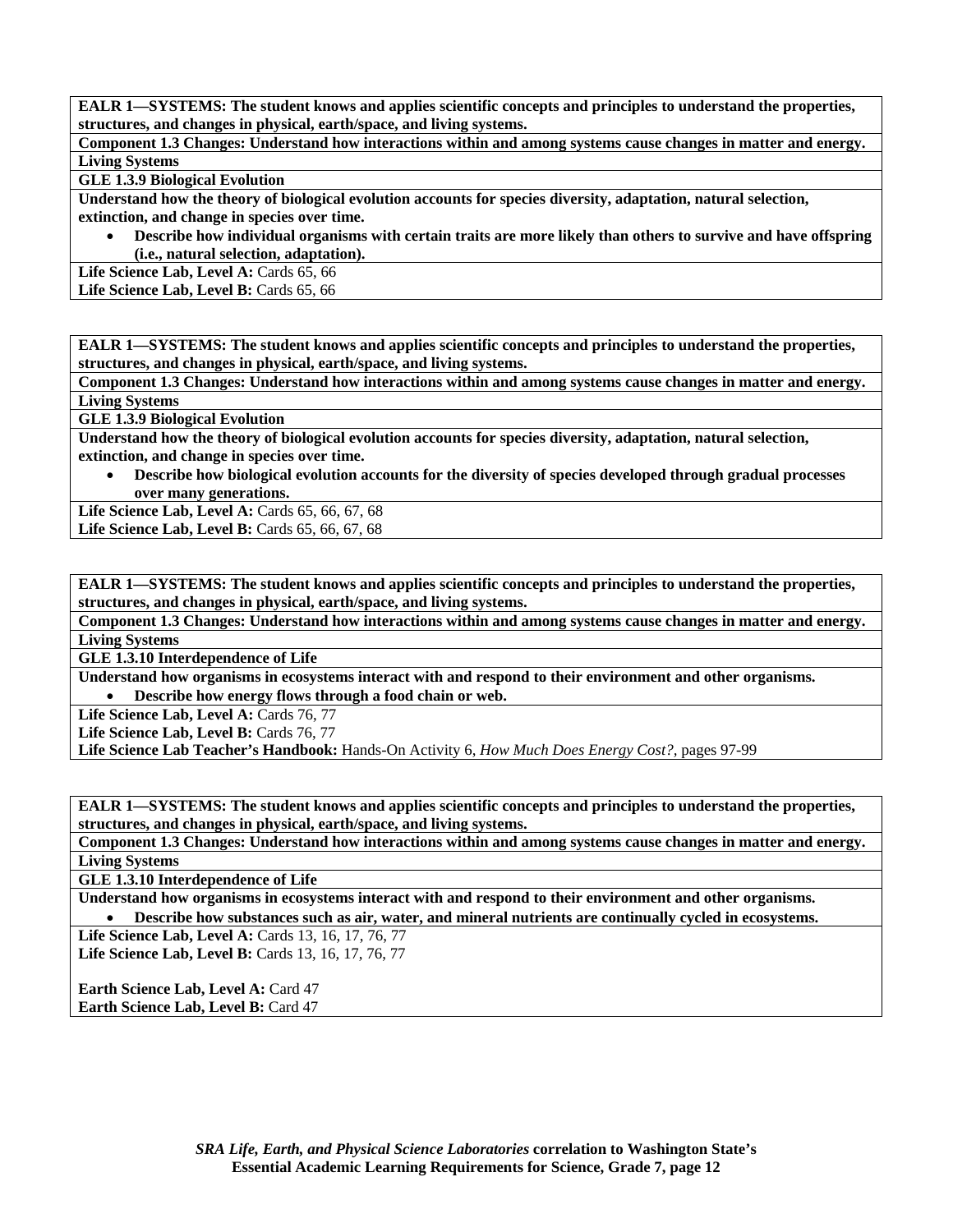**Component 1.3 Changes: Understand how interactions within and among systems cause changes in matter and energy. Living Systems** 

**GLE 1.3.10 Interdependence of Life** 

**Understand how organisms in ecosystems interact with and respond to their environment and other organisms.** 

• **Explain the role of an organism in an ecosystem (e.g., predator, prey, consumer, producer, decomposer, scavenger, carnivore, herbivore, omnivore).** 

**Life Science Lab, Level A:** Cards 71, 73, 74, 75, 76, 77 **Life Science Lab, Level B:** Cards 71, 73, 74, 75, 76, 77

**EALR 1—SYSTEMS: The student knows and applies scientific concepts and principles to understand the properties, structures, and changes in physical, earth/space, and living systems.** 

**Component 1.3 Changes: Understand how interactions within and among systems cause changes in matter and energy. Living Systems** 

**GLE 1.3.10 Interdependence of Life** 

**Understand how organisms in ecosystems interact with and respond to their environment and other organisms.** 

• **Describe how a population of an organism responds to a change in its environment.** 

**Life Science Lab, Level A: Cards 80, 86, 87, 88, 89, 90** 

Life Science Lab, Level B: Cards 80, 86, 87, 88, 89, 90

**EALR2—INQUIRY: The student knows and applies the skills, processes, and nature of scientific inquiry.** 

**Component 2.1 Investigating Systems: Develop the knowledge and skills necessary to do scientific inquiry.** 

**Investigating Systems** 

**GLE 2.1.1 Questioning** 

**Understand how to generate a question that can be answered through scientific investigation.** 

• **Generate multiple questions based on observations.** 

**Life Science Lab Teacher's Handbook:** Hands-On Activity 1, *Examining Cells,* pages 77-79; Hands-On Activity 2, *Culturing Bacteria,* pages 81-83; Hands-On Activity 3, *Investigating Arthropods,* pages 85-87; Hands-On Activity 4, *Your Cardiovascular System,* pages 89-91; Hands-On Activity 5, *Making Fossils,* pages 93-95; Hands-On Activity 6, *How Much Does Energy Cost?,* pages 97-99; Hands-On Activity 7, *The Effects of Acid Rain,* pages 101-103

**Earth Science Lab Teacher's Handbook:** Hands-On Activity 1, *Identifying Minerals with the Mohs Scale,* pages 73-75; Hands-On Activity 2, *Plate Boundaries in Action,* pages 77-79; Hands-On Activity 3, *Interpreting a Topographic Map,* pages 81-83; Hands-On Activity 4, *Using Sound Waves,* pages 85-87; Hands-On Activity 5, *What is in the Air?,* pages 89-91; Hands-On Activity 6, *Modeling a Tornado,* pages 93-95; Hands-On Activity 7, *Sizes in the Solar System,* pages 97-99; Hands-On Activity 8, *Temperature, Salinity, and Water Density,* pages 101-103

**Physical Science Lab Teacher's Handbook:** Hands-On Activity 1, *Measuring pH of Acids and Bases,* pages 77-79; Hands-On Activity 2, *Chemical Reaction Rates,* pages 81-83; Hands-On Activity 3, *Energy Conversion,* pages 85-87; Hands-On Activity 4, *Reducing Friction,* pages 89-91; Hands-On Activity 5, *Making a Potato Battery,* pages 93-95; Hands-On Activity 6, *Making Sound,* pages 97-99

**Classroom Resource CD-ROM:** Writing Strategy 8, 15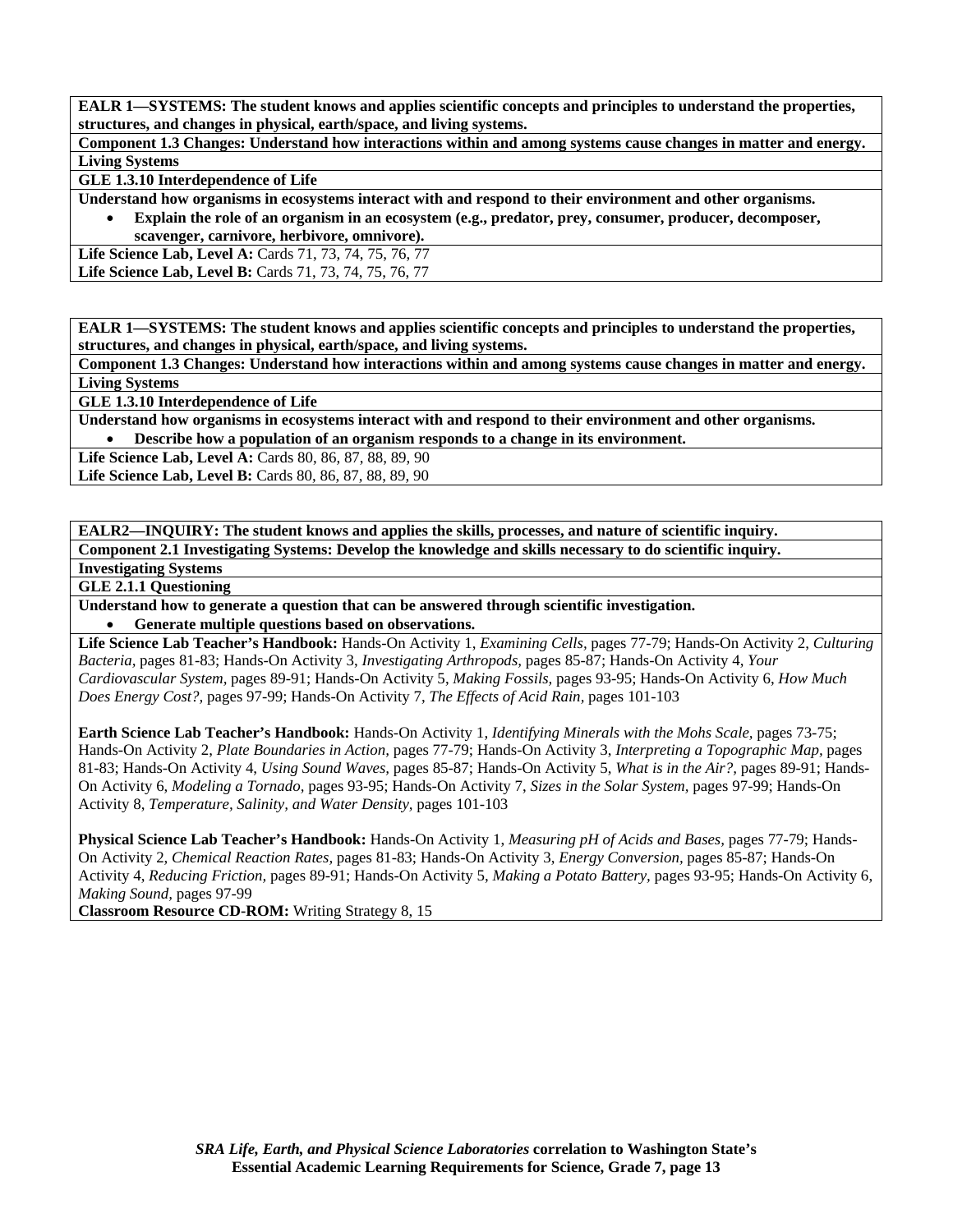### **GLE 2.1.1 Questioning**

**Understand how to generate a question that can be answered through scientific investigation.**  • **Generate a question that can be investigates scientifically.** 

**Life Science Lab Teacher's Handbook:** Hands-On Activity 1, *Examining Cells,* pages 77-79; Hands-On Activity 2, *Culturing Bacteria,* pages 81-83; Hands-On Activity 3, *Investigating Arthropods,* pages 85-87; Hands-On Activity 4, *Your Cardiovascular System,* pages 89-91; Hands-On Activity 5, *Making Fossils,* pages 93-95; Hands-On Activity 6, *How Much Does Energy Cost?,* pages 97-99; Hands-On Activity 7, *The Effects of Acid Rain,* pages 101-103

**Earth Science Lab Teacher's Handbook:** Hands-On Activity 1, *Identifying Minerals with the Mohs Scale,* pages 73-75; Hands-On Activity 2, *Plate Boundaries in Action,* pages 77-79; Hands-On Activity 3, *Interpreting a Topographic Map,* pages 81-83; Hands-On Activity 4, *Using Sound Waves,* pages 85-87; Hands-On Activity 5, *What is in the Air?,* pages 89-91; Hands-On Activity 6, *Modeling a Tornado,* pages 93-95; Hands-On Activity 7, *Sizes in the Solar System,* pages 97-99; Hands-On Activity 8, *Temperature, Salinity, and Water Density,* pages 101-103

**Physical Science Lab Teacher's Handbook:** Hands-On Activity 1, *Measuring pH of Acids and Bases,* pages 77-79; Hands-On Activity 2, *Chemical Reaction Rates,* pages 81-83; Hands-On Activity 3, *Energy Conversion,* pages 85-87; Hands-On Activity 4, *Reducing Friction,* pages 89-91; Hands-On Activity 5, *Making a Potato Battery,* pages 93-95; Hands-On Activity 6, *Making Sound,* pages 97-99

**Classroom Resource CD-ROM:** Writing Strategy 8, 15

**EALR2—INQUIRY: The student knows and applies the skills, processes, and nature of scientific inquiry. Component 2.1 Investigating Systems: Develop the knowledge and skills necessary to do scientific inquiry. Investigating Systems** 

**GLE 2.1.1 Questioning** 

**Understand how to generate a question that can be answered through scientific investigation.** 

• **Generate a new question that can be investigated with the same materials and/or data as a given investigation. Life Science Lab Teacher's Handbook:** Hands-On Activity 1, *Examining Cells,* pages 77-79; Hands-On Activity 2, *Culturing Bacteria,* pages 81-83; Hands-On Activity 3, *Investigating Arthropods,* pages 85-87; Hands-On Activity 4, *Your Cardiovascular System,* pages 89-91; Hands-On Activity 5, *Making Fossils,* pages 93-95; Hands-On Activity 6, *How Much Does Energy Cost?,* pages 97-99; Hands-On Activity 7, *The Effects of Acid Rain,* pages 101-103

**Earth Science Lab Teacher's Handbook:** Hands-On Activity 1, *Identifying Minerals with the Mohs Scale,* pages 73-75; Hands-On Activity 2, *Plate Boundaries in Action,* pages 77-79; Hands-On Activity 3, *Interpreting a Topographic Map,* pages 81-83; Hands-On Activity 4, *Using Sound Waves,* pages 85-87; Hands-On Activity 5, *What is in the Air?,* pages 89-91; Hands-On Activity 6, *Modeling a Tornado,* pages 93-95; Hands-On Activity 7, *Sizes in the Solar System,* pages 97-99; Hands-On Activity 8, *Temperature, Salinity, and Water Density,* pages 101-103

**Physical Science Lab Teacher's Handbook:** Hands-On Activity 1, *Measuring pH of Acids and Bases,* pages 77-79; Hands-On Activity 2, *Chemical Reaction Rates,* pages 81-83; Hands-On Activity 3, *Energy Conversion,* pages 85-87; Hands-On Activity 4, *Reducing Friction,* pages 89-91; Hands-On Activity 5, *Making a Potato Battery,* pages 93-95; Hands-On Activity 6, *Making Sound,* pages 97-99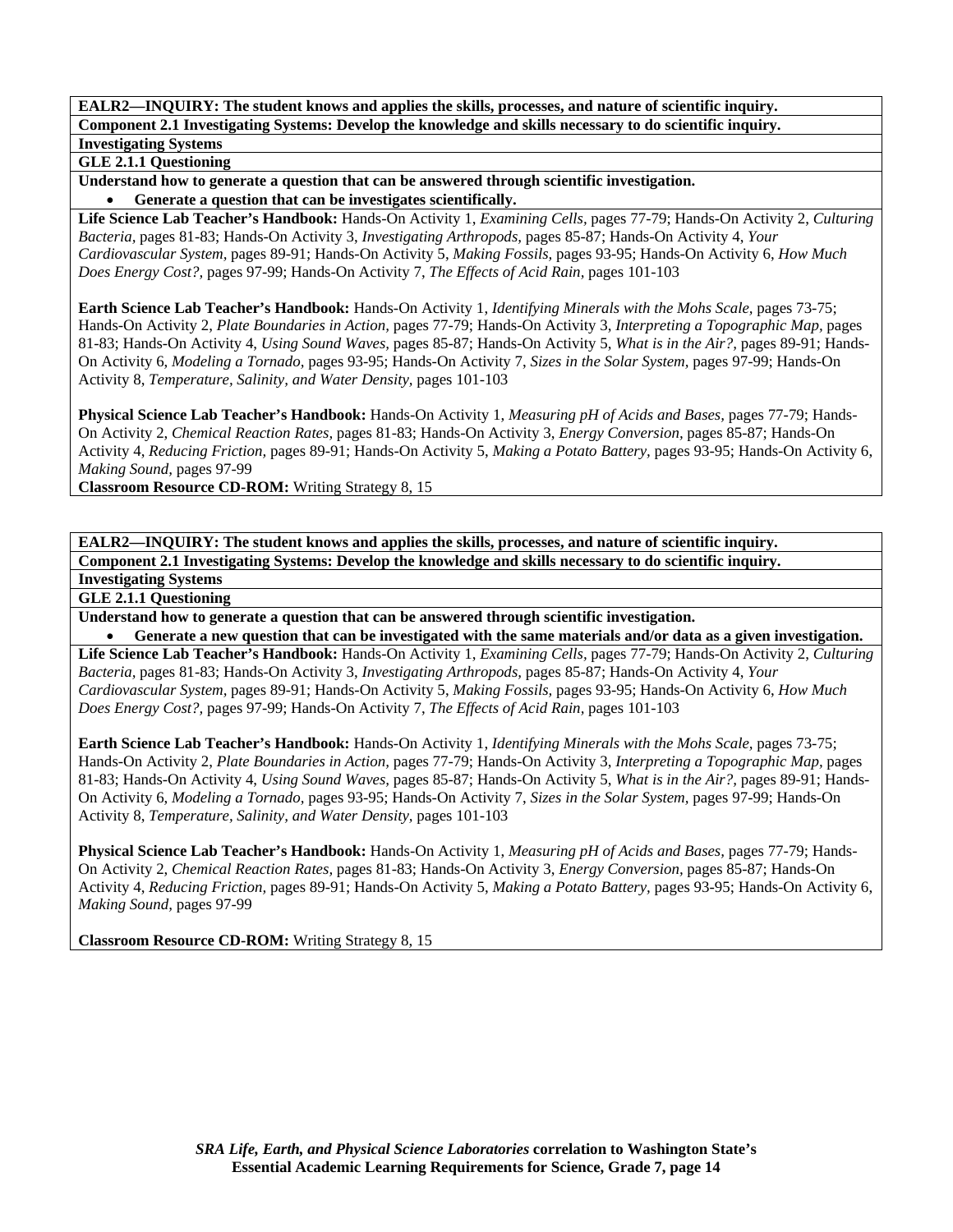**GLE 2.1.2 Planning and Conducting Safe Investigations** 

**Understand how to plan and conduct scientific investigations.** 

• **Make predictions (hypothesize) and give reasons.** 

**Life Science Lab Teacher's Handbook:** Hands-On Activity 3, *Investigating Arthropods,* pages 85-87; Hands-On Activity 4, *Your Cardiovascular System,* pages 89-91

**Physical Science Lab Teacher's Handbook:** Hands-On Activity 2, *Chemical Reaction Rates,* pages 81-83; Hands-On Activity 3, *Energy Conversion,* pages 85-87

**Classroom Resource CD-ROM:** Writing Strategy 8, 15

**EALR2—INQUIRY: The student knows and applies the skills, processes, and nature of scientific inquiry. Component 2.1 Investigating Systems: Develop the knowledge and skills necessary to do scientific inquiry.** 

# **Investigating Systems**

**GLE 2.1.2 Planning and Conducting Safe Investigations** 

**Understand how to plan and conduct scientific investigations.** 

- • **Generate a logical plan for, and conduct, a scientific controlled investigation with the following attributes:**
- o **prediction (hypothesis)\appropriate materials, tools, and available computer technology**
- o **controlled variables (kept the same)**
- o **one manipulated (changed) variable**
- o **responding (dependent) variable**
- o **gather, record, and organize data using appropriate units, charts, and/or graphs**
- o **multiple trials.**

**Life Science Lab Teacher's Handbook:** Hands-On Activity 1, *Examining Cells,* pages 77-79; Hands-On Activity 2, *Culturing Bacteria,* pages 81-83; Hands-On Activity 3, *Investigating Arthropods,* pages 85-87; Hands-On Activity 4, *Your Cardiovascular System,* pages 89-91; Hands-On Activity 5, *Making Fossils,* pages 93-95; Hands-On Activity 6, *How Much Does Energy Cost?,* pages 97-99; Hands-On Activity 7, *The Effects of Acid Rain,* pages 101-103

**Earth Science Lab Teacher's Handbook:** Hands-On Activity 1, *Identifying Minerals with the Mohs Scale,* pages 73-75; Hands-On Activity 2, *Plate Boundaries in Action,* pages 77-79; Hands-On Activity 3, *Interpreting a Topographic Map,* pages 81-83; Hands-On Activity 4, *Using Sound Waves,* pages 85-87; Hands-On Activity 5, *What is in the Air?,* pages 89-91; Hands-On Activity 6, *Modeling a Tornado,* pages 93-95; Hands-On Activity 7, *Sizes in the Solar System,* pages 97-99; Hands-On Activity 8, *Temperature, Salinity, and Water Density,* pages 101-103

**Physical Science Lab Teacher's Handbook:** Hands-On Activity 1, *Measuring pH of Acids and Bases,* pages 77-79; Hands-On Activity 2, *Chemical Reaction Rates,* pages 81-83; Hands-On Activity 3, *Energy Conversion,* pages 85-87; Hands-On Activity 4, *Reducing Friction,* pages 89-91; Hands-On Activity 5, *Making a Potato Battery,* pages 93-95; Hands-On Activity 6, *Making Sound,* pages 97-99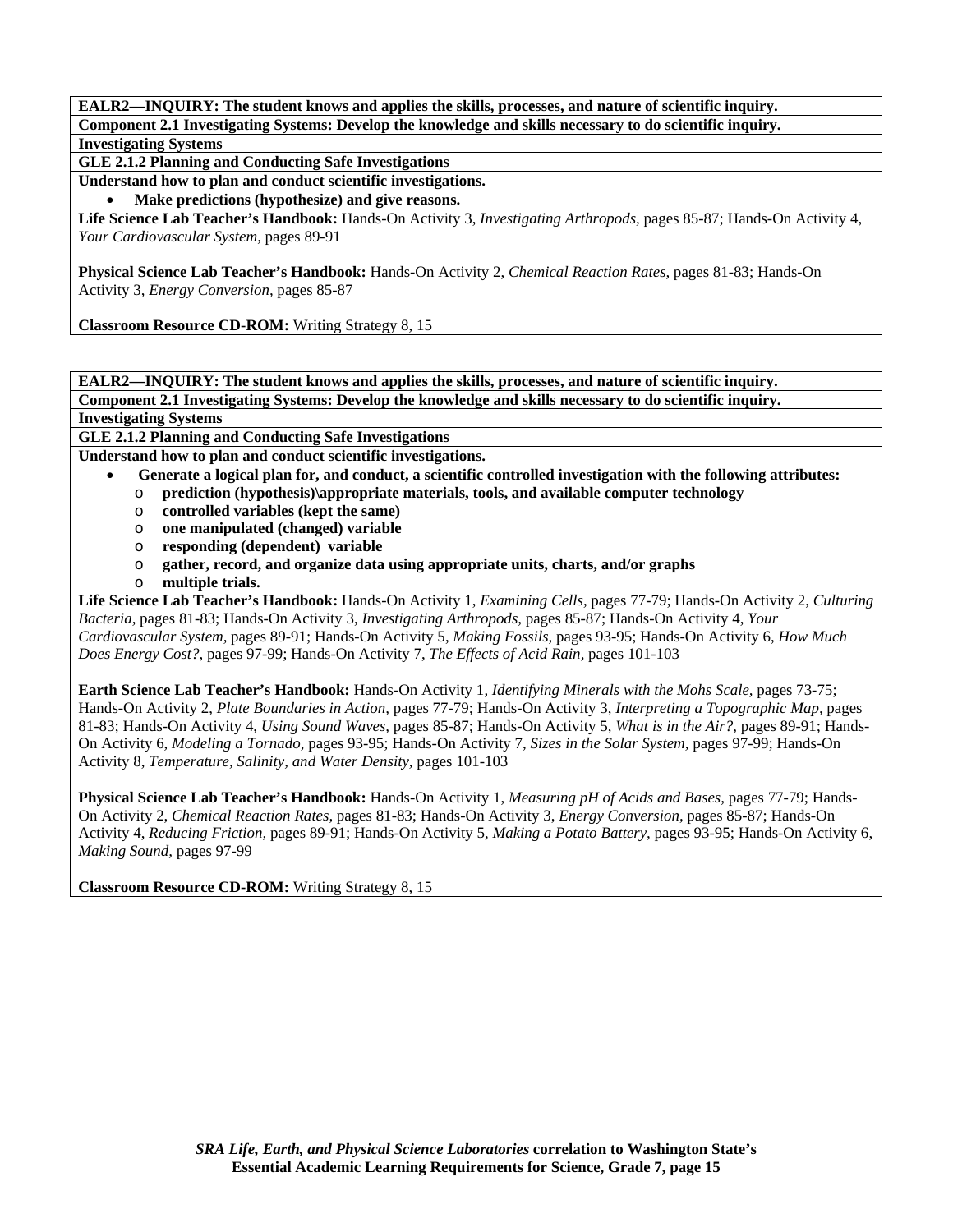**GLE 2.1.2 Planning and Conducting Safe Investigations** 

**Understand how to plan and conduct scientific investigations.** 

- • **Generate a logical plan for a simple field investigation with the following attributes:**
- o **identify multiple variables**
- o **select observable or measurable variables related to the investigative question.**

**Life Science Lab Teacher's Handbook:** Hands-On Activity 7, *The Effects of Acid Rain,* pages 101-103

**Earth Science Lab Teacher's Handbook:** Hands-On Activity 8, *Temperature, Salinity, and Water Density,* pages 101-103

**Physical Science Lab Teacher's Handbook:** Hands-On Activity 2, *Chemical Reaction Rates,* pages 81-83

**Classroom Resource CD-ROM:** Writing Strategy 15, 23

**EALR2—INQUIRY: The student knows and applies the skills, processes, and nature of scientific inquiry. Component 2.1 Investigating Systems: Develop the knowledge and skills necessary to do scientific inquiry.** 

**Investigating Systems** 

**GLE 2.1.2 Planning and Conducting Safe Investigations** 

**Understand how to plan and conduct scientific investigations.** 

• **Identify and explain safety requirements that would be needed in the investigation.** 

**Life Science Lab Teacher's Handbook:** Hands-On Activity 1, *Examining Cells,* pages 77-79; Hands-On Activity 2, *Culturing Bacteria,* pages 81-83; Hands-On Activity 3, *Investigating Arthropods,* pages 85-87; Hands-On Activity 4, *Your Cardiovascular System,* pages 89-91; Hands-On Activity 5, *Making Fossils,* pages 93-95; Hands-On Activity 6, *How Much Does Energy Cost?,* pages 97-99; Hands-On Activity 7, *The Effects of Acid Rain,* pages 101-103

**Earth Science Lab Teacher's Handbook:** Hands-On Activity 1, *Identifying Minerals with the Mohs Scale,* pages 73-75; Hands-On Activity 2, *Plate Boundaries in Action,* pages 77-79; Hands-On Activity 3, *Interpreting a Topographic Map,* pages 81-83; Hands-On Activity 4, *Using Sound Waves,* pages 85-87; Hands-On Activity 5, *What is in the Air?,* pages 89-91; Hands-On Activity 6, *Modeling a Tornado,* pages 93-95; Hands-On Activity 7, *Sizes in the Solar System,* pages 97-99; Hands-On Activity 8, *Temperature, Salinity, and Water Density,* pages 101-103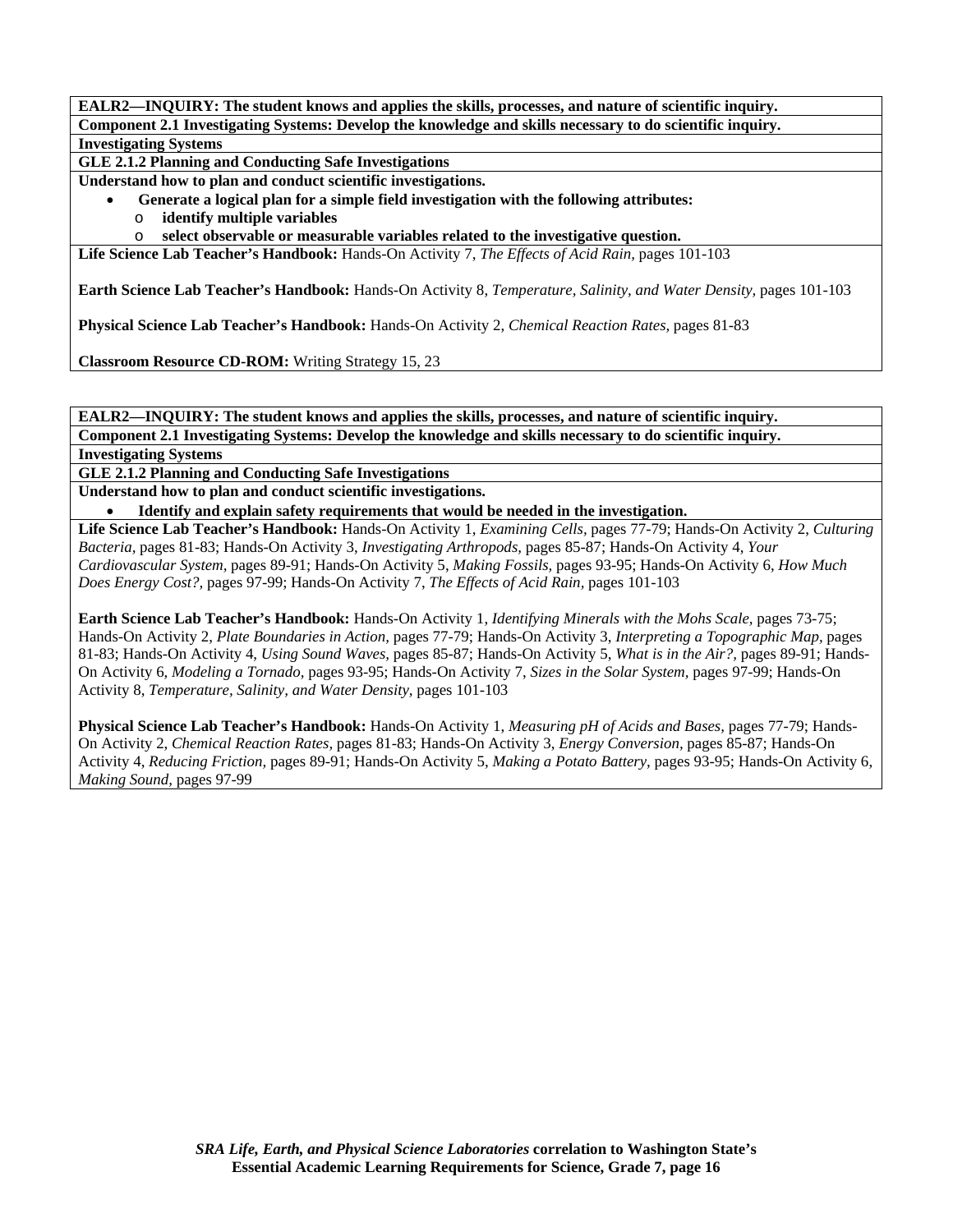# **GLE 2.1.3 Explaining**

**Apply understanding of how to construct a scientific explanation using evidence and inferential logic.** 

• **Generate a scientific conclusion including supporting data from an investigation using inferential logic (e.g., chewing gum loses more mass than bubble gum after being chewed for 5 minutes; chewing gum lost 2.00 grams while bubble gum only lost 1.47 grams).** 

**Life Science Lab Teacher's Handbook:** Hands-On Activity 1, *Examining Cells,* pages 77-79; Hands-On Activity 2, *Culturing Bacteria,* pages 81-83; Hands-On Activity 3, *Investigating Arthropods,* pages 85-87; Hands-On Activity 4, *Your Cardiovascular System,* pages 89-91; Hands-On Activity 5, *Making Fossils,* pages 93-95; Hands-On Activity 6, *How Much Does Energy Cost?,* pages 97-99; Hands-On Activity 7, *The Effects of Acid Rain,* pages 101-103

**Earth Science Lab Teacher's Handbook:** Hands-On Activity 1, *Identifying Minerals with the Mohs Scale,* pages 73-75; Hands-On Activity 2, *Plate Boundaries in Action,* pages 77-79; Hands-On Activity 3, *Interpreting a Topographic Map,* pages 81-83; Hands-On Activity 4, *Using Sound Waves,* pages 85-87; Hands-On Activity 5, *What is in the Air?,* pages 89-91; Hands-On Activity 6, *Modeling a Tornado,* pages 93-95; Hands-On Activity 7, *Sizes in the Solar System,* pages 97-99; Hands-On Activity 8, *Temperature, Salinity, and Water Density,* pages 101-103

**Physical Science Lab Teacher's Handbook:** Hands-On Activity 1, *Measuring pH of Acids and Bases,* pages 77-79; Hands-On Activity 2, *Chemical Reaction Rates,* pages 81-83; Hands-On Activity 3, *Energy Conversion,* pages 85-87; Hands-On Activity 4, *Reducing Friction,* pages 89-91; Hands-On Activity 5, *Making a Potato Battery,* pages 93-95; Hands-On Activity 6, *Making Sound,* pages 97-99

**EALR2—INQUIRY: The student knows and applies the skills, processes, and nature of scientific inquiry. Component 2.1 Investigating Systems: Develop the knowledge and skills necessary to do scientific inquiry.** 

**Investigating Systems** 

**GLE 2.1.3 Explaining** 

**Apply understanding of how to construct a scientific explanation using evidence and inferential logic.**  • **Describe a reason for a given conclusion using evidence from an investigation.** 

**Life Science Lab Teacher's Handbook:** Hands-On Activity 1, *Examining Cells,* pages 77-79; Hands-On Activity 2, *Culturing Bacteria,* pages 81-83; Hands-On Activity 3, *Investigating Arthropods,* pages 85-87; Hands-On Activity 4, *Your Cardiovascular System,* pages 89-91; Hands-On Activity 5, *Making Fossils,* pages 93-95; Hands-On Activity 6, *How Much Does Energy Cost?,* pages 97-99; Hands-On Activity 7, *The Effects of Acid Rain,* pages 101-103

**Earth Science Lab Teacher's Handbook:** Hands-On Activity 1, *Identifying Minerals with the Mohs Scale,* pages 73-75; Hands-On Activity 2, *Plate Boundaries in Action,* pages 77-79; Hands-On Activity 3, *Interpreting a Topographic Map,* pages 81-83; Hands-On Activity 4, *Using Sound Waves,* pages 85-87; Hands-On Activity 5, *What is in the Air?,* pages 89-91; Hands-On Activity 6, *Modeling a Tornado,* pages 93-95; Hands-On Activity 7, *Sizes in the Solar System,* pages 97-99; Hands-On Activity 8, *Temperature, Salinity, and Water Density,* pages 101-103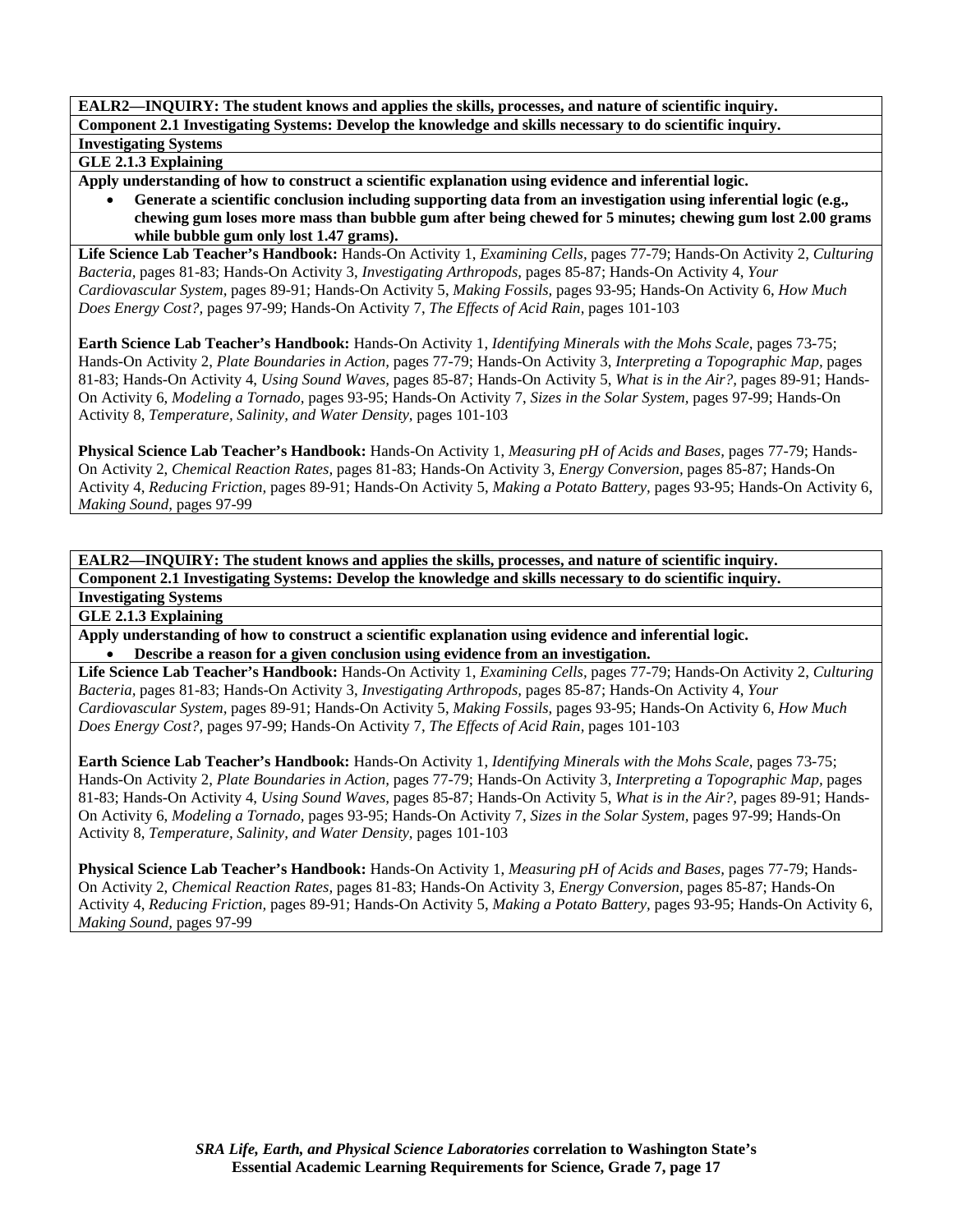# **GLE 2.1.3 Explaining**

**Apply understanding of how to construct a scientific explanation using evidence and inferential logic.**  • **Generate a scientific explanation of an observed phenomena using given data.** 

**Life Science Lab Teacher's Handbook:** Hands-On Activity 1, *Examining Cells,* pages 77-79; Hands-On Activity 2, *Culturing Bacteria,* pages 81-83; Hands-On Activity 3, *Investigating Arthropods,* pages 85-87; Hands-On Activity 4, *Your Cardiovascular System,* pages 89-91; Hands-On Activity 5, *Making Fossils,* pages 93-95; Hands-On Activity 6, *How Much Does Energy Cost?,* pages 97-99; Hands-On Activity 7, *The Effects of Acid Rain,* pages 101-103

**Earth Science Lab Teacher's Handbook:** Hands-On Activity 1, *Identifying Minerals with the Mohs Scale,* pages 73-75; Hands-On Activity 2, *Plate Boundaries in Action,* pages 77-79; Hands-On Activity 3, *Interpreting a Topographic Map,* pages 81-83; Hands-On Activity 4, *Using Sound Waves,* pages 85-87; Hands-On Activity 5, *What is in the Air?,* pages 89-91; Hands-On Activity 6, *Modeling a Tornado,* pages 93-95; Hands-On Activity 7, *Sizes in the Solar System,* pages 97-99; Hands-On Activity 8, *Temperature, Salinity, and Water Density,* pages 101-103

**Physical Science Lab Teacher's Handbook:** Hands-On Activity 1, *Measuring pH of Acids and Bases,* pages 77-79; Hands-On Activity 2, *Chemical Reaction Rates,* pages 81-83; Hands-On Activity 3, *Energy Conversion,* pages 85-87; Hands-On Activity 4, *Reducing Friction,* pages 89-91; Hands-On Activity 5, *Making a Potato Battery,* pages 93-95; Hands-On Activity 6, *Making Sound,* pages 97-99

**EALR2—INQUIRY: The student knows and applies the skills, processes, and nature of scientific inquiry. Component 2.1 Investigating Systems: Develop the knowledge and skills necessary to do scientific inquiry. Investigating Systems** 

**GLE 2.1.3 Explaining** 

**Apply understanding of how to construct a scientific explanation using evidence and inferential logic.**  • **Describe the difference between evidence (data) and conclusions.** 

**Life Science Lab Teacher's Handbook:** Hands-On Activity 1, *Examining Cells,* pages 77-79; Hands-On Activity 2, *Culturing Bacteria,* pages 81-83; Hands-On Activity 3, *Investigating Arthropods,* pages 85-87; Hands-On Activity 4, *Your Cardiovascular System,* pages 89-91; Hands-On Activity 5, *Making Fossils,* pages 93-95; Hands-On Activity 6, *How Much Does Energy Cost?,* pages 97-99; Hands-On Activity 7, *The Effects of Acid Rain,* pages 101-103

**Earth Science Lab Teacher's Handbook:** Hands-On Activity 1, *Identifying Minerals with the Mohs Scale,* pages 73-75; Hands-On Activity 2, *Plate Boundaries in Action,* pages 77-79; Hands-On Activity 3, *Interpreting a Topographic Map,* pages 81-83; Hands-On Activity 4, *Using Sound Waves,* pages 85-87; Hands-On Activity 5, *What is in the Air?,* pages 89-91; Hands-On Activity 6, *Modeling a Tornado,* pages 93-95; Hands-On Activity 7, *Sizes in the Solar System,* pages 97-99; Hands-On Activity 8, *Temperature, Salinity, and Water Density,* pages 101-103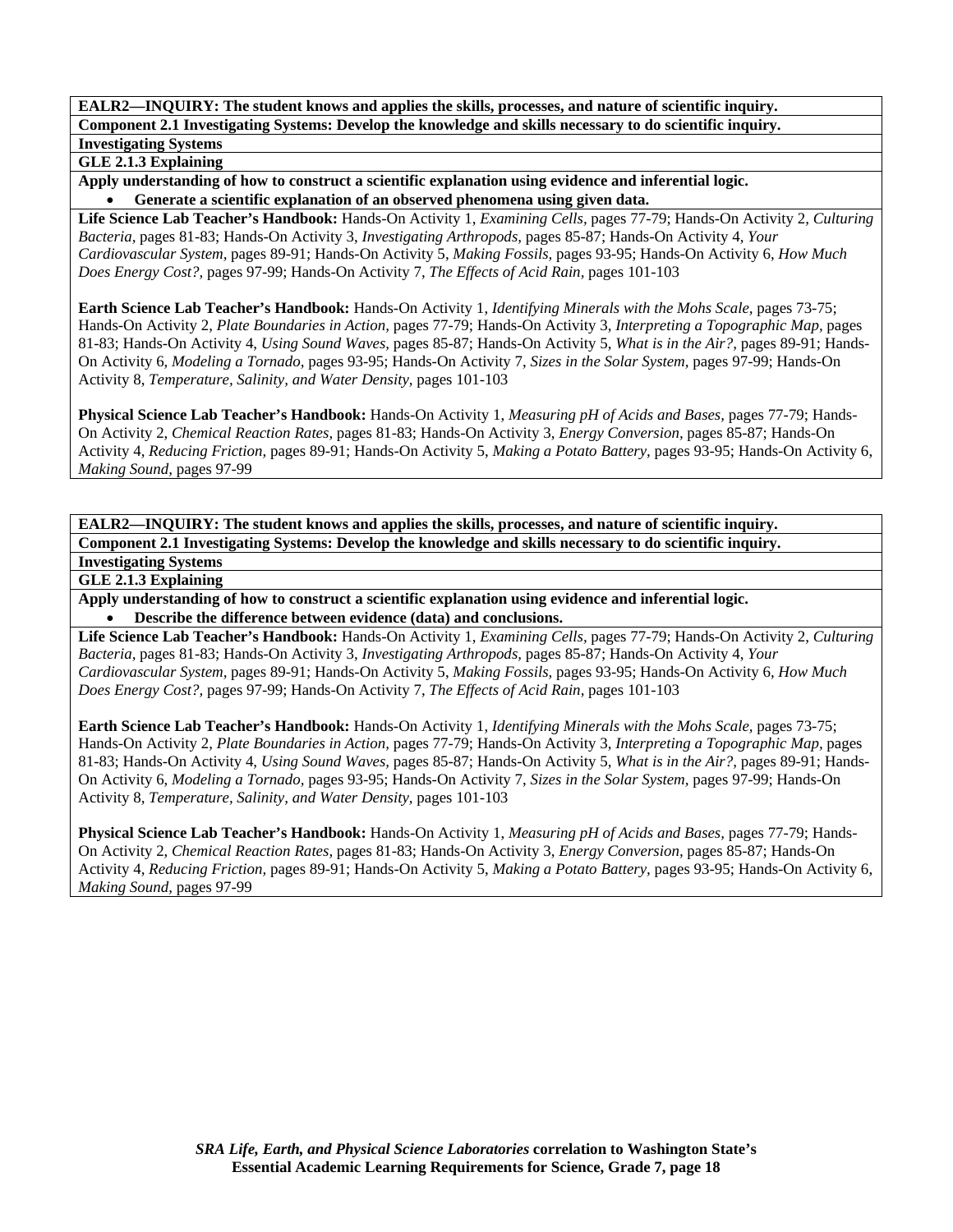**GLE 2.1.4 Modeling** 

**Understand how models are used to investigate objects, events, systems, and processes.** 

• **Create a model or computer simulation to investigate and predict the behavior of objects, events, systems, or processes (e.g., phases of the Moon using a solar system model).** 

**Life Science Lab Teacher's Handbook:** Hands-On Activity 4, *Your Cardiovascular System,* pages 89-91; Hands-On Activity 5, *Making Fossils,* pages 93-95; Hands-On Activity 6, *How Much Does Energy Cost?,* pages 97-99

**Earth Science Lab Teacher's Handbook:** Hands-On Activity 6, *Modeling a Tornado,* pages 93-95; Hands-On Activity 7, *Sizes in the Solar System,* pages 97-99

**Physical Science Lab Teacher's Handbook:** Hands-On Activity 5, *Making a Potato Battery,* pages 93-95; Hands-On Activity 6, *Making Sound,* pages 97-99

**Classroom Resource CD-ROM:** Writing Strategy 20

**EALR2—INQUIRY: The student knows and applies the skills, processes, and nature of scientific inquiry. Component 2.1 Investigating Systems: Develop the knowledge and skills necessary to do scientific inquiry.** 

**Investigating Systems GLE 2.1.4 Modeling** 

**Understand how models are used to investigate objects, events, systems, and processes.** 

• **Explain the advantages and limitations of investigating with a model.** 

**Life Science Lab Teacher's Handbook:** Hands-On Activity 4, *Your Cardiovascular System,* pages 89-91; Hands-On Activity 5, *Making Fossils,* pages 93-95; Hands-On Activity 6, *How Much Does Energy Cost?,* pages 97-99

**Earth Science Lab Teacher's Handbook:** Hands-On Activity 2, *Plate Boundaries in Action,* pages 77-79; Hands-On Activity 6, *Modeling a Tornado,* pages 93-95; Hands-On Activity 7, *Sizes in the Solar System,* pages 97-99

**Physical Science Lab Teacher's Handbook:** Hands-On Activity 5, *Making a Potato Battery,* pages 93-95; Hands-On Activity 6, *Making Sound,* pages 97-99

**EALR2—INQUIRY: The student knows and applies the skills, processes, and nature of scientific inquiry.** 

**Component 2.1 Investigating Systems: Develop the knowledge and skills necessary to do scientific inquiry. Investigating Systems** 

**GLE 2.1.5 Communicating** 

**Apply understanding of how to report investigations and explanations of objects, events, systems, and processes.**  • **Report observations of scientific investigations without making inferences.** 

**Life Science Lab Teacher's Handbook:** Hands-On Activity 1, *Examining Cells,* pages 77-79; Hands-On Activity 2, *Culturing Bacteria,* pages 81-83; Hands-On Activity 3, *Investigating Arthropods,* pages 85-87; Hands-On Activity 4, *Your Cardiovascular System,* pages 89-91; Hands-On Activity 5, *Making Fossils,* pages 93-95; Hands-On Activity 6, *How Much Does Energy Cost?,* pages 97-99; Hands-On Activity 7, *The Effects of Acid Rain,* pages 101-103

**Earth Science Lab Teacher's Handbook:** Hands-On Activity 1, *Identifying Minerals with the Mohs Scale,* pages 73-75; Hands-On Activity 2, *Plate Boundaries in Action,* pages 77-79; Hands-On Activity 3, *Interpreting a Topographic Map,* pages 81-83; Hands-On Activity 4, *Using Sound Waves,* pages 85-87; Hands-On Activity 5, *What is in the Air?,* pages 89-91; Hands-On Activity 6, *Modeling a Tornado,* pages 93-95; Hands-On Activity 7, *Sizes in the Solar System,* pages 97-99; Hands-On Activity 8, *Temperature, Salinity, and Water Density,* pages 101-103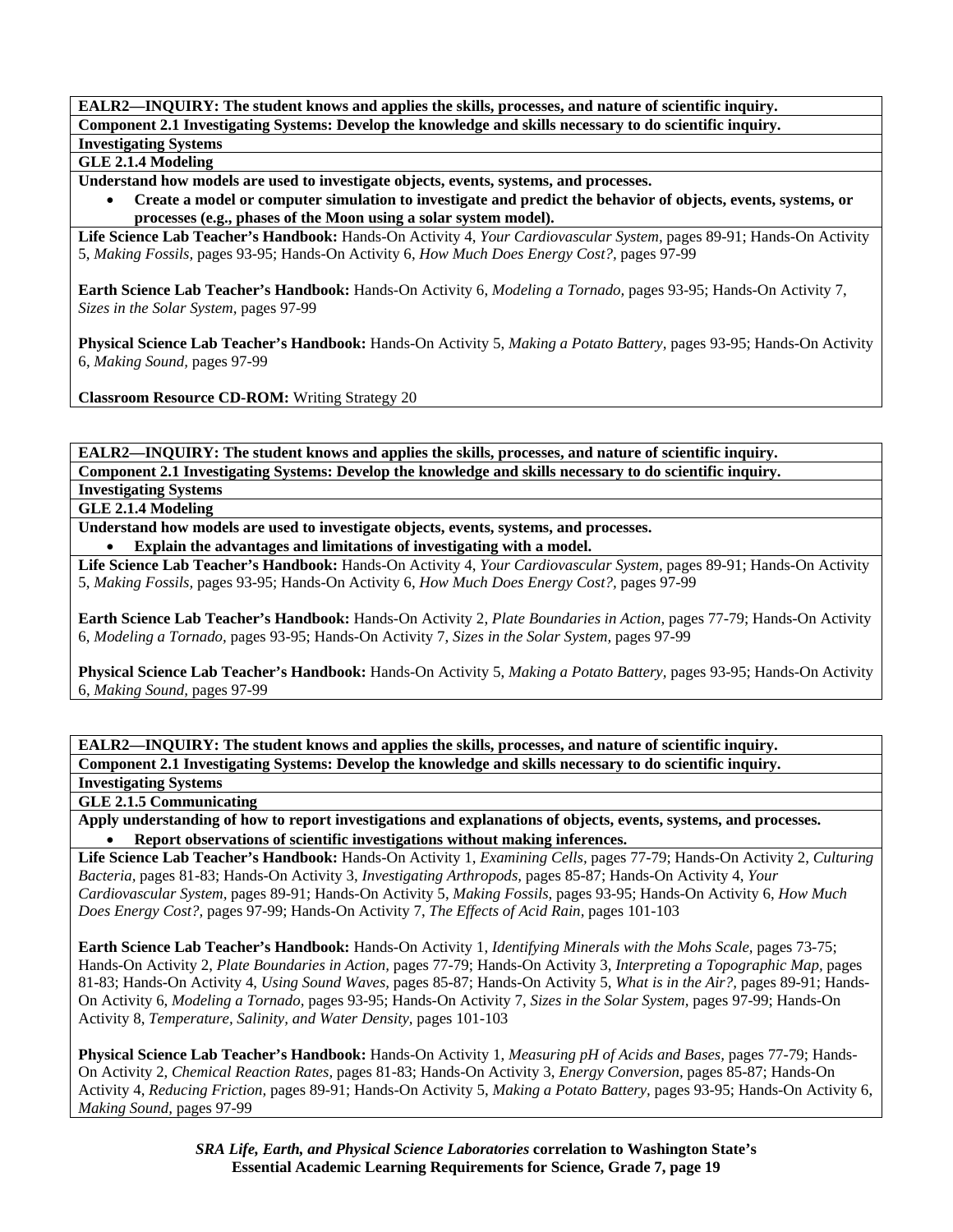# **GLE 2.1.5 Communicating**

**Apply understanding of how to report investigations and explanations of objects, events, systems, and processes.** 

- **Summarize an investigation by describing:** 
	- **Reasons for selecting the investigative plan.**
	- **Materials used in the investigation.**
	- **Observations, data, results.**
	- **Explanations and conclusions in written, mathematical, oral, and information technology presentation formats.**
	- **Ramifications of investigations.** 
		- **Safety procedures used.**

**Life Science Lab Teacher's Handbook:** Hands-On Activity 1, *Examining Cells,* pages 77-79; Hands-On Activity 2, *Culturing Bacteria,* pages 81-83; Hands-On Activity 3, *Investigating Arthropods,* pages 85-87; Hands-On Activity 4, *Your Cardiovascular System,* pages 89-91; Hands-On Activity 5, *Making Fossils,* pages 93-95; Hands-On Activity 6, *How Much Does Energy Cost?,* pages 97-99; Hands-On Activity 7, *The Effects of Acid Rain,* pages 101-103

**Earth Science Lab Teacher's Handbook:** Hands-On Activity 1, *Identifying Minerals with the Mohs Scale,* pages 73-75; Hands-On Activity 2, *Plate Boundaries in Action,* pages 77-79; Hands-On Activity 3, *Interpreting a Topographic Map,* pages 81-83; Hands-On Activity 4, *Using Sound Waves,* pages 85-87; Hands-On Activity 5, *What is in the Air?,* pages 89-91; Hands-On Activity 6, *Modeling a Tornado,* pages 93-95; Hands-On Activity 7, *Sizes in the Solar System,* pages 97-99; Hands-On Activity 8, *Temperature, Salinity, and Water Density,* pages 101-103

**Physical Science Lab Teacher's Handbook:** Hands-On Activity 1, *Measuring pH of Acids and Bases,* pages 77-79; Hands-On Activity 2, *Chemical Reaction Rates,* pages 81-83; Hands-On Activity 3, *Energy Conversion,* pages 85-87; Hands-On Activity 4, *Reducing Friction,* pages 89-91; Hands-On Activity 5, *Making a Potato Battery,* pages 93-95; Hands-On Activity 6, *Making Sound,* pages 97-99

**Classroom Resource CD-ROM:** Writing Strategy 15

**EALR2—INQUIRY: The student knows and applies the skills, processes, and nature of scientific inquiry.** 

**Component 2.1 Investigating Systems: Develop the knowledge and skills necessary to do scientific inquiry. Investigating Systems** 

**GLE 2.1.5 Communicating** 

**Apply understanding of how to report investigations and explanations of objects, events, systems, and processes.**  • **Describe the difference between an objective summary of data and an inference made from data.** 

**Life Science Lab Teacher's Handbook:** Hands-On Activity 2, *Culturing Bacteria,* pages 81-83; Hands-On Activity 3, *Investigating Arthropods,* pages 85-87; Hands-On Activity 4, *Your Cardiovascular System,* pages 89-91; Hands-On Activity 5, *Making Fossils,* pages 93-95; Hands-On Activity 6, *How Much Does Energy Cost?,* pages 97-99; Hands-On Activity 7, *The Effects of Acid Rain,* pages 101-103

**Earth Science Lab Teacher's Handbook:** Hands-On Activity 1, *Identifying Minerals with the Mohs Scale,* pages 73-75; Hands-On Activity 3, *Interpreting a Topographic Map,* pages 81-83; Hands-On Activity 5, *What is in the Air?,* pages 89-91; Hands-On Activity 7, *Sizes in the Solar System,* pages 97-99; Hands-On Activity 8, *Temperature, Salinity, and Water Density,* pages 101-103

**Physical Science Lab Teacher's Handbook:** Hands-On Activity 1, *Measuring pH of Acids and Bases,* pages 77-79; Hands-On Activity 2, *Chemical Reaction Rates,* pages 81-83; Hands-On Activity 3, *Energy Conversion,* pages 85-87; Hands-On Activity 4, *Reducing Friction,* pages 89-91; Hands-On Activity 6, *Making Sound,* pages 97-99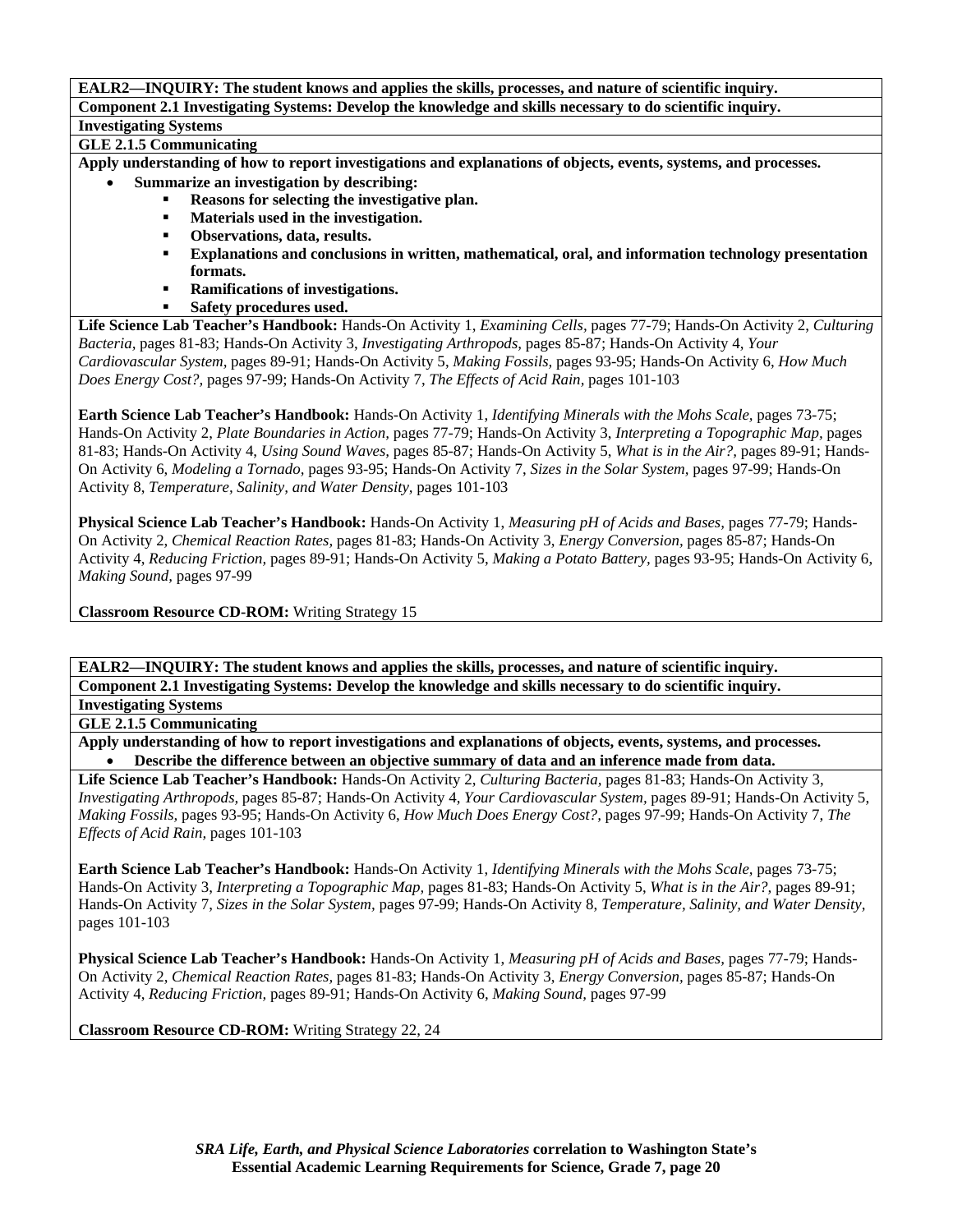### **Nature of Science**

## **GLE 2.2.1 Intellectual Honesty**

**Apply curiosity, honesty, skepticism, and openness when considering explanations and conducting investigations.**  • **Explain why an honest response to questionable results, conclusions, or explanations is important to the scientific enterprise.** 

**Life Science Lab Teacher's Handbook:** Hands-On Activity 1, *Examining Cells,* pages 77-79; Hands-On Activity 2, *Culturing Bacteria,* pages 81-83; Hands-On Activity 3, *Investigating Arthropods,* pages 85-87; Hands-On Activity 4, *Your Cardiovascular System,* pages 89-91; Hands-On Activity 5, *Making Fossils,* pages 93-95; Hands-On Activity 6, *How Much Does Energy Cost?,* pages 97-99; Hands-On Activity 7, *The Effects of Acid Rain,* pages 101-103

**Earth Science Lab Teacher's Handbook:** Hands-On Activity 1, *Identifying Minerals with the Mohs Scale,* pages 73-75; Hands-On Activity 2, *Plate Boundaries in Action,* pages 77-79; Hands-On Activity 3, *Interpreting a Topographic Map,* pages 81-83; Hands-On Activity 4, *Using Sound Waves,* pages 85-87; Hands-On Activity 5, *What is in the Air?,* pages 89-91; Hands-On Activity 6, *Modeling a Tornado,* pages 93-95; Hands-On Activity 7, *Sizes in the Solar System,* pages 97-99; Hands-On Activity 8, *Temperature, Salinity, and Water Density,* pages 101-103

**Physical Science Lab Teacher's Handbook:** Hands-On Activity 1, *Measuring pH of Acids and Bases,* pages 77-79; Hands-On Activity 2, *Chemical Reaction Rates,* pages 81-83; Hands-On Activity 3, *Energy Conversion,* pages 85-87; Hands-On Activity 4, *Reducing Friction,* pages 89-91; Hands-On Activity 5, *Making a Potato Battery,* pages 93-95; Hands-On Activity 6, *Making Sound,* pages 97-99

**EALR2—INQUIRY: The student knows and applies the skills, processes, and nature of scientific inquiry. Component 2.2 Nature of Science: Understand the nature of scientific inquiry.** 

**Nature of Science** 

**GLE 2.2.1 Intellectual Honesty** 

**Apply curiosity, honesty, skepticism, and openness when considering explanations and conducting investigations.** 

• **Describe how scientists accurately and honestly record, report, and share observations and measurements without bias.** 

**Life Science Lab Teacher's Handbook:** Hands-On Activity 1, *Examining Cells,* pages 77-79; Hands-On Activity 2, *Culturing Bacteria,* pages 81-83; Hands-On Activity 3, *Investigating Arthropods,* pages 85-87; Hands-On Activity 4, *Your Cardiovascular System,* pages 89-91; Hands-On Activity 5, *Making Fossils,* pages 93-95; Hands-On Activity 6, *How Much Does Energy Cost?,* pages 97-99; Hands-On Activity 7, *The Effects of Acid Rain,* pages 101-103

**Earth Science Lab Teacher's Handbook:** Hands-On Activity 1, *Identifying Minerals with the Mohs Scale,* pages 73-75; Hands-On Activity 2, *Plate Boundaries in Action,* pages 77-79; Hands-On Activity 3, *Interpreting a Topographic Map,* pages 81-83; Hands-On Activity 4, *Using Sound Waves,* pages 85-87; Hands-On Activity 5, *What is in the Air?,* pages 89-91; Hands-On Activity 6, *Modeling a Tornado,* pages 93-95; Hands-On Activity 7, *Sizes in the Solar System,* pages 97-99; Hands-On Activity 8, *Temperature, Salinity, and Water Density,* pages 101-103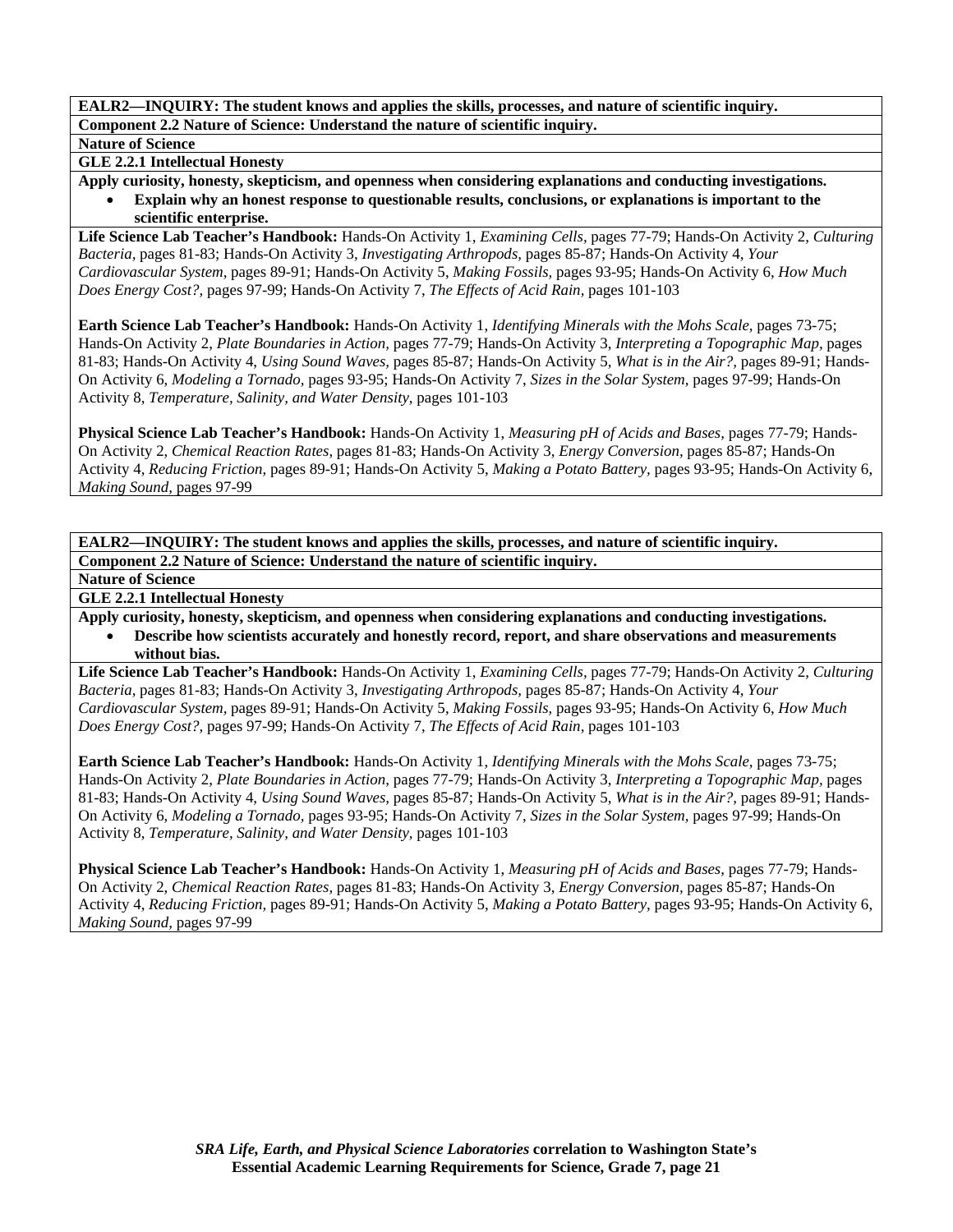**Nature of Science** 

**GLE 2.2.1 Intellectual Honesty** 

**Apply curiosity, honesty, skepticism, and openness when considering explanations and conducting investigations.**  • **Explain why honest acknowledgement of the contributions of others and information sources are necessary.** 

**Life Science Lab Teacher's Handbook:** Hands-On Activity 1, *Examining Cells,* pages 77-79; Hands-On Activity 2, *Culturing Bacteria,* pages 81-83; Hands-On Activity 3, *Investigating Arthropods,* pages 85-87; Hands-On Activity 4, *Your Cardiovascular System,* pages 89-91; Hands-On Activity 5, *Making Fossils,* pages 93-95; Hands-On Activity 6, *How Much Does Energy Cost?,* pages 97-99; Hands-On Activity 7, *The Effects of Acid Rain,* pages 101-103

**Earth Science Lab Teacher's Handbook:** Hands-On Activity 1, *Identifying Minerals with the Mohs Scale,* pages 73-75; Hands-On Activity 2, *Plate Boundaries in Action,* pages 77-79; Hands-On Activity 3, *Interpreting a Topographic Map,* pages 81-83; Hands-On Activity 4, *Using Sound Waves,* pages 85-87; Hands-On Activity 5, *What is in the Air?,* pages 89-91; Hands-On Activity 6, *Modeling a Tornado,* pages 93-95; Hands-On Activity 7, *Sizes in the Solar System,* pages 97-99; Hands-On Activity 8, *Temperature, Salinity, and Water Density,* pages 101-103

**Physical Science Lab Teacher's Handbook:** Hands-On Activity 1, *Measuring pH of Acids and Bases,* pages 77-79; Hands-On Activity 2, *Chemical Reaction Rates,* pages 81-83; Hands-On Activity 3, *Energy Conversion,* pages 85-87; Hands-On Activity 4, *Reducing Friction,* pages 89-91; Hands-On Activity 5, *Making a Potato Battery,* pages 93-95; Hands-On Activity 6, *Making Sound,* pages 97-99

**EALR2—INQUIRY: The student knows and applies the skills, processes, and nature of scientific inquiry. Component 2.2 Nature of Science: Understand the nature of scientific inquiry. Nature of Science GLE 2.2.2 Limitations of Science and Technology Understand that scientific theories explain facts using inferential logic.**  • **Describe how a principle or theory logically explains a given set of facts.**  Life Science Lab, Level A: Cards 5, 65 Life Science Lab, Level B: Cards 5, 65 **Earth Science Lab, Level A: Cards 10, 68, 72, 78 Earth Science Lab, Level B: Cards 10, 68, 72, 78 Physical Science Lab, Level A:** Cards 3, 9, 37, 53, 55, 59 **Physical Science Lab, Level B:** Cards 3, 9, 37, 53, 55, 59

**EALR2—INQUIRY: The student knows and applies the skills, processes, and nature of scientific inquiry. Component 2.2 Nature of Science: Understand the nature of scientific inquiry.** 

**Nature of Science** 

**GLE 2.2.2 Limitations of Science and Technology** 

**Understand that scientific theories explain facts using inferential logic.** 

• **Describe how new facts or evidence may result in the modification or rejection of a theory (e.g., caloric theory of heat, theory of acquired characteristics).** 

Life Science Lab, Level A: Cards 5, 65

Life Science Lab, Level B: Cards 5, 65

**Earth Science Lab, Level A: Cards 10, 53, 59, 68, 72, 78 Earth Science Lab, Level B:** Cards 10, 53, 59, 68, 72, 78

**Physical Science Lab, Level A: Cards 3, 17 Physical Science Lab, Level B: Cards 3, 17**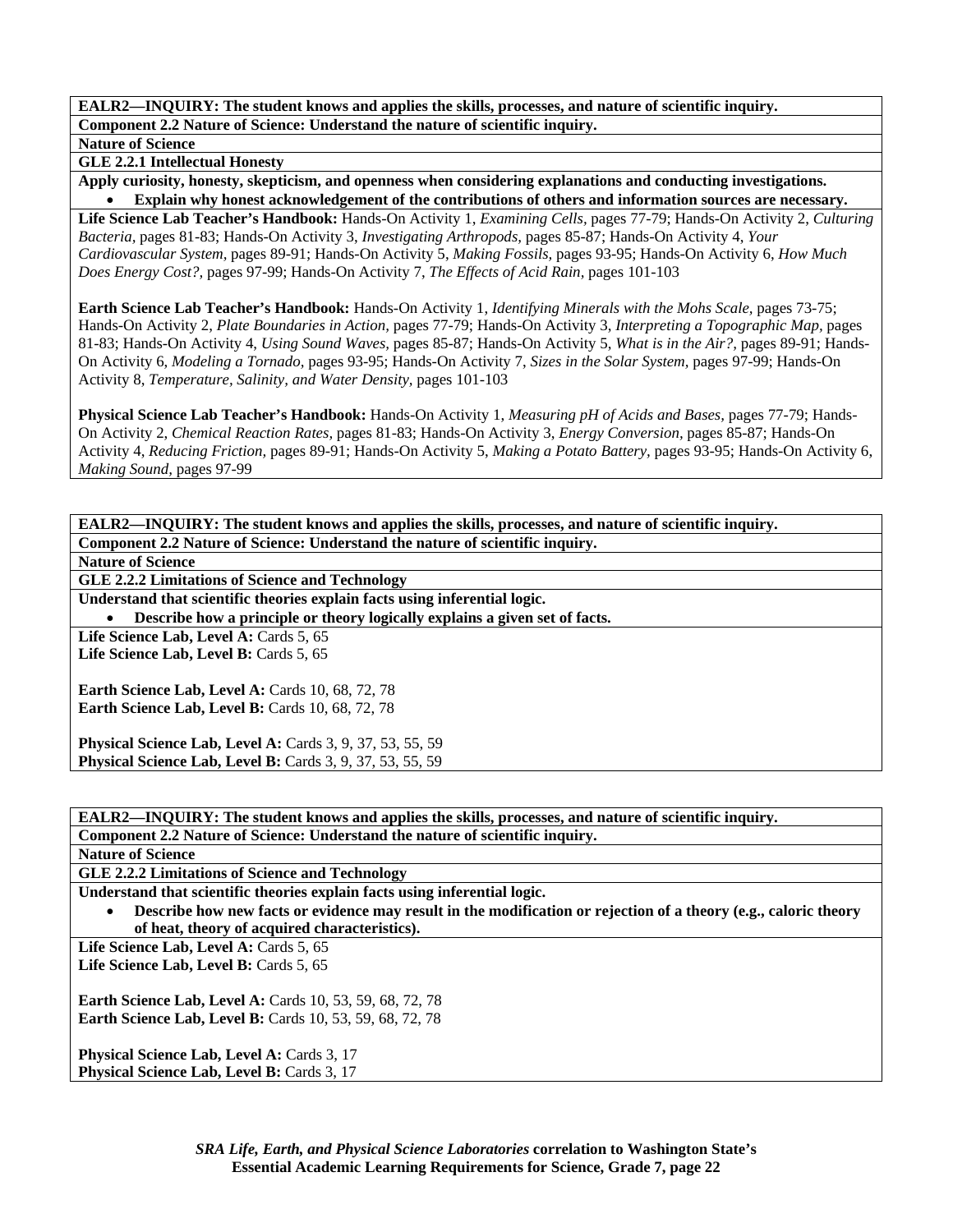## **Nature of Science**

## **GLE 2.2.3 Evaluating Inconsistent Results**

**Analyze inconsistent results from scientific investigations to determine how the results can be explained.** 

• **Compare two or more similar investigations and explain why different results were produced (e.g., insufficient data could be interpreted as inconsistent results).** 

**Life Science Lab Teacher's Handbook:** Hands-On Activity 1, *Examining Cells,* pages 77-79; Hands-On Activity 2, *Culturing Bacteria,* pages 81-83; Hands-On Activity 3, *Investigating Arthropods,* pages 85-87; Hands-On Activity 4, *Your Cardiovascular System,* pages 89-91; Hands-On Activity 5, *Making Fossils,* pages 93-95; Hands-On Activity 6, *How Much Does Energy Cost?,* pages 97-99; Hands-On Activity 7, *The Effects of Acid Rain,* pages 101-103

**Earth Science Lab Teacher's Handbook:** Hands-On Activity 1, *Identifying Minerals with the Mohs Scale,* pages 73-75; Hands-On Activity 2, *Plate Boundaries in Action,* pages 77-79; Hands-On Activity 3, *Interpreting a Topographic Map,* pages 81-83; Hands-On Activity 4, *Using Sound Waves,* pages 85-87; Hands-On Activity 5, *What is in the Air?,* pages 89-91; Hands-On Activity 6, *Modeling a Tornado,* pages 93-95; Hands-On Activity 7, *Sizes in the Solar System,* pages 97-99; Hands-On Activity 8, *Temperature, Salinity, and Water Density,* pages 101-103

**Physical Science Lab Teacher's Handbook:** Hands-On Activity 1, *Measuring pH of Acids and Bases,* pages 77-79; Hands-On Activity 2, *Chemical Reaction Rates,* pages 81-83; Hands-On Activity 3, *Energy Conversion,* pages 85-87; Hands-On Activity 4, *Reducing Friction,* pages 89-91; Hands-On Activity 5, *Making a Potato Battery,* pages 93-95; Hands-On Activity 6, *Making Sound,* pages 97-99

**EALR2—INQUIRY: The student knows and applies the skills, processes, and nature of scientific inquiry. Component 2.2 Nature of Science: Understand the nature of scientific inquiry.** 

**Nature of Science** 

## **GLE 2.2.3 Evaluating Inconsistent Results**

**Analyze inconsistent results from scientific investigations to determine how the results can be explained.**  • **Explain whether sufficient information has been obtained to make a conclusion.** 

**Life Science Lab Teacher's Handbook:** Hands-On Activity 1, *Examining Cells,* pages 77-79; Hands-On Activity 2, *Culturing Bacteria,* pages 81-83; Hands-On Activity 3, *Investigating Arthropods,* pages 85-87; Hands-On Activity 4, *Your Cardiovascular System,* pages 89-91; Hands-On Activity 5, *Making Fossils,* pages 93-95; Hands-On Activity 6, *How Much Does Energy Cost?,* pages 97-99; Hands-On Activity 7, *The Effects of Acid Rain,* pages 101-103

**Earth Science Lab Teacher's Handbook:** Hands-On Activity 1, *Identifying Minerals with the Mohs Scale,* pages 73-75; Hands-On Activity 2, *Plate Boundaries in Action,* pages 77-79; Hands-On Activity 3, *Interpreting a Topographic Map,* pages 81-83; Hands-On Activity 4, *Using Sound Waves,* pages 85-87; Hands-On Activity 5, *What is in the Air?,* pages 89-91; Hands-On Activity 6, *Modeling a Tornado,* pages 93-95; Hands-On Activity 7, *Sizes in the Solar System,* pages 97-99; Hands-On Activity 8, *Temperature, Salinity, and Water Density,* pages 101-103

**Physical Science Lab Teacher's Handbook:** Hands-On Activity 1, *Measuring pH of Acids and Bases,* pages 77-79; Hands-On Activity 2, *Chemical Reaction Rates,* pages 81-83; Hands-On Activity 3, *Energy Conversion,* pages 85-87; Hands-On Activity 4, *Reducing Friction,* pages 89-91; Hands-On Activity 5, *Making a Potato Battery,* pages 93-95; Hands-On Activity 6, *Making Sound,* pages 97-99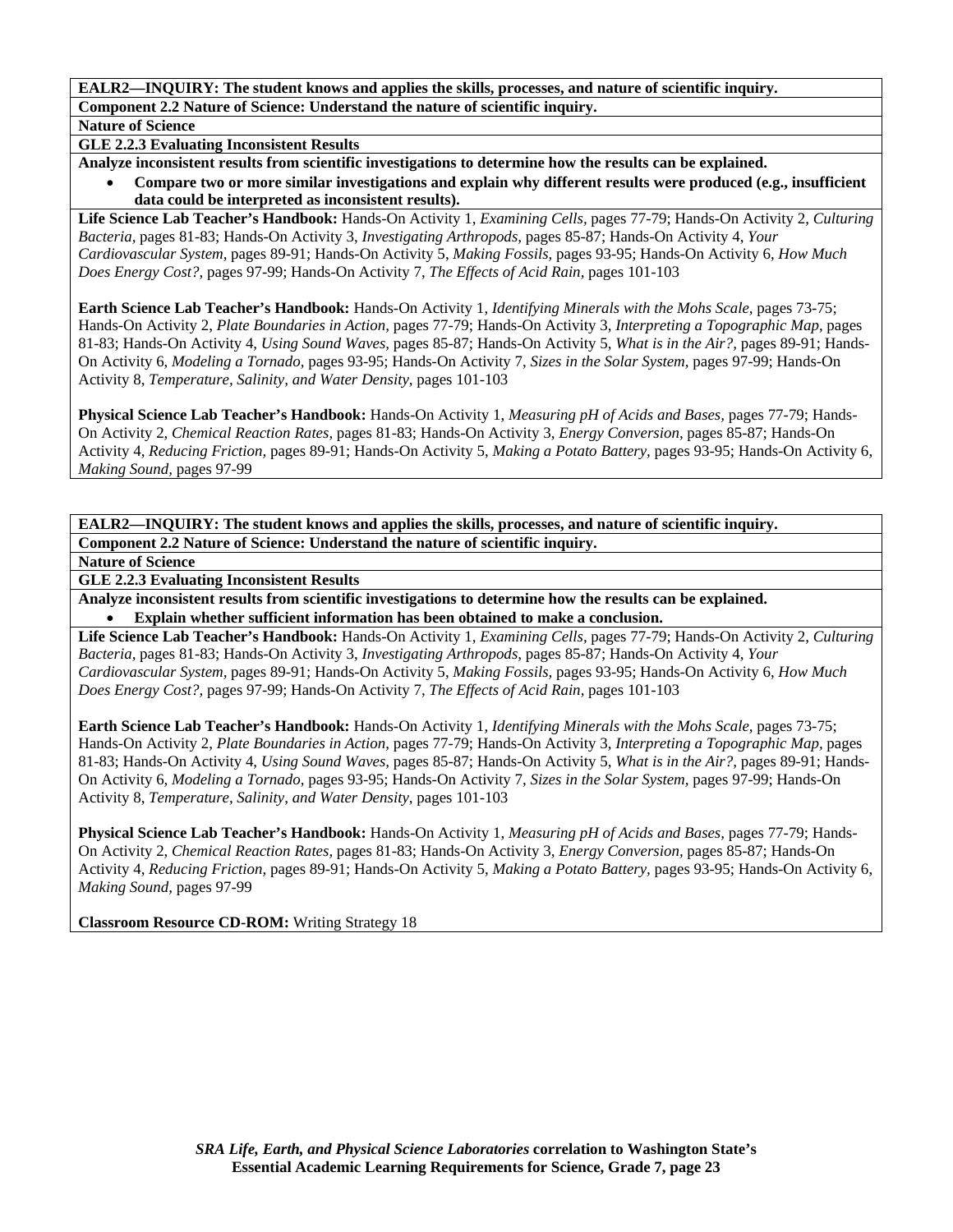**Nature of Science** 

**GLE 2.2.3 Evaluating Inconsistent Results** 

**Analyze inconsistent results from scientific investigations to determine how the results can be explained.**  • **Explain why the results from a single investigation or demonstration are nor sufficient to describe a** 

**phenomena.** 

**Life Science Lab Teacher's Handbook:** Hands-On Activity 1, *Examining Cells,* pages 77-79; Hands-On Activity 2, *Culturing Bacteria,* pages 81-83; Hands-On Activity 3, *Investigating Arthropods,* pages 85-87; Hands-On Activity 4, *Your Cardiovascular System,* pages 89-91; Hands-On Activity 5, *Making Fossils,* pages 93-95; Hands-On Activity 6, *How Much Does Energy Cost?,* pages 97-99; Hands-On Activity 7, *The Effects of Acid Rain,* pages 101-103

**Earth Science Lab Teacher's Handbook:** Hands-On Activity 1, *Identifying Minerals with the Mohs Scale,* pages 73-75; Hands-On Activity 2, *Plate Boundaries in Action,* pages 77-79; Hands-On Activity 3, *Interpreting a Topographic Map,* pages 81-83; Hands-On Activity 4, *Using Sound Waves,* pages 85-87; Hands-On Activity 5, *What is in the Air?,* pages 89-91; Hands-On Activity 6, *Modeling a Tornado,* pages 93-95; Hands-On Activity 7, *Sizes in the Solar System,* pages 97-99; Hands-On Activity 8, *Temperature, Salinity, and Water Density,* pages 101-103

**Physical Science Lab Teacher's Handbook:** Hands-On Activity 1, *Measuring pH of Acids and Bases,* pages 77-79; Hands-On Activity 2, *Chemical Reaction Rates,* pages 81-83; Hands-On Activity 3, *Energy Conversion,* pages 85-87; Hands-On Activity 4, *Reducing Friction,* pages 89-91; Hands-On Activity 5, *Making a Potato Battery,* pages 93-95; Hands-On Activity 6, *Making Sound,* pages 97-99

**EALR2—INQUIRY: The student knows and applies the skills, processes, and nature of scientific inquiry. Component 2.2 Nature of Science: Understand the nature of scientific inquiry.** 

**Nature of Science** 

**GLE 2.2.4 Evaluating Methods of Investigation** 

**Understand how to make the results of scientific investigations reliable and how to make the methods of investigations valid.** 

• **Describe how to increase the reliability of the results of an investigation (i.e., repeating an investigation exactly the same way the reliability of the results).** 

**Life Science Lab Teacher's Handbook:** Hands-On Activity 1, *Examining Cells,* pages 77-79; Hands-On Activity 2, *Culturing Bacteria,* pages 81-83; Hands-On Activity 3, *Investigating Arthropods,* pages 85-87; Hands-On Activity 4, *Your Cardiovascular System,* pages 89-91; Hands-On Activity 5, *Making Fossils,* pages 93-95; Hands-On Activity 6, *How Much Does Energy Cost?,* pages 97-99; Hands-On Activity 7, *The Effects of Acid Rain,* pages 101-103

**Earth Science Lab Teacher's Handbook:** Hands-On Activity 1, *Identifying Minerals with the Mohs Scale,* pages 73-75; Hands-On Activity 2, *Plate Boundaries in Action,* pages 77-79; Hands-On Activity 3, *Interpreting a Topographic Map,* pages 81-83; Hands-On Activity 4, *Using Sound Waves,* pages 85-87; Hands-On Activity 5, *What is in the Air?,* pages 89-91; Hands-On Activity 6, *Modeling a Tornado,* pages 93-95; Hands-On Activity 7, *Sizes in the Solar System,* pages 97-99; Hands-On Activity 8, *Temperature, Salinity, and Water Density,* pages 101-103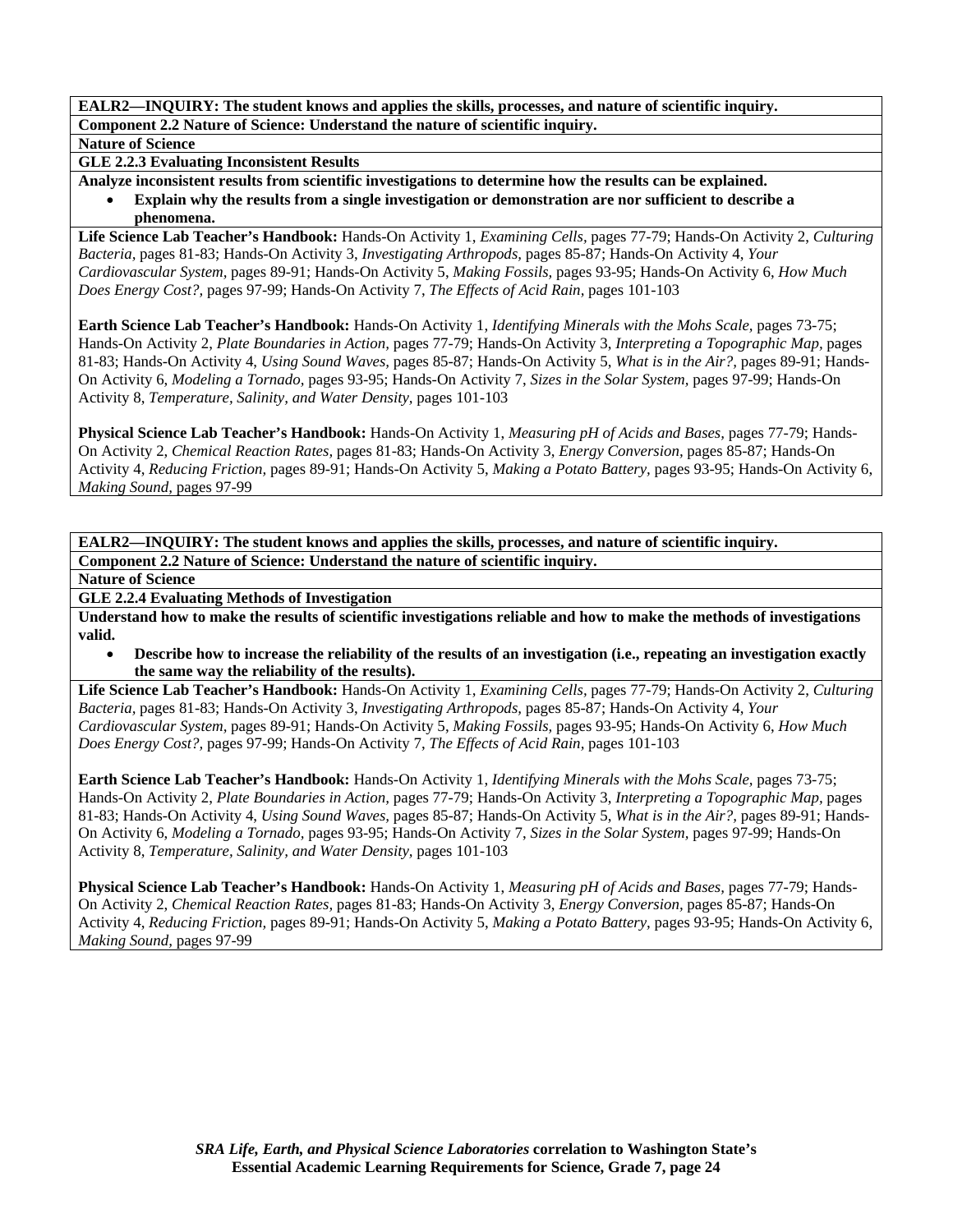**Nature of Science** 

**GLE 2.2.4 Evaluating Methods of Investigation** 

**Understand how to make the results of scientific investigations reliable and how to make the methods of investigations valid.** 

• **Describe how the method of an investigation is valid (i.e., validity means that the investigation answered the investigative question with confidence; the manipulated variable caused the change in the responding or dependent variable).** 

**Life Science Lab Teacher's Handbook:** Hands-On Activity 1, *Examining Cells,* pages 77-79; Hands-On Activity 2, *Culturing Bacteria,* pages 81-83; Hands-On Activity 3, *Investigating Arthropods,* pages 85-87; Hands-On Activity 4, *Your Cardiovascular System,* pages 89-91; Hands-On Activity 5, *Making Fossils,* pages 93-95; Hands-On Activity 6, *How Much Does Energy Cost?,* pages 97-99; Hands-On Activity 7, *The Effects of Acid Rain,* pages 101-103

**Earth Science Lab Teacher's Handbook:** Hands-On Activity 1, *Identifying Minerals with the Mohs Scale,* pages 73-75; Hands-On Activity 2, *Plate Boundaries in Action,* pages 77-79; Hands-On Activity 3, *Interpreting a Topographic Map,* pages 81-83; Hands-On Activity 4, *Using Sound Waves,* pages 85-87; Hands-On Activity 5, *What is in the Air?,* pages 89-91; Hands-On Activity 6, *Modeling a Tornado,* pages 93-95; Hands-On Activity 7, *Sizes in the Solar System,* pages 97-99; Hands-On Activity 8, *Temperature, Salinity, and Water Density,* pages 101-103

**Physical Science Lab Teacher's Handbook:** Hands-On Activity 1, *Measuring pH of Acids and Bases,* pages 77-79; Hands-On Activity 2, *Chemical Reaction Rates,* pages 81-83; Hands-On Activity 3, *Energy Conversion,* pages 85-87; Hands-On Activity 4, *Reducing Friction,* pages 89-91; Hands-On Activity 5, *Making a Potato Battery,* pages 93-95; Hands-On Activity 6, *Making Sound,* pages 97-99

**EALR2—INQUIRY: The student knows and applies the skills, processes, and nature of scientific inquiry. Component 2.2 Nature of Science: Understand the nature of scientific inquiry.** 

**Nature of Science** 

**GLE 2.2.4 Evaluating Methods of Investigation** 

**Understand how to make the results of scientific investigations reliable and how to make the methods of investigations valid.** 

• **Describe the purpose of the steps and materials of an investigation's procedure in terms of the validity of the investigation.** 

**Life Science Lab Teacher's Handbook:** Hands-On Activity 1, *Examining Cells,* pages 77-79; Hands-On Activity 2, *Culturing Bacteria,* pages 81-83; Hands-On Activity 3, *Investigating Arthropods,* pages 85-87; Hands-On Activity 4, *Your Cardiovascular System,* pages 89-91; Hands-On Activity 5, *Making Fossils,* pages 93-95; Hands-On Activity 6, *How Much Does Energy Cost?,* pages 97-99; Hands-On Activity 7, *The Effects of Acid Rain,* pages 101-103

**Earth Science Lab Teacher's Handbook:** Hands-On Activity 1, *Identifying Minerals with the Mohs Scale,* pages 73-75; Hands-On Activity 2, *Plate Boundaries in Action,* pages 77-79; Hands-On Activity 3, *Interpreting a Topographic Map,* pages 81-83; Hands-On Activity 4, *Using Sound Waves,* pages 85-87; Hands-On Activity 5, *What is in the Air?,* pages 89-91; Hands-On Activity 6, *Modeling a Tornado,* pages 93-95; Hands-On Activity 7, *Sizes in the Solar System,* pages 97-99; Hands-On Activity 8, *Temperature, Salinity, and Water Density,* pages 101-103

**Physical Science Lab Teacher's Handbook:** Hands-On Activity 1, *Measuring pH of Acids and Bases,* pages 77-79; Hands-On Activity 2, *Chemical Reaction Rates,* pages 81-83; Hands-On Activity 3, *Energy Conversion,* pages 85-87; Hands-On Activity 4, *Reducing Friction,* pages 89-91; Hands-On Activity 5, *Making a Potato Battery,* pages 93-95; Hands-On Activity 6, *Making Sound,* pages 97-99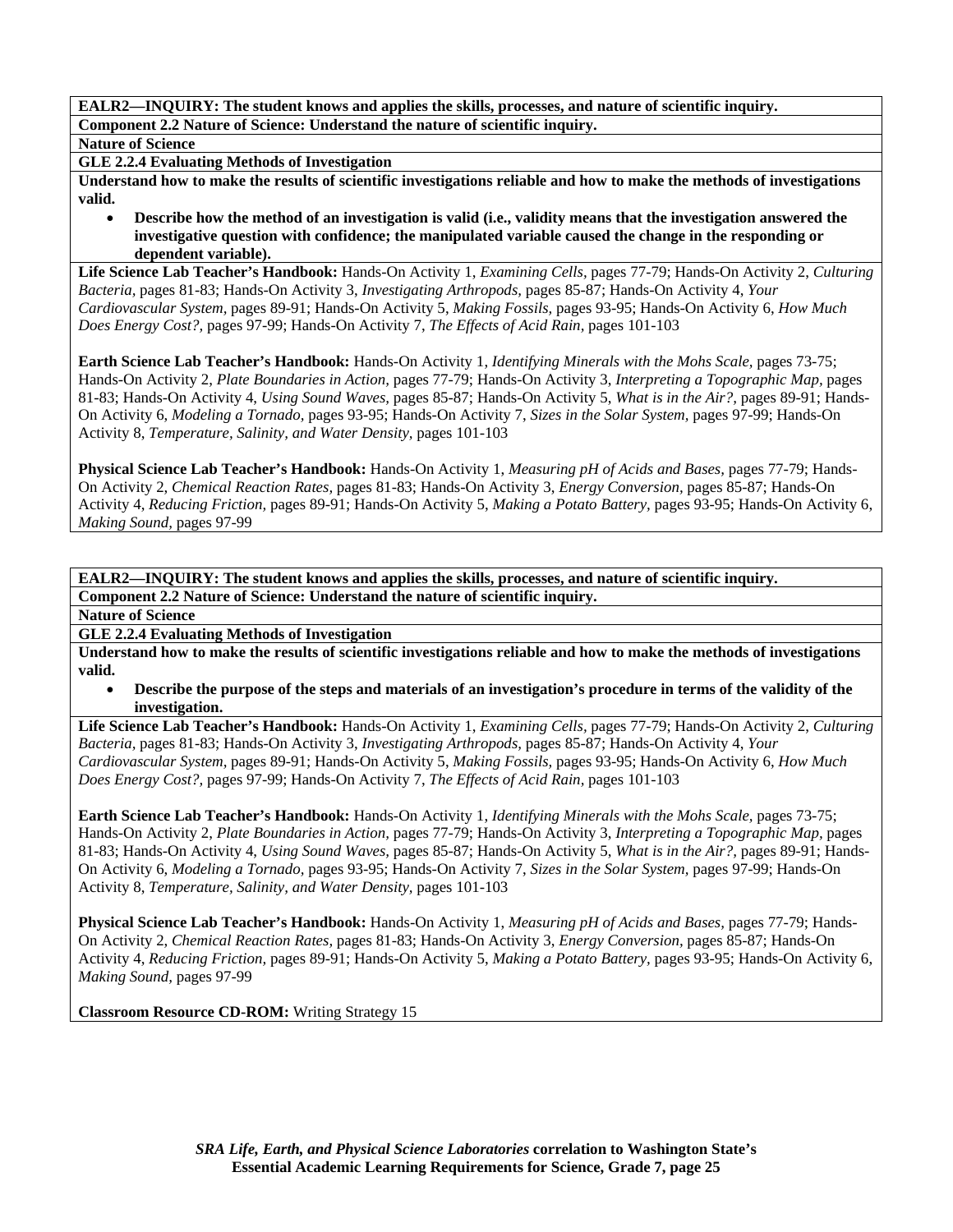**Nature of Science** 

**GLE 2.2.5 Evolution of Scientific Ideas** 

**Understand that increased comprehension of systems leads to new inquiry.** 

• **Describe how scientific inquiry results in new facts, evidence, unexpected findings, ideas, and explanations.** 

**Life Science Lab Teacher's Handbook:** Hands-On Activity 1, *Examining Cells,* pages 77-79; Hands-On Activity 2, *Culturing Bacteria,* pages 81-83; Hands-On Activity 3, *Investigating Arthropods,* pages 85-87; Hands-On Activity 4, *Your Cardiovascular System,* pages 89-91; Hands-On Activity 5, *Making Fossils,* pages 93-95; Hands-On Activity 6, *How Much Does Energy Cost?,* pages 97-99; Hands-On Activity 7, *The Effects of Acid Rain,* pages 101-103

**Earth Science Lab Teacher's Handbook:** Hands-On Activity 1, *Identifying Minerals with the Mohs Scale,* pages 73-75; Hands-On Activity 2, *Plate Boundaries in Action,* pages 77-79; Hands-On Activity 3, *Interpreting a Topographic Map,* pages 81-83; Hands-On Activity 4, *Using Sound Waves,* pages 85-87; Hands-On Activity 5, *What is in the Air?,* pages 89-91; Hands-On Activity 6, *Modeling a Tornado,* pages 93-95; Hands-On Activity 7, *Sizes in the Solar System,* pages 97-99; Hands-On Activity 8, *Temperature, Salinity, and Water Density,* pages 101-103

**Physical Science Lab Teacher's Handbook:** Hands-On Activity 1, *Measuring pH of Acids and Bases,* pages 77-79; Hands-On Activity 2, *Chemical Reaction Rates,* pages 81-83; Hands-On Activity 3, *Energy Conversion,* pages 85-87; Hands-On Activity 4, *Reducing Friction,* pages 89-91; Hands-On Activity 5, *Making a Potato Battery,* pages 93-95; Hands-On Activity 6, *Making Sound,* pages 97-99

**EALR2—INQUIRY: The student knows and applies the skills, processes, and nature of scientific inquiry. Component 2.2 Nature of Science: Understand the nature of scientific inquiry.** 

**Nature of Science** 

## **GLE 2.2.5 Evolution of Scientific Ideas**

**Understand that increased comprehension of systems leads to new inquiry.** 

• **Describe how results of scientific inquiry may change our understanding of the systems of the natural and constructed world.** 

**Life Science Lab Teacher's Handbook:** Hands-On Activity 1, *Examining Cells,* pages 77-79; Hands-On Activity 2, *Culturing Bacteria,* pages 81-83; Hands-On Activity 3, *Investigating Arthropods,* pages 85-87; Hands-On Activity 4, *Your Cardiovascular System,* pages 89-91; Hands-On Activity 5, *Making Fossils,* pages 93-95; Hands-On Activity 6, *How Much Does Energy Cost?,* pages 97-99; Hands-On Activity 7, *The Effects of Acid Rain,* pages 101-103

**Earth Science Lab Teacher's Handbook:** Hands-On Activity 1, *Identifying Minerals with the Mohs Scale,* pages 73-75; Hands-On Activity 2, *Plate Boundaries in Action,* pages 77-79; Hands-On Activity 3, *Interpreting a Topographic Map,* pages 81-83; Hands-On Activity 4, *Using Sound Waves,* pages 85-87; Hands-On Activity 5, *What is in the Air?,* pages 89-91; Hands-On Activity 6, *Modeling a Tornado,* pages 93-95; Hands-On Activity 7, *Sizes in the Solar System,* pages 97-99; Hands-On Activity 8, *Temperature, Salinity, and Water Density,* pages 101-103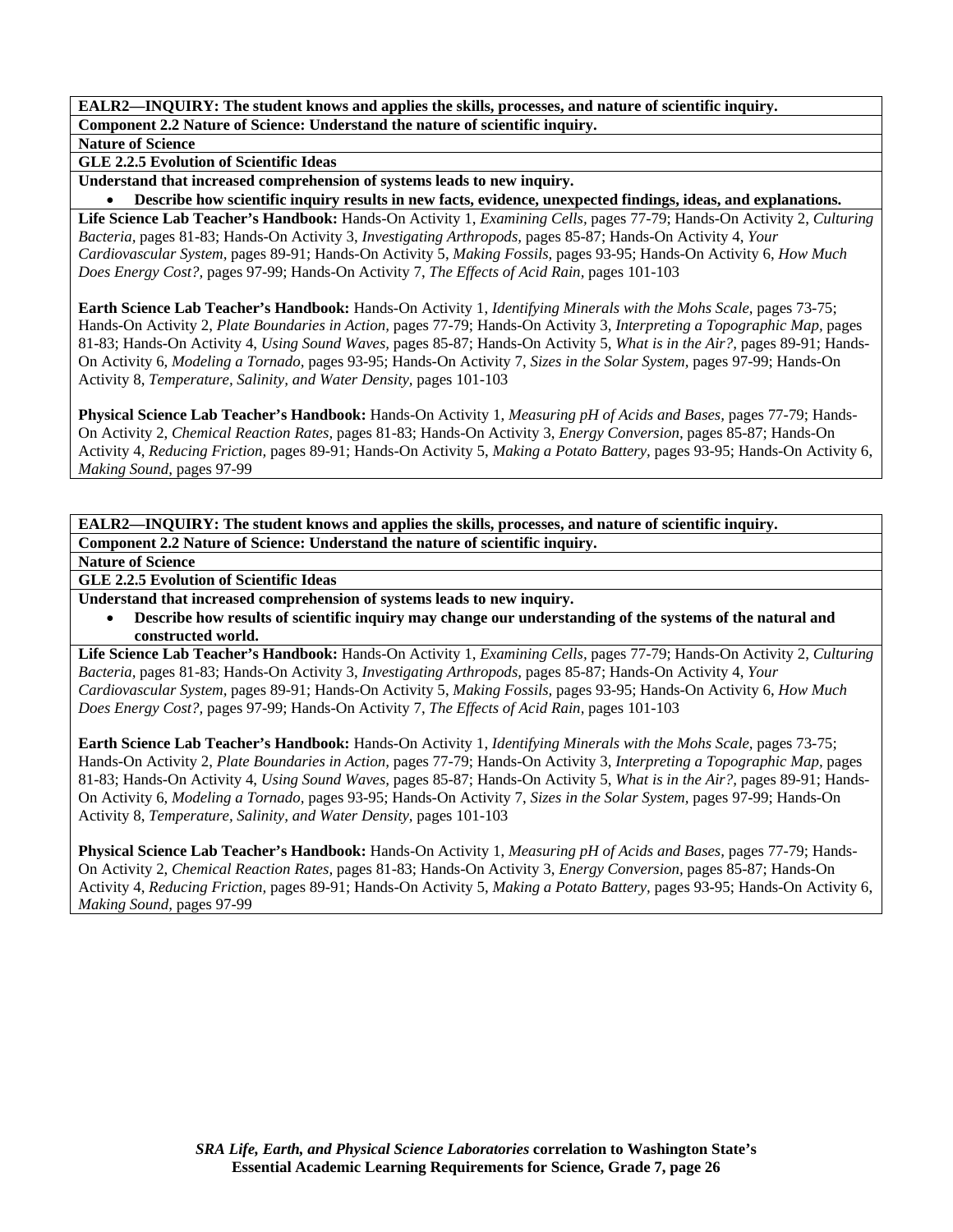**Nature of Science** 

**GLE 2.2.5 Evolution of Scientific Ideas** 

**Understand that increased comprehension of systems leads to new inquiry.** 

• **Describe how increased understanding of systems leads to new questions to be investigated.** 

**Life Science Lab Teacher's Handbook:** Hands-On Activity 1, *Examining Cells,* pages 77-79; Hands-On Activity 2, *Culturing Bacteria,* pages 81-83; Hands-On Activity 3, *Investigating Arthropods,* pages 85-87; Hands-On Activity 4, *Your Cardiovascular System,* pages 89-91; Hands-On Activity 5, *Making Fossils,* pages 93-95; Hands-On Activity 6, *How Much Does Energy Cost?,* pages 97-99; Hands-On Activity 7, *The Effects of Acid Rain,* pages 101-103

**Earth Science Lab Teacher's Handbook:** Hands-On Activity 1, *Identifying Minerals with the Mohs Scale,* pages 73-75; Hands-On Activity 2, *Plate Boundaries in Action,* pages 77-79; Hands-On Activity 3, *Interpreting a Topographic Map,* pages 81-83; Hands-On Activity 4, *Using Sound Waves,* pages 85-87; Hands-On Activity 5, *What is in the Air?,* pages 89-91; Hands-On Activity 6, *Modeling a Tornado,* pages 93-95; Hands-On Activity 7, *Sizes in the Solar System,* pages 97-99; Hands-On Activity 8, *Temperature, Salinity, and Water Density,* pages 101-103

**Physical Science Lab Teacher's Handbook:** Hands-On Activity 1, *Measuring pH of Acids and Bases,* pages 77-79; Hands-On Activity 2, *Chemical Reaction Rates,* pages 81-83; Hands-On Activity 3, *Energy Conversion,* pages 85-87; Hands-On Activity 4, *Reducing Friction,* pages 89-91; Hands-On Activity 5, *Making a Potato Battery,* pages 93-95; Hands-On Activity 6, *Making Sound,* pages 97-99

**EALR2—INQUIRY: The student knows and applies the skills, processes, and nature of scientific inquiry. Component 2.2 Nature of Science: Understand the nature of scientific inquiry.** 

**Nature of Science** 

**GLE 2.2.5 Evolution of Scientific Ideas** 

**Understand that increased comprehension of systems leads to new inquiry.** 

• **Describe how new ideas need repeated inquires before acceptance.** 

**Life Science Lab Teacher's Handbook:** Hands-On Activity 1, *Examining Cells,* pages 77-79; Hands-On Activity 2, *Culturing Bacteria,* pages 81-83; Hands-On Activity 3, *Investigating Arthropods,* pages 85-87; Hands-On Activity 4, *Your Cardiovascular System,* pages 89-91; Hands-On Activity 5, *Making Fossils,* pages 93-95; Hands-On Activity 6, *How Much Does Energy Cost?,* pages 97-99; Hands-On Activity 7, *The Effects of Acid Rain,* pages 101-103

**Earth Science Lab Teacher's Handbook:** Hands-On Activity 1, *Identifying Minerals with the Mohs Scale,* pages 73-75; Hands-On Activity 2, *Plate Boundaries in Action,* pages 77-79; Hands-On Activity 3, *Interpreting a Topographic Map,* pages 81-83; Hands-On Activity 4, *Using Sound Waves,* pages 85-87; Hands-On Activity 5, *What is in the Air?,* pages 89-91; Hands-On Activity 6, *Modeling a Tornado,* pages 93-95; Hands-On Activity 7, *Sizes in the Solar System,* pages 97-99; Hands-On Activity 8, *Temperature, Salinity, and Water Density,* pages 101-103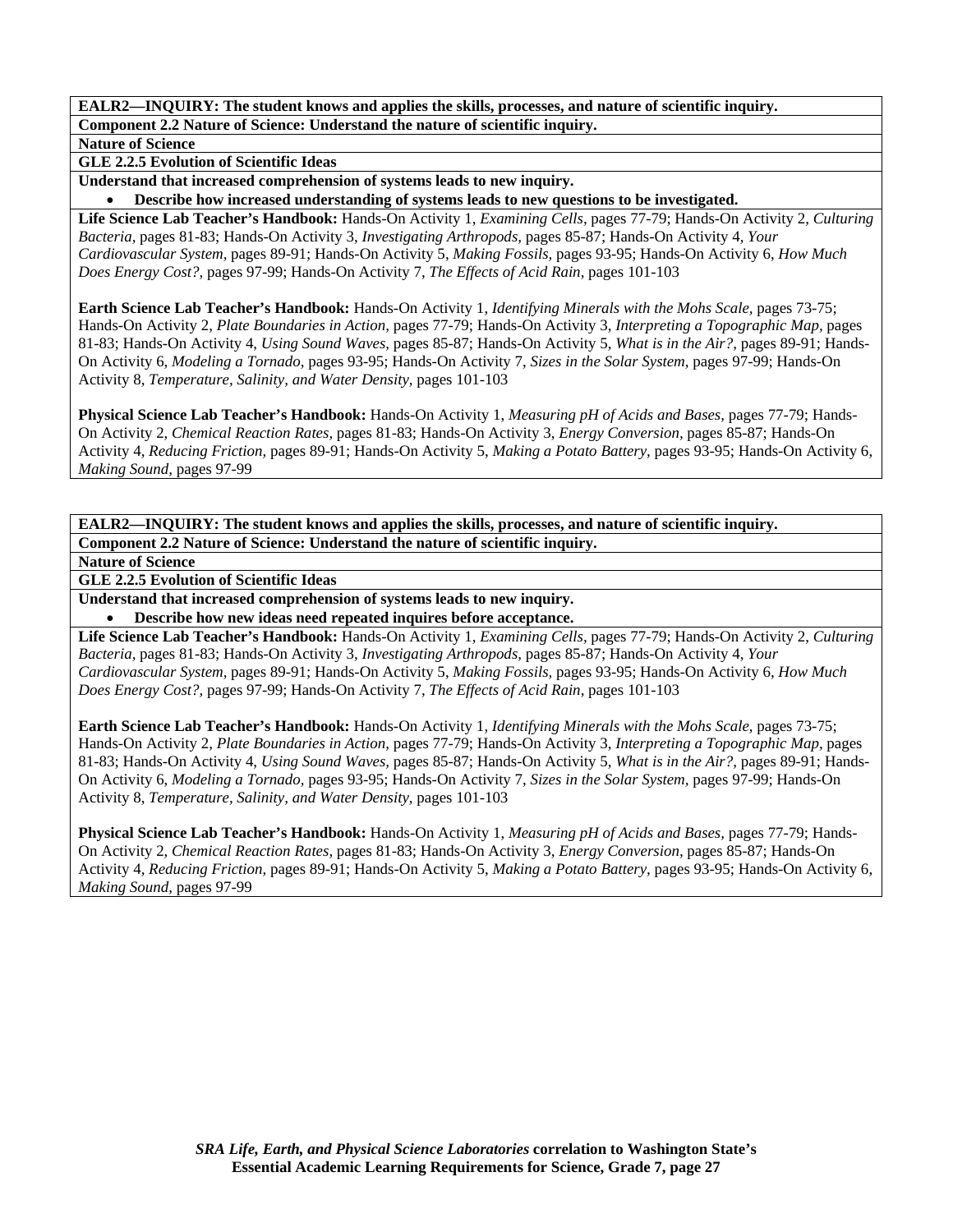**Component 3.1 Designing Solutions: Apply knowledge and skills of science and technology to design solutions to human problems.** 

**Designing Solutions** 

**GLE 3.1.1 Identifying Problems** 

**Analyze common problems or challenges in which scientific design can be or has been used to design solutions.** 

• **Describe how science and technology could be used to solve all or part of a human problem and vice versa (e.g., understanding erosion can be used to solve some flooding problems).** 

**Life Science Lab, Level A:** Cards 46, 49, 64, 69, 87, 88, 89, 90 **Life Science Lab, Level B:** Cards 46, 49, 64, 69, 87, 88, 89, 90

**Earth Science Lab, Level A:** Cards 16, 20, 31, 37, 42, 51, 54, 70, 79, 80, 81, 88 **Earth Science Lab, Level B:** Cards 16, 20, 31, 37, 42, 51, 54, 70, 79, 80, 81, 88

**Physical Science Lab, Level A: Cards 33, 35, 76, 81, 84, 90 Physical Science Lab, Level B:** Cards 33, 35, 76, 81, 84, 90

**EALR3—APPLICATION: The student knows and applies science concepts and skills to develop solutions to human problems in societal contexts.** 

**Component 3.1 Designing Solutions: Apply knowledge and skills of science and technology to design solutions to human problems.** 

**Designing Solutions** 

**GLE 3.1.1 Identifying Problems** 

**Analyze common problems or challenges in which scientific design can be or has been used to design solutions.** 

• **Describe the scientific concept, principle, or process used in a solution to a human problem (e.g., understanding of the relationship between electricity and magnetism has been used to make electric motors and generators).** 

**Earth Science Lab, Level A: Cards 16, 20, 31, 51, 54, 80, 81, 88 Earth Science Lab, Level B:** Cards 16, 20, 31, 51, 54, 80, 81, 88

**Physical Science Lab, Level A: Cards 35, 70, 72, 73, 76, 81, 84, 90 Physical Science Lab, Level B:** Cards 35, 70, 72, 73, 76, 81, 84, 90

**EALR3—APPLICATION: The student knows and applies science concepts and skills to develop solutions to human problems in societal contexts.** 

**Component 3.1 Designing Solutions: Apply knowledge and skills of science and technology to design solutions to human problems.** 

**Designing Solutions** 

**GLE 3.1.1 Identifying Problems** 

**Analyze common problems or challenges in which scientific design can be or has been used to design solutions.** 

• **Explain how to scientifically gather information to develop a solution (e.g., collect data by measuring all the factors and establish which are the most important to solve the problem).** 

**Life Science Lab Teacher's Handbook:** Hands-On Activity 3, *Investigating Arthropods,* pages 85-87; Hands-On Activity 4, *Your Cardiovascular System,* pages 89-91; Hands-On Activity 5, *Making Fossils,* pages 93-95; Hands-On Activity 6, *How Much Does Energy Cost?,* pages 97-99; Hands-On Activity 7, *The Effects of Acid Rain,* pages 101-103

**Earth Science Lab Teacher's Handbook:** Hands-On Activity 1, *Identifying Minerals with the Mohs Scale,* pages 73-75; Hands-On Activity 3, *Interpreting a Topographic Map,* pages 81-83; Hands-On Activity 5, *What is in the Air?,* pages 89-91; Hands-On Activity 8, *Temperature, Salinity, and Water Density,* pages 101-103

**Physical Science Lab Teacher's Handbook:** Hands-On Activity 1, *Measuring pH of Acids and Bases,* pages 77-79; Hands-On Activity 2, *Chemical Reaction Rates,* pages 81-83; Hands-On Activity 3, *Energy Conversion,* pages 85-87; Hands-On Activity 4, *Reducing Friction,* pages 89-91; Hands-On Activity 6, *Making Sound,* pages 97-99 **Classroom Resource CD-ROM:** Writing Strategy 18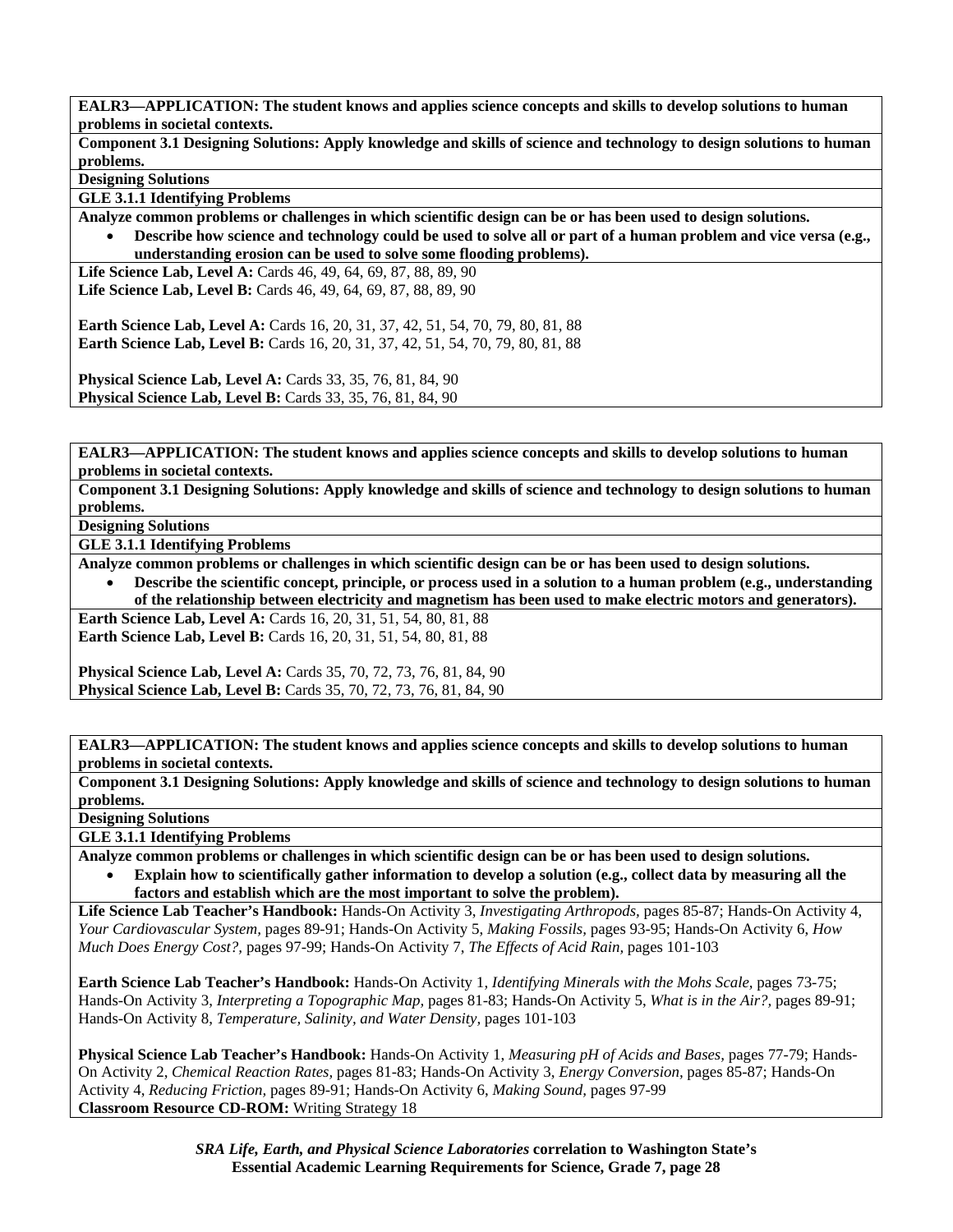**Component 3.1 Designing Solutions: Apply knowledge and skills of science and technology to design solutions to human problems.** 

**Designing Solutions** 

**GLE 3.1.1 Identifying Problems** 

**Analyze common problems or challenges in which scientific design can be or has been used to design solutions.** 

• **Describe an appropriate question that could lead to a possible solution to the problem.** 

**GLE 3.1.2 Designing and Testing Solutions** 

**Apply the scientific design process to develop and implement solutions to problems or challenges.** 

• **Propose, implement, and document the scientific design process used to solve a problem or challenge:**  o**Define the problem.** 

o**Scientifically gather information and collect measurable data.** 

o**Explore ideas.** 

o**Make a plan.** 

o**List steps to do the plan.** 

o**Scientifically test solutions.** 

o**Document the scientific design process.** 

• **Explain possible solutions to the problem (e.g., using pulleys instead of levers to lift a heavy object).** 

• **Explain the reason(s) for the effectiveness of a solution to a problem or challenge.** 

**GLE 3.1.3 Evaluating Potential Solutions** 

**Analyze multiple solutions to a problem or challenge.** 

• **Describe the criteria to evaluate an acceptable solution to the problem or challenge.** 

• **Describe the reason(s) for the effectiveness of a solution or challenge using scientific concepts and principles.** 

These concepts are not covered at this level.

**EALR3—APPLICATION: The student knows and applies science concepts and skills to develop solutions to human problems in societal contexts.** 

**Component 3.1 Designing Solutions: Apply knowledge and skills of science and technology to design solutions to human problems.** 

**Designing Solutions** 

**GLE 3.1.3 Evaluating Potential Solutions** 

**Analyze multiple solutions to a problem or challenge.** 

• **Describe the consequences of the solution to the problem or challenge (e.g., using rocks on the edge of a stream to prevent erosion may destroy habitat).** 

**Life Science Lab, Level A:** Cards 84, 85, 86, 87, 88, 89, 80

**Life Science Lab, Level B:** Cards 84, 85, 86, 87, 88, 89, 90

**Earth Science Lab, Level A:** Cards 29, 35, 42, 59, 60, 61, 85, 86 **Earth Science Lab, Level B:** Cards 29, 35, 42, 59, 60, 61, 85, 86

**EALR3—APPLICATION: The student knows and applies science concepts and skills to develop solutions to human problems in societal contexts.** 

**Component 3.1 Designing Solutions: Apply knowledge and skills of science and technology to design solutions to human problems.** 

**Designing Solutions** 

**GLE 3.1.3 Evaluating Potential Solutions** 

**Analyze multiple solutions to a problem or challenge.** 

• **Describe how to change a system to solve a problem or improve a solution to a problem.** 

**Life Science Lab, Level A:** Cards 84, 85, 86, 87, 88, 89, 80 **Life Science Lab, Level B:** Cards 84, 85, 86, 87, 88, 89, 90

**Earth Science Lab, Level A:** Cards 29, 35, 42, 59, 60, 61, 85, 86 **Earth Science Lab, Level B:** Cards 29, 35, 42, 59, 60, 61, 85, 86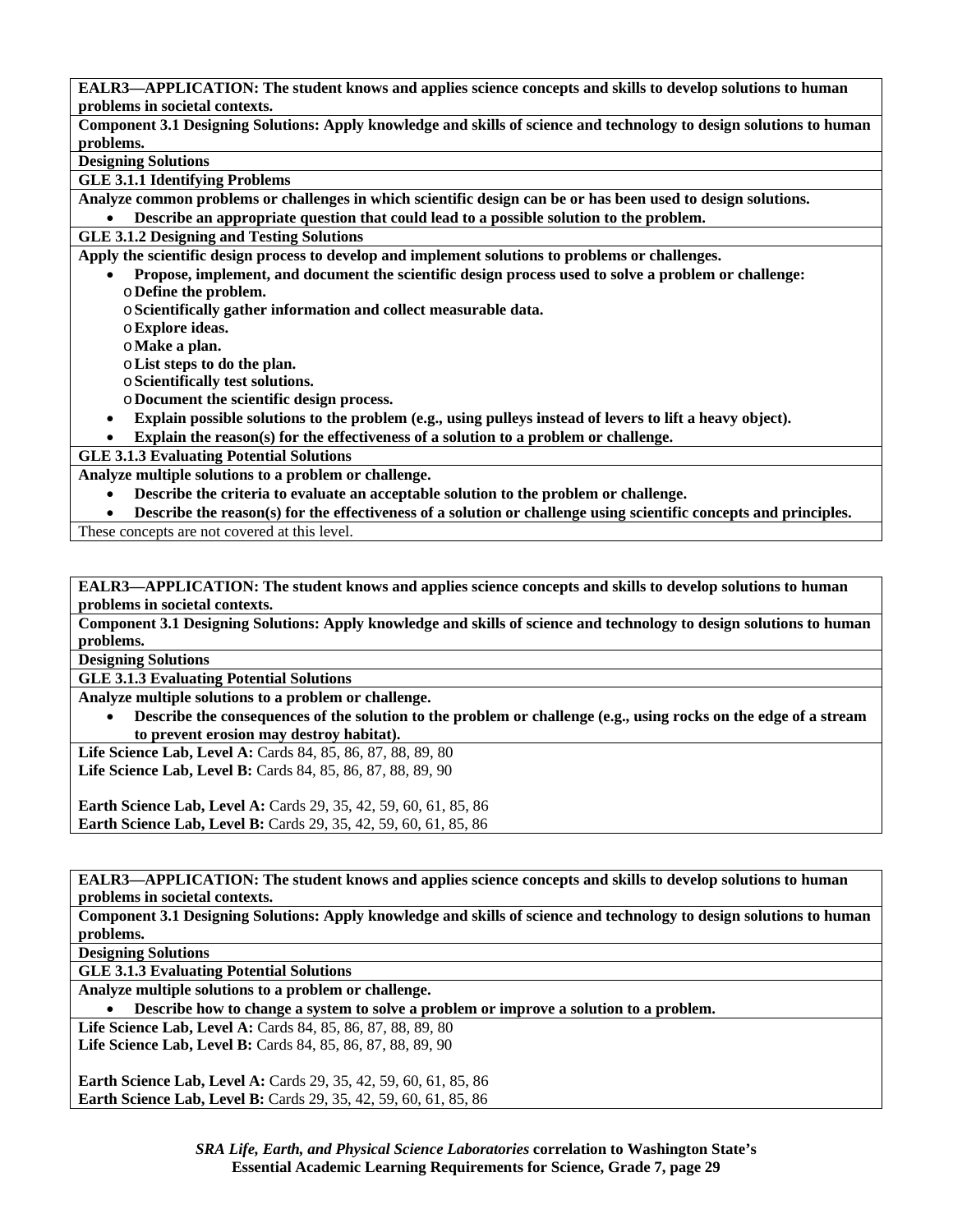**Component 3.2 Science, Technology, and Society: Analyze how science and technology are human endeavors, interrelated to each other, society, the workplace, and the environment.** 

**Science, Technology, and Society** 

**GLE 3.2.1 All Peoples Contribute to Science and Technology** 

**Analyze how science and technology have been developed, used, and affected by many diverse individuals, cultures, and societies throughout human history.** 

• **Explain how the contributions of diverse individuals have led to the development of science and technology.** 

Life Science Lab, Level A: Cards 2, 5, 46, 59 **Life Science Lab, Level B:** Cards 2, 5, 46, 59

**Earth Science Lab, Level A: Cards 10, 68, 72, 78 Earth Science Lab, Level B: Cards 10, 68, 72, 78** 

Physical Science Lab, Level A: Cards 3, 7, 17, 55 **Physical Science Lab, Level B: Cards 3, 7, 17, 55** 

**EALR3—APPLICATION: The student knows and applies science concepts and skills to develop solutions to human problems in societal contexts.** 

**Component 3.2 Science, Technology, and Society: Analyze how science and technology are human endeavors, interrelated to each other, society, the workplace, and the environment.** 

**Science, Technology, and Society** 

**GLE 3.2.2 Relationship of Science and Technology** 

**Analyze scientific inquiry and scientific design and understand how science supports technological development and vice versa.** 

• **Describe how scientific investigations and scientific research support technology (e.g., investigation into materials led to Gortex and Kevlar).** 

**Life Science Lab, Level A: Cards 5, 59, 64, 69, 83, 87, 88, 89, 90** Life Science Lab, Level B: Cards 5, 59, 64, 69, 83, 87, 88, 89, 90

**Earth Science Lab, Level A:** Cards 16, 20, 31, 37, 51, 54, 70, 79, 80, 81, 88 **Earth Science Lab, Level B:** Cards 16, 20, 31, 37, 51, 54, 70, 79, 80, 81, 88

**Physical Science Lab, Level A: Cards 33, 35, 76, 81, 84, 90 Physical Science Lab, Level B:** Cards 33, 35, 76, 81, 84, 90

**EALR3—APPLICATION: The student knows and applies science concepts and skills to develop solutions to human problems in societal contexts.** 

**Component 3.2 Science, Technology, and Society: Analyze how science and technology are human endeavors, interrelated to each other, society, the workplace, and the environment.** 

**Science, Technology, and Society** 

**GLE 3.2.2 Relationship of Science and Technology** 

**Analyze scientific inquiry and scientific design and understand how science supports technological development and vice versa.** 

• **Describe how technology supports scientific investigations and research (e.g., microscopes led to discovery of unicellular organisms).** 

Life Science Lab, Level A: Cards 5, 49, 59, 64, 69, 83, 87, 88, 89, 90 Life Science Lab, Level B: Cards 4, 49, 59, 64, 69, 83, 87, 88, 89, 90

**Earth Science Lab, Level A: Cards 16, 20, 31, 37, 51, 54, 70, 79, 80, 81, 88 Earth Science Lab, Level B:** Cards 16, 20, 31, 37, 51, 54, 70, 79, 80, 81, 88

**Physical Science Lab, Level A: Cards 33, 35, 76, 81, 84, 90 Physical Science Lab, Level B:** Cards 33, 35, 76, 81, 84, 90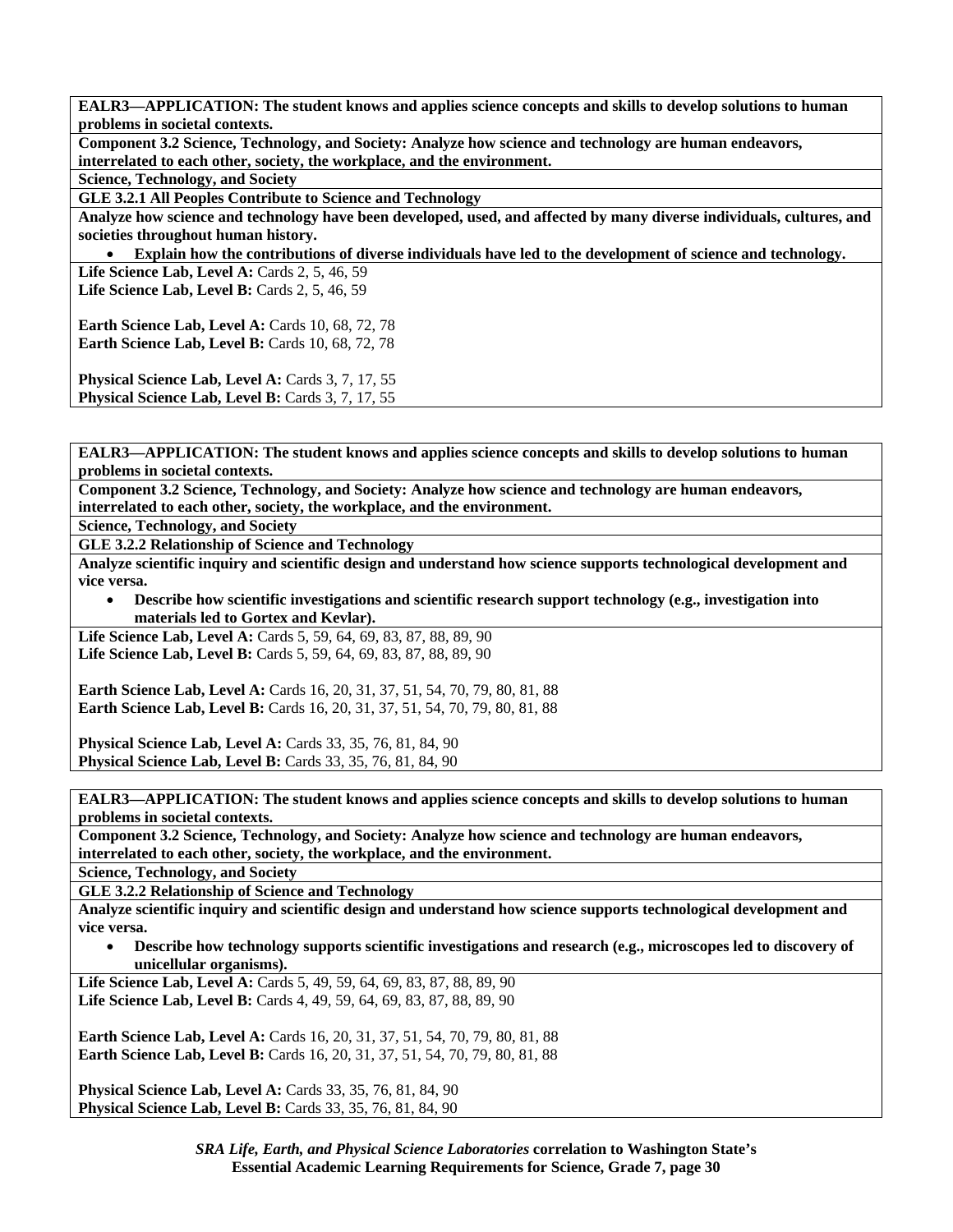**Component 3.2 Science, Technology, and Society: Analyze how science and technology are human endeavors, interrelated to each other, society, the workplace, and the environment.** 

**Science, Technology, and Society** 

**GLE 3.2.2 Relationship of Science and Technology** 

**Analyze scientific inquiry and scientific design and understand how science supports technological development and vice versa.** 

• **Describe how a scientific designed solution to a human problem can lead to new tools that generate further inquiry (e.g., microscopes, telescopes, and computers).** 

Life Science Lab, Level A: Cards 5, 50, 83 Life Science Lab, Level B: Cards 5, 59, 83

**Earth Science Lab, Level A:** Cards 16, 20, 31, 51, 70, 79, 80, 81, 88 **Earth Science Lab, Level B:** Cards 16, 20, 31, 51, 70, 79, 80, 81, 88

**Physical Science Lab, Level A: Cards 35, 81, 84, 90 Physical Science Lab, Level B: Cards 35, 81, 84, 90** 

**EALR3—APPLICATION: The student knows and applies science concepts and skills to develop solutions to human problems in societal contexts.** 

**Component 3.2 Science, Technology, and Society: Analyze how science and technology are human endeavors, interrelated to each other, society, the workplace, and the environment.** 

**Science, Technology, and Society** 

**GLE 3.2.2 Relationship of Science and Technology** 

**Analyze scientific inquiry and scientific design and understand how science supports technological development and vice versa.** 

• **Compare the processes of scientific inquiry and scientific design in terms of activities, results, and/or influence on individuals and/or society.** 

Life Science Lab, Level A: Cards 64, 69 Life Science Lab, Level B: Cards 64, 69

**Earth Science Lab, Level A:** Cards 16, 51, 54, 70, 79, 80, 81 **Earth Science Lab, Level B:** Cards 16, 51, 54, 70, 79, 80, 81

**Physical Science Lab, Level A: Cards 35, 73, 81, 84, 90 Physical Science Lab, Level B: Cards 35, 73, 81, 84, 90** 

**EALR3—APPLICATION: The student knows and applies science concepts and skills to develop solutions to human problems in societal contexts.** 

**Component 3.2 Science, Technology, and Society: Analyze how science and technology are human endeavors, interrelated to each other, society, the workplace, and the environment.** 

**Science, Technology, and Society** 

**GLE 3.2.3 Careers and Occupations Using Science, Mathematics, and Technology** 

**Analyze the use of science, mathematics, and technology within occupational/career areas of interest.** 

- **Examine scientific, mathematical, and technological knowledge and skill used in an occupation/career.**
- **Research occupations/careers that require knowledge of science, mathematics, and technology.**

This concept is not covered at this level.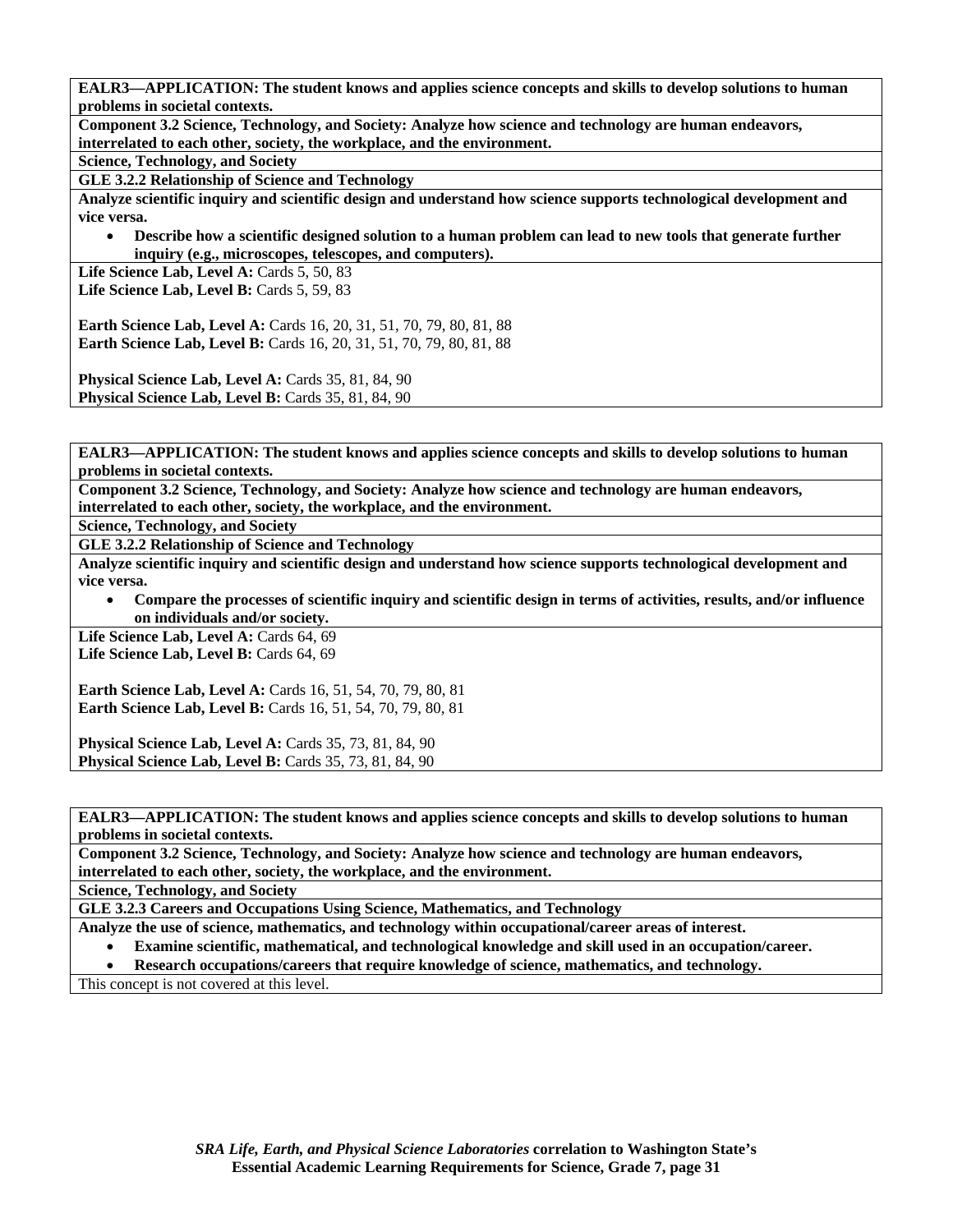**Component 3.2 Science, Technology, and Society: Analyze how science and technology are human endeavors, interrelated to each other, society, the workplace, and the environment.** 

**Science, Technology, and Society** 

**GLE 3.2.4 Environmental and Resource Issues** 

**Analyze how human societies' use of natural resources affects the quality of life and the health of ecosystems.**  • **Discriminate between renewable and nonrenewable resources in an ecosystem.** 

**Life Science Lab, Level A:** Cards 84, 85, 86, 87, 88, 90 **Life Science Lab, Level B:** Cards 84, 85, 86, 87, 88, 90

**Earth Science Lab, Level A: Cards 29, 35, 47** Earth Science Lab, Level B: Cards 29, 35, 47

**Physical Science Lab, Level A: Cards 38, 46, 47, 48, 49 Physical Science Lab, Level B:** Cards 38, 46, 47, 48, 49

**EALR3—APPLICATION: The student knows and applies science concepts and skills to develop solutions to human problems in societal contexts.** 

**Component 3.2 Science, Technology, and Society: Analyze how science and technology are human endeavors, interrelated to each other, society, the workplace, and the environment.** 

**Science, Technology, and Society** 

**GLE 3.2.4 Environmental and Resource Issues** 

**Analyze how human societies' use of natural resources affects the quality of life and the health of ecosystems.** 

• **Explain the effects that the conservation of natural resources has on the quality of life and the health of ecosystems.** 

**Life Science Lab, Level A:** Cards 84, 85, 86, 87, 88, 89, 90

**Life Science Lab, Level B:** Cards 84, 85, 86, 87, 88, 89, 90

**Life Science Lab Teacher's Handbook:** Hands-On Activity 7, *The Effects of Acid Rain,* pages 101-103

**Earth Science Lab, Level A:** Cards 29, 35, 37, 42, 59, 60, 61, 85, 86 **Earth Science Lab, Level B:** Cards 29, 35, 37, 42, 59, 60, 61, 85, 86 **Earth Science Lab Teacher's Handbook:** Hands-On Activity 5, *What is in the Air?,* pages 89-91

**EALR3—APPLICATION: The student knows and applies science concepts and skills to develop solutions to human problems in societal contexts.** 

**Component 3.2 Science, Technology, and Society: Analyze how science and technology are human endeavors, interrelated to each other, society, the workplace, and the environment.** 

**Science, Technology, and Society** 

**GLE 3.2.4 Environmental and Resource Issues** 

**Analyze how human societies' use of natural resources affects the quality of life and the health of ecosystems.** 

• **Explain the effects of various human activities on the health of an ecosystem and/or the ability of organisms to survive in that ecosystem (e.g., consumption of natural resources; waste management; urban growth; land use decisions; pesticide, herbicide, or fertilizer use).** 

Life Science Lab, Level A: Cards 84, 86, 87, 88, 89, 90

**Life Science Lab, Level B: Cards 84, 86, 87, 88, 89, 90** 

**Life Science Lab Teacher's Handbook:** Hands-On Activity 7, *The Effects of Acid Rain,* pages 101-103

**Earth Science Lab, Level A:** Cards 35, 37, 41, 59, 60, 61, 85, 86 **Earth Science Lab, Level B:** Cards 35, 37, 42, 59, 60, 61, 85, 86 **Earth Science Lab Teacher's Handbook:** Hands-On Activity 5, *What is in the Air?,* pages 89-91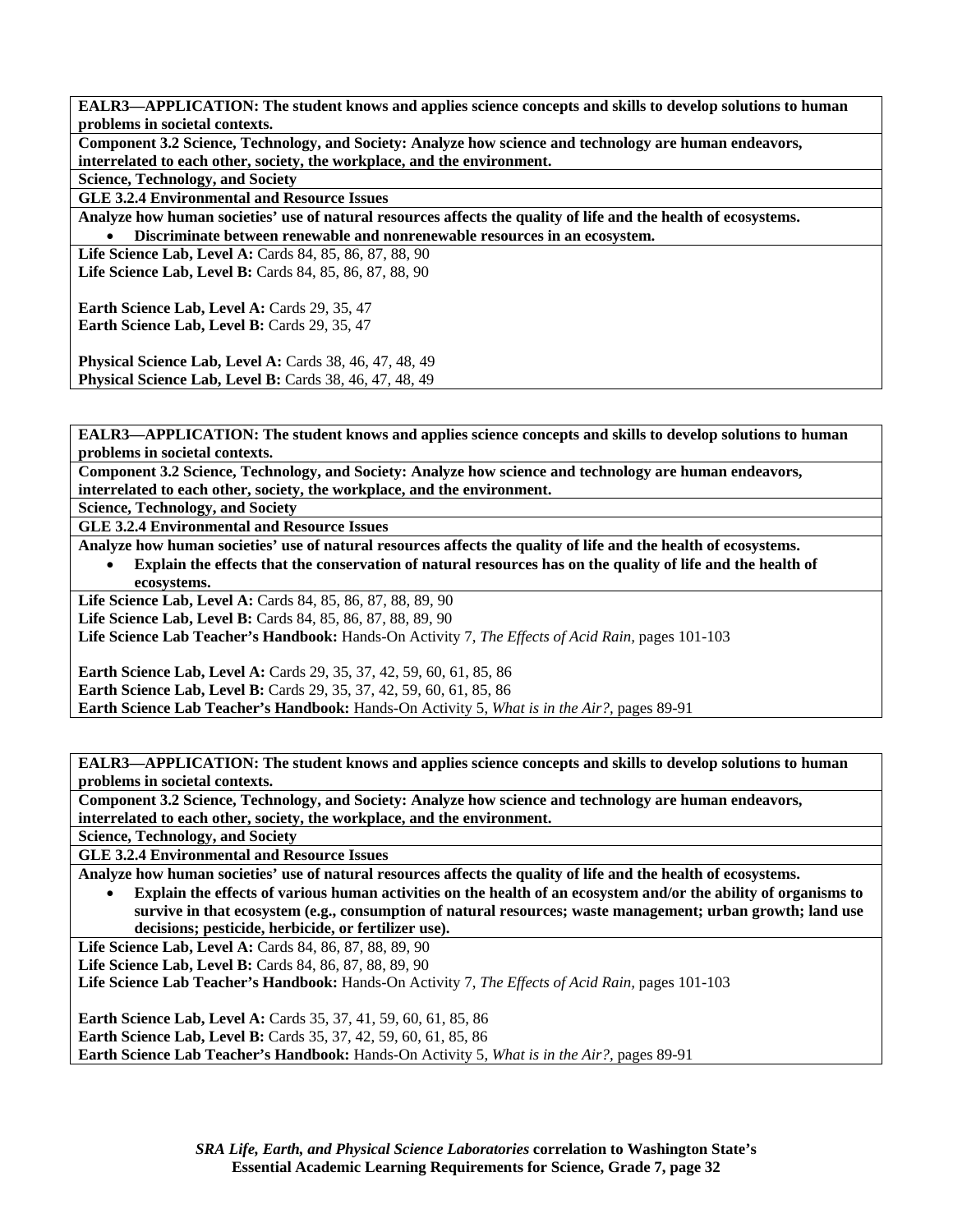# *SRA Life, Earth, and Physical Science Laboratories*  **correlation to Washington State's Essential Academic Learning Requirements for Science Grade 8**

*SRA Life, Earth, and Physical Science Laboratories* provide core science content in an alternate reading format. Each *SRA Science Lab* contains 180 Science Cards covering key science concepts and vocabulary. Each lab covers 90 different science topics presented at two different reading levels to meet varied student abilities. The *Teacher's Handbook* includes hands-on inquiry activities as well as vocabulary building exercises. The *Classroom Resource CD-ROM* includes Writing Strategies in Science along with tests and vocabulary games.

**EALR 1—SYSTEMS: The student knows and applies scientific concepts and principles to understand the properties, structures, and changes in physical, earth/space, and living systems.** 

**Component 1.1 Properties: Understand how properties are used to identify, describe, and categorize substances, materials, and objects and how characteristics are used to categorize living things.** 

**Physical Systems** 

**GLE 1.1.1 Properties of Substances** 

**Understand how to use physical and chemical properties to sort and identify substances.** 

• **Identify an unknown substance using the properties of a known substance.** 

**Physical Science Lab, Level A:** Cards 14, 15, 16, 17, 18, 19, 20

**Physical Science Lab, Level B:** Cards 14, 15, 16, 17, 18, 19, 20

**Physical Science Lab Teacher's Handbook:** Hands-On Activity 1, *Measuring pH of Acids and Bases,* pages 77-79

**EALR 1—SYSTEMS: The student knows and applies scientific concepts and principles to understand the properties, structures, and changes in physical, earth/space, and living systems.** 

**Component 1.1 Properties: Understand how properties are used to identify, describe, and categorize substances, materials, and objects and how characteristics are used to categorize living things.** 

**Physical Systems** 

**GLE 1.1.1 Properties of Substances** 

**Understand how to use physical and chemical properties to sort and identify substances.** 

• **Recognize that the mass of an object is the same when measured anywhere in the universe at any normal speed.**  Physical Science Lab, Level A: Cards 2, 57

Physical Science Lab, Level B: Cards 2, 57

**EALR 1—SYSTEMS: The student knows and applies scientific concepts and principles to understand the properties, structures, and changes in physical, earth/space, and living systems.** 

**Component 1.1 Properties: Understand how properties are used to identify, describe, and categorize substances, materials, and objects and how characteristics are used to categorize living things.** 

**Physical Systems** 

**GLE 1.1.1 Properties of Substances** 

**Understand how to use physical and chemical properties to sort and identify substances.** 

• **Describe why substances with the same volume or same mass may have different densities.** 

Physical Science Lab, Level A: Card 2

**Physical Science Lab, Level B: Card 2**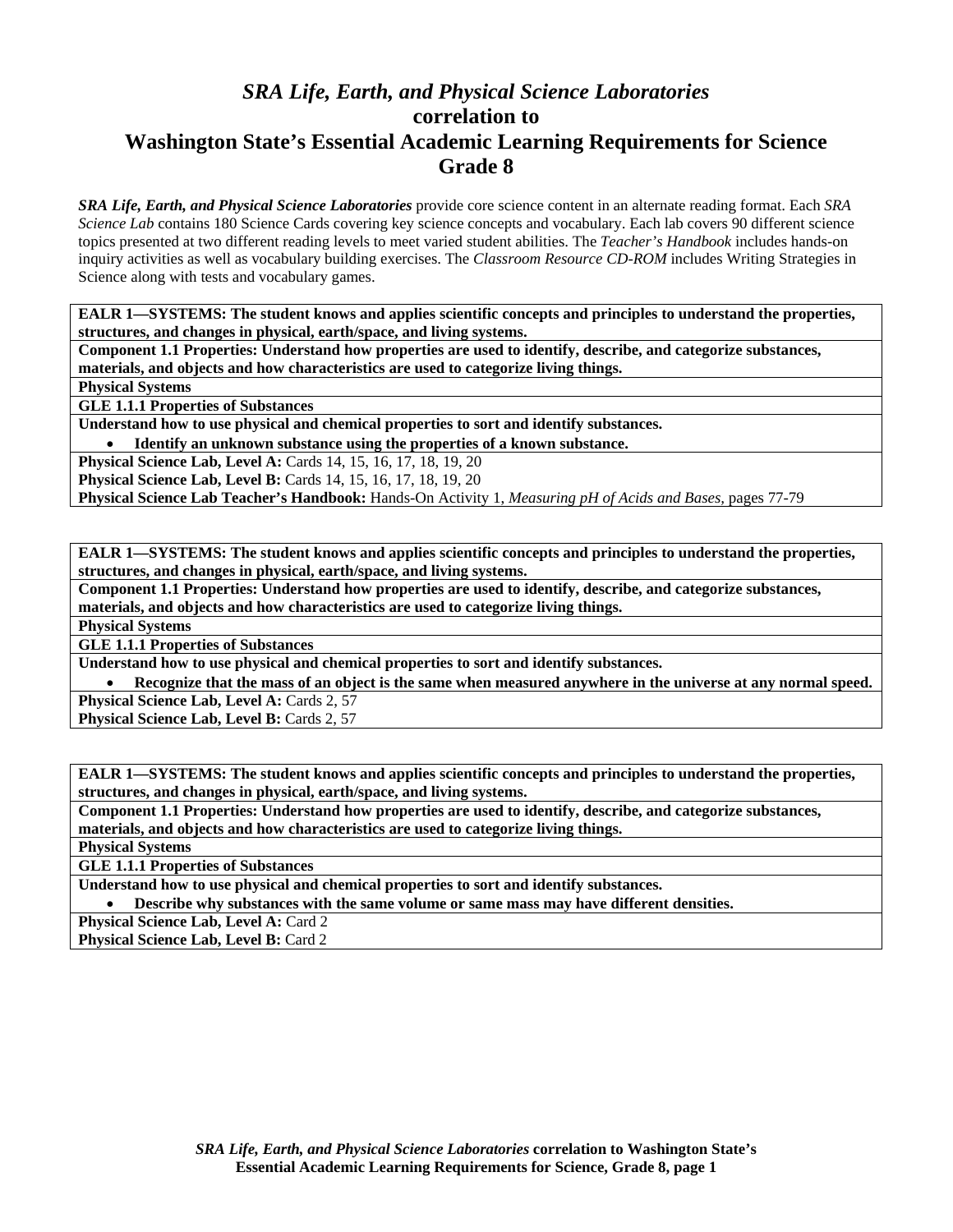**Component 1.1 Properties: Understand how properties are used to identify, describe, and categorize substances, materials, and objects and how characteristics are used to categorize living things.** 

**Physical Systems** 

**GLE 1.1.1 Properties of Substances** 

**Understand how to use physical and chemical properties to sort and identify substances.** 

• **Describe the volumetric properties of solids, liquids, and gases (e.g., a gas has the same volume as its container).** 

**Physical Science Lab, Level A: Cards 5, 7** 

**Physical Science Lab, Level B: Cards 5, 7** 

**EALR 1—SYSTEMS: The student knows and applies scientific concepts and principles to understand the properties, structures, and changes in physical, earth/space, and living systems.** 

**Component 1.1 Properties: Understand how properties are used to identify, describe, and categorize substances, materials, and objects and how characteristics are used to categorize living things.** 

**Physical Systems** 

**GLE 1.1.3 Wave Behavior** 

**Understand sound waves, water waves, and light waves using wave properties, including amplitude, wavelength, and speed. Understand wave behaviors, including reflection, refraction, transmission, and absorption.** 

• **Describe how the observed properties of light, sound, and water are related to amplitude, frequency, wavelength, and speed of waves (e.g., color and brightness of light, pitch and volume of sound, height of water waves, light waves are faster than sound waves.** 

**Physical Science Lab, Level A:** Cards 77, 78, 79, 80, 82, 83, 85 **Physical Science Lab, Level B:** Cards 77, 78, 79, 80, 82, 83, 85

**EALR 1—SYSTEMS: The student knows and applies scientific concepts and principles to understand the properties, structures, and changes in physical, earth/space, and living systems.** 

**Component 1.1 Properties: Understand how properties are used to identify, describe, and categorize substances, materials, and objects and how characteristics are used to categorize living things.** 

**Physical Systems** 

**GLE 1.1.3 Wave Behavior** 

**Understand sound waves, water waves, and light waves using wave properties, including amplitude, wavelength, and speed. Understand wave behaviors, including reflection, refraction, transmission, and absorption.** 

• **Describe the behavior of light waves when light interacts with transparent, translucent, and opaque substances (e.g., blue objects appear blue in color because the object reflects mostly blue light and absorbs the other colors of light, transparent objects transmit most light through them, lenses refract light).** 

Physical Science Lab, Level A: Cards 85, 88

Physical Science Lab, Level B: Cards 85, 88

**EALR 1—SYSTEMS: The student knows and applies scientific concepts and principles to understand the properties, structures, and changes in physical, earth/space, and living systems.** 

**Component 1.1 Properties: Understand how properties are used to identify, describe, and categorize substances, materials, and objects and how characteristics are used to categorize living things.** 

**Physical Systems** 

**GLE 1.1.3 Wave Behavior** 

**Understand sound waves, water waves, and light waves using wave properties, including amplitude, wavelength, and speed. Understand wave behaviors, including reflection, refraction, transmission, and absorption.** 

• **Describe the changes in speed and direction as a wave goes from one substance into another.** 

**Physical Science Lab, Level A: Cards 79, 87, 88, 89, 90 Physical Science Lab, Level B: Cards 79, 87, 88, 89, 90** 

> *SRA Life, Earth, and Physical Science Laboratories* **correlation to Washington State's Essential Academic Learning Requirements for Science, Grade 8, page 2**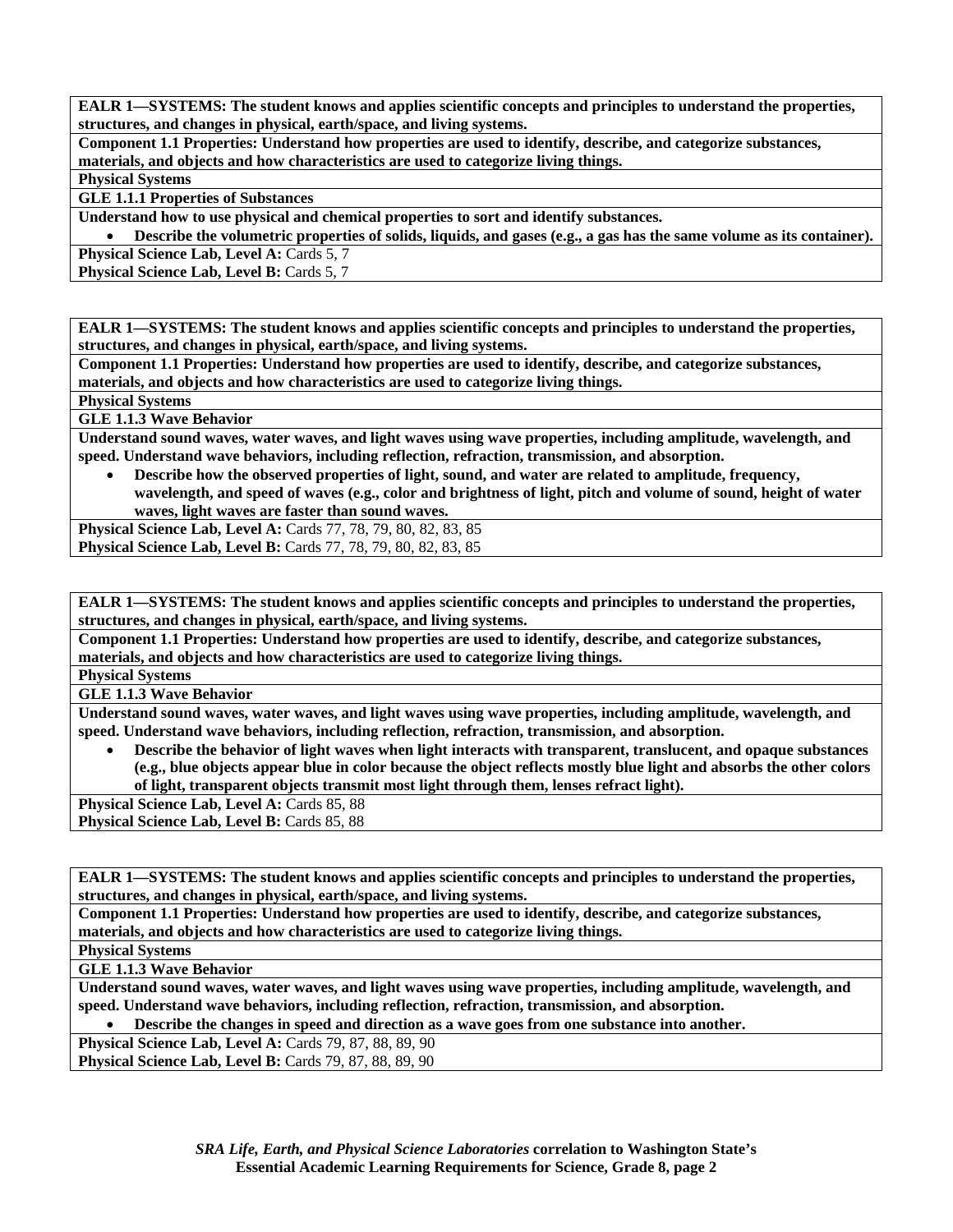**Component 1.1 Properties: Understand how properties are used to identify, describe, and categorize substances, materials, and objects and how characteristics are used to categorize living things.** 

**Physical Systems** 

**GLE 1.1.4 Forms of Energy** 

**Understand that energy is a property of matter, objects, and systems and comes in many forms (i.e., heat [thermal] energy, sound energy, light energy, electrical energy, kinetic energy, potential energy, and chemical energy).** 

• **Compare the potential and kinetic energy within a system at various locations or times (i.e., kinetic energy is an object's energy of motion; potential energy is an object's energy of position).** 

**Physical Science Lab, Level A: Cards 36, 37, 39, 40, 41, 42 Physical Science Lab, Level B:** Cards 36, 37, 39, 40, 41, 42

**EALR 1—SYSTEMS: The student knows and applies scientific concepts and principles to understand the properties, structures, and changes in physical, earth/space, and living systems.** 

**Component 1.1 Properties: Understand how properties are used to identify, describe, and categorize substances, materials, and objects and how characteristics are used to categorize living things.** 

**Living Systems** 

**GLE 1.1.6 Characteristics of Living Matter** 

**Understand how to classify organisms by their external and internal structures.** 

• **Explain an inference about whether organisms have a biological relationship or common ancestry based on given characteristics.** 

Life Science Lab, Level A: Cards 2, 3, 66, 68 Life Science Lab, Level B: Cards 2, 3, 66, 68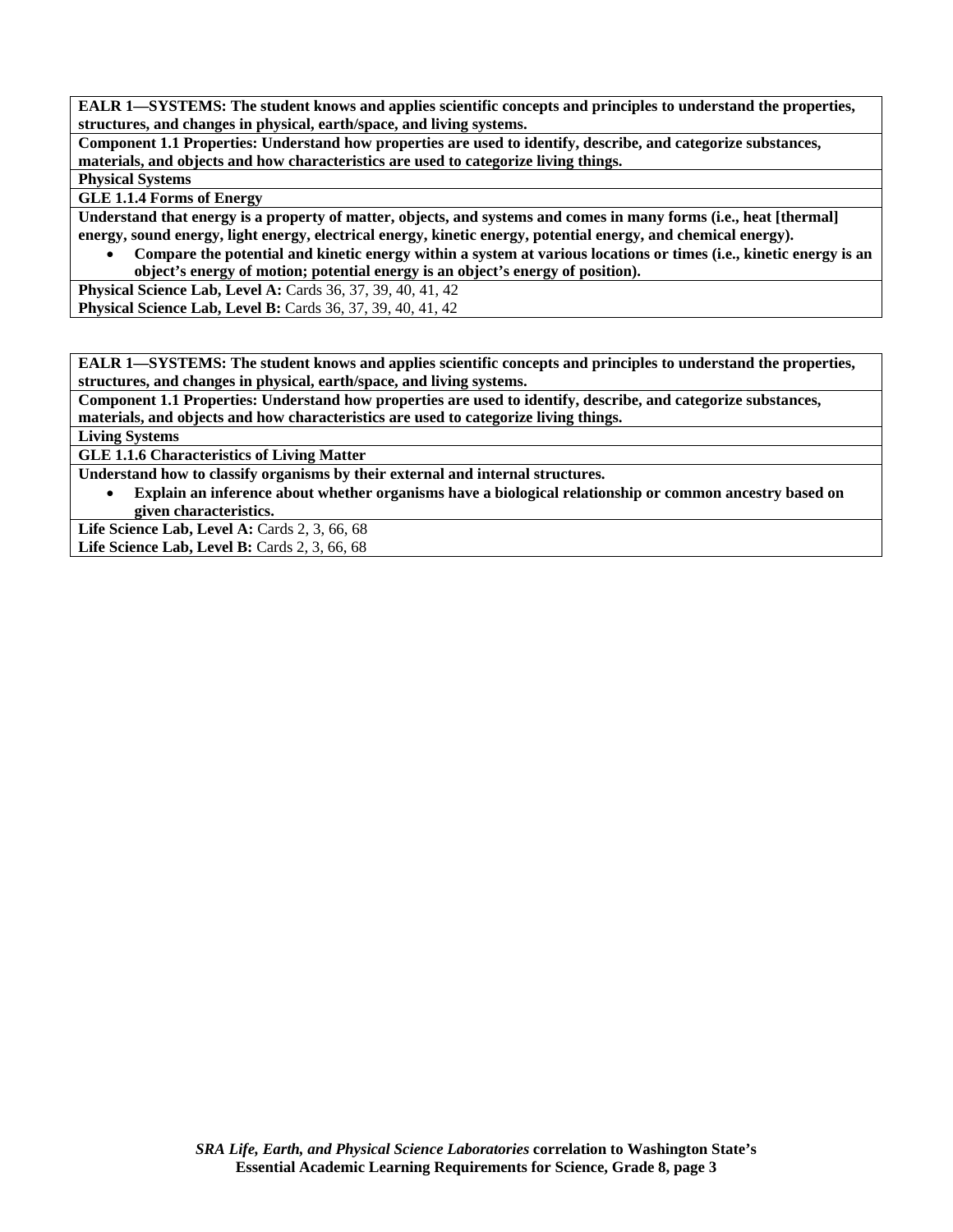**Component 1.2 Structures: Understand how components, structures, organizations, and interconnections describe systems.** 

**Systems Structure** 

**GLE 1.2.1 Structure of Physical Earth/Space and Living Systems** 

**Analyze how the parts of a system interconnect and influence each other.** 

• **Describe the interactions and influences between two or more simple systems.** 

Life Science Lab, Level A: Cards 2, 3, 4, 5, 6, 7, 8, 9, 10, 11, 12, 13, 14, 15, 16, 17, 18, 19, 20, 21, 22, 23, 24, 27, 28, 29, 30, 31, 32, 33, 34, 35, 36, 37, 38, 39, 40, 41, 42, 43, 44, 45, 46, 47, 48, 49, 50, 51, 52, 53, 54, 55, 56, 57, 58, 60, 61, 62, 63, 64, 65, 66, 67, 68, 69, 70, 71, 72, 73, 74, 75, 76, 77, 78, 79, 80, 81, 82, 83, 84, 85, 86, 87, 88, 89, 90

Life Science Lab, Level B: Cards 2, 3, 4, 5, 6, 7, 8, 9, 10, 11, 12, 13, 14, 15, 16, 17, 18, 19, 20, 21, 22, 23, 24, 27, 28, 29, 30, 31, 32, 33, 34, 35, 36, 37, 38, 39, 40, 41, 42, 43, 44, 45, 46, 47, 48, 49, 50, 51, 52, 53, 54, 55, 56, 57, 58, 60, 61, 62, 63, 64, 65, 66, 67, 68, 69, 70, 71, 72, 73, 74, 75, 76, 77, 78, 79, 80, 81, 82, 83, 84, 85, 86, 87, 88, 89, 90

**Life Science Lab Teacher's Handbook:** Hands-On Activity 1, *Examining Cells,* pages 77-79; Hands-On Activity 2, *Culturing Bacteria,* pages 81-83; Hands-On Activity 3, *Investigating Arthropods,* pages 85-87; Hands-On Activity 4, *Your Cardiovascular System,* pages 89-91; Hands-On Activity 5, *Making Fossils,* pages 93-95; Hands-On Activity 6, *How Much Does Energy Cost?,* pages 97-99; Hands-On Activity 7, *The Effects of Acid Rain,* pages 101-103

**Earth Science Lab, Level A:** Cards 1, 2, 3, 4, 5, 6, 7, 8, 9, 10, 11, 12, 13, 14, 15, 16, 17, 20, 21, 22, 23, 24, 25, 26, 27, 28, 29, 30, 31, 32, 33, 34, 35, 36, 37, 38, 39, 40, 41, 42, 43, 44, 45, 46, 47, 48, 49, 50, 51, 52, 53, 54, 55, 56, 57, 58, 59, 60, 61, 62, 63, 64, 65, 66, 67, 68, 69, 70, 71, 72, 73, 74, 75, 76, 77, 78, 79, 80, 81, 82, 83, 84, 85, 86, 87, 88, 89, 90

**Earth Science Lab, Level B:** Cards 1, 2, 3, 4, 5, 6, 7, 8, 9, 10, 11, 12, 13, 14, 15, 16, 17, 20, 21, 22, 23, 24, 25, 26, 27, 28, 29, 30, 31, 32, 33, 34, 35, 36, 37, 38, 39, 40, 41, 42, 43, 44, 45, 46, 47, 48, 49, 50, 51, 52, 53, 54, 55, 56, 57, 58, 59, 60, 61, 62, 63, 64, 65, 66, 67, 68, 69, 70, 71, 72, 73, 74, 75, 76, 77, 78, 79, 80, 81, 82, 83, 84, 85, 86, 87, 88, 89, 90

**Earth Science Lab Teacher's Handbook:** Hands-On Activity 1, *Identifying Minerals with the Mohs Scale,* pages 73-75; Hands-On Activity 2, *Plate Boundaries in Action,* pages 77-79; Hands-On Activity 4, *Using Sound Waves,* pages 85-87; Hands-On Activity 5, *What is in the Air?,* pages 89-91; Hands-On Activity 6, *Modeling a Tornado,* pages 93-95; Hands-On Activity 7, *Sizes in the Solar System,* pages 97-99; Hands-On Activity 8, *Temperature, Salinity, and Water Density,* pages 101-103

**Physical Science Lab, Level A:** Cards 1, 2, 3, 4, 5, 6, 7, 8, 9, 10, 11, 12, 13, 14, 15, 16, 17, 18, 19, 20, 21, 22, 23, 24, 25, 26, 27, 28, 29, 30, 31, 32, 33, 34, 35, 36, 37, 38, 39, 40, 41, 42, 43, 44, 45, 46, 47, 48, 49, 50, 51, 52, 53, 54, 55, 56, 57, 58, 59, 60, 61, 62, 63, 64, 65, 66, 67, 68, 69, 70, 71, 72, 73, 74, 75, 76, 77, 78, 79, 80, 81, 82, 83, 84, 85, 86, 87, 88, 89, 90

**Physical Science Lab, Level B:** Cards 1, 2, 3, 4, 5, 6, 7, 8, 9, 10, 11, 12, 13, 14, 15, 16, 17, 18, 19, 20, 21, 22, 23, 24, 25, 26, 27, 28, 29, 30, 31, 32, 33, 34, 35, 36, 37, 38, 39, 40, 41, 42, 43, 44, 45, 46, 47, 48, 49, 50, 51, 52, 53, 54, 55, 56, 57, 58, 59, 60, 61, 62, 63, 64, 65, 66, 67, 68, 69, 70, 71, 72, 73, 74, 75, 76, 77, 78, 79, 80, 81, 82, 83, 84, 85, 86, 87, 88, 89, 90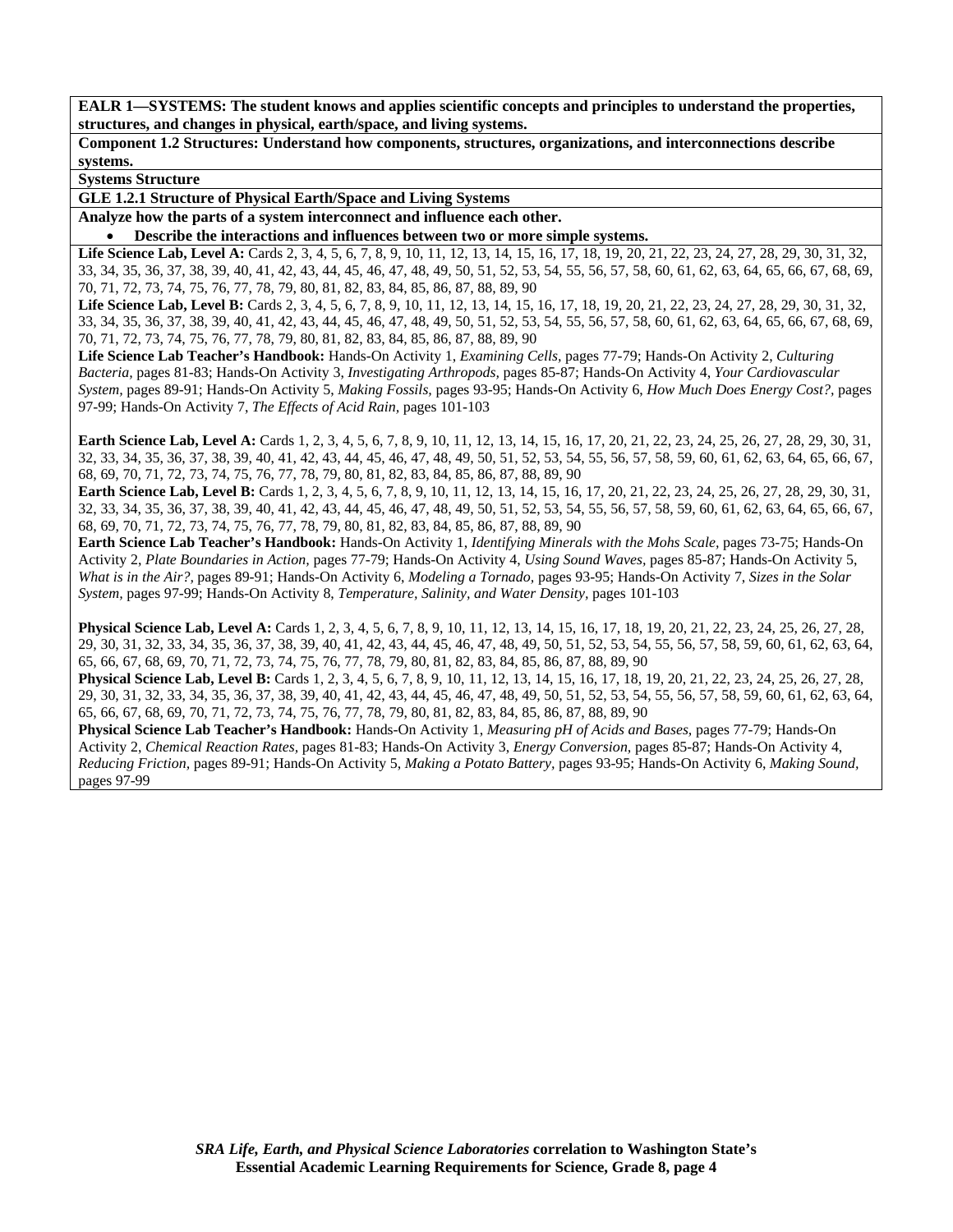**Component 1.2 Structures: Understand how components, structures, organizations, and interconnections describe systems.** 

**Physical Systems** 

**GLE 1.2.2 Energy Transfer and Transformation** 

**Understand how various factors affect energy transfers and that energy can be transformed from one form to of energy to another.** 

• **Explain the transfer and transformations of energy within a system (e.g., conduction and convection of heat [thermal] energy).** 

**Life Science Lab, Level A:** Cards 9, 13, 16, 17, 46, 47, 48, 50, 54, 55, 71, 73, 74, 75, 76, 77, 78, 79 **Life Science Lab, Level B:** Cards 9, 13, 16, 17, 46, 47, 48, 50, 54, 55, 71, 73, 74, 75, 76, 77, 78, 79 **Life Science Lab Teacher's Handbook:** Hands-On Activity 4, *Your Cardiovascular System,* pages 89-91; Hands-On Activity 6, *How Much Does Energy Cost?,* pages 97-99

**Earth Science Lab, Level A: Cards 15, 17, 38, 39, 40, 41, 52, 53, 54, 66, 90 Earth Science Lab, Level B:** Cards 15, 17, 38, 39, 40, 41, 52, 53, 54, 66, 90 **Earth Science Lab Teacher's Handbook:** Hands-On Activity 6, *Modeling a Tornado,* pages 93-95

**Physical Science Lab, Level A:** Cards 27, 28, 34, 37, 38, 41, 42, 43, 44, 45, 46, 47, 48, 49, 66, 67, 70, 76 **Physical Science Lab, Level B:** Cards 27, 28, 34, 37, 38, 41, 42, 43, 44, 45, 46, 47, 48, 49, 66, 67, 70, 76 **Physical Science Lab Teacher's Handbook:** Hands-On Activity 2, *Chemical Reaction Rates,* pages 81-83; Hands-On Activity 3, *Energy Conversion,* pages 85-87; Hands-On Activity 5, *Making a Potato Battery,* pages 93-95

**EALR 1—SYSTEMS: The student knows and applies scientific concepts and principles to understand the properties, structures, and changes in physical, earth/space, and living systems.** 

**Component 1.2 Structures: Understand how components, structures, organizations, and interconnections describe systems.** 

**Physical Systems** 

**GLE 1.2.3 Structure of Matter** 

**Understand that all matter is made of particles called atoms and that atoms may combine to form molecules and that atoms and molecules can form mixtures.** 

• **Describe that atoms may be combined in various ways and ratios to form molecules.** 

**Physical Science Lab, Level A: Cards 3, 4, 10, 11, 21, 22, 23, 24, 25, 26 Physical Science Lab, Level B:** Cards 3, 4, 10, 11, 21, 22, 23, 24, 25, 26

**EALR 1—SYSTEMS: The student knows and applies scientific concepts and principles to understand the properties, structures, and changes in physical, earth/space, and living systems.** 

**Component 1.2 Structures: Understand how components, structures, organizations, and interconnections describe systems.** 

**Physical Systems** 

**GLE 1.2.3 Structure of Matter** 

**Understand that all matter is made of particles called atoms and that atoms may combine to form molecules and that atoms and molecules can form mixtures.** 

• **Describe the different atoms and molecules in mixtures (e.g., dissolving carbon dioxide in water produces a type of mixture [solution] of CO2 and H20 molecules).** 

**Physical Science Lab, Level A: Cards 12, 13** 

**Physical Science Lab, Level B: Cards 12, 13**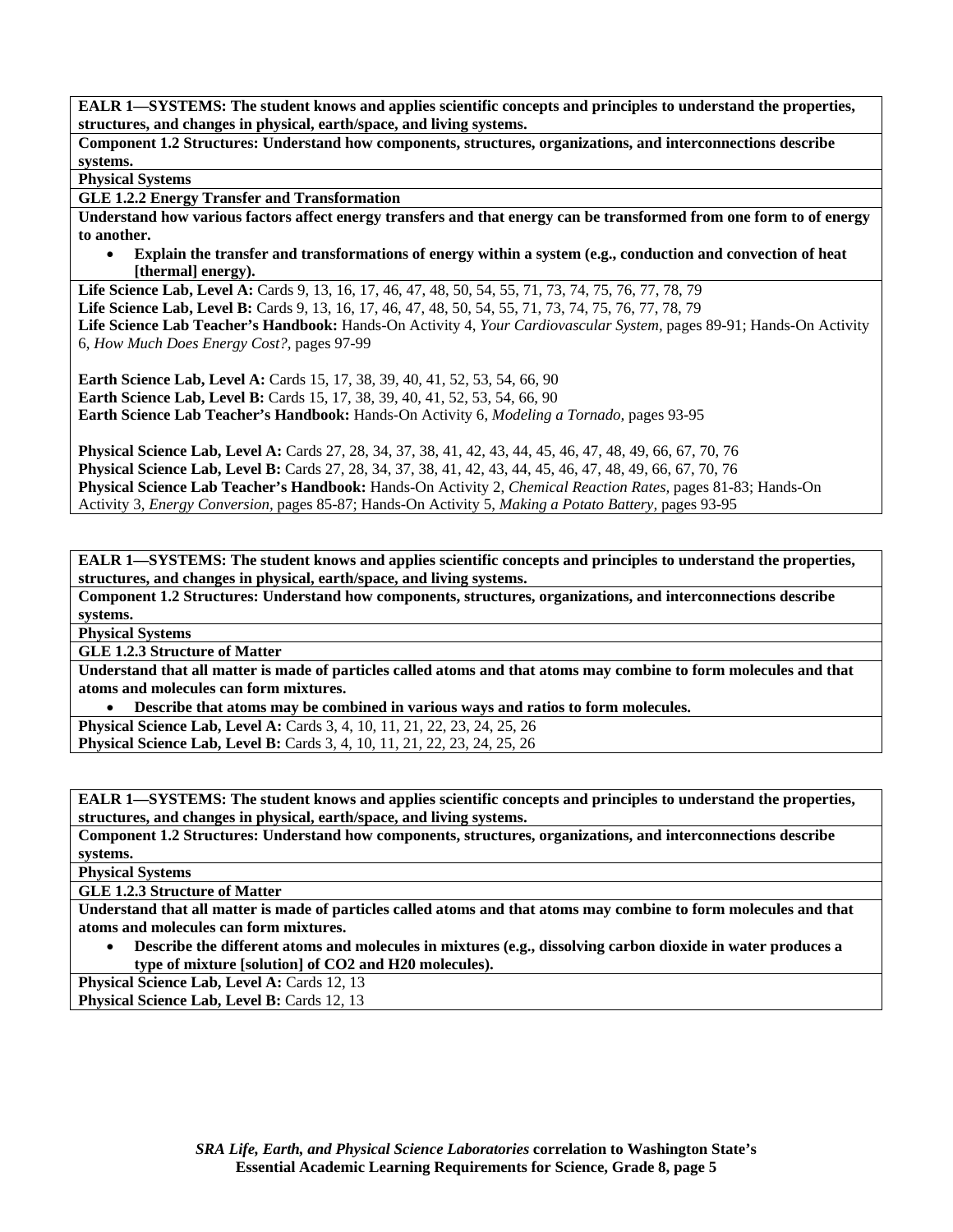**Component 1.2 Structures: Understand how components, structures, organizations, and interconnections describe systems.** 

**Earth and Space Systems** 

**GLE 1.2.5 Components of the Solar System and Beyond (Universe)** 

**Understand the structure of the Solar System.** 

• **Compare the relationships among the components of the solar system (e.g., composition, size, atmosphere, gravity, distance from the Sun, number of moons).** 

**Earth Science Lab, Level A:** Cards 68, 69, 70, 71, 72, 73, 74

**Earth Science Lab, Level B:** Cards 68, 69, 70, 71, 72, 73, 74

**Earth Science Lab Teacher's Handbook:** Hands-On Activity 7, *Sizes in the Solar System,* pages 97-99

**EALR 1—SYSTEMS: The student knows and applies scientific concepts and principles to understand the properties, structures, and changes in physical, earth/space, and living systems.** 

**Component 1.2 Structures: Understand how components, structures, organizations, and interconnections describe systems.** 

**Living Systems** 

**GLE 1.2.6 Structure and Organization of Living Systems** 

**Understand that specialized cells within multicellular organisms for different kinds of tissues, organs, and organ systems to carry out life functions.** 

• **Describe the life function of specialized cells or tissues (e.g., red blood cells carry oxygen to body tissues; cells in plant leaves capture light energy).** 

**Life Science Lab, Level A:** Cards 6, 7, 17, 19, 20, 21, 22, 44, 47, 48, 49, 50, 51, 52, 53, 54, 55, 56, 57, 58

**Life Science Lab, Level B:** Cards 6, 7, 17, 19, 20, 21, 22, 44, 47, 48, 49, 50, 51, 52, 53, 54, 55, 56, 57, 58

**Life Science Lab Teacher's Handbook:** Hands-On Activity 1, *Examining Cells,* pages 77-79; Hands-On Activity 4, *Your Cardiovascular System,* pages 89-91

**EALR 1—SYSTEMS: The student knows and applies scientific concepts and principles to understand the properties, structures, and changes in physical, earth/space, and living systems.** 

**Component 1.2 Structures: Understand how components, structures, organizations, and interconnections describe systems.** 

**Living Systems** 

**GLE 1.2.6 Structure and Organization of Living Systems** 

**Understand that specialized cells within multicellular organisms for different kinds of tissues, organs, and organ systems to carry out life functions.** 

• **Describe the life function of organs or organ systems (e.g., the stomach breaks down food and the intestines absorb food in the digestive system).** 

Life Science Lab, Level A: Cards 44, 45, 46, 47, 48, 49, 50, 51, 52, 53, 54, 55, 56, 57, 58 **Life Science Lab, Level B:** Cards 44, 45, 46, 47, 48, 49, 50, 51, 52, 53, 54, 55, 56, 57, 58

**Life Science Lab Teacher's Handbook:** Hands-On Activity 4, *Your Cardiovascular System,* pages 89-91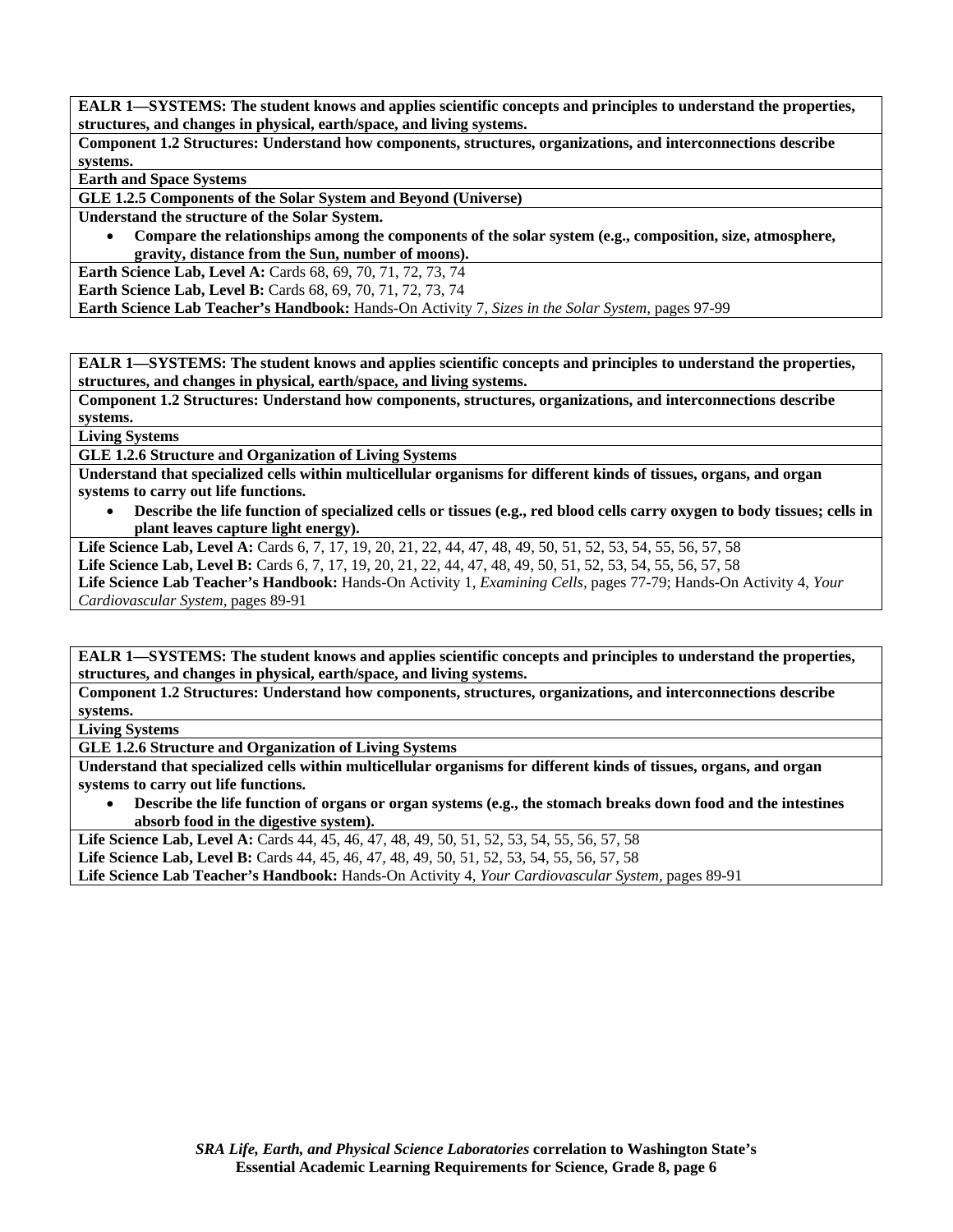**Component 1.2 Structures: Understand how components, structures, organizations, and interconnections describe systems.** 

**Living Systems** 

**GLE 1.2.7 Molecular Basis of Heredity** 

**Understand that organisms pass on genetic information in their life cycle and that an organism's characteristics are determined by both genetic and environmental influences.** 

• **Explain how physical characteristics of living things can be affected by genetic information and/or by interactions with the environment (e.g., nutrition, disease, sanitation).** 

Life Science Lab, Level A: Cards 23, 24, 36, 41, 43, 62, 63, 64, 65, 66

Life Science Lab, Level B: Cards 23, 24, 36, 41, 43, 62, 63, 64, 65, 66

**Life Science Lab Teacher's Handbook:** Hands-On Activity 3, *Investigating Arthropods,* pages 85-87

**EALR 1—SYSTEMS: The student knows and applies scientific concepts and principles to understand the properties, structures, and changes in physical, earth/space, and living systems.** 

**Component 1.2 Structures: Understand how components, structures, organizations, and interconnections describe systems.** 

**Living Systems** 

**GLE 1.2.7 Molecular Basis of Heredity** 

**Understand that organisms pass on genetic information in their life cycle and that an organism's characteristics are determined by both genetic and environmental influences.** 

• **Describe and compare sexual (two parents) and asexual (one parent) life cycles of plants and animals.** 

Life Science Lab, Level A: Cards 60, 61

Life Science Lab, Level B: Cards 60, 61

**EALR 1—SYSTEMS: The student knows and applies scientific concepts and principles to understand the properties, structures, and changes in physical, earth/space, and living systems.** 

**Component 1.2 Structures: Understand how components, structures, organizations, and interconnections describe systems.** 

**Living Systems** 

**GLE 1.2.8 Human Biology** 

**Understand human life functions and the interconnecting organ systems necessary to maintain human life.** 

• **Describe relationships among the organ systems of the human body (e.g., the role of the senses and the nervous system for human survival, the relationships between the digestive and excretory systems).** 

**Life Science Lab, Level A:** Cards 44, 45, 46, 47, 48, 49, 50, 51, 52, 53, 54, 55, 56, 57, 58

**Life Science Lab, Level B:** Cards 44, 45, 46, 47, 48, 49, 50, 51, 52, 53, 54, 55, 56, 57, 58

**Life Science Lab Teacher's Handbook:** Hands-On Activity 4, *Your Cardiovascular System,* pages 89-91

**EALR 1—SYSTEMS: The student knows and applies scientific concepts and principles to understand the properties, structures, and changes in physical, earth/space, and living systems.** 

**Component 1.2 Structures: Understand how components, structures, organizations, and interconnections describe systems.** 

**Living Systems** 

**GLE 1.2.8 Human Biology** 

**Understand human life functions and the interconnecting organ systems necessary to maintain human life.** 

• **Compare human body systems to another organism's body system (e.g., human lungs to plant leaves, human skeletal or circulatory systems to plant stems).** 

**Life Science Lab, Level A:** Cards 47, 48, 49, 50, 51, 52, 53, 54, 55, 56, 57, 58 Life Science Lab, Level B: Cards 47, 48, 49, 50, 51, 52, 53, 54, 55, 56, 57, 58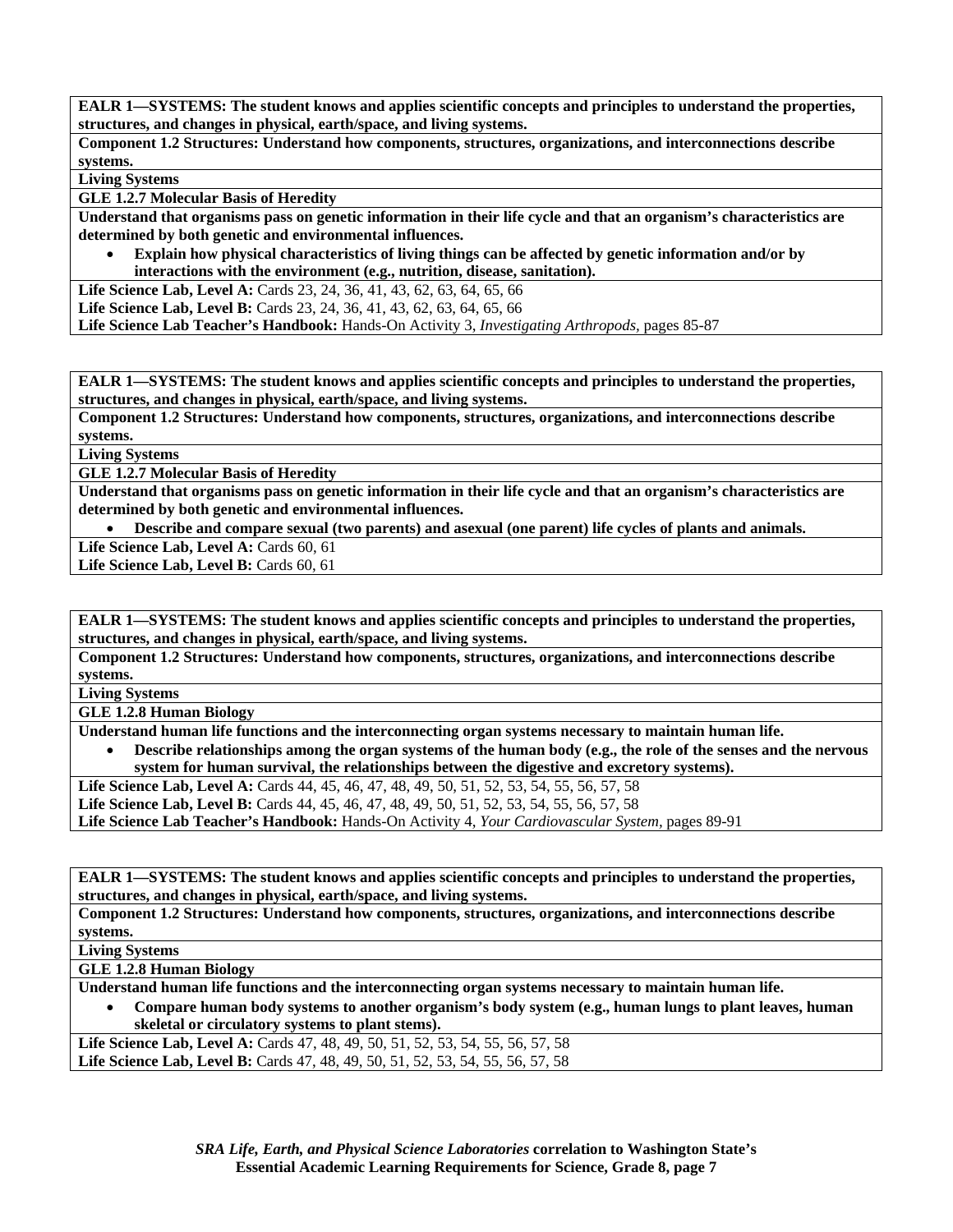**Component 1.3 Changes: Understand how interactions within and among systems cause changes in matter and energy. Earth and Space Systems** 

**GLE 1.3.7 Interactions in the Solar System and Beyond (Universe)** 

 **Understand the effects of the regular and predictable motions of planets and moons in the Solar System.** 

• **Describe how the spin of Earth and other planets accounts for the length of a day on those planets.** 

**Life Science Lab, Level A: Cards 62, 68, 69, 70, 71, 72** 

**Life Science Lab, Level B: Cards 62, 68, 69, 70, 71, 72** 

**EALR 1—SYSTEMS: The student knows and applies scientific concepts and principles to understand the properties, structures, and changes in physical, earth/space, and living systems.** 

**Component 1.3 Changes: Understand how interactions within and among systems cause changes in matter and energy. Earth and Space Systems** 

**GLE 1.3.7 Interactions in the Solar System and Beyond (Universe)** 

 **Understand the effects of the regular and predictable motions of planets and moons in the Solar System.** 

• **Describe how Earth's and other planets' orbits around the Sun account for the length of a year on those planets.** 

Life Science Lab, Level A: Cards 62, 68, 69, 70, 71, 72 Life Science Lab, Level B: Cards 62, 68, 69, 70, 71, 72

**EALR2—INQUIRY: The student knows and applies the skills, processes, and nature of scientific inquiry. Component 2.1 Investigating Systems: Develop the knowledge and skills necessary to do scientific inquiry.** 

**Investigating Systems** 

**GLE 2.1.1 Questioning** 

**Understand how to generate a question that can be answered through scientific investigation.** 

• **Generate multiple questions based on observations.** 

**Life Science Lab Teacher's Handbook:** Hands-On Activity 1, *Examining Cells,* pages 77-79; Hands-On Activity 2, *Culturing Bacteria,* pages 81-83; Hands-On Activity 3, *Investigating Arthropods,* pages 85-87; Hands-On Activity 4, *Your Cardiovascular System,* pages 89-91; Hands-On Activity 5, *Making Fossils,* pages 93-95; Hands-On Activity 6, *How Much Does Energy Cost?,* pages 97-99; Hands-On Activity 7, *The Effects of Acid Rain,* pages 101-103

**Earth Science Lab Teacher's Handbook:** Hands-On Activity 1, *Identifying Minerals with the Mohs Scale,* pages 73-75; Hands-On Activity 2, *Plate Boundaries in Action,* pages 77-79; Hands-On Activity 3, *Interpreting a Topographic Map,* pages 81-83; Hands-On Activity 4, *Using Sound Waves,* pages 85-87; Hands-On Activity 5, *What is in the Air?,* pages 89-91; Hands-On Activity 6, *Modeling a Tornado,* pages 93-95; Hands-On Activity 7, *Sizes in the Solar System,* pages 97-99; Hands-On Activity 8, *Temperature, Salinity, and Water Density,* pages 101-103

**Physical Science Lab Teacher's Handbook:** Hands-On Activity 1, *Measuring pH of Acids and Bases,* pages 77-79; Hands-On Activity 2, *Chemical Reaction Rates,* pages 81-83; Hands-On Activity 3, *Energy Conversion,* pages 85-87; Hands-On Activity 4, *Reducing Friction,* pages 89-91; Hands-On Activity 5, *Making a Potato Battery,* pages 93-95; Hands-On Activity 6, *Making Sound,* pages 97-99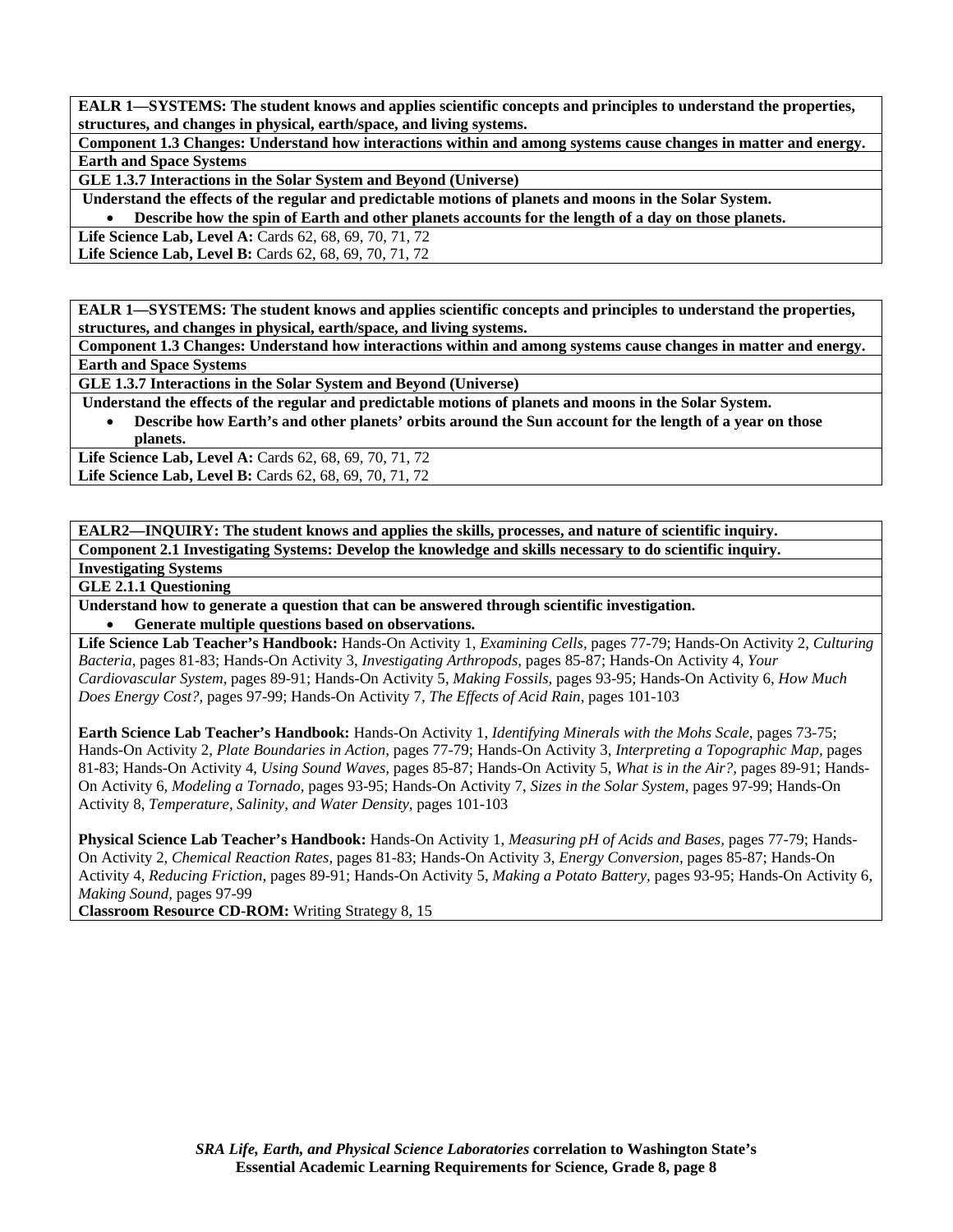### **GLE 2.1.1 Questioning**

**Understand how to generate a question that can be answered through scientific investigation.**  • **Generate a question that can be investigates scientifically.** 

**Life Science Lab Teacher's Handbook:** Hands-On Activity 1, *Examining Cells,* pages 77-79; Hands-On Activity 2, *Culturing Bacteria,* pages 81-83; Hands-On Activity 3, *Investigating Arthropods,* pages 85-87; Hands-On Activity 4, *Your Cardiovascular System,* pages 89-91; Hands-On Activity 5, *Making Fossils,* pages 93-95; Hands-On Activity 6, *How Much Does Energy Cost?,* pages 97-99; Hands-On Activity 7, *The Effects of Acid Rain,* pages 101-103

**Earth Science Lab Teacher's Handbook:** Hands-On Activity 1, *Identifying Minerals with the Mohs Scale,* pages 73-75; Hands-On Activity 2, *Plate Boundaries in Action,* pages 77-79; Hands-On Activity 3, *Interpreting a Topographic Map,* pages 81-83; Hands-On Activity 4, *Using Sound Waves,* pages 85-87; Hands-On Activity 5, *What is in the Air?,* pages 89-91; Hands-On Activity 6, *Modeling a Tornado,* pages 93-95; Hands-On Activity 7, *Sizes in the Solar System,* pages 97-99; Hands-On Activity 8, *Temperature, Salinity, and Water Density,* pages 101-103

**Physical Science Lab Teacher's Handbook:** Hands-On Activity 1, *Measuring pH of Acids and Bases,* pages 77-79; Hands-On Activity 2, *Chemical Reaction Rates,* pages 81-83; Hands-On Activity 3, *Energy Conversion,* pages 85-87; Hands-On Activity 4, *Reducing Friction,* pages 89-91; Hands-On Activity 5, *Making a Potato Battery,* pages 93-95; Hands-On Activity 6, *Making Sound,* pages 97-99

**Classroom Resource CD-ROM:** Writing Strategy 8, 15

**EALR2—INQUIRY: The student knows and applies the skills, processes, and nature of scientific inquiry. Component 2.1 Investigating Systems: Develop the knowledge and skills necessary to do scientific inquiry. Investigating Systems** 

**GLE 2.1.1 Questioning** 

**Understand how to generate a question that can be answered through scientific investigation.** 

• **Generate a new question that can be investigated with the same materials and/or data as a given investigation. Life Science Lab Teacher's Handbook:** Hands-On Activity 1, *Examining Cells,* pages 77-79; Hands-On Activity 2, *Culturing Bacteria,* pages 81-83; Hands-On Activity 3, *Investigating Arthropods,* pages 85-87; Hands-On Activity 4, *Your Cardiovascular System,* pages 89-91; Hands-On Activity 5, *Making Fossils,* pages 93-95; Hands-On Activity 6, *How Much Does Energy Cost?,* pages 97-99; Hands-On Activity 7, *The Effects of Acid Rain,* pages 101-103

**Earth Science Lab Teacher's Handbook:** Hands-On Activity 1, *Identifying Minerals with the Mohs Scale,* pages 73-75; Hands-On Activity 2, *Plate Boundaries in Action,* pages 77-79; Hands-On Activity 3, *Interpreting a Topographic Map,* pages 81-83; Hands-On Activity 4, *Using Sound Waves,* pages 85-87; Hands-On Activity 5, *What is in the Air?,* pages 89-91; Hands-On Activity 6, *Modeling a Tornado,* pages 93-95; Hands-On Activity 7, *Sizes in the Solar System,* pages 97-99; Hands-On Activity 8, *Temperature, Salinity, and Water Density,* pages 101-103

**Physical Science Lab Teacher's Handbook:** Hands-On Activity 1, *Measuring pH of Acids and Bases,* pages 77-79; Hands-On Activity 2, *Chemical Reaction Rates,* pages 81-83; Hands-On Activity 3, *Energy Conversion,* pages 85-87; Hands-On Activity 4, *Reducing Friction,* pages 89-91; Hands-On Activity 5, *Making a Potato Battery,* pages 93-95; Hands-On Activity 6, *Making Sound,* pages 97-99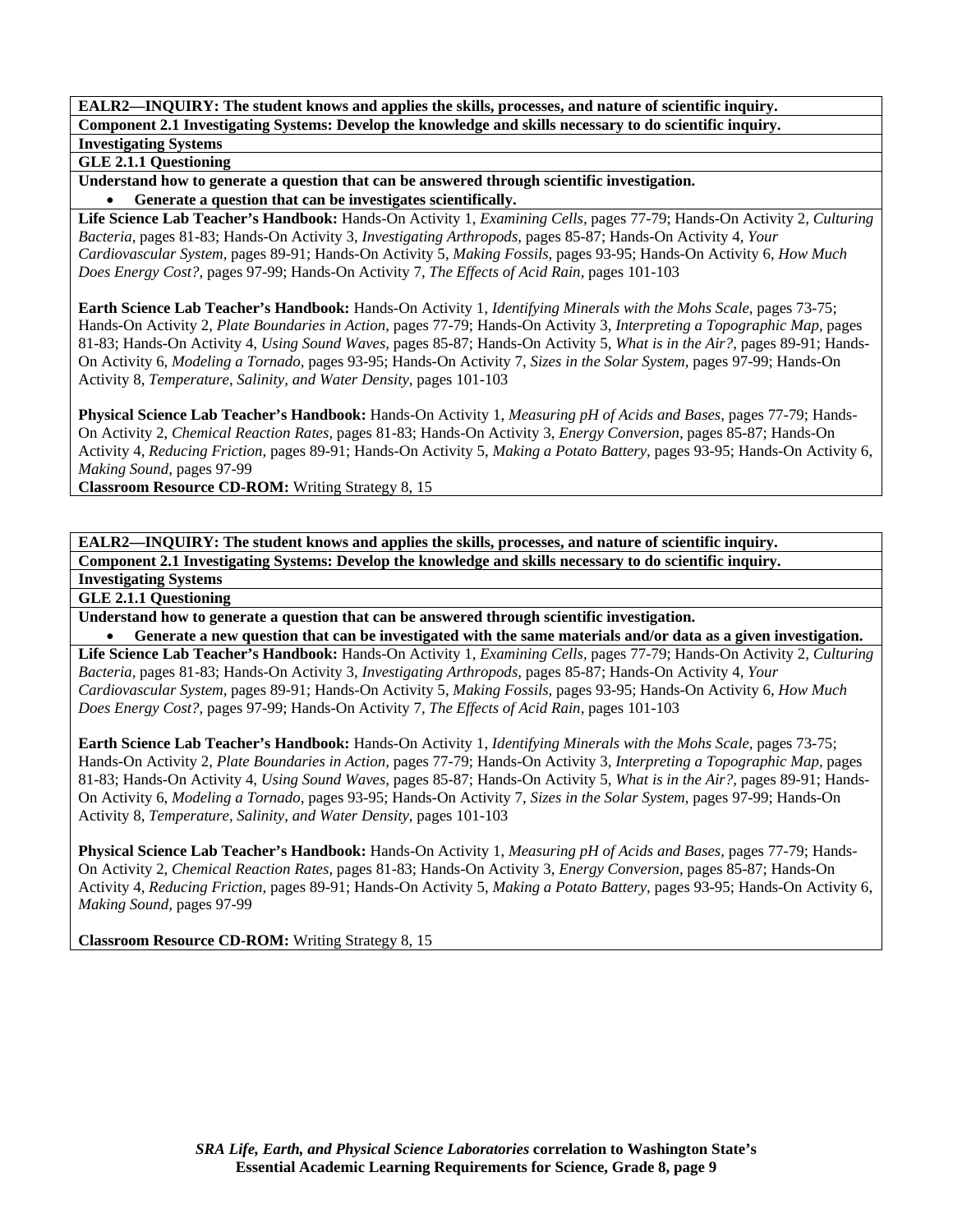**GLE 2.1.2 Planning and Conducting Safe Investigations** 

**Understand how to plan and conduct scientific investigations.** 

• **Make predictions (hypothesize) and give reasons.** 

**Life Science Lab Teacher's Handbook:** Hands-On Activity 3, *Investigating Arthropods,* pages 85-87; Hands-On Activity 4, *Your Cardiovascular System,* pages 89-91

**Physical Science Lab Teacher's Handbook:** Hands-On Activity 2, *Chemical Reaction Rates,* pages 81-83; Hands-On Activity 3, *Energy Conversion,* pages 85-87

**Classroom Resource CD-ROM:** Writing Strategy 8, 15

**EALR2—INQUIRY: The student knows and applies the skills, processes, and nature of scientific inquiry. Component 2.1 Investigating Systems: Develop the knowledge and skills necessary to do scientific inquiry.** 

# **Investigating Systems**

**GLE 2.1.2 Planning and Conducting Safe Investigations** 

**Understand how to plan and conduct scientific investigations.** 

- • **Generate a logical plan for, and conduct, a scientific controlled investigation with the following attributes:**
- o **prediction (hypothesis)\appropriate materials, tools, and available computer technology**
- o **controlled variables (kept the same)**
- o **one manipulated (changed) variable**
- o **responding (dependent) variable**
- o **gather, record, and organize data using appropriate units, charts, and/or graphs**
- o **multiple trials.**

**Life Science Lab Teacher's Handbook:** Hands-On Activity 1, *Examining Cells,* pages 77-79; Hands-On Activity 2, *Culturing Bacteria,* pages 81-83; Hands-On Activity 3, *Investigating Arthropods,* pages 85-87; Hands-On Activity 4, *Your Cardiovascular System,* pages 89-91; Hands-On Activity 5, *Making Fossils,* pages 93-95; Hands-On Activity 6, *How Much Does Energy Cost?,* pages 97-99; Hands-On Activity 7, *The Effects of Acid Rain,* pages 101-103

**Earth Science Lab Teacher's Handbook:** Hands-On Activity 1, *Identifying Minerals with the Mohs Scale,* pages 73-75; Hands-On Activity 2, *Plate Boundaries in Action,* pages 77-79; Hands-On Activity 3, *Interpreting a Topographic Map,* pages 81-83; Hands-On Activity 4, *Using Sound Waves,* pages 85-87; Hands-On Activity 5, *What is in the Air?,* pages 89-91; Hands-On Activity 6, *Modeling a Tornado,* pages 93-95; Hands-On Activity 7, *Sizes in the Solar System,* pages 97-99; Hands-On Activity 8, *Temperature, Salinity, and Water Density,* pages 101-103

**Physical Science Lab Teacher's Handbook:** Hands-On Activity 1, *Measuring pH of Acids and Bases,* pages 77-79; Hands-On Activity 2, *Chemical Reaction Rates,* pages 81-83; Hands-On Activity 3, *Energy Conversion,* pages 85-87; Hands-On Activity 4, *Reducing Friction,* pages 89-91; Hands-On Activity 5, *Making a Potato Battery,* pages 93-95; Hands-On Activity 6, *Making Sound,* pages 97-99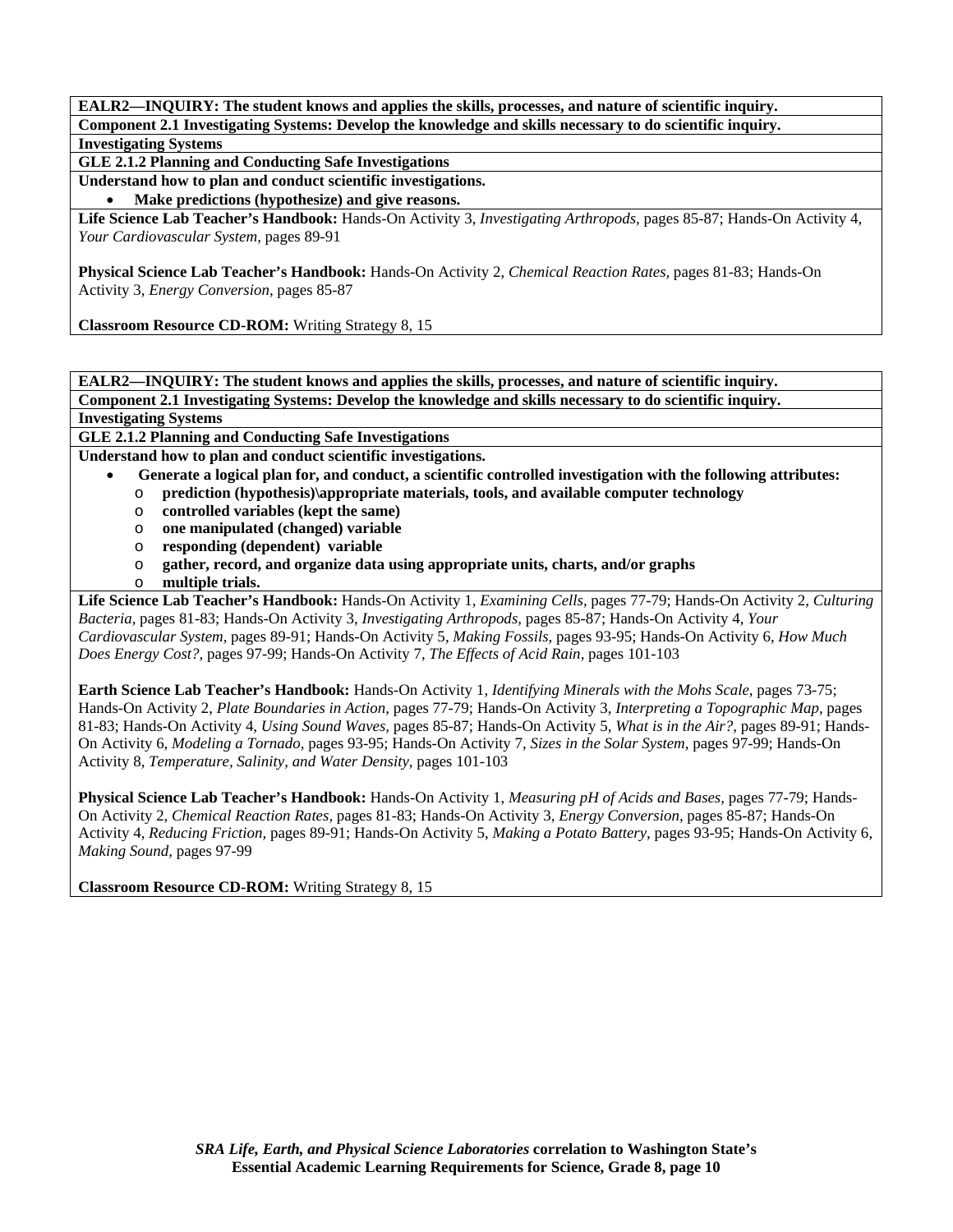**GLE 2.1.2 Planning and Conducting Safe Investigations** 

**Understand how to plan and conduct scientific investigations.** 

- • **Generate a logical plan for a simple field investigation with the following attributes:**
- o **identify multiple variables**
- o **select observable or measurable variables related to the investigative question.**

**Life Science Lab Teacher's Handbook:** Hands-On Activity 7, *The Effects of Acid Rain,* pages 101-103

**Earth Science Lab Teacher's Handbook:** Hands-On Activity 8, *Temperature, Salinity, and Water Density,* pages 101-103

**Physical Science Lab Teacher's Handbook:** Hands-On Activity 2, *Chemical Reaction Rates,* pages 81-83

**Classroom Resource CD-ROM:** Writing Strategy 15, 23

**EALR2—INQUIRY: The student knows and applies the skills, processes, and nature of scientific inquiry. Component 2.1 Investigating Systems: Develop the knowledge and skills necessary to do scientific inquiry.** 

**Investigating Systems** 

**GLE 2.1.2 Planning and Conducting Safe Investigations** 

**Understand how to plan and conduct scientific investigations.** 

• **Identify and explain safety requirements that would be needed in the investigation.** 

**Life Science Lab Teacher's Handbook:** Hands-On Activity 1, *Examining Cells,* pages 77-79; Hands-On Activity 2, *Culturing Bacteria,* pages 81-83; Hands-On Activity 3, *Investigating Arthropods,* pages 85-87; Hands-On Activity 4, *Your Cardiovascular System,* pages 89-91; Hands-On Activity 5, *Making Fossils,* pages 93-95; Hands-On Activity 6, *How Much Does Energy Cost?,* pages 97-99; Hands-On Activity 7, *The Effects of Acid Rain,* pages 101-103

**Earth Science Lab Teacher's Handbook:** Hands-On Activity 1, *Identifying Minerals with the Mohs Scale,* pages 73-75; Hands-On Activity 2, *Plate Boundaries in Action,* pages 77-79; Hands-On Activity 3, *Interpreting a Topographic Map,* pages 81-83; Hands-On Activity 4, *Using Sound Waves,* pages 85-87; Hands-On Activity 5, *What is in the Air?,* pages 89-91; Hands-On Activity 6, *Modeling a Tornado,* pages 93-95; Hands-On Activity 7, *Sizes in the Solar System,* pages 97-99; Hands-On Activity 8, *Temperature, Salinity, and Water Density,* pages 101-103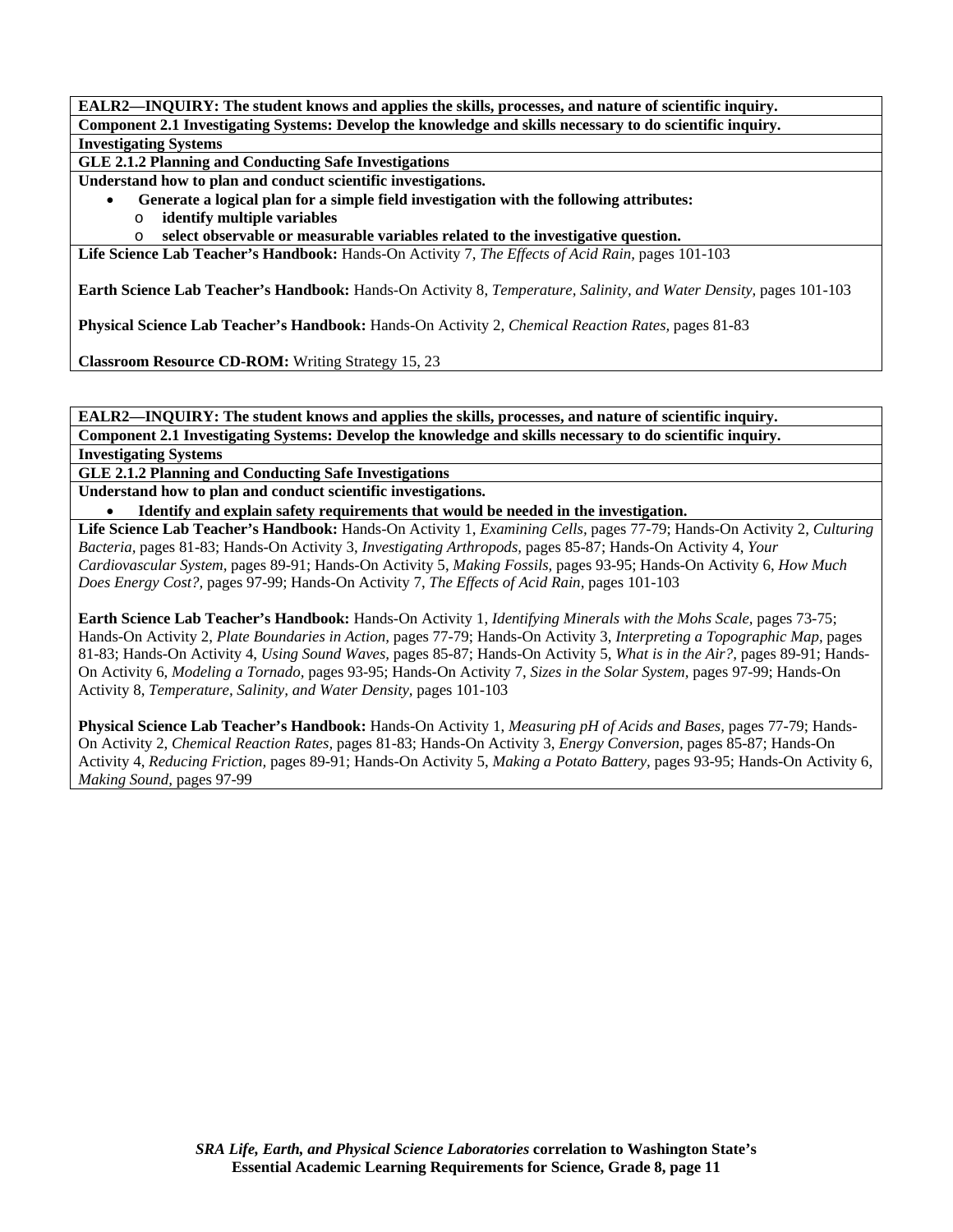# **GLE 2.1.3 Explaining**

**Apply understanding of how to construct a scientific explanation using evidence and inferential logic.** 

• **Generate a scientific conclusion including supporting data from an investigation using inferential logic (e.g., chewing gum loses more mass than bubble gum after being chewed for 5 minutes; chewing gum lost 2.00 grams while bubble gum only lost 1.47 grams).** 

**Life Science Lab Teacher's Handbook:** Hands-On Activity 1, *Examining Cells,* pages 77-79; Hands-On Activity 2, *Culturing Bacteria,* pages 81-83; Hands-On Activity 3, *Investigating Arthropods,* pages 85-87; Hands-On Activity 4, *Your Cardiovascular System,* pages 89-91; Hands-On Activity 5, *Making Fossils,* pages 93-95; Hands-On Activity 6, *How Much Does Energy Cost?,* pages 97-99; Hands-On Activity 7, *The Effects of Acid Rain,* pages 101-103

**Earth Science Lab Teacher's Handbook:** Hands-On Activity 1, *Identifying Minerals with the Mohs Scale,* pages 73-75; Hands-On Activity 2, *Plate Boundaries in Action,* pages 77-79; Hands-On Activity 3, *Interpreting a Topographic Map,* pages 81-83; Hands-On Activity 4, *Using Sound Waves,* pages 85-87; Hands-On Activity 5, *What is in the Air?,* pages 89-91; Hands-On Activity 6, *Modeling a Tornado,* pages 93-95; Hands-On Activity 7, *Sizes in the Solar System,* pages 97-99; Hands-On Activity 8, *Temperature, Salinity, and Water Density,* pages 101-103

**Physical Science Lab Teacher's Handbook:** Hands-On Activity 1, *Measuring pH of Acids and Bases,* pages 77-79; Hands-On Activity 2, *Chemical Reaction Rates,* pages 81-83; Hands-On Activity 3, *Energy Conversion,* pages 85-87; Hands-On Activity 4, *Reducing Friction,* pages 89-91; Hands-On Activity 5, *Making a Potato Battery,* pages 93-95; Hands-On Activity 6, *Making Sound,* pages 97-99

**EALR2—INQUIRY: The student knows and applies the skills, processes, and nature of scientific inquiry. Component 2.1 Investigating Systems: Develop the knowledge and skills necessary to do scientific inquiry.** 

**Investigating Systems** 

**GLE 2.1.3 Explaining** 

**Apply understanding of how to construct a scientific explanation using evidence and inferential logic.**  • **Describe a reason for a given conclusion using evidence from an investigation.** 

**Life Science Lab Teacher's Handbook:** Hands-On Activity 1, *Examining Cells,* pages 77-79; Hands-On Activity 2, *Culturing Bacteria,* pages 81-83; Hands-On Activity 3, *Investigating Arthropods,* pages 85-87; Hands-On Activity 4, *Your Cardiovascular System,* pages 89-91; Hands-On Activity 5, *Making Fossils,* pages 93-95; Hands-On Activity 6, *How Much Does Energy Cost?,* pages 97-99; Hands-On Activity 7, *The Effects of Acid Rain,* pages 101-103

**Earth Science Lab Teacher's Handbook:** Hands-On Activity 1, *Identifying Minerals with the Mohs Scale,* pages 73-75; Hands-On Activity 2, *Plate Boundaries in Action,* pages 77-79; Hands-On Activity 3, *Interpreting a Topographic Map,* pages 81-83; Hands-On Activity 4, *Using Sound Waves,* pages 85-87; Hands-On Activity 5, *What is in the Air?,* pages 89-91; Hands-On Activity 6, *Modeling a Tornado,* pages 93-95; Hands-On Activity 7, *Sizes in the Solar System,* pages 97-99; Hands-On Activity 8, *Temperature, Salinity, and Water Density,* pages 101-103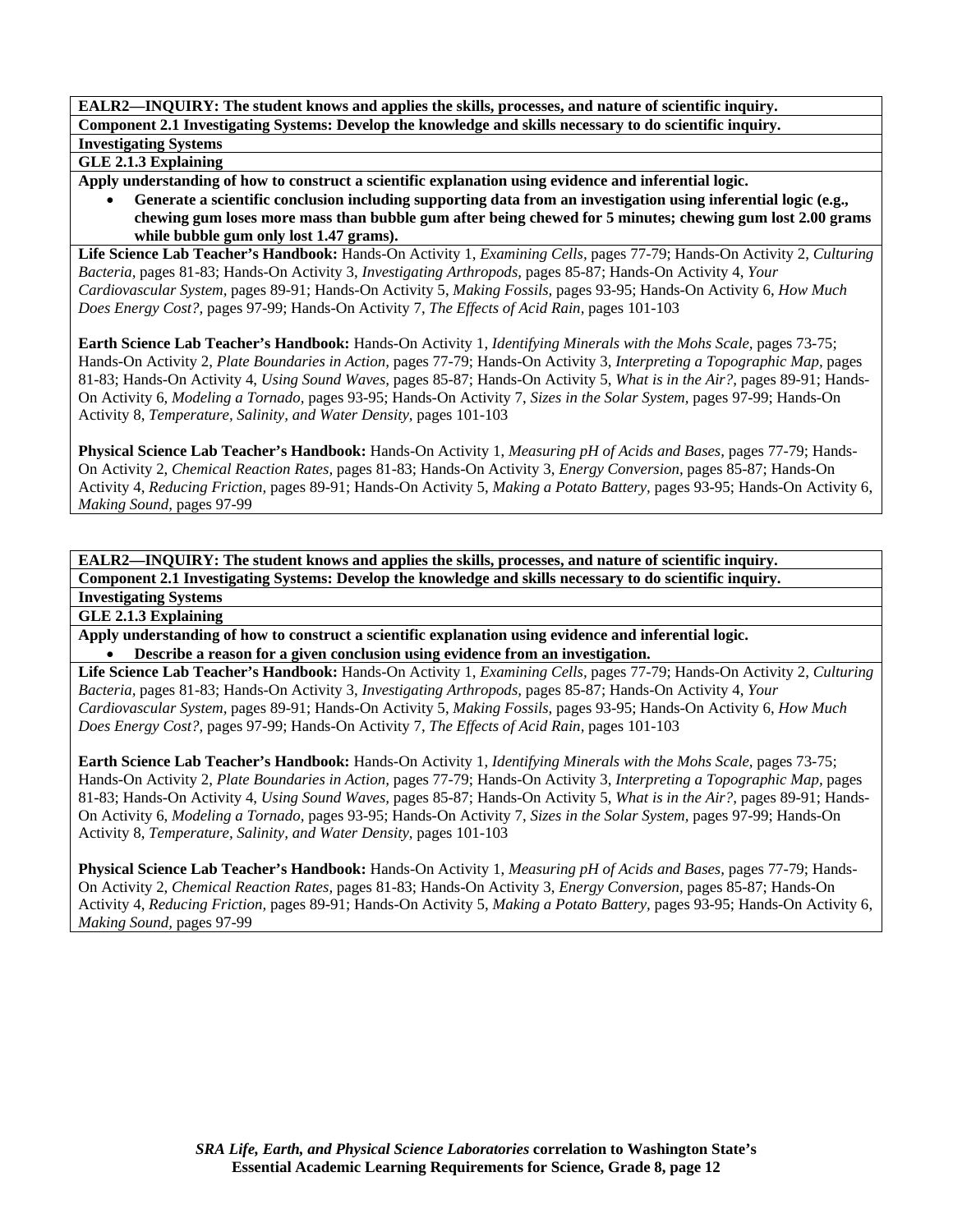# **GLE 2.1.3 Explaining**

**Apply understanding of how to construct a scientific explanation using evidence and inferential logic.**  • **Generate a scientific explanation of an observed phenomena using given data.** 

**Life Science Lab Teacher's Handbook:** Hands-On Activity 1, *Examining Cells,* pages 77-79; Hands-On Activity 2, *Culturing Bacteria,* pages 81-83; Hands-On Activity 3, *Investigating Arthropods,* pages 85-87; Hands-On Activity 4, *Your Cardiovascular System,* pages 89-91; Hands-On Activity 5, *Making Fossils,* pages 93-95; Hands-On Activity 6, *How Much Does Energy Cost?,* pages 97-99; Hands-On Activity 7, *The Effects of Acid Rain,* pages 101-103

**Earth Science Lab Teacher's Handbook:** Hands-On Activity 1, *Identifying Minerals with the Mohs Scale,* pages 73-75; Hands-On Activity 2, *Plate Boundaries in Action,* pages 77-79; Hands-On Activity 3, *Interpreting a Topographic Map,* pages 81-83; Hands-On Activity 4, *Using Sound Waves,* pages 85-87; Hands-On Activity 5, *What is in the Air?,* pages 89-91; Hands-On Activity 6, *Modeling a Tornado,* pages 93-95; Hands-On Activity 7, *Sizes in the Solar System,* pages 97-99; Hands-On Activity 8, *Temperature, Salinity, and Water Density,* pages 101-103

**Physical Science Lab Teacher's Handbook:** Hands-On Activity 1, *Measuring pH of Acids and Bases,* pages 77-79; Hands-On Activity 2, *Chemical Reaction Rates,* pages 81-83; Hands-On Activity 3, *Energy Conversion,* pages 85-87; Hands-On Activity 4, *Reducing Friction,* pages 89-91; Hands-On Activity 5, *Making a Potato Battery,* pages 93-95; Hands-On Activity 6, *Making Sound,* pages 97-99

**EALR2—INQUIRY: The student knows and applies the skills, processes, and nature of scientific inquiry. Component 2.1 Investigating Systems: Develop the knowledge and skills necessary to do scientific inquiry. Investigating Systems** 

**GLE 2.1.3 Explaining** 

**Apply understanding of how to construct a scientific explanation using evidence and inferential logic.**  • **Describe the difference between evidence (data) and conclusions.** 

**Life Science Lab Teacher's Handbook:** Hands-On Activity 1, *Examining Cells,* pages 77-79; Hands-On Activity 2, *Culturing Bacteria,* pages 81-83; Hands-On Activity 3, *Investigating Arthropods,* pages 85-87; Hands-On Activity 4, *Your Cardiovascular System,* pages 89-91; Hands-On Activity 5, *Making Fossils,* pages 93-95; Hands-On Activity 6, *How Much Does Energy Cost?,* pages 97-99; Hands-On Activity 7, *The Effects of Acid Rain,* pages 101-103

**Earth Science Lab Teacher's Handbook:** Hands-On Activity 1, *Identifying Minerals with the Mohs Scale,* pages 73-75; Hands-On Activity 2, *Plate Boundaries in Action,* pages 77-79; Hands-On Activity 3, *Interpreting a Topographic Map,* pages 81-83; Hands-On Activity 4, *Using Sound Waves,* pages 85-87; Hands-On Activity 5, *What is in the Air?,* pages 89-91; Hands-On Activity 6, *Modeling a Tornado,* pages 93-95; Hands-On Activity 7, *Sizes in the Solar System,* pages 97-99; Hands-On Activity 8, *Temperature, Salinity, and Water Density,* pages 101-103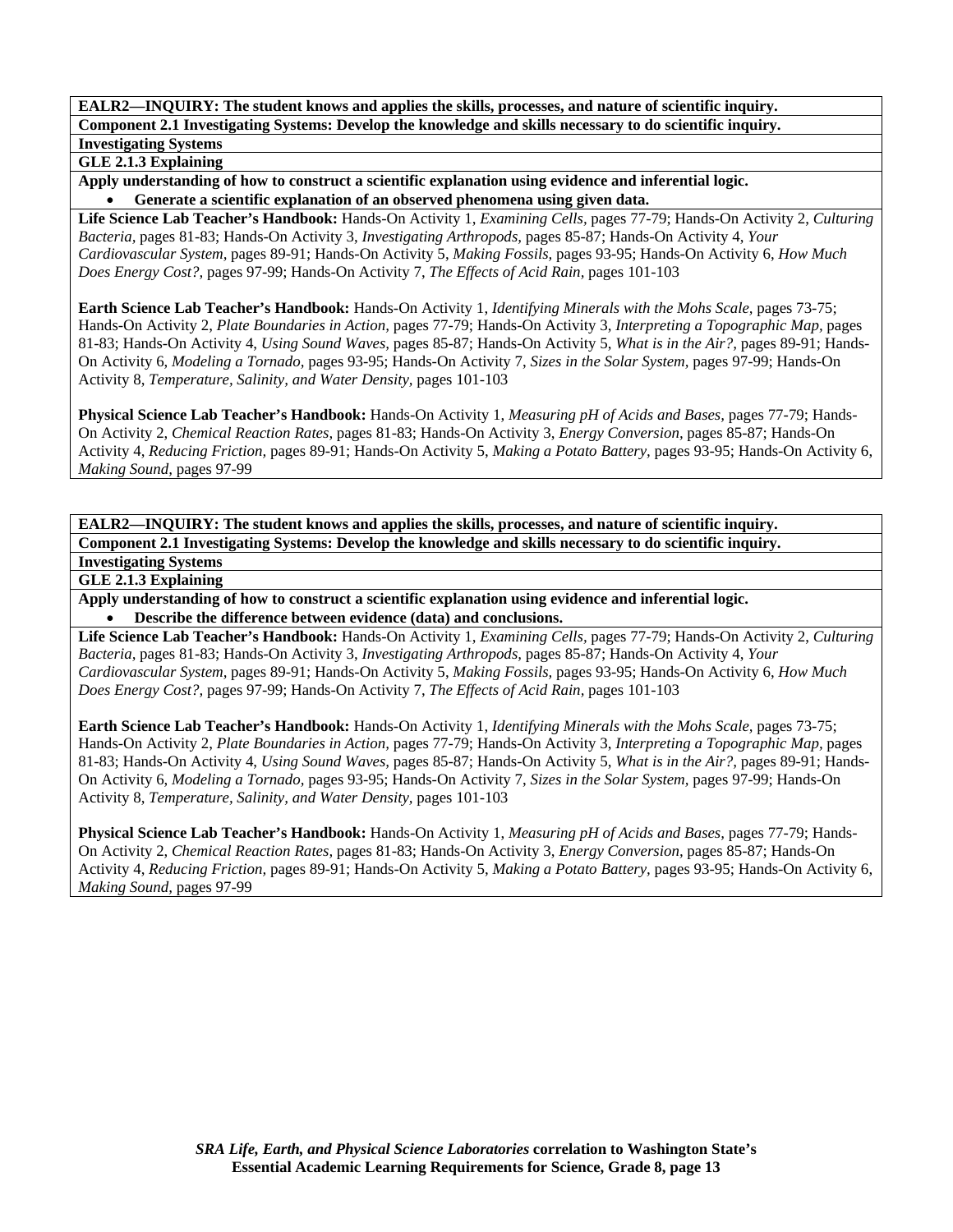**GLE 2.1.4 Modeling** 

**Understand how models are used to investigate objects, events, systems, and processes.** 

• **Create a model or computer simulation to investigate and predict the behavior of objects, events, systems, or processes (e.g., phases of the Moon using a solar system model).** 

**Life Science Lab Teacher's Handbook:** Hands-On Activity 4, *Your Cardiovascular System,* pages 89-91; Hands-On Activity 5, *Making Fossils,* pages 93-95; Hands-On Activity 6, *How Much Does Energy Cost?,* pages 97-99

**Earth Science Lab Teacher's Handbook:** Hands-On Activity 6, *Modeling a Tornado,* pages 93-95; Hands-On Activity 7, *Sizes in the Solar System,* pages 97-99

**Physical Science Lab Teacher's Handbook:** Hands-On Activity 5, *Making a Potato Battery,* pages 93-95; Hands-On Activity 6, *Making Sound,* pages 97-99

**Classroom Resource CD-ROM:** Writing Strategy 20

**EALR2—INQUIRY: The student knows and applies the skills, processes, and nature of scientific inquiry. Component 2.1 Investigating Systems: Develop the knowledge and skills necessary to do scientific inquiry.** 

**Investigating Systems GLE 2.1.5 Communicating** 

**Apply understanding of how to report investigations and explanations of objects, events, systems, and processes.**  • **Report observations of scientific investigations without making inferences.** 

**Life Science Lab Teacher's Handbook:** Hands-On Activity 1, *Examining Cells,* pages 77-79; Hands-On Activity 2, *Culturing Bacteria,* pages 81-83; Hands-On Activity 3, *Investigating Arthropods,* pages 85-87; Hands-On Activity 4, *Your Cardiovascular System,* pages 89-91; Hands-On Activity 5, *Making Fossils,* pages 93-95; Hands-On Activity 6, *How Much Does Energy Cost?,* pages 97-99; Hands-On Activity 7, *The Effects of Acid Rain,* pages 101-103

**Earth Science Lab Teacher's Handbook:** Hands-On Activity 1, *Identifying Minerals with the Mohs Scale,* pages 73-75; Hands-On Activity 2, *Plate Boundaries in Action,* pages 77-79; Hands-On Activity 3, *Interpreting a Topographic Map,* pages 81-83; Hands-On Activity 4, *Using Sound Waves,* pages 85-87; Hands-On Activity 5, *What is in the Air?,* pages 89-91; Hands-On Activity 6, *Modeling a Tornado,* pages 93-95; Hands-On Activity 7, *Sizes in the Solar System,* pages 97-99; Hands-On Activity 8, *Temperature, Salinity, and Water Density,* pages 101-103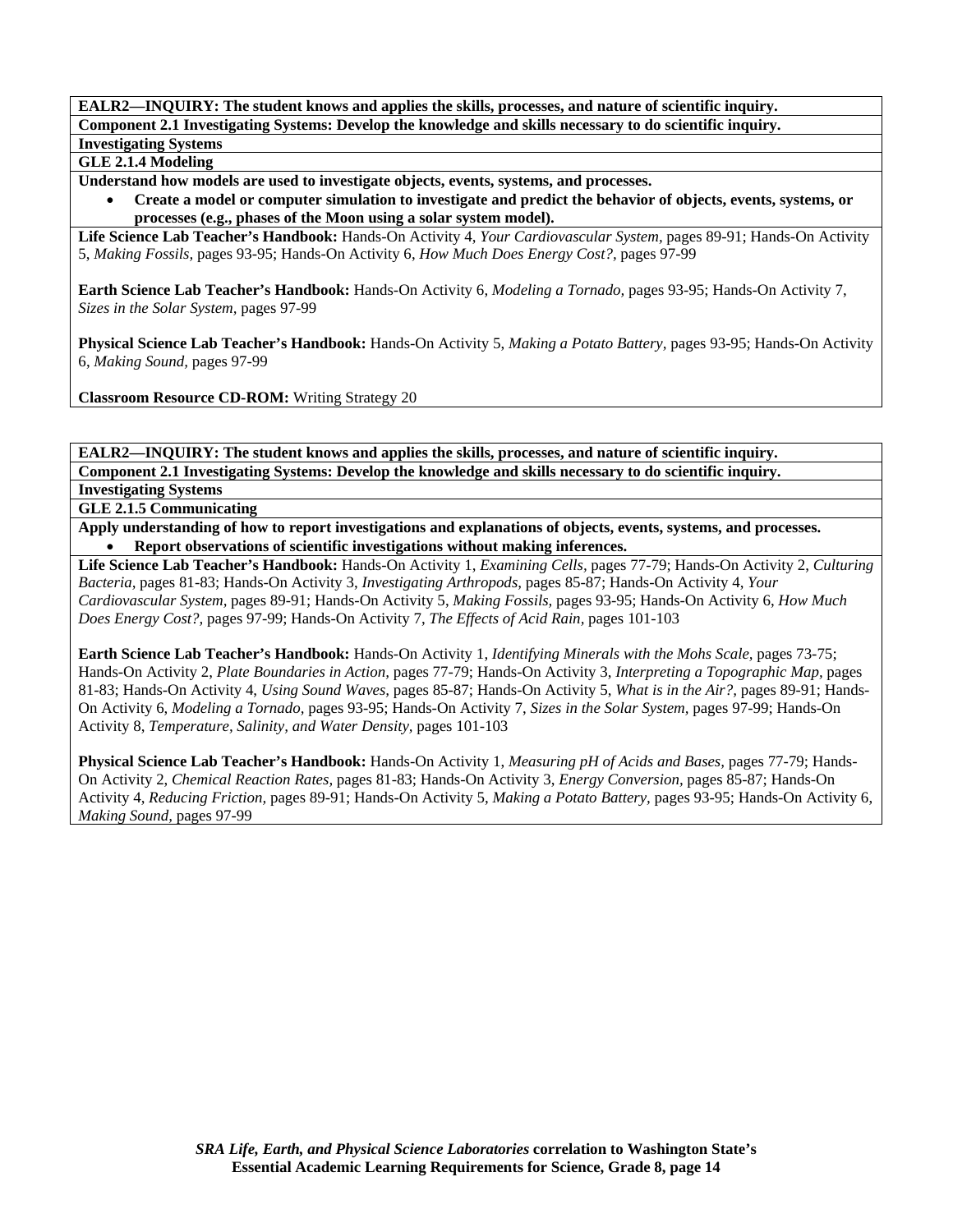**GLE 2.1.5 Communicating** 

**Apply understanding of how to report investigations and explanations of objects, events, systems, and processes.** 

- **Summarize an investigation by describing:** 
	- **Reasons for selecting the investigative plan.**
	- **Materials used in the investigation.**
	- **Observations, data, results.**
	- **Explanations and conclusions in written, mathematical, oral, and information technology presentation formats.**
	- **Ramifications of investigations.**
	- **Safety procedures used.**

**Life Science Lab Teacher's Handbook:** Hands-On Activity 1, *Examining Cells,* pages 77-79; Hands-On Activity 2, *Culturing Bacteria,* pages 81-83; Hands-On Activity 3, *Investigating Arthropods,* pages 85-87; Hands-On Activity 4, *Your Cardiovascular System,* pages 89-91; Hands-On Activity 5, *Making Fossils,* pages 93-95; Hands-On Activity 6, *How Much Does Energy Cost?,* pages 97-99; Hands-On Activity 7, *The Effects of Acid Rain,* pages 101-103

**Earth Science Lab Teacher's Handbook:** Hands-On Activity 1, *Identifying Minerals with the Mohs Scale,* pages 73-75; Hands-On Activity 2, *Plate Boundaries in Action,* pages 77-79; Hands-On Activity 3, *Interpreting a Topographic Map,* pages 81-83; Hands-On Activity 4, *Using Sound Waves,* pages 85-87; Hands-On Activity 5, *What is in the Air?,* pages 89-91; Hands-On Activity 6, *Modeling a Tornado,* pages 93-95; Hands-On Activity 7, *Sizes in the Solar System,* pages 97-99; Hands-On Activity 8, *Temperature, Salinity, and Water Density,* pages 101-103

**Physical Science Lab Teacher's Handbook:** Hands-On Activity 1, *Measuring pH of Acids and Bases,* pages 77-79; Hands-On Activity 2, *Chemical Reaction Rates,* pages 81-83; Hands-On Activity 3, *Energy Conversion,* pages 85-87; Hands-On Activity 4, *Reducing Friction,* pages 89-91; Hands-On Activity 5, *Making a Potato Battery,* pages 93-95; Hands-On Activity 6, *Making Sound,* pages 97-99

**Classroom Resource CD-ROM:** Writing Strategy 15

**EALR2—INQUIRY: The student knows and applies the skills, processes, and nature of scientific inquiry. Component 2.1 Investigating Systems: Develop the knowledge and skills necessary to do scientific inquiry. Investigating Systems** 

**GLE 2.1.5 Communicating** 

**Apply understanding of how to report investigations and explanations of objects, events, systems, and processes.**  • **Describe the difference between an objective summary of data and an inference made from data.** 

**Life Science Lab Teacher's Handbook:** Hands-On Activity 2, *Culturing Bacteria,* pages 81-83; Hands-On Activity 3, *Investigating Arthropods,* pages 85-87; Hands-On Activity 4, *Your Cardiovascular System,* pages 89-91; Hands-On Activity 5, *Making Fossils,* pages 93-95; Hands-On Activity 6, *How Much Does Energy Cost?,* pages 97-99; Hands-On Activity 7, *The Effects of Acid Rain,* pages 101-103

**Earth Science Lab Teacher's Handbook:** Hands-On Activity 1, *Identifying Minerals with the Mohs Scale,* pages 73-75; Hands-On Activity 3, *Interpreting a Topographic Map,* pages 81-83; Hands-On Activity 5, *What is in the Air?,* pages 89-91; Hands-On Activity 7, *Sizes in the Solar System,* pages 97-99; Hands-On Activity 8, *Temperature, Salinity, and Water Density,* pages 101-103

**Physical Science Lab Teacher's Handbook:** Hands-On Activity 1, *Measuring pH of Acids and Bases,* pages 77-79; Hands-On Activity 2, *Chemical Reaction Rates,* pages 81-83; Hands-On Activity 3, *Energy Conversion,* pages 85-87; Hands-On Activity 4, *Reducing Friction,* pages 89-91; Hands-On Activity 6, *Making Sound,* pages 97-99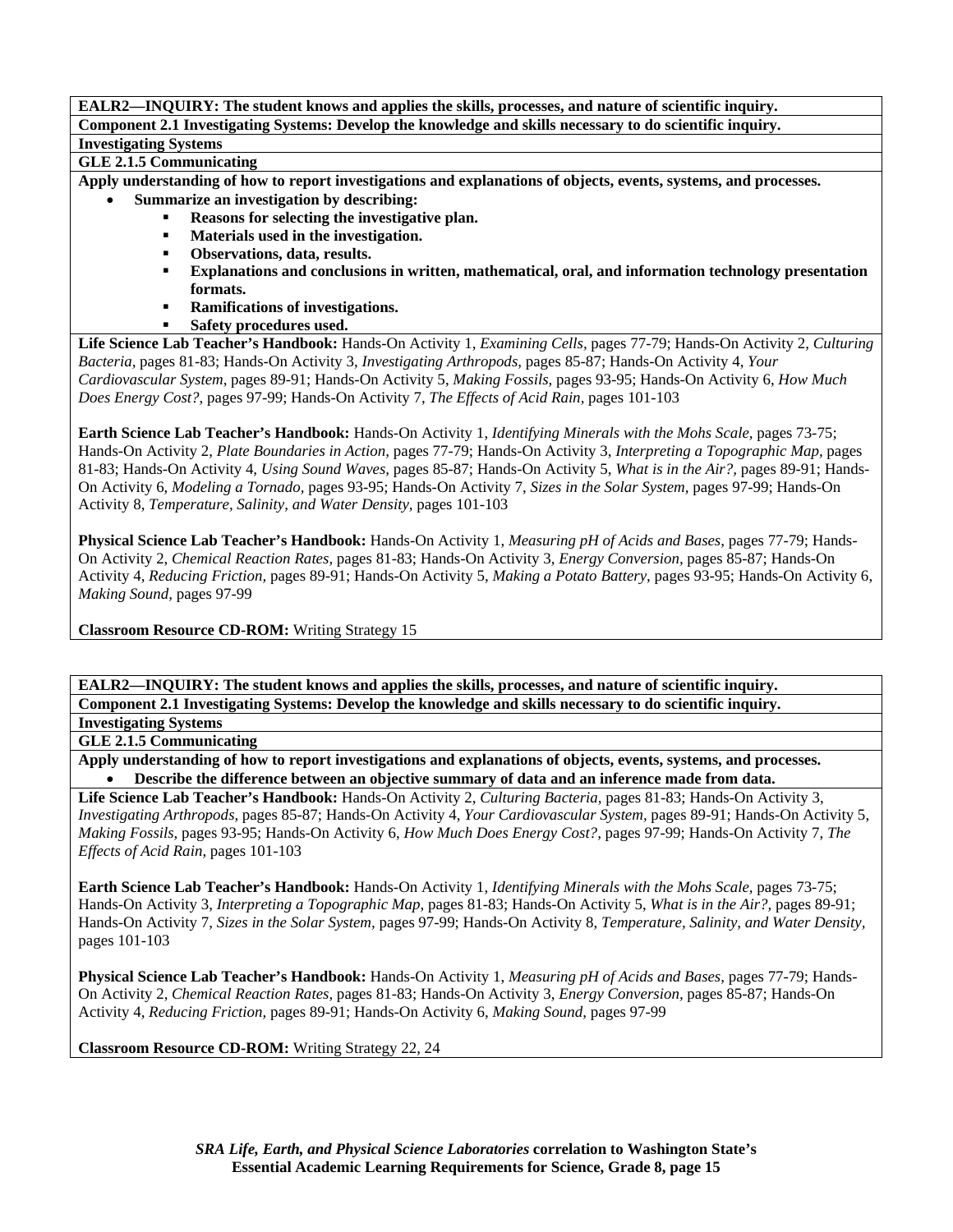#### **Nature of Science**

**GLE 2.2.1 Intellectual Honesty** 

**Apply curiosity, honesty, skepticism, and openness when considering explanations and conducting investigations.**  • **Explain why an honest response to questionable results, conclusions, or explanations is important to the scientific enterprise.** 

**Life Science Lab Teacher's Handbook:** Hands-On Activity 1, *Examining Cells,* pages 77-79; Hands-On Activity 2, *Culturing Bacteria,* pages 81-83; Hands-On Activity 3, *Investigating Arthropods,* pages 85-87; Hands-On Activity 4, *Your Cardiovascular System,* pages 89-91; Hands-On Activity 5, *Making Fossils,* pages 93-95; Hands-On Activity 6, *How Much Does Energy Cost?,* pages 97-99; Hands-On Activity 7, *The Effects of Acid Rain,* pages 101-103

**Earth Science Lab Teacher's Handbook:** Hands-On Activity 1, *Identifying Minerals with the Mohs Scale,* pages 73-75; Hands-On Activity 2, *Plate Boundaries in Action,* pages 77-79; Hands-On Activity 3, *Interpreting a Topographic Map,* pages 81-83; Hands-On Activity 4, *Using Sound Waves,* pages 85-87; Hands-On Activity 5, *What is in the Air?,* pages 89-91; Hands-On Activity 6, *Modeling a Tornado,* pages 93-95; Hands-On Activity 7, *Sizes in the Solar System,* pages 97-99; Hands-On Activity 8, *Temperature, Salinity, and Water Density,* pages 101-103

**Physical Science Lab Teacher's Handbook:** Hands-On Activity 1, *Measuring pH of Acids and Bases,* pages 77-79; Hands-On Activity 2, *Chemical Reaction Rates,* pages 81-83; Hands-On Activity 3, *Energy Conversion,* pages 85-87; Hands-On Activity 4, *Reducing Friction,* pages 89-91; Hands-On Activity 5, *Making a Potato Battery,* pages 93-95; Hands-On Activity 6, *Making Sound,* pages 97-99

**EALR2—INQUIRY: The student knows and applies the skills, processes, and nature of scientific inquiry. Component 2.2 Nature of Science: Understand the nature of scientific inquiry.** 

**Nature of Science** 

**GLE 2.2.1 Intellectual Honesty** 

**Apply curiosity, honesty, skepticism, and openness when considering explanations and conducting investigations.**  • **Describe a flaw in a claim or a conclusion (i.e., limited data, flawed procedure, or overgeneralization).** 

**Life Science Lab Teacher's Handbook:** Hands-On Activity 1, *Examining Cells,* pages 77-79; Hands-On Activity 2, *Culturing Bacteria,* pages 81-83; Hands-On Activity 3, *Investigating Arthropods,* pages 85-87; Hands-On Activity 4, *Your Cardiovascular System,* pages 89-91; Hands-On Activity 5, *Making Fossils,* pages 93-95; Hands-On Activity 6, *How Much Does Energy Cost?,* pages 97-99; Hands-On Activity 7, *The Effects of Acid Rain,* pages 101-103

**Earth Science Lab Teacher's Handbook:** Hands-On Activity 1, *Identifying Minerals with the Mohs Scale,* pages 73-75; Hands-On Activity 2, *Plate Boundaries in Action,* pages 77-79; Hands-On Activity 3, *Interpreting a Topographic Map,* pages 81-83; Hands-On Activity 4, *Using Sound Waves,* pages 85-87; Hands-On Activity 5, *What is in the Air?,* pages 89-91; Hands-On Activity 6, *Modeling a Tornado,* pages 93-95; Hands-On Activity 7, *Sizes in the Solar System,* pages 97-99; Hands-On Activity 8, *Temperature, Salinity, and Water Density,* pages 101-103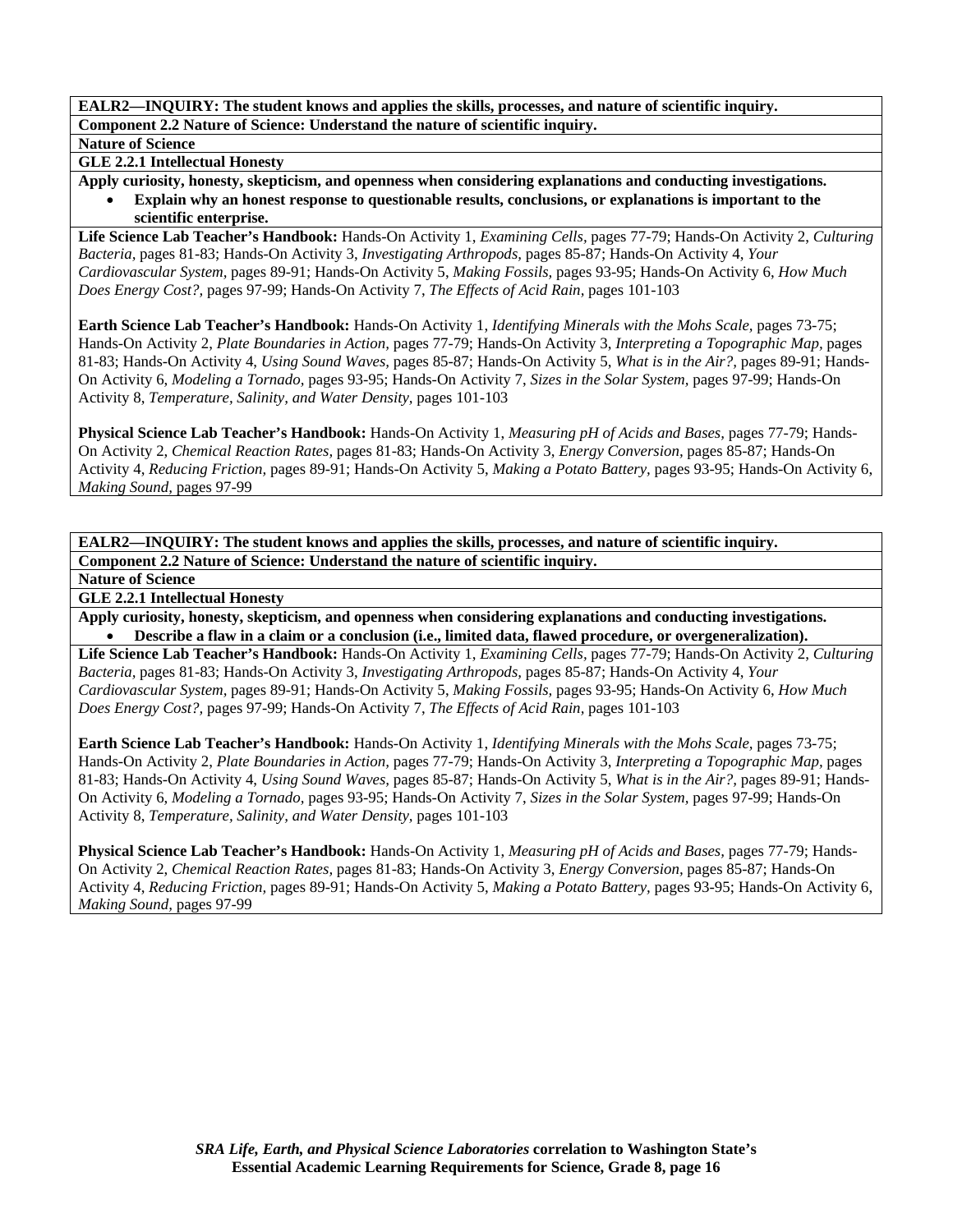## **Nature of Science**

**GLE 2.2.1 Intellectual Honesty** 

**Apply curiosity, honesty, skepticism, and openness when considering explanations and conducting investigations.**  • **Describe how scientists accurately and honestly record, report, and share observations and measurements without bias.** 

**Life Science Lab Teacher's Handbook:** Hands-On Activity 1, *Examining Cells,* pages 77-79; Hands-On Activity 2, *Culturing Bacteria,* pages 81-83; Hands-On Activity 3, *Investigating Arthropods,* pages 85-87; Hands-On Activity 4, *Your Cardiovascular System,* pages 89-91; Hands-On Activity 5, *Making Fossils,* pages 93-95; Hands-On Activity 6, *How Much Does Energy Cost?,* pages 97-99; Hands-On Activity 7, *The Effects of Acid Rain,* pages 101-103

**Earth Science Lab Teacher's Handbook:** Hands-On Activity 1, *Identifying Minerals with the Mohs Scale,* pages 73-75; Hands-On Activity 2, *Plate Boundaries in Action,* pages 77-79; Hands-On Activity 3, *Interpreting a Topographic Map,* pages 81-83; Hands-On Activity 4, *Using Sound Waves,* pages 85-87; Hands-On Activity 5, *What is in the Air?,* pages 89-91; Hands-On Activity 6, *Modeling a Tornado,* pages 93-95; Hands-On Activity 7, *Sizes in the Solar System,* pages 97-99; Hands-On Activity 8, *Temperature, Salinity, and Water Density,* pages 101-103

**Physical Science Lab Teacher's Handbook:** Hands-On Activity 1, *Measuring pH of Acids and Bases,* pages 77-79; Hands-On Activity 2, *Chemical Reaction Rates,* pages 81-83; Hands-On Activity 3, *Energy Conversion,* pages 85-87; Hands-On Activity 4, *Reducing Friction,* pages 89-91; Hands-On Activity 5, *Making a Potato Battery,* pages 93-95; Hands-On Activity 6, *Making Sound,* pages 97-99

**EALR2—INQUIRY: The student knows and applies the skills, processes, and nature of scientific inquiry. Component 2.2 Nature of Science: Understand the nature of scientific inquiry.** 

**Nature of Science** 

**GLE 2.2.1 Intellectual Honesty** 

**Apply curiosity, honesty, skepticism, and openness when considering explanations and conducting investigations.**  • **Explain why honest acknowledgement of the contributions of others and information sources are necessary.** 

**Life Science Lab Teacher's Handbook:** Hands-On Activity 1, *Examining Cells,* pages 77-79; Hands-On Activity 2, *Culturing Bacteria,* pages 81-83; Hands-On Activity 3, *Investigating Arthropods,* pages 85-87; Hands-On Activity 4, *Your Cardiovascular System,* pages 89-91; Hands-On Activity 5, *Making Fossils,* pages 93-95; Hands-On Activity 6, *How Much Does Energy Cost?,* pages 97-99; Hands-On Activity 7, *The Effects of Acid Rain,* pages 101-103

**Earth Science Lab Teacher's Handbook:** Hands-On Activity 1, *Identifying Minerals with the Mohs Scale,* pages 73-75; Hands-On Activity 2, *Plate Boundaries in Action,* pages 77-79; Hands-On Activity 3, *Interpreting a Topographic Map,* pages 81-83; Hands-On Activity 4, *Using Sound Waves,* pages 85-87; Hands-On Activity 5, *What is in the Air?,* pages 89-91; Hands-On Activity 6, *Modeling a Tornado,* pages 93-95; Hands-On Activity 7, *Sizes in the Solar System,* pages 97-99; Hands-On Activity 8, *Temperature, Salinity, and Water Density,* pages 101-103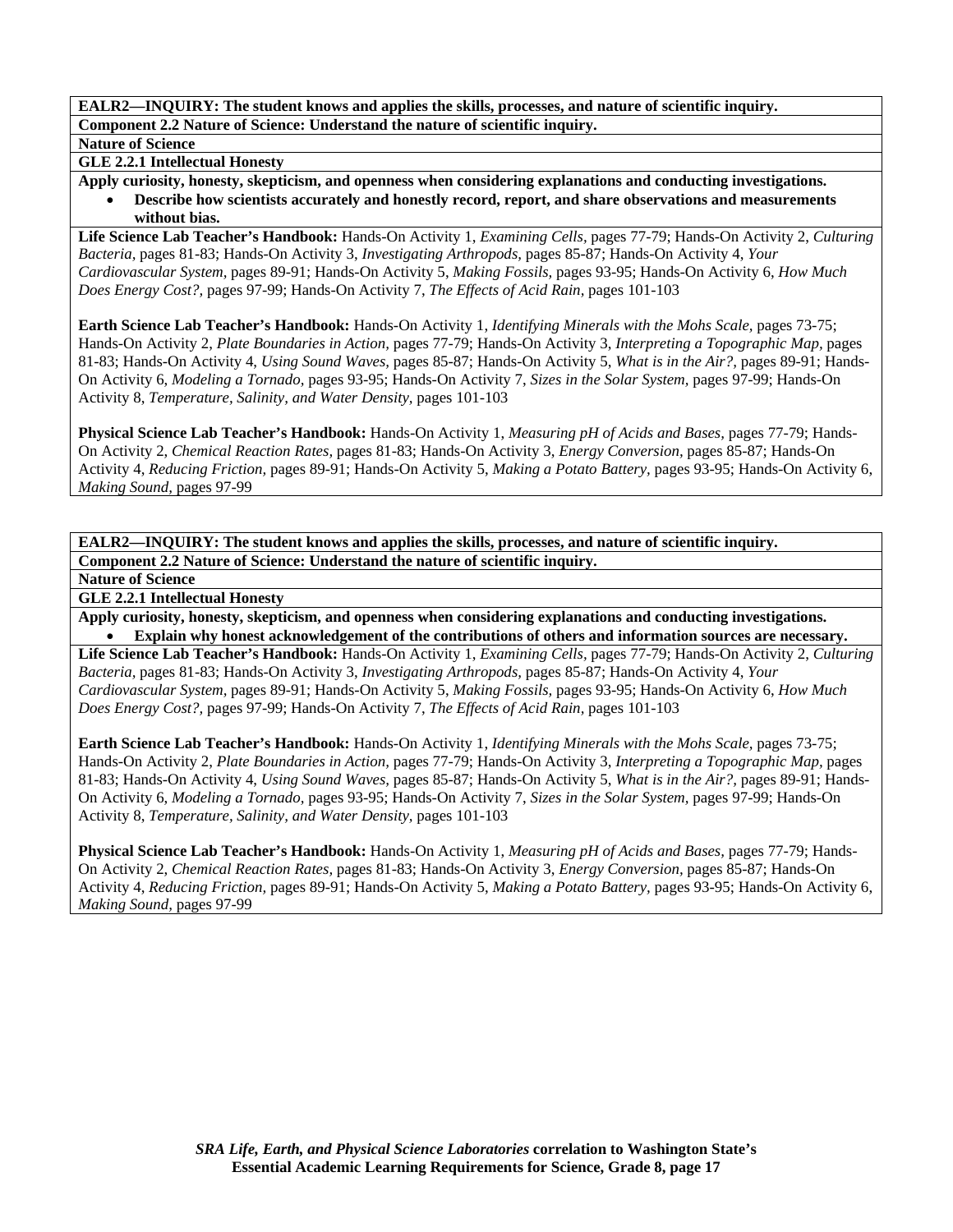| EALR2—INQUIRY: The student knows and applies the skills, processes, and nature of scientific inquiry. |
|-------------------------------------------------------------------------------------------------------|
| Component 2.2 Nature of Science: Understand the nature of scientific inquiry.                         |
| <b>Nature of Science</b>                                                                              |
| GLE 2.2.2 Limitations of Science and Technology                                                       |
| Understand that scientific theories explain facts using inferential logic.                            |
| Describe how a principle or theory logically explains a given set of facts.                           |
| Life Science Lab, Level A: Cards 5, 65                                                                |
| Life Science Lab, Level B: Cards 5, 65                                                                |
|                                                                                                       |
| <b>Earth Science Lab, Level A: Cards 10, 68, 72, 78</b>                                               |
| <b>Earth Science Lab, Level B:</b> Cards 10, 68, 72, 78                                               |
|                                                                                                       |
| Physical Science Lab, Level A: Cards 3, 9, 37, 53, 55, 59                                             |
| <b>Physical Science Lab, Level B:</b> Cards 3, 9, 37, 53, 55, 59                                      |

**EALR2—INQUIRY: The student knows and applies the skills, processes, and nature of scientific inquiry.** 

**Component 2.2 Nature of Science: Understand the nature of scientific inquiry.** 

**Nature of Science** 

**GLE 2.2.2 Limitations of Science and Technology** 

**Understand that scientific theories explain facts using inferential logic.** 

• **Describe how new facts or evidence may result in the modification or rejection of a theory (e.g., caloric theory of heat, theory of acquired characteristics).** 

Life Science Lab, Level A: Cards 5, 65

Life Science Lab, Level B: Cards 5, 65

**Earth Science Lab, Level A: Cards 10, 53, 59, 68, 72, 78 Earth Science Lab, Level B:** Cards 10, 53, 59, 68, 72, 78

**Physical Science Lab, Level A: Cards 3, 17 Physical Science Lab, Level B: Cards 3, 17** 

**EALR2—INQUIRY: The student knows and applies the skills, processes, and nature of scientific inquiry. Component 2.2 Nature of Science: Understand the nature of scientific inquiry.** 

**Nature of Science** 

**GLE 2.2.3 Evaluating Inconsistent Results** 

**Analyze inconsistent results from scientific investigations to determine how the results can be explained.** 

• **Compare two or more similar investigations and explain why different results were produced (e.g., insufficient data could be interpreted as inconsistent results).** 

**Life Science Lab Teacher's Handbook:** Hands-On Activity 1, *Examining Cells,* pages 77-79; Hands-On Activity 2, *Culturing Bacteria,* pages 81-83; Hands-On Activity 3, *Investigating Arthropods,* pages 85-87; Hands-On Activity 4, *Your Cardiovascular System,* pages 89-91; Hands-On Activity 5, *Making Fossils,* pages 93-95; Hands-On Activity 6, *How Much Does Energy Cost?,* pages 97-99; Hands-On Activity 7, *The Effects of Acid Rain,* pages 101-103

**Earth Science Lab Teacher's Handbook:** Hands-On Activity 1, *Identifying Minerals with the Mohs Scale,* pages 73-75; Hands-On Activity 2, *Plate Boundaries in Action,* pages 77-79; Hands-On Activity 3, *Interpreting a Topographic Map,* pages 81-83; Hands-On Activity 4, *Using Sound Waves,* pages 85-87; Hands-On Activity 5, *What is in the Air?,* pages 89-91; Hands-On Activity 6, *Modeling a Tornado,* pages 93-95; Hands-On Activity 7, *Sizes in the Solar System,* pages 97-99; Hands-On Activity 8, *Temperature, Salinity, and Water Density,* pages 101-103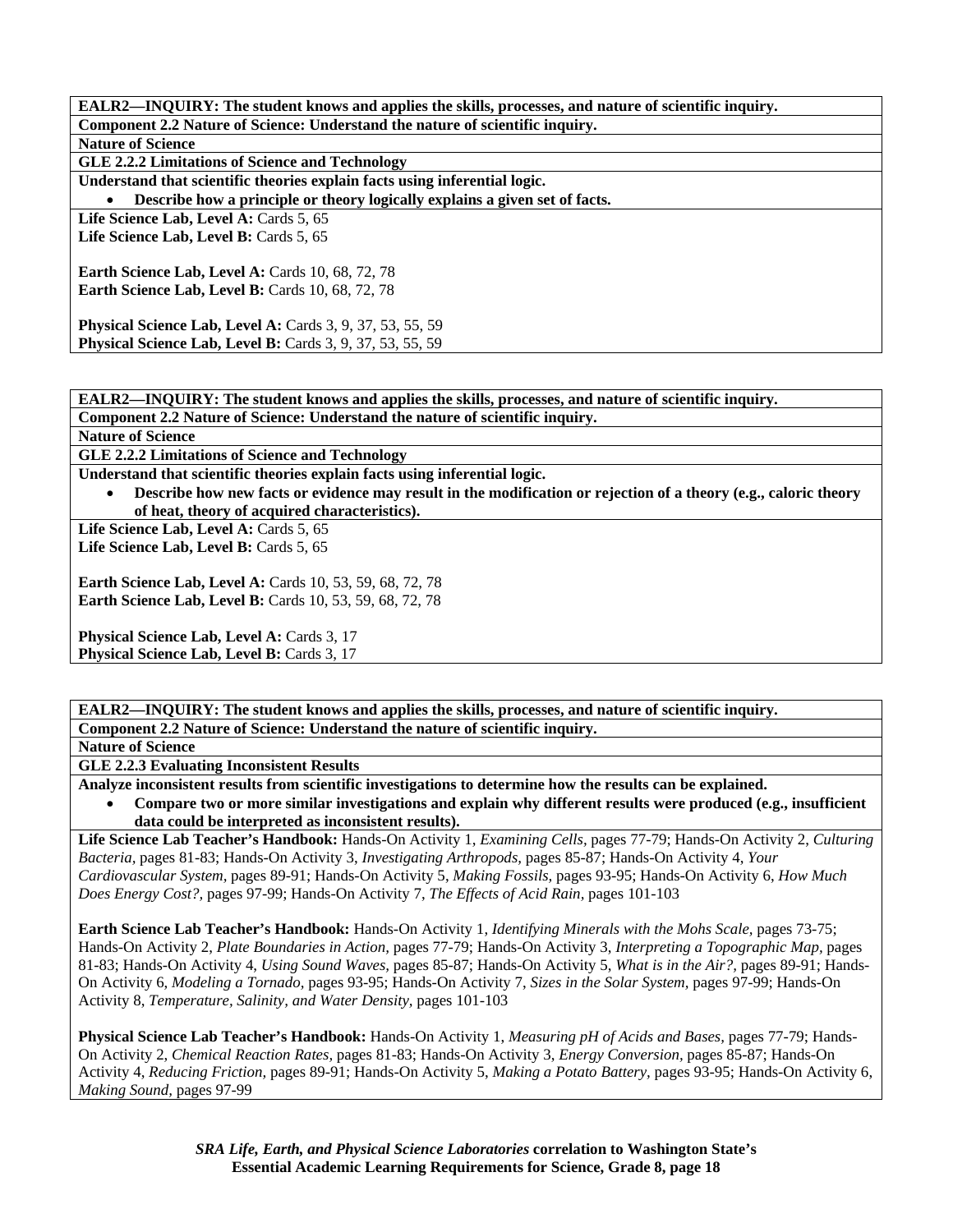**Nature of Science** 

**GLE 2.2.3 Evaluating Inconsistent Results** 

**Analyze inconsistent results from scientific investigations to determine how the results can be explained.**  • **Explain whether sufficient information has been obtained to make a conclusion.** 

**Life Science Lab Teacher's Handbook:** Hands-On Activity 1, *Examining Cells,* pages 77-79; Hands-On Activity 2, *Culturing Bacteria,* pages 81-83; Hands-On Activity 3, *Investigating Arthropods,* pages 85-87; Hands-On Activity 4, *Your Cardiovascular System,* pages 89-91; Hands-On Activity 5, *Making Fossils,* pages 93-95; Hands-On Activity 6, *How Much Does Energy Cost?,* pages 97-99; Hands-On Activity 7, *The Effects of Acid Rain,* pages 101-103

**Earth Science Lab Teacher's Handbook:** Hands-On Activity 1, *Identifying Minerals with the Mohs Scale,* pages 73-75; Hands-On Activity 2, *Plate Boundaries in Action,* pages 77-79; Hands-On Activity 3, *Interpreting a Topographic Map,* pages 81-83; Hands-On Activity 4, *Using Sound Waves,* pages 85-87; Hands-On Activity 5, *What is in the Air?,* pages 89-91; Hands-On Activity 6, *Modeling a Tornado,* pages 93-95; Hands-On Activity 7, *Sizes in the Solar System,* pages 97-99; Hands-On Activity 8, *Temperature, Salinity, and Water Density,* pages 101-103

**Physical Science Lab Teacher's Handbook:** Hands-On Activity 1, *Measuring pH of Acids and Bases,* pages 77-79; Hands-On Activity 2, *Chemical Reaction Rates,* pages 81-83; Hands-On Activity 3, *Energy Conversion,* pages 85-87; Hands-On Activity 4, *Reducing Friction,* pages 89-91; Hands-On Activity 5, *Making a Potato Battery,* pages 93-95; Hands-On Activity 6, *Making Sound,* pages 97-99

**Classroom Resource CD-ROM:** Writing Strategy 18

**EALR2—INQUIRY: The student knows and applies the skills, processes, and nature of scientific inquiry. Component 2.2 Nature of Science: Understand the nature of scientific inquiry.** 

**Nature of Science** 

**GLE 2.2.3 Evaluating Inconsistent Results** 

**Analyze inconsistent results from scientific investigations to determine how the results can be explained.** 

• **Explain why the results from a single investigation or demonstration are nor sufficient to describe a phenomena.** 

**Life Science Lab Teacher's Handbook:** Hands-On Activity 1, *Examining Cells,* pages 77-79; Hands-On Activity 2, *Culturing Bacteria,* pages 81-83; Hands-On Activity 3, *Investigating Arthropods,* pages 85-87; Hands-On Activity 4, *Your Cardiovascular System,* pages 89-91; Hands-On Activity 5, *Making Fossils,* pages 93-95; Hands-On Activity 6, *How Much Does Energy Cost?,* pages 97-99; Hands-On Activity 7, *The Effects of Acid Rain,* pages 101-103

**Earth Science Lab Teacher's Handbook:** Hands-On Activity 1, *Identifying Minerals with the Mohs Scale,* pages 73-75; Hands-On Activity 2, *Plate Boundaries in Action,* pages 77-79; Hands-On Activity 3, *Interpreting a Topographic Map,* pages 81-83; Hands-On Activity 4, *Using Sound Waves,* pages 85-87; Hands-On Activity 5, *What is in the Air?,* pages 89-91; Hands-On Activity 6, *Modeling a Tornado,* pages 93-95; Hands-On Activity 7, *Sizes in the Solar System,* pages 97-99; Hands-On Activity 8, *Temperature, Salinity, and Water Density,* pages 101-103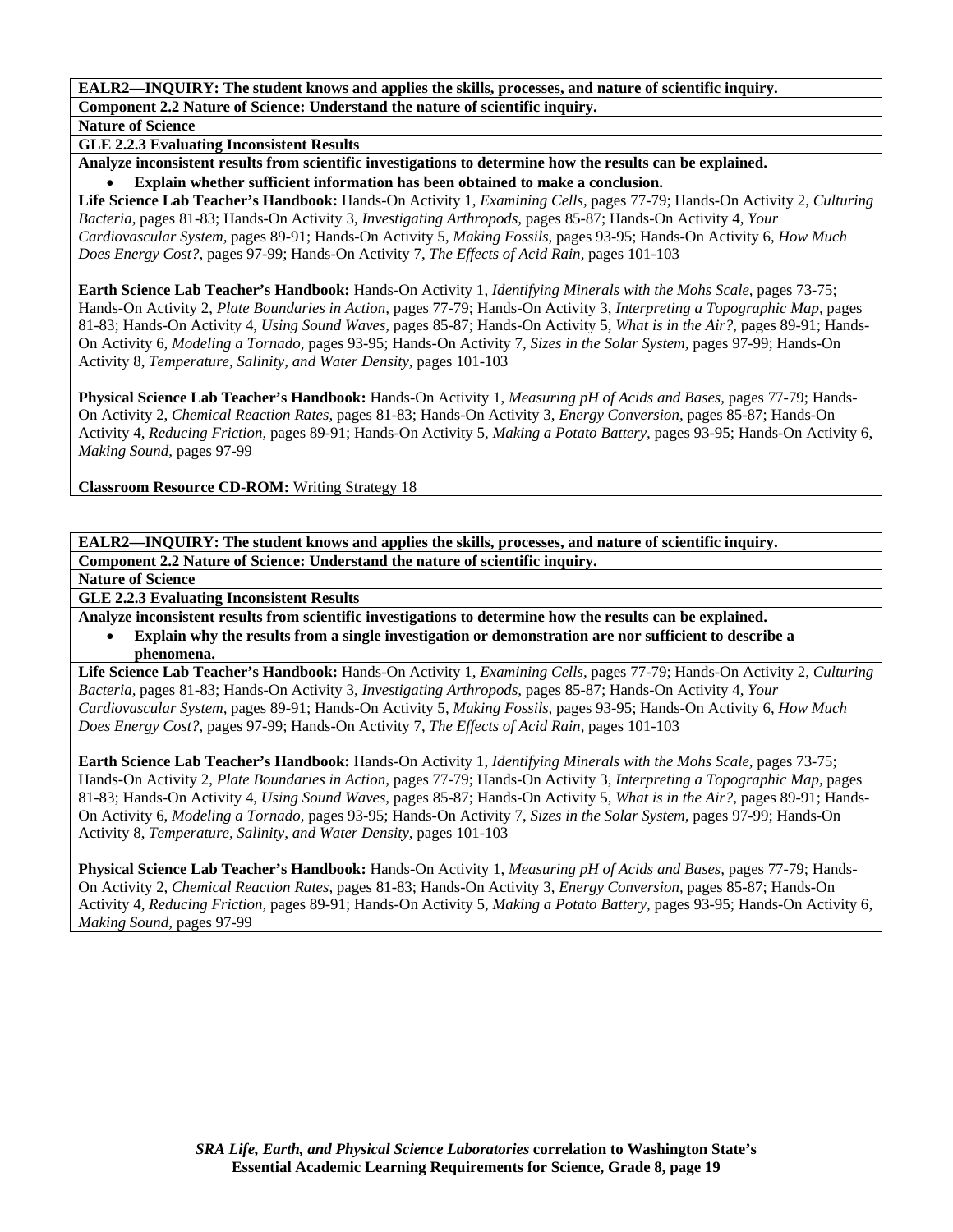**Nature of Science** 

**GLE 2.2.4 Evaluating Methods of Investigation** 

**Understand how to make the results of scientific investigations reliable and how to make the methods of investigations valid.** 

• **Describe how to increase the reliability of the results of an investigation (i.e., repeating an investigation exactly the same way the reliability of the results).** 

**Life Science Lab Teacher's Handbook:** Hands-On Activity 1, *Examining Cells,* pages 77-79; Hands-On Activity 2, *Culturing Bacteria,* pages 81-83; Hands-On Activity 3, *Investigating Arthropods,* pages 85-87; Hands-On Activity 4, *Your Cardiovascular System,* pages 89-91; Hands-On Activity 5, *Making Fossils,* pages 93-95; Hands-On Activity 6, *How Much Does Energy Cost?,* pages 97-99; Hands-On Activity 7, *The Effects of Acid Rain,* pages 101-103

**Earth Science Lab Teacher's Handbook:** Hands-On Activity 1, *Identifying Minerals with the Mohs Scale,* pages 73-75; Hands-On Activity 2, *Plate Boundaries in Action,* pages 77-79; Hands-On Activity 3, *Interpreting a Topographic Map,* pages 81-83; Hands-On Activity 4, *Using Sound Waves,* pages 85-87; Hands-On Activity 5, *What is in the Air?,* pages 89-91; Hands-On Activity 6, *Modeling a Tornado,* pages 93-95; Hands-On Activity 7, *Sizes in the Solar System,* pages 97-99; Hands-On Activity 8, *Temperature, Salinity, and Water Density,* pages 101-103

**Physical Science Lab Teacher's Handbook:** Hands-On Activity 1, *Measuring pH of Acids and Bases,* pages 77-79; Hands-On Activity 2, *Chemical Reaction Rates,* pages 81-83; Hands-On Activity 3, *Energy Conversion,* pages 85-87; Hands-On Activity 4, *Reducing Friction,* pages 89-91; Hands-On Activity 5, *Making a Potato Battery,* pages 93-95; Hands-On Activity 6, *Making Sound,* pages 97-99

**EALR2—INQUIRY: The student knows and applies the skills, processes, and nature of scientific inquiry. Component 2.2 Nature of Science: Understand the nature of scientific inquiry.** 

**Nature of Science** 

**GLE 2.2.4 Evaluating Methods of Investigation** 

**Understand how to make the results of scientific investigations reliable and how to make the methods of investigations valid.** 

• **Describe how the method of an investigation is valid (i.e., validity means that the investigation answered the investigative question with confidence; the manipulated variable caused the change in the responding or dependent variable).** 

**Life Science Lab Teacher's Handbook:** Hands-On Activity 1, *Examining Cells,* pages 77-79; Hands-On Activity 2, *Culturing Bacteria,* pages 81-83; Hands-On Activity 3, *Investigating Arthropods,* pages 85-87; Hands-On Activity 4, *Your Cardiovascular System,* pages 89-91; Hands-On Activity 5, *Making Fossils,* pages 93-95; Hands-On Activity 6, *How Much Does Energy Cost?,* pages 97-99; Hands-On Activity 7, *The Effects of Acid Rain,* pages 101-103

**Earth Science Lab Teacher's Handbook:** Hands-On Activity 1, *Identifying Minerals with the Mohs Scale,* pages 73-75; Hands-On Activity 2, *Plate Boundaries in Action,* pages 77-79; Hands-On Activity 3, *Interpreting a Topographic Map,* pages 81-83; Hands-On Activity 4, *Using Sound Waves,* pages 85-87; Hands-On Activity 5, *What is in the Air?,* pages 89-91; Hands-On Activity 6, *Modeling a Tornado,* pages 93-95; Hands-On Activity 7, *Sizes in the Solar System,* pages 97-99; Hands-On Activity 8, *Temperature, Salinity, and Water Density,* pages 101-103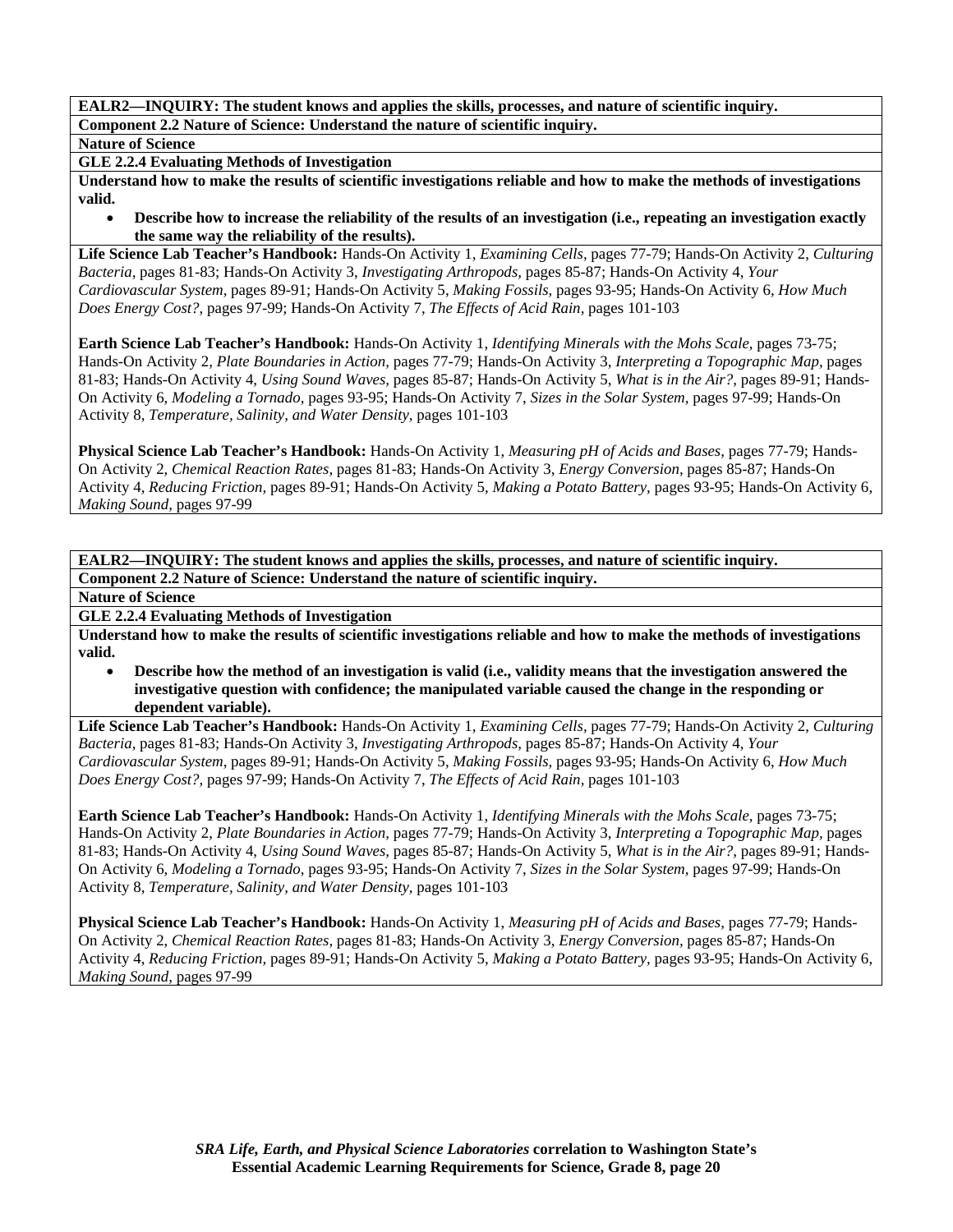**Nature of Science** 

**GLE 2.2.4 Evaluating Methods of Investigation** 

**Understand how to make the results of scientific investigations reliable and how to make the methods of investigations valid.** 

• **Describe the purpose of the steps and materials of an investigation's procedure in terms of the validity of the investigation.** 

**Life Science Lab Teacher's Handbook:** Hands-On Activity 1, *Examining Cells,* pages 77-79; Hands-On Activity 2, *Culturing Bacteria,* pages 81-83; Hands-On Activity 3, *Investigating Arthropods,* pages 85-87; Hands-On Activity 4, *Your Cardiovascular System,* pages 89-91; Hands-On Activity 5, *Making Fossils,* pages 93-95; Hands-On Activity 6, *How Much Does Energy Cost?,* pages 97-99; Hands-On Activity 7, *The Effects of Acid Rain,* pages 101-103

**Earth Science Lab Teacher's Handbook:** Hands-On Activity 1, *Identifying Minerals with the Mohs Scale,* pages 73-75; Hands-On Activity 2, *Plate Boundaries in Action,* pages 77-79; Hands-On Activity 3, *Interpreting a Topographic Map,* pages 81-83; Hands-On Activity 4, *Using Sound Waves,* pages 85-87; Hands-On Activity 5, *What is in the Air?,* pages 89-91; Hands-On Activity 6, *Modeling a Tornado,* pages 93-95; Hands-On Activity 7, *Sizes in the Solar System,* pages 97-99; Hands-On Activity 8, *Temperature, Salinity, and Water Density,* pages 101-103

**Physical Science Lab Teacher's Handbook:** Hands-On Activity 1, *Measuring pH of Acids and Bases,* pages 77-79; Hands-On Activity 2, *Chemical Reaction Rates,* pages 81-83; Hands-On Activity 3, *Energy Conversion,* pages 85-87; Hands-On Activity 4, *Reducing Friction,* pages 89-91; Hands-On Activity 5, *Making a Potato Battery,* pages 93-95; Hands-On Activity 6, *Making Sound,* pages 97-99

**Classroom Resource CD-ROM:** Writing Strategy 15

**EALR2—INQUIRY: The student knows and applies the skills, processes, and nature of scientific inquiry. Component 2.2 Nature of Science: Understand the nature of scientific inquiry.** 

**Nature of Science** 

**GLE 2.2.4 Evaluating Methods of Investigation** 

**Understand how to make the results of scientific investigations reliable and how to make the methods of investigations valid.** 

• **Modify an investigation to improve the validity of the investigation and explain how the modifications improved the validity (e.g., more controlled variables, more accurate measuring techniques, greater sample size.** 

**Life Science Lab Teacher's Handbook:** Hands-On Activity 1, *Examining Cells,* pages 77-79; Hands-On Activity 2, *Culturing Bacteria,* pages 81-83; Hands-On Activity 3, *Investigating Arthropods,* pages 85-87; Hands-On Activity 4, *Your Cardiovascular System,* pages 89-91; Hands-On Activity 5, *Making Fossils,* pages 93-95; Hands-On Activity 6, *How Much Does Energy Cost?,* pages 97-99; Hands-On Activity 7, *The Effects of Acid Rain,* pages 101-103

**Earth Science Lab Teacher's Handbook:** Hands-On Activity 1, *Identifying Minerals with the Mohs Scale,* pages 73-75; Hands-On Activity 2, *Plate Boundaries in Action,* pages 77-79; Hands-On Activity 3, *Interpreting a Topographic Map,* pages 81-83; Hands-On Activity 4, *Using Sound Waves,* pages 85-87; Hands-On Activity 5, *What is in the Air?,* pages 89-91; Hands-On Activity 6, *Modeling a Tornado,* pages 93-95; Hands-On Activity 7, *Sizes in the Solar System,* pages 97-99; Hands-On Activity 8, *Temperature, Salinity, and Water Density,* pages 101-103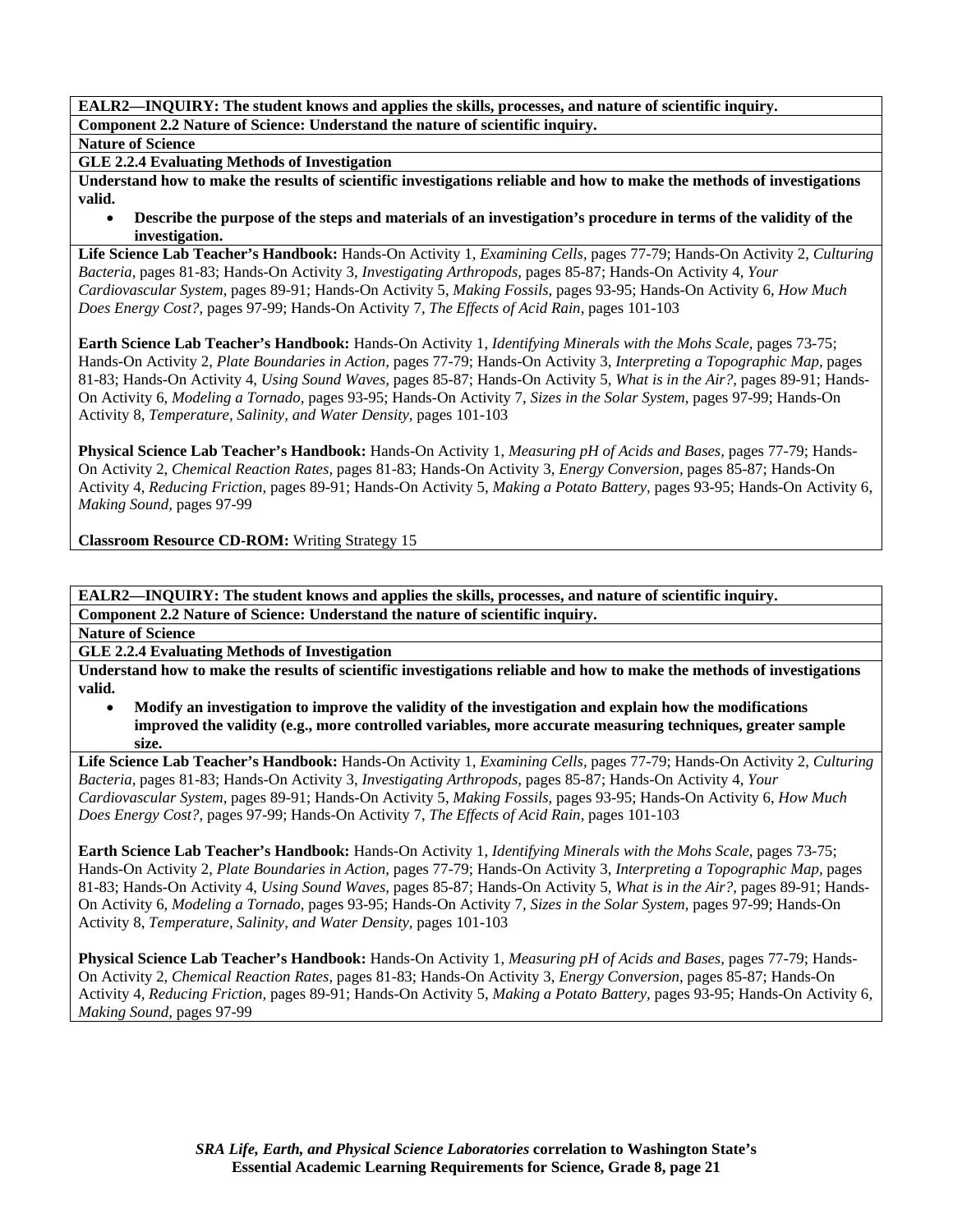**Nature of Science** 

**GLE 2.2.5 Evolution of Scientific Ideas** 

**Understand that increased comprehension of systems leads to new inquiry.** 

• **Describe how scientific inquiry results in new facts, evidence, unexpected findings, ideas, and explanations.** 

**Life Science Lab Teacher's Handbook:** Hands-On Activity 1, *Examining Cells,* pages 77-79; Hands-On Activity 2, *Culturing Bacteria,* pages 81-83; Hands-On Activity 3, *Investigating Arthropods,* pages 85-87; Hands-On Activity 4, *Your Cardiovascular System,* pages 89-91; Hands-On Activity 5, *Making Fossils,* pages 93-95; Hands-On Activity 6, *How Much Does Energy Cost?,* pages 97-99; Hands-On Activity 7, *The Effects of Acid Rain,* pages 101-103

**Earth Science Lab Teacher's Handbook:** Hands-On Activity 1, *Identifying Minerals with the Mohs Scale,* pages 73-75; Hands-On Activity 2, *Plate Boundaries in Action,* pages 77-79; Hands-On Activity 3, *Interpreting a Topographic Map,* pages 81-83; Hands-On Activity 4, *Using Sound Waves,* pages 85-87; Hands-On Activity 5, *What is in the Air?,* pages 89-91; Hands-On Activity 6, *Modeling a Tornado,* pages 93-95; Hands-On Activity 7, *Sizes in the Solar System,* pages 97-99; Hands-On Activity 8, *Temperature, Salinity, and Water Density,* pages 101-103

**Physical Science Lab Teacher's Handbook:** Hands-On Activity 1, *Measuring pH of Acids and Bases,* pages 77-79; Hands-On Activity 2, *Chemical Reaction Rates,* pages 81-83; Hands-On Activity 3, *Energy Conversion,* pages 85-87; Hands-On Activity 4, *Reducing Friction,* pages 89-91; Hands-On Activity 5, *Making a Potato Battery,* pages 93-95; Hands-On Activity 6, *Making Sound,* pages 97-99

**EALR2—INQUIRY: The student knows and applies the skills, processes, and nature of scientific inquiry. Component 2.2 Nature of Science: Understand the nature of scientific inquiry.** 

**Nature of Science** 

# **GLE 2.2.5 Evolution of Scientific Ideas**

**Understand that increased comprehension of systems leads to new inquiry.** 

• **Describe how results of scientific inquiry may change our understanding of the systems of the natural and constructed world.** 

**Life Science Lab Teacher's Handbook:** Hands-On Activity 1, *Examining Cells,* pages 77-79; Hands-On Activity 2, *Culturing Bacteria,* pages 81-83; Hands-On Activity 3, *Investigating Arthropods,* pages 85-87; Hands-On Activity 4, *Your Cardiovascular System,* pages 89-91; Hands-On Activity 5, *Making Fossils,* pages 93-95; Hands-On Activity 6, *How Much Does Energy Cost?,* pages 97-99; Hands-On Activity 7, *The Effects of Acid Rain,* pages 101-103

**Earth Science Lab Teacher's Handbook:** Hands-On Activity 1, *Identifying Minerals with the Mohs Scale,* pages 73-75; Hands-On Activity 2, *Plate Boundaries in Action,* pages 77-79; Hands-On Activity 3, *Interpreting a Topographic Map,* pages 81-83; Hands-On Activity 4, *Using Sound Waves,* pages 85-87; Hands-On Activity 5, *What is in the Air?,* pages 89-91; Hands-On Activity 6, *Modeling a Tornado,* pages 93-95; Hands-On Activity 7, *Sizes in the Solar System,* pages 97-99; Hands-On Activity 8, *Temperature, Salinity, and Water Density,* pages 101-103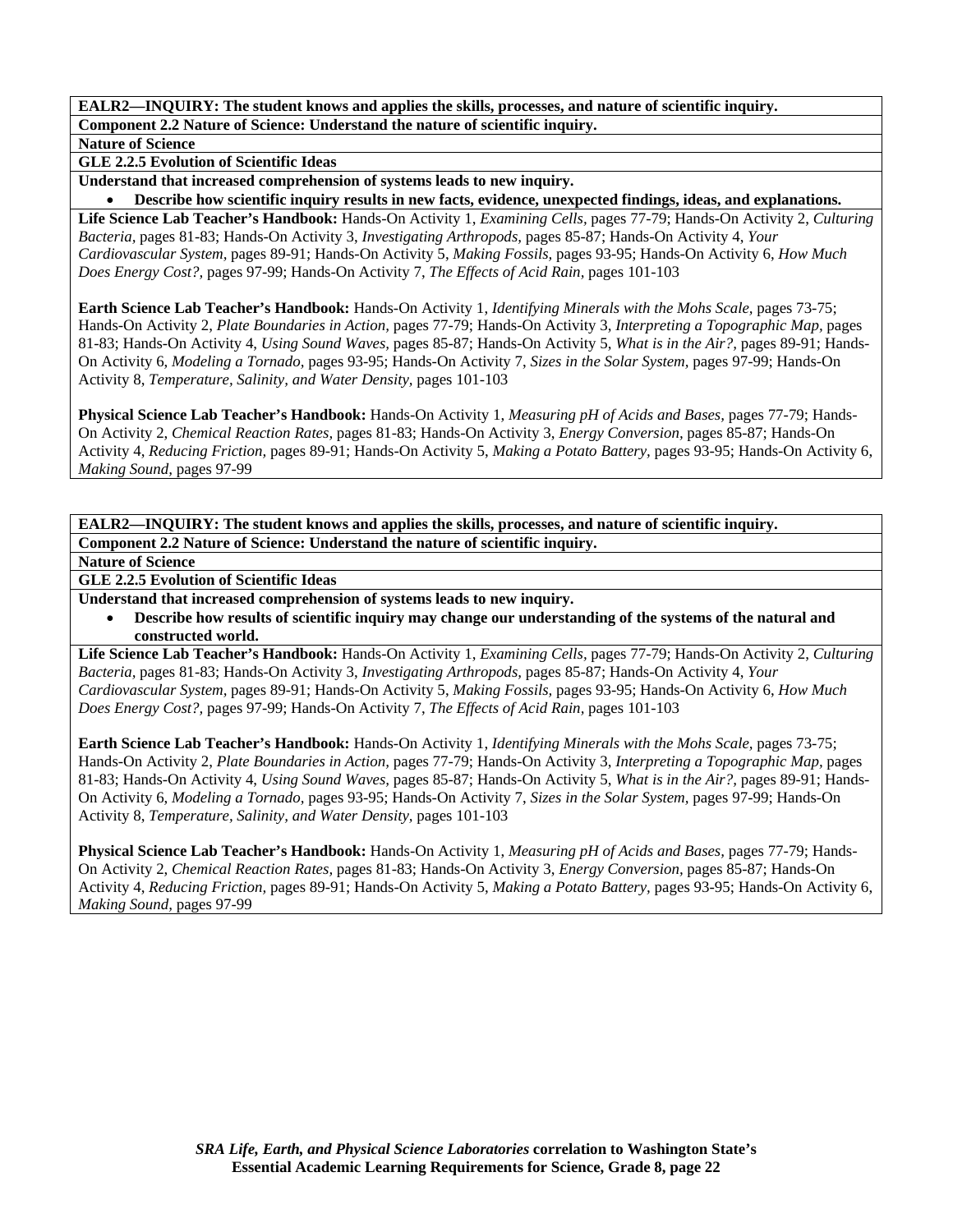**Nature of Science** 

**GLE 2.2.5 Evolution of Scientific Ideas** 

**Understand that increased comprehension of systems leads to new inquiry.** 

• **Describe how increased understanding of systems leads to new questions to be investigated.** 

**Life Science Lab Teacher's Handbook:** Hands-On Activity 1, *Examining Cells,* pages 77-79; Hands-On Activity 2, *Culturing Bacteria,* pages 81-83; Hands-On Activity 3, *Investigating Arthropods,* pages 85-87; Hands-On Activity 4, *Your Cardiovascular System,* pages 89-91; Hands-On Activity 5, *Making Fossils,* pages 93-95; Hands-On Activity 6, *How Much Does Energy Cost?,* pages 97-99; Hands-On Activity 7, *The Effects of Acid Rain,* pages 101-103

**Earth Science Lab Teacher's Handbook:** Hands-On Activity 1, *Identifying Minerals with the Mohs Scale,* pages 73-75; Hands-On Activity 2, *Plate Boundaries in Action,* pages 77-79; Hands-On Activity 3, *Interpreting a Topographic Map,* pages 81-83; Hands-On Activity 4, *Using Sound Waves,* pages 85-87; Hands-On Activity 5, *What is in the Air?,* pages 89-91; Hands-On Activity 6, *Modeling a Tornado,* pages 93-95; Hands-On Activity 7, *Sizes in the Solar System,* pages 97-99; Hands-On Activity 8, *Temperature, Salinity, and Water Density,* pages 101-103

**Physical Science Lab Teacher's Handbook:** Hands-On Activity 1, *Measuring pH of Acids and Bases,* pages 77-79; Hands-On Activity 2, *Chemical Reaction Rates,* pages 81-83; Hands-On Activity 3, *Energy Conversion,* pages 85-87; Hands-On Activity 4, *Reducing Friction,* pages 89-91; Hands-On Activity 5, *Making a Potato Battery,* pages 93-95; Hands-On Activity 6, *Making Sound,* pages 97-99

**EALR2—INQUIRY: The student knows and applies the skills, processes, and nature of scientific inquiry. Component 2.2 Nature of Science: Understand the nature of scientific inquiry.** 

**Nature of Science** 

**GLE 2.2.5 Evolution of Scientific Ideas** 

**Understand that increased comprehension of systems leads to new inquiry.** 

• **Describe how new ideas need repeated inquires before acceptance.** 

**Life Science Lab Teacher's Handbook:** Hands-On Activity 1, *Examining Cells,* pages 77-79; Hands-On Activity 2, *Culturing Bacteria,* pages 81-83; Hands-On Activity 3, *Investigating Arthropods,* pages 85-87; Hands-On Activity 4, *Your Cardiovascular System,* pages 89-91; Hands-On Activity 5, *Making Fossils,* pages 93-95; Hands-On Activity 6, *How Much Does Energy Cost?,* pages 97-99; Hands-On Activity 7, *The Effects of Acid Rain,* pages 101-103

**Earth Science Lab Teacher's Handbook:** Hands-On Activity 1, *Identifying Minerals with the Mohs Scale,* pages 73-75; Hands-On Activity 2, *Plate Boundaries in Action,* pages 77-79; Hands-On Activity 3, *Interpreting a Topographic Map,* pages 81-83; Hands-On Activity 4, *Using Sound Waves,* pages 85-87; Hands-On Activity 5, *What is in the Air?,* pages 89-91; Hands-On Activity 6, *Modeling a Tornado,* pages 93-95; Hands-On Activity 7, *Sizes in the Solar System,* pages 97-99; Hands-On Activity 8, *Temperature, Salinity, and Water Density,* pages 101-103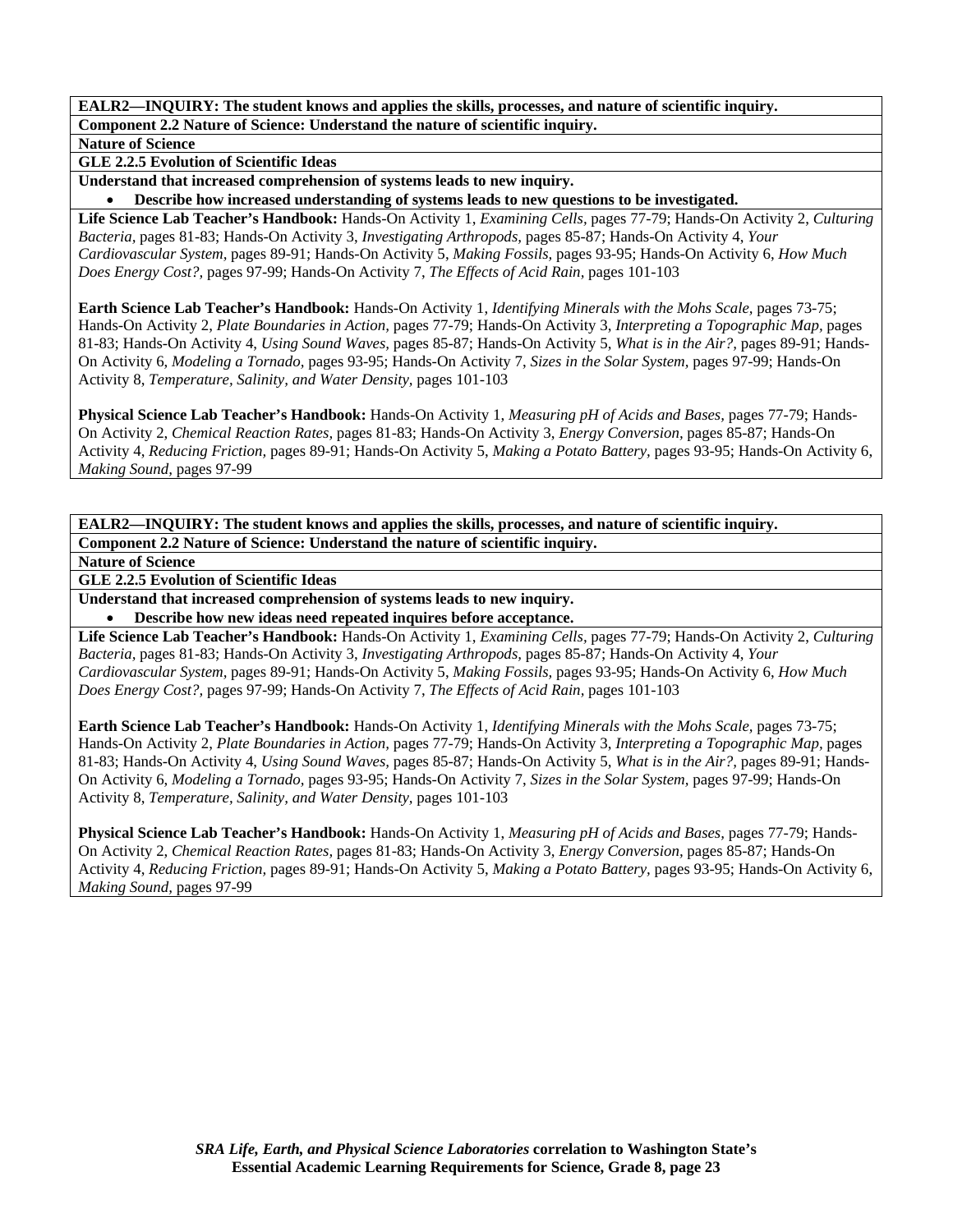**Nature of Science** 

**GLE 2.2.5 Evolution of Scientific Ideas** 

**Understand that increased comprehension of systems leads to new inquiry.** 

• **Describe how new investigative questions arise at the completion of scientific inquiry.** 

**Life Science Lab Teacher's Handbook:** Hands-On Activity 1, *Examining Cells,* pages 77-79; Hands-On Activity 2, *Culturing Bacteria,* pages 81-83; Hands-On Activity 3, *Investigating Arthropods,* pages 85-87; Hands-On Activity 4, *Your Cardiovascular System,* pages 89-91; Hands-On Activity 5, *Making Fossils,* pages 93-95; Hands-On Activity 6, *How Much Does Energy Cost?,* pages 97-99; Hands-On Activity 7, *The Effects of Acid Rain,* pages 101-103

**Earth Science Lab Teacher's Handbook:** Hands-On Activity 1, *Identifying Minerals with the Mohs Scale,* pages 73-75; Hands-On Activity 2, *Plate Boundaries in Action,* pages 77-79; Hands-On Activity 3, *Interpreting a Topographic Map,* pages 81-83; Hands-On Activity 4, *Using Sound Waves,* pages 85-87; Hands-On Activity 5, *What is in the Air?,* pages 89-91; Hands-On Activity 6, *Modeling a Tornado,* pages 93-95; Hands-On Activity 7, *Sizes in the Solar System,* pages 97-99; Hands-On Activity 8, *Temperature, Salinity, and Water Density,* pages 101-103

**Physical Science Lab Teacher's Handbook:** Hands-On Activity 1, *Measuring pH of Acids and Bases,* pages 77-79; Hands-On Activity 2, *Chemical Reaction Rates,* pages 81-83; Hands-On Activity 3, *Energy Conversion,* pages 85-87; Hands-On Activity 4, *Reducing Friction,* pages 89-91; Hands-On Activity 5, *Making a Potato Battery,* pages 93-95; Hands-On Activity 6, *Making Sound,* pages 97-99

**EALR3—APPLICATION: The student knows and applies science concepts and skills to develop solutions to human problems in societal contexts.** 

**Component 3.1 Designing Solutions: Apply knowledge and skills of science and technology to design solutions to human problems.** 

**Designing Solutions** 

**GLE 3.1.1 Identifying Problems** 

**Analyze common problems or challenges in which scientific design can be or has been used to design solutions.** 

• **Describe how science and technology could be used to solve all or part of a human problem and vice versa (e.g., understanding erosion can be used to solve some flooding problems).** 

**Life Science Lab, Level A:** Cards 46, 49, 64, 69, 87, 88, 89, 90 **Life Science Lab, Level B:** Cards 46, 49, 64, 69, 87, 88, 89, 90

**Earth Science Lab, Level A:** Cards 16, 20, 31, 37, 42, 51, 54, 70, 79, 80, 81, 88 **Earth Science Lab, Level B:** Cards 16, 20, 31, 37, 42, 51, 54, 70, 79, 80, 81, 88

**Physical Science Lab, Level A: Cards 33, 35, 76, 81, 84, 90 Physical Science Lab, Level B:** Cards 33, 35, 76, 81, 84, 90

**EALR3—APPLICATION: The student knows and applies science concepts and skills to develop solutions to human problems in societal contexts.** 

**Component 3.1 Designing Solutions: Apply knowledge and skills of science and technology to design solutions to human problems.** 

**Designing Solutions** 

**GLE 3.1.1 Identifying Problems** 

**Analyze common problems or challenges in which scientific design can be or has been used to design solutions.** 

• **Describe the scientific concept, principle, or process used in a solution to a human problem (e.g., understanding of the relationship between electricity and magnetism has been used to make electric motors and generators).** 

**Earth Science Lab, Level A:** Cards 16, 20, 31, 51, 54, 80, 81, 88 **Earth Science Lab, Level B:** Cards 16, 20, 31, 51, 54, 80, 81, 88

**Physical Science Lab, Level A:** Cards 35, 70, 72, 73, 76, 81, 84, 90 **Physical Science Lab, Level B:** Cards 35, 70, 72, 73, 76, 81, 84, 90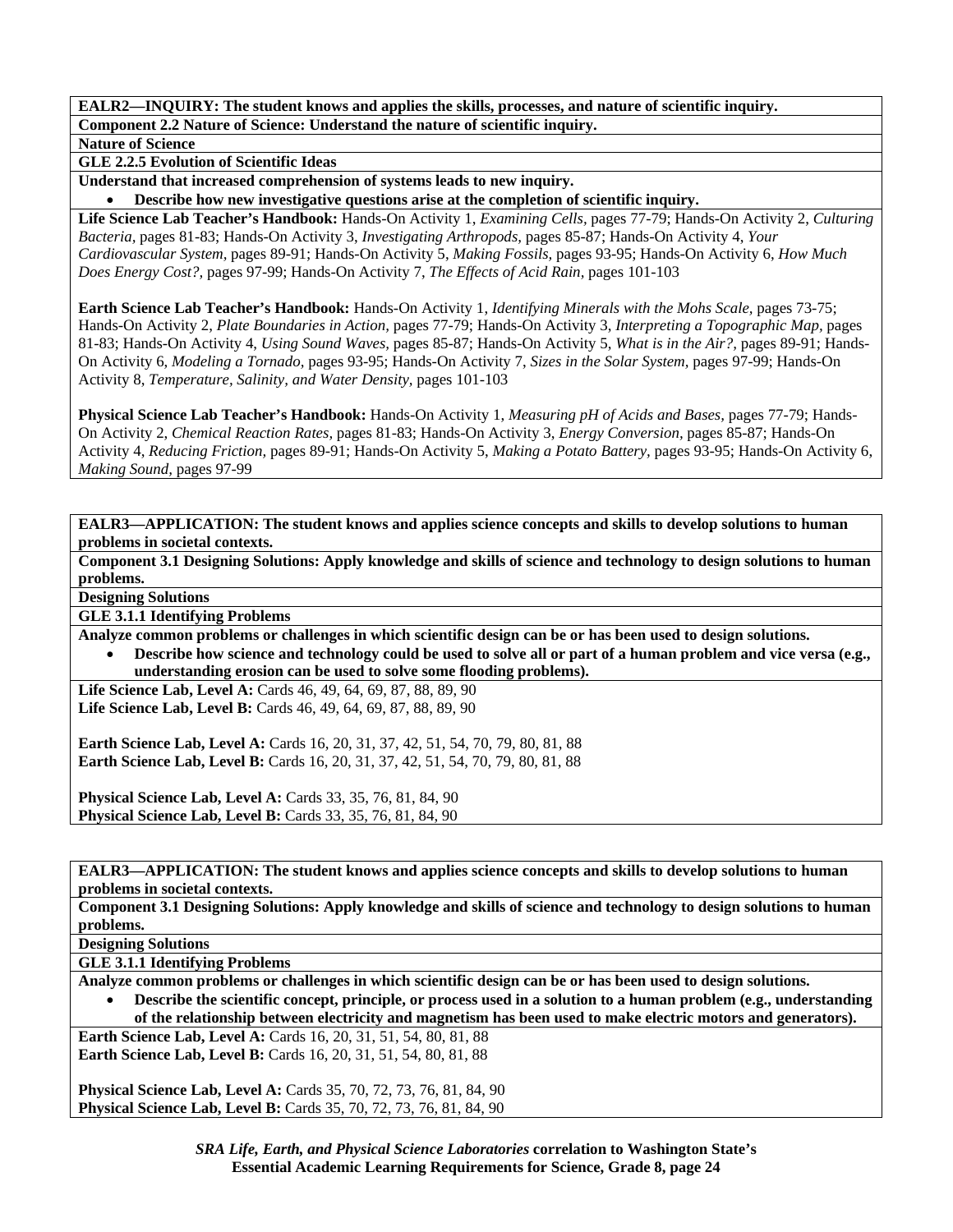**Component 3.1 Designing Solutions: Apply knowledge and skills of science and technology to design solutions to human problems.** 

### **Designing Solutions**

**GLE 3.1.1 Identifying Problems** 

- **Analyze common problems or challenges in which scientific design can be or has been used to design solutions.** 
	- **Explain how to scientifically gather information to develop a solution (e.g., collect data by measuring all the factors and establish which are the most important to solve the problem).**

**Life Science Lab Teacher's Handbook:** Hands-On Activity 3, *Investigating Arthropods,* pages 85-87; Hands-On Activity 4, *Your Cardiovascular System,* pages 89-91; Hands-On Activity 5, *Making Fossils,* pages 93-95; Hands-On Activity 6, *How Much Does Energy Cost?,* pages 97-99; Hands-On Activity 7, *The Effects of Acid Rain,* pages 101-103

**Earth Science Lab Teacher's Handbook:** Hands-On Activity 1, *Identifying Minerals with the Mohs Scale,* pages 73-75; Hands-On Activity 3, *Interpreting a Topographic Map,* pages 81-83; Hands-On Activity 5, *What is in the Air?,* pages 89-91; Hands-On Activity 8, *Temperature, Salinity, and Water Density,* pages 101-103

**Physical Science Lab Teacher's Handbook:** Hands-On Activity 1, *Measuring pH of Acids and Bases,* pages 77-79; Hands-On Activity 2, *Chemical Reaction Rates,* pages 81-83; Hands-On Activity 3, *Energy Conversion,* pages 85-87; Hands-On Activity 4, *Reducing Friction,* pages 89-91; Hands-On Activity 6, *Making Sound,* pages 97-99 **Classroom Resource CD-ROM:** Writing Strategy 18

**EALR3—APPLICATION: The student knows and applies science concepts and skills to develop solutions to human problems in societal contexts.** 

**Component 3.1 Designing Solutions: Apply knowledge and skills of science and technology to design solutions to human problems.** 

**Designing Solutions** 

**GLE 3.1.1 Identifying Problems** 

**Analyze common problems or challenges in which scientific design can be or has been used to design solutions.** 

• **Describe an appropriate question that could lead to a possible solution to the problem.** 

## **GLE 3.1.2 Designing and Testing Solutions**

**Apply the scientific design process to develop and implement solutions to problems or challenges.** 

- **Propose, implement, and document the scientific design process used to solve a problem or challenge:**
- o **Define the problem.**
- o **Scientifically gather information and collect measurable data.**
- o **Explore ideas.**
- o **Make a plan.**
- o **List steps to do the plan.**
- o **Scientifically test solutions.**
- o **Document the scientific design process.**
- **Explain possible solutions to the problem (e.g., using pulleys instead of levers to lift a heavy object).**
- **Explain the reason(s) for the effectiveness of a solution to a problem or challenge.**

### **GLE 3.1.3 Evaluating Potential Solutions**

**Analyze multiple solutions to a problem or challenge.** 

- **Describe the criteria to evaluate an acceptable solution to the problem or challenge.**
- **Describe the reason(s) for the effectiveness of a solution or challenge using scientific concepts and principles.**

These concepts are not covered at this level.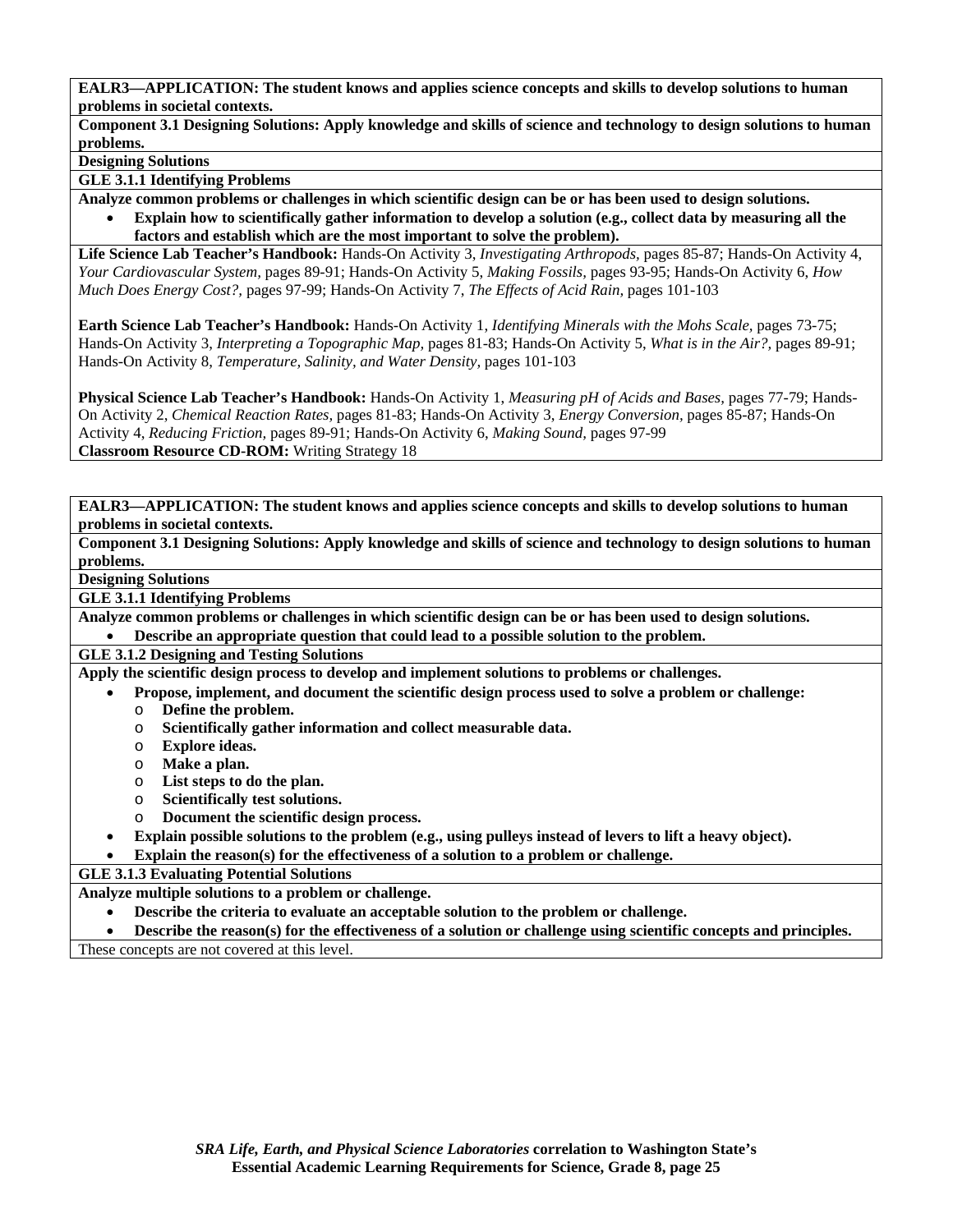**Component 3.1 Designing Solutions: Apply knowledge and skills of science and technology to design solutions to human problems.** 

**Designing Solutions** 

**GLE 3.1.3 Evaluating Potential Solutions** 

**Analyze multiple solutions to a problem or challenge.** 

• **Describe the consequences of the solution to the problem or challenge (e.g., using rocks on the edge of a stream to prevent erosion may destroy habitat).** 

**Life Science Lab, Level A:** Cards 84, 85, 86, 87, 88, 89, 80 **Life Science Lab, Level B:** Cards 84, 85, 86, 87, 88, 89, 90

**Earth Science Lab, Level A:** Cards 29, 35, 42, 59, 60, 61, 85, 86 **Earth Science Lab, Level B:** Cards 29, 35, 42, 59, 60, 61, 85, 86

**EALR3—APPLICATION: The student knows and applies science concepts and skills to develop solutions to human problems in societal contexts.** 

**Component 3.1 Designing Solutions: Apply knowledge and skills of science and technology to design solutions to human problems.** 

**Designing Solutions** 

**GLE 3.1.3 Evaluating Potential Solutions** 

**Analyze multiple solutions to a problem or challenge.** 

• **Describe how to change a system to solve a problem or improve a solution to a problem.** 

**Life Science Lab, Level A:** Cards 84, 85, 86, 87, 88, 89, 80 **Life Science Lab, Level B:** Cards 84, 85, 86, 87, 88, 89, 90

**Earth Science Lab, Level A:** Cards 29, 35, 42, 59, 60, 61, 85, 86 **Earth Science Lab, Level B:** Cards 29, 35, 42, 59, 60, 61, 85, 86

**EALR3—APPLICATION: The student knows and applies science concepts and skills to develop solutions to human problems in societal contexts.** 

**Component 3.1 Designing Solutions: Apply knowledge and skills of science and technology to design solutions to human problems.** 

**Designing Solutions** 

**GLE 3.1.3 Evaluating Potential Solutions** 

**Analyze multiple solutions to a problem or challenge.** 

• **Compare the effectiveness of a solution to a problem or challenge.** 

This concept is not covered at this level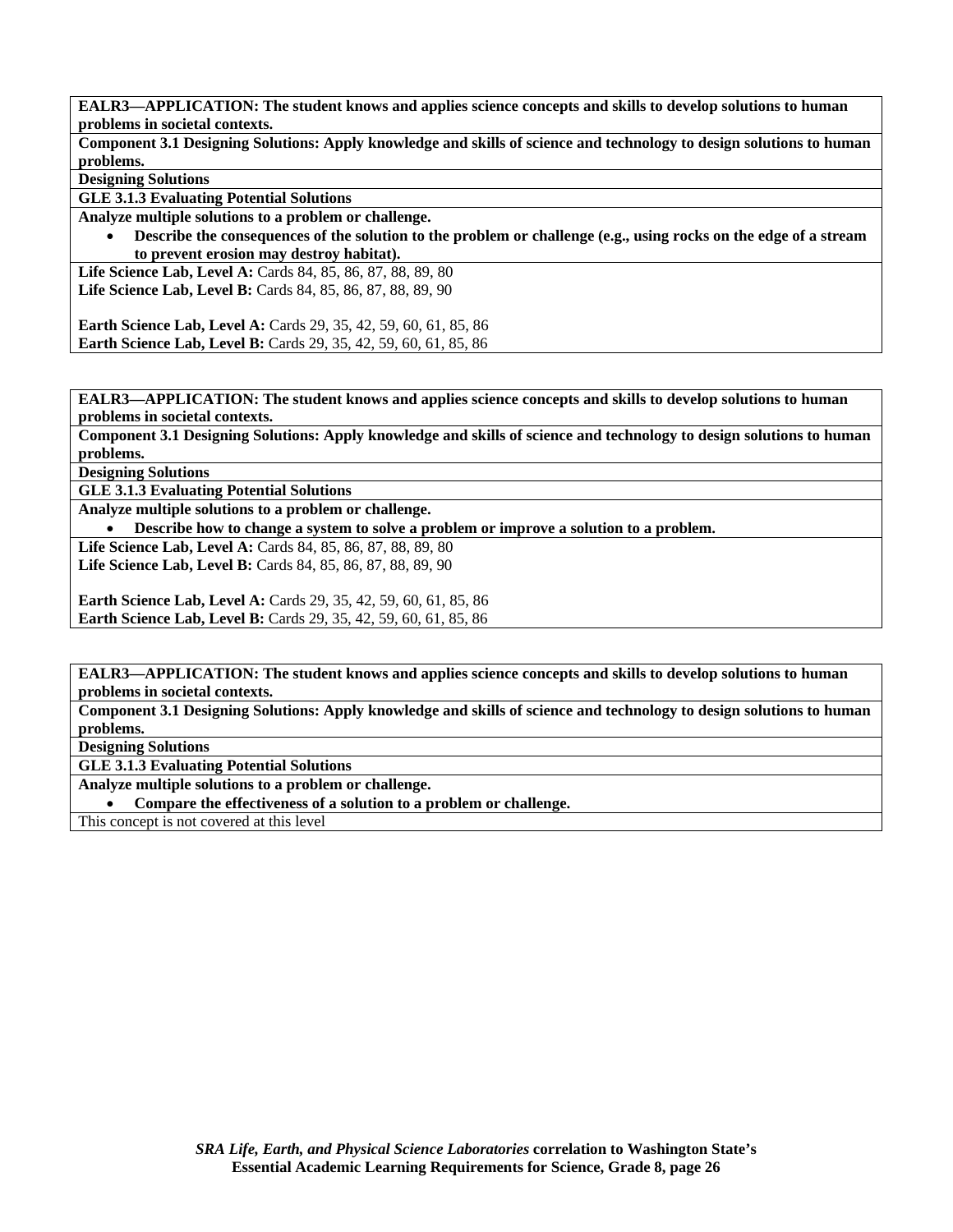**Component 3.2 Science, Technology, and Society: Analyze how science and technology are human endeavors, interrelated to each other, society, the workplace, and the environment.** 

**Science, Technology, and Society** 

**GLE 3.2.1 All Peoples Contribute to Science and Technology** 

**Analyze how science and technology have been developed, used, and affected by many diverse individuals, cultures, and societies throughout human history.** 

• **Explain how the contributions of diverse individuals have led to the development of science and technology.** 

Life Science Lab, Level A: Cards 2, 5, 46, 59 **Life Science Lab, Level B:** Cards 2, 5, 46, 59

**Earth Science Lab, Level A: Cards 10, 68, 72, 78 Earth Science Lab, Level B: Cards 10, 68, 72, 78** 

Physical Science Lab, Level A: Cards 3, 7, 17, 55 **Physical Science Lab, Level B: Cards 3, 7, 17, 55** 

**EALR3—APPLICATION: The student knows and applies science concepts and skills to develop solutions to human problems in societal contexts.** 

**Component 3.2 Science, Technology, and Society: Analyze how science and technology are human endeavors, interrelated to each other, society, the workplace, and the environment.** 

**Science, Technology, and Society** 

**GLE 3.2.1 All Peoples Contribute to Science and Technology** 

**Analyze how science and technology have been developed, used, and affected by many diverse individuals, cultures, and societies throughout human history.** 

• **Explain how science and technology have affected individuals, cultures, and societies throughout human history.** 

**Life Science Lab, Level A:** Cards 5, 49, 59, 64, 69, 83, 87, 88, 89, 90 **Life Science Lab, Level B:** Cards 5, 49, 59, 64, 69, 83, 87, 88, 89, 90

**Earth Science Lab, Level A: Cards 16, 20, 31, 51, 54, 70, 78, 80, 81, 88 Earth Science Lab, Level B:** Cards 16, 20, 31, 51, 54, 70, 78, 80, 81, 88

**Physical Science Lab, Level A:** Cards 33, 35, 63, 64, 69, 70, 72, 73, 76, 81, 84, 90 **Physical Science Lab, Level B:** Cards 33, 35, 63, 64, 69, 70, 72, 73, 76, 81, 84, 90

**EALR3—APPLICATION: The student knows and applies science concepts and skills to develop solutions to human problems in societal contexts.** 

**Component 3.2 Science, Technology, and Society: Analyze how science and technology are human endeavors, interrelated to each other, society, the workplace, and the environment.** 

**Science, Technology, and Society** 

**GLE 3.2.2 Relationship of Science and Technology** 

**Analyze scientific inquiry and scientific design and understand how science supports technological development and vice versa.** 

• **Describe how scientific investigations and scientific research support technology (e.g., investigation into materials led to Gortex and Kevlar).** 

Life Science Lab, Level A: Cards 5, 59, 64, 69, 83, 87, 88, 89, 90 **Life Science Lab, Level B:** Cards 5, 59, 64, 69, 83, 87, 88, 89, 90

**Earth Science Lab, Level A: Cards 16, 20, 31, 37, 51, 54, 70, 79, 80, 81, 88 Earth Science Lab, Level B:** Cards 16, 20, 31, 37, 51, 54, 70, 79, 80, 81, 88

**Physical Science Lab, Level A: Cards 33, 35, 76, 81, 84, 90 Physical Science Lab, Level B:** Cards 33, 35, 76, 81, 84, 90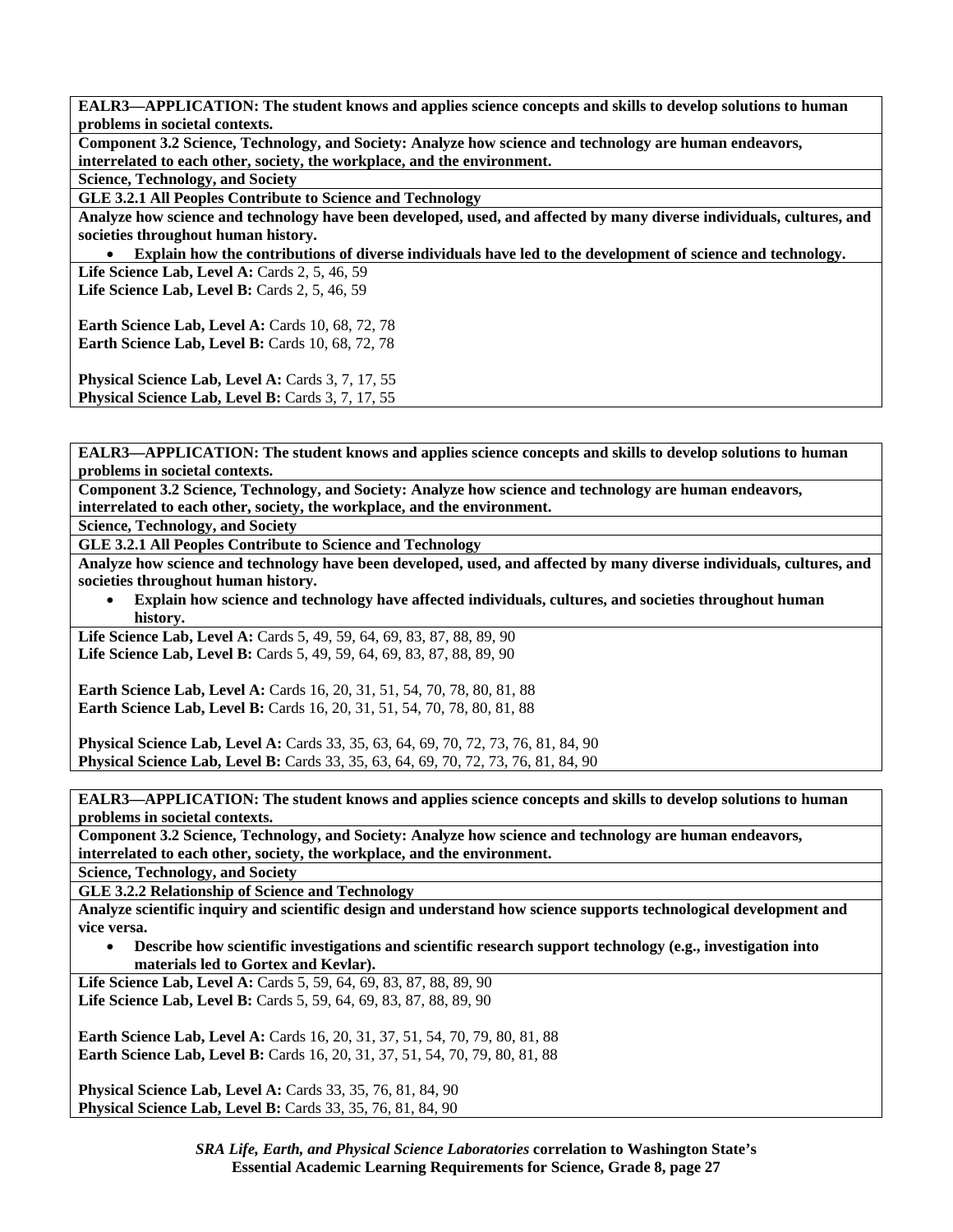**Component 3.2 Science, Technology, and Society: Analyze how science and technology are human endeavors, interrelated to each other, society, the workplace, and the environment.** 

**Science, Technology, and Society** 

**GLE 3.2.2 Relationship of Science and Technology** 

**Analyze scientific inquiry and scientific design and understand how science supports technological development and vice versa.** 

• **Describe how technology supports scientific investigations and research (e.g., microscopes led to discovery of unicellular organisms).** 

Life Science Lab, Level A: Cards 5, 49, 59, 64, 69, 83, 87, 88, 89, 90 Life Science Lab, Level B: Cards 4, 49, 59, 64, 69, 83, 87, 88, 89, 90

**Earth Science Lab, Level A: Cards 16, 20, 31, 37, 51, 54, 70, 79, 80, 81, 88 Earth Science Lab, Level B:** Cards 16, 20, 31, 37, 51, 54, 70, 79, 80, 81, 88

**Physical Science Lab, Level A: Cards 33, 35, 76, 81, 84, 90 Physical Science Lab, Level B:** Cards 33, 35, 76, 81, 84, 90

**EALR3—APPLICATION: The student knows and applies science concepts and skills to develop solutions to human problems in societal contexts.** 

**Component 3.2 Science, Technology, and Society: Analyze how science and technology are human endeavors, interrelated to each other, society, the workplace, and the environment.** 

**Science, Technology, and Society** 

**GLE 3.2.2 Relationship of Science and Technology** 

**Analyze scientific inquiry and scientific design and understand how science supports technological development and vice versa.** 

• **Describe how a scientific designed solution to a human problem can lead to new tools that generate further inquiry (e.g., microscopes, telescopes, and computers).** 

Life Science Lab, Level A: Cards 5, 50, 83 Life Science Lab, Level B: Cards 5, 59, 83

**Earth Science Lab, Level A: Cards 16, 20, 31, 51, 70, 79, 80, 81, 88 Earth Science Lab, Level B:** Cards 16, 20, 31, 51, 70, 79, 80, 81, 88

**Physical Science Lab, Level A: Cards 35, 81, 84, 90 Physical Science Lab, Level B: Cards 35, 81, 84, 90** 

**EALR3—APPLICATION: The student knows and applies science concepts and skills to develop solutions to human problems in societal contexts.** 

**Component 3.2 Science, Technology, and Society: Analyze how science and technology are human endeavors, interrelated to each other, society, the workplace, and the environment.** 

**Science, Technology, and Society** 

**GLE 3.2.2 Relationship of Science and Technology** 

**Analyze scientific inquiry and scientific design and understand how science supports technological development and vice versa.** 

• **Compare the processes of scientific inquiry and scientific design in terms of activities, results, and/or influence on individuals and/or society.** 

Life Science Lab, Level A: Cards 64, 69 Life Science Lab, Level B: Cards 64, 69

**Earth Science Lab, Level A:** Cards 16, 51, 54, 70, 79, 80, 81 **Earth Science Lab, Level B:** Cards 16, 51, 54, 70, 79, 80, 81

**Physical Science Lab, Level A: Cards 35, 73, 81, 84, 90 Physical Science Lab, Level B: Cards 35, 73, 81, 84, 90**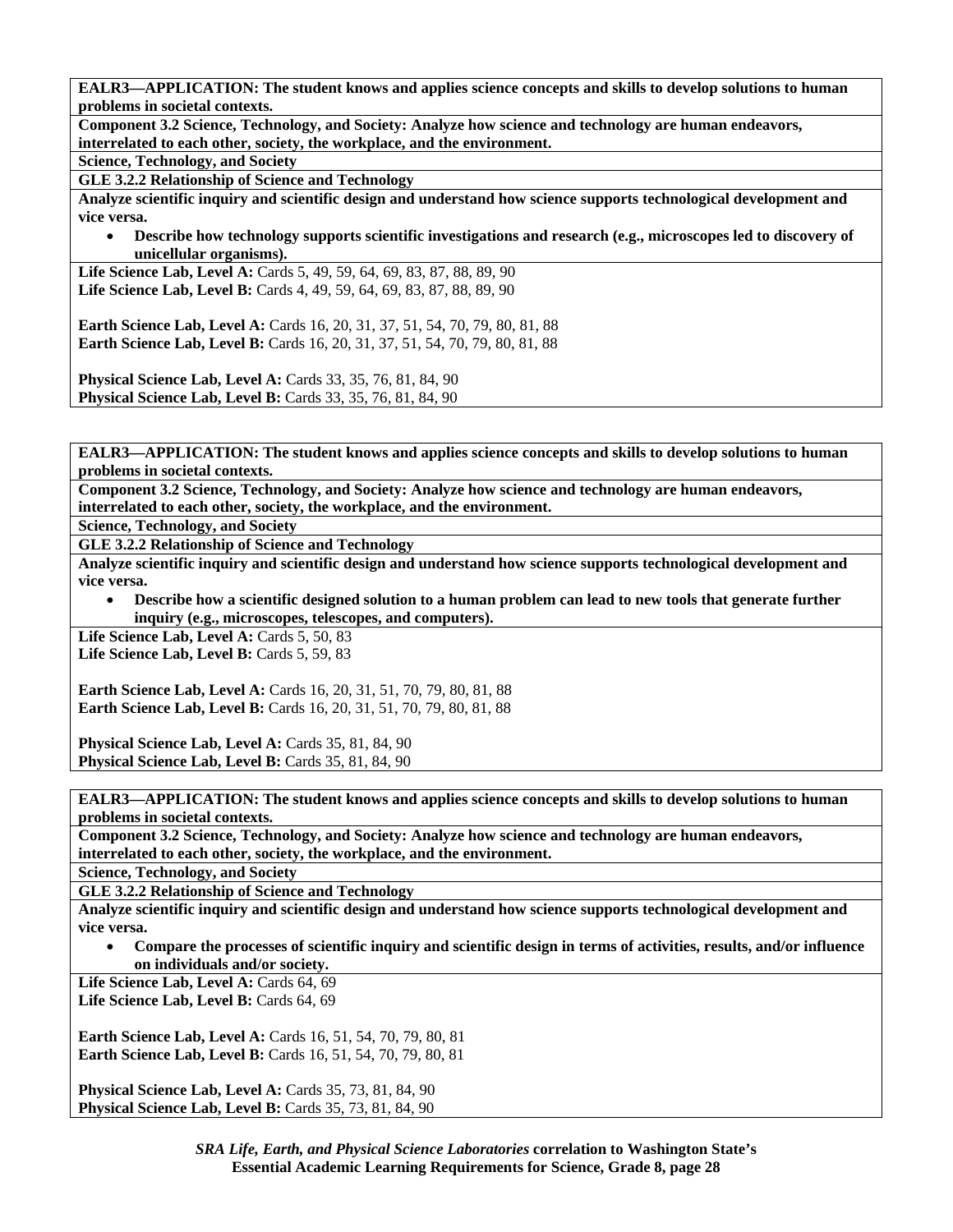**Component 3.2 Science, Technology, and Society: Analyze how science and technology are human endeavors, interrelated to each other, society, the workplace, and the environment.** 

**Science, Technology, and Society** 

**GLE 3.2.3 Careers and Occupations Using Science, Mathematics, and Technology** 

**Analyze the use of science, mathematics, and technology within occupational/career areas of interest.** 

• **Examine scientific, mathematical, and technological knowledge and skill used in an occupation/career.** 

• **Research occupations/careers that require knowledge of science, mathematics, and technology.** 

This concept is not covered at this level.

**EALR3—APPLICATION: The student knows and applies science concepts and skills to develop solutions to human problems in societal contexts.** 

**Component 3.2 Science, Technology, and Society: Analyze how science and technology are human endeavors, interrelated to each other, society, the workplace, and the environment.** 

**Science, Technology, and Society** 

**GLE 3.2.4 Environmental and Resource Issues** 

**Analyze how human societies' use of natural resources affects the quality of life and the health of ecosystems.** 

• **Discriminate between renewable and nonrenewable resources in an ecosystem.** 

**Life Science Lab, Level A: Cards 84, 85, 86, 87, 88, 90 Life Science Lab, Level B:** Cards 84, 85, 86, 87, 88, 90

Earth Science Lab, Level A: Cards 29, 35, 47 Earth Science Lab, Level B: Cards 29, 35, 47

**Physical Science Lab, Level A: Cards 38, 46, 47, 48, 49 Physical Science Lab, Level B: Cards 38, 46, 47, 48, 49** 

**EALR3—APPLICATION: The student knows and applies science concepts and skills to develop solutions to human problems in societal contexts.** 

**Component 3.2 Science, Technology, and Society: Analyze how science and technology are human endeavors, interrelated to each other, society, the workplace, and the environment.** 

**Science, Technology, and Society** 

**GLE 3.2.4 Environmental and Resource Issues** 

**Analyze how human societies' use of natural resources affects the quality of life and the health of ecosystems.** 

• **Explain the effects that the conservation of natural resources has on the quality of life and the health of ecosystems.** 

Life Science Lab, Level A: Cards 84, 85, 86, 87, 88, 89, 90

**Life Science Lab, Level B:** Cards 84, 85, 86, 87, 88, 89, 90

**Life Science Lab Teacher's Handbook:** Hands-On Activity 7, *The Effects of Acid Rain,* pages 101-103

**Earth Science Lab, Level A: Cards 29, 35, 37, 42, 59, 60, 61, 85, 86 Earth Science Lab, Level B:** Cards 29, 35, 37, 42, 59, 60, 61, 85, 86 **Earth Science Lab Teacher's Handbook:** Hands-On Activity 5, *What is in the Air?,* pages 89-91